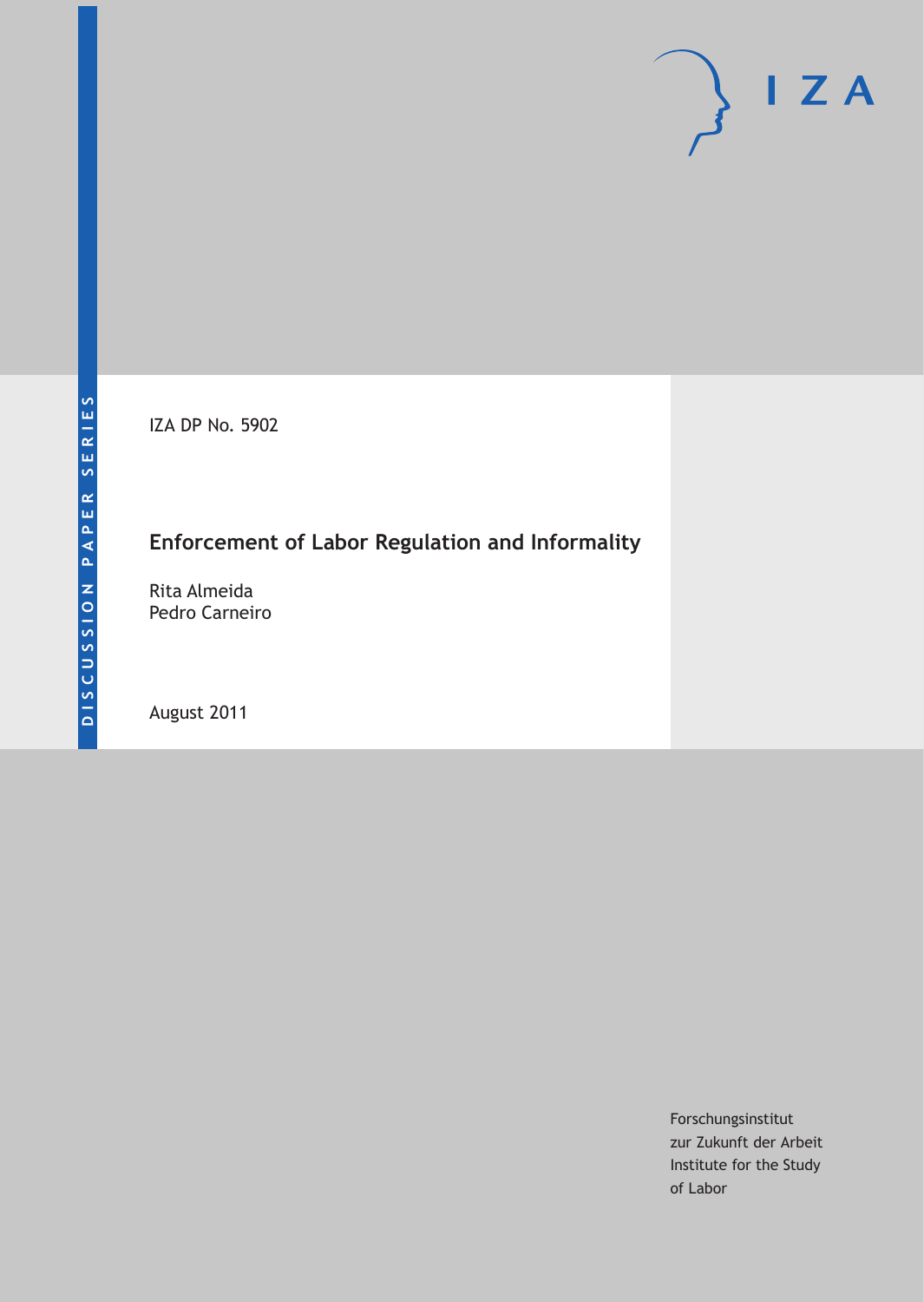# **Enforcement of Labor Regulation and Informality**

#### **Rita Almeida**

*World Bank and IZA* 

#### **Pedro Carneiro**

*University College London, IFS, CeMMAP and IZA* 

Discussion Paper No. 5902 August 2011

IZA

P.O. Box 7240 53072 Bonn Germany

Phone: +49-228-3894-0 Fax: +49-228-3894-180 E-mail: iza@iza.org

Any opinions expressed here are those of the author(s) and not those of IZA. Research published in this series may include views on policy, but the institute itself takes no institutional policy positions.

The Institute for the Study of Labor (IZA) in Bonn is a local and virtual international research center and a place of communication between science, politics and business. IZA is an independent nonprofit organization supported by Deutsche Post Foundation. The center is associated with the University of Bonn and offers a stimulating research environment through its international network, workshops and conferences, data service, project support, research visits and doctoral program. IZA engages in (i) original and internationally competitive research in all fields of labor economics, (ii) development of policy concepts, and (iii) dissemination of research results and concepts to the interested public.

IZA Discussion Papers often represent preliminary work and are circulated to encourage discussion. Citation of such a paper should account for its provisional character. A revised version may be available directly from the author.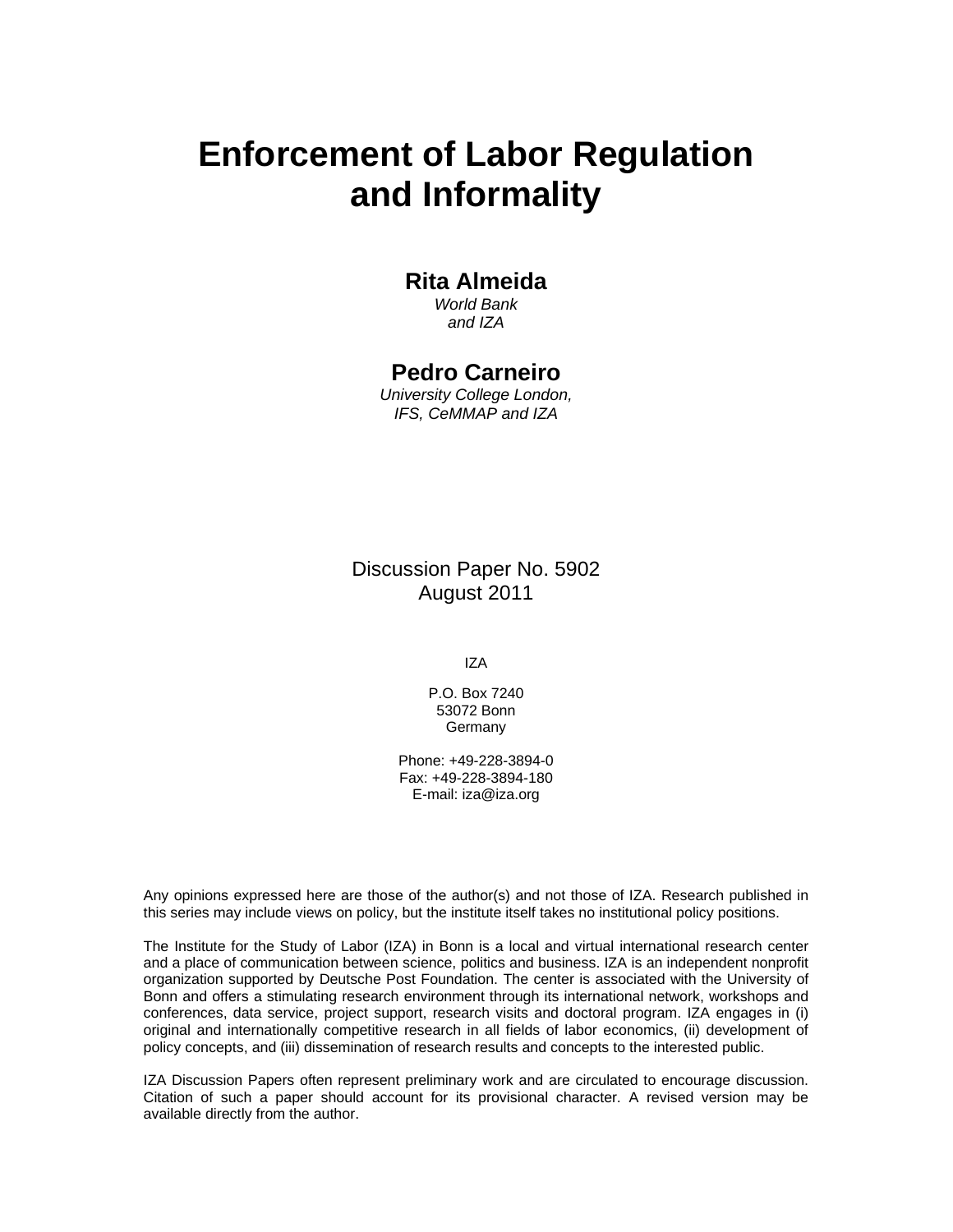IZA Discussion Paper No. 5902 August 2011

## **ABSTRACT**

## **Enforcement of Labor Regulation and Informality**

Enforcement of labor regulations in the formal sector may drive workers to informality because they increase the costs of formal labor. But better compliance with mandated benefits makes it attractive to be a formal employee. We show that, in locations with frequent inspections workers pay for mandated benefits by receiving lower wages. Wage rigidity prevents downward adjustment at the bottom of the wage distribution. As a result, lower paid formal sector jobs become attractive to some informal workers, inducing them to want to move to the formal sector.

JEL Classification: J2, J3

Keywords: informality, labor regulation

Corresponding author: The World Bank Rita Almeida 1818 H Street, NW Washington DC, 20433 USA E-mail: ralmeida@worldbank.org

-

<sup>\*</sup> We gratefully acknowledge the suggestions of seminar participants at the World Bank, IFAU, the Stockholm School of Economics, Alicante, Paris School of Economics, Toulouse School of Economics, the OECD Development Centre, the 2007 IZA/World Bank Conference on Labor Markets, the 2007 EEA Meetings, the 2008 SOLE meetings, Universidade Catolica Portuguesa, IPEA, especially those of Joe Altonji, Mariano Bosch, Miriam Bruhan, Carlos Corseuil, Per-Anders Edin, Francisco Ferreira, Martin Floden, Richard Freeman, Rita Ginja, Miguel Gouveia, Chinhui Juhn, David Kaplan, Adriana Kugler, Lars Ljunqvist, Renata Narita, Joao Cesar das Neves, Amil Petrin, David Robalino, Stefano Scarpetta, Luis Serven, Rodrigo Soares, Kostas Tatsiranos, Kathy Terrell, and Emma Tominey. We thank the Brazilian Ministry of Labor for providing the data on enforcement of labor regulation and important information about the process of enforcement, especially Edgar Brandao, Sandra Brandao and Marcelo Campos. We are also very grateful to Adalberto Cardoso for valuable insights on the enforcement of labor regulation in Brazil. Renata Narita provided excellent research assistance in this project. Juliano Assuncao, Joana Naritomi and Rodrigo Soares kindly provided city level data on the quality of institutions. Carneiro gratefully acknowledges the financial support from the Economic and Social Research Council for the ESRC Centre for Microdata Methods and Practice (grant reference RES-589-28-0001), from ESRC grant RES-000-22-2805, the support of the European Research Council through ERC-2009-StG-240910-ROMETA, and the hospitality of Georgetown University, and the Poverty Unit of the World Bank Research Group. This paper also benefited from financial support from a World Bank research grant.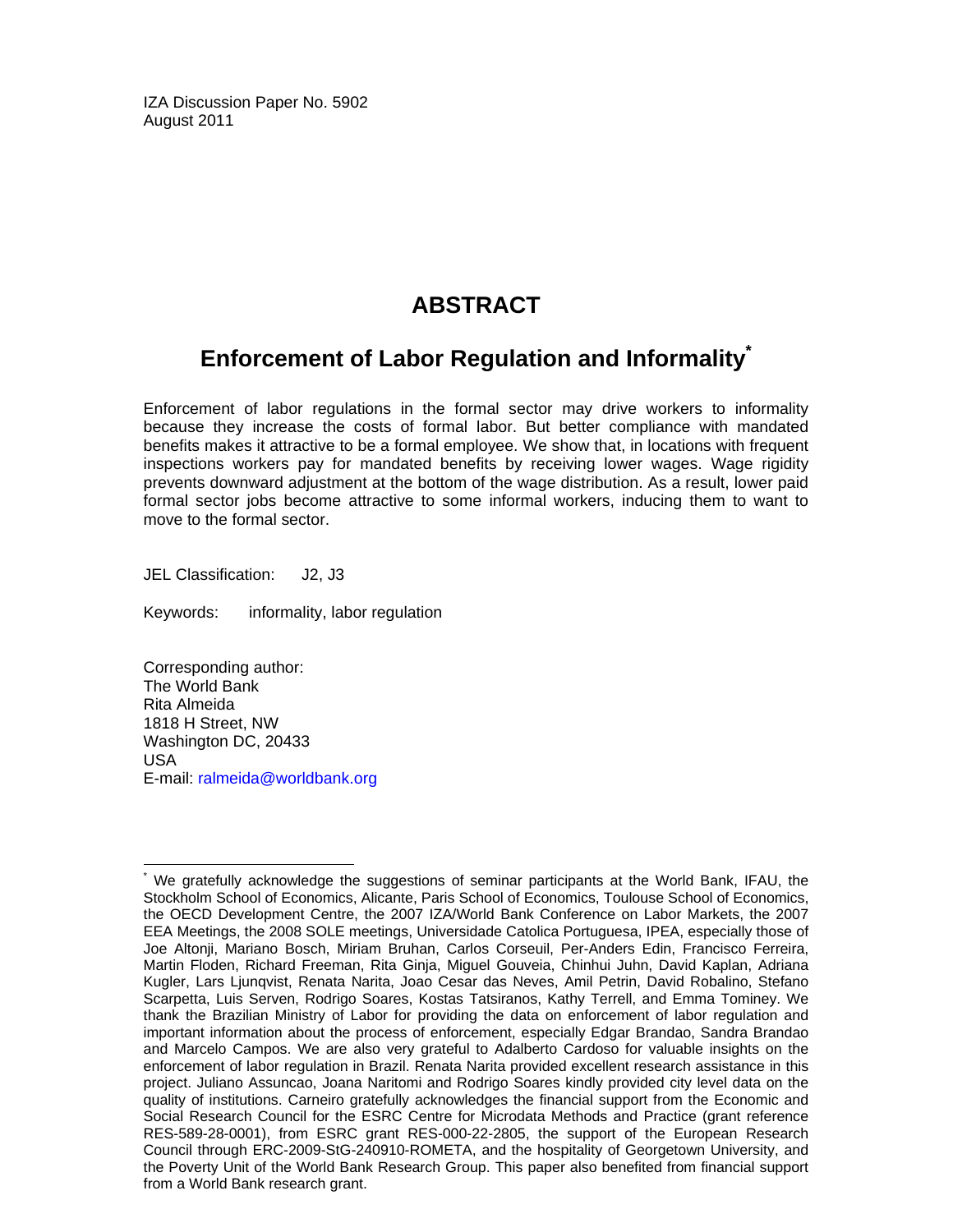## **1. Introduction**

There is weak compliance with labor regulations in many developing countries. One of the most visible manifestations of this problem is the existence of large informal sectors, which are often argued to be harmful for workers, and detrimental to growth. In this setting, one view of labor inspections is that they promote formality by detecting and punishing informal employment.

In practice, because of high costs of enforcement and scarce resources, labor inspectors often focus on formal firms since they are easier to find than informal firms. Formal firms violate several aspects of labor law, but they are less likely to hire informal workers than informal firms. Therefore, labor inspectors generally miss the main source of informal employment.

In this context, it is possible that frequent targeting of formal firms by labor inspectors could drive workers to the informal sector by causing an increase in the costs of formal employment. This line of reasoning, however, neglects that labor inspectors may be enforcing compliance with mandated benefits which are highly valued by workers, and potentially increase the attractiveness of the formal sector. In this alternative scenario, the response of workers depends on their valuation of the benefits being enforced.

We study the impact of labor inspections on labor market outcomes in Brazil, by exploring municipal variation in the level of enforcement in 2000. Earlier work by sociologists Cardoso and Lage (2007) argues that labor inspections mainly target compliance with job severance contributions by formal firms, and our data is consistent with their argument.

Our empirical results show that in response to a rise in labor inspections we observe an increase in formal employment, a decrease in informal employment, a rise in non-employment, a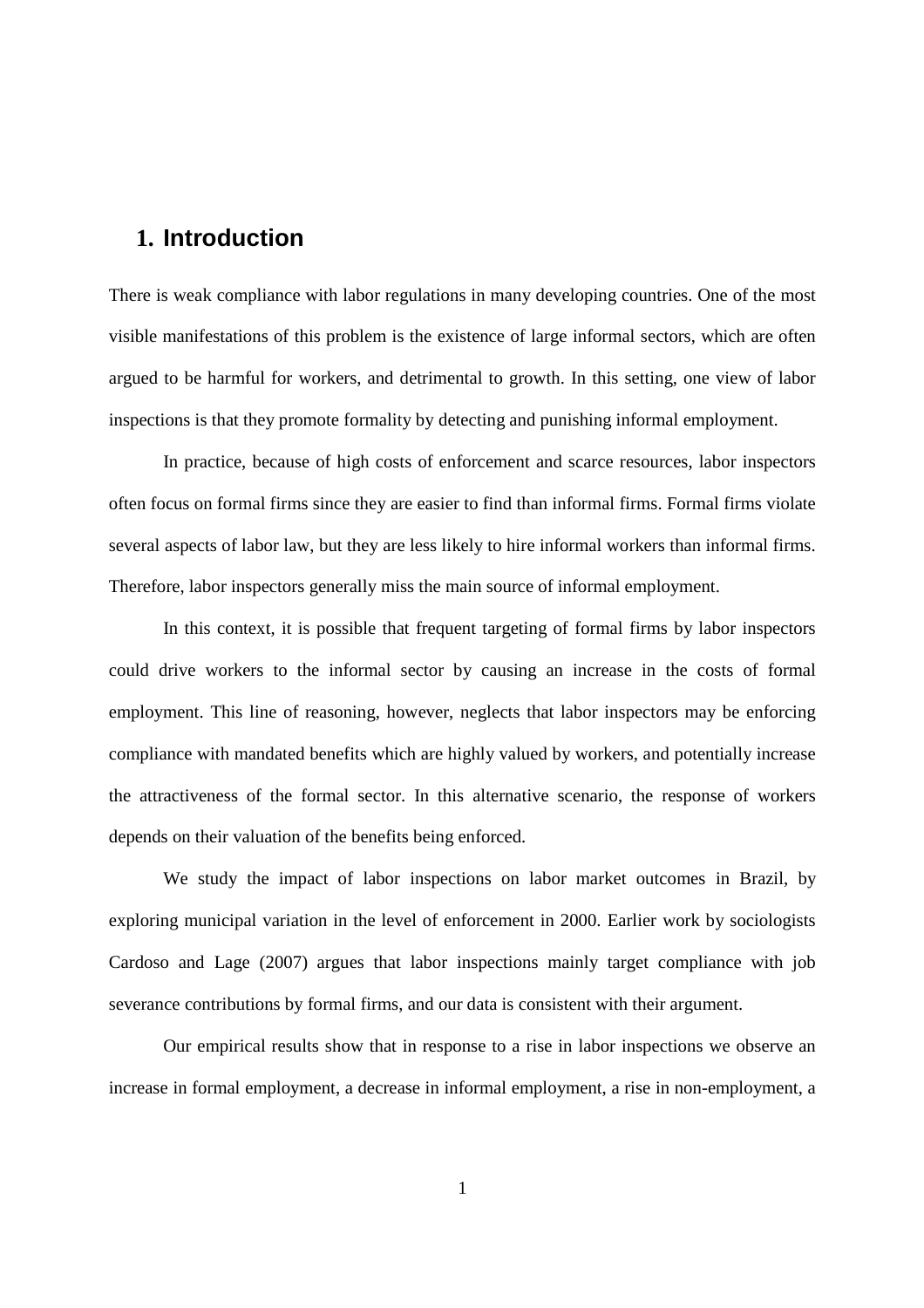decline in wages at the top of the formal wage distribution, and an increase in informal wages. All of the movement from the informal to the formal sector is among the self-employed.<sup>2</sup>

Our argument is that in the early 1990s labor inspectors started enforcing compliance with mandated benefits, namely contributions in advance to the job severance fund, and job severance payments upon dismissal. This occurred because formal firms were much easier to find than informal firms and there was low compliance with job severance contributions. In addition, revenues from advanced contributions could be counted as increases in government revenue. This contributed to an improvement in public accounts (at least in the short run) and governments had great interest in their collection. Job severance benefits were also highly valued by workers, who could access part of the severance entitlement even if they were not dismissed.

As a result of increased enforcement, formal workers pay for more generous mandated benefits by receiving lower wages. The value that workers place on these benefits is potentially higher than their cost to employers because they are untaxed. In addition, wage rigidity (e.g., through minimum wages) prevents downward adjustment at the bottom of the wage distribution. This causes formal sector jobs at the bottom of the wage distribution, to become more attractive to informal workers, leading them to switch to the formal sector. In the process, wages in the informal sector adjust upwards. Unemployment may increase if the minimum wage makes it harder to find a job in the formal sector. Together with an increase in informal wages, this rise in (formal) unemployment also helps to clear the market (as in Harris and Todaro, 1970).

The main empirical challenge in our analysis comes from the fact that enforcement is not randomly distributed across cities. On one end, enforcement may be stronger in cities where reports of labor violations are more frequent. On the other end, enforcement may be stronger in

<sup>&</sup>lt;sup>2</sup> Self-employed workers do not necessarily have to be informal. However, in Brazil, only 15% of self-employed workers pay social security contributions. It is therefore safe to assume that almost all of the self-employed effectively operate in the informal sector.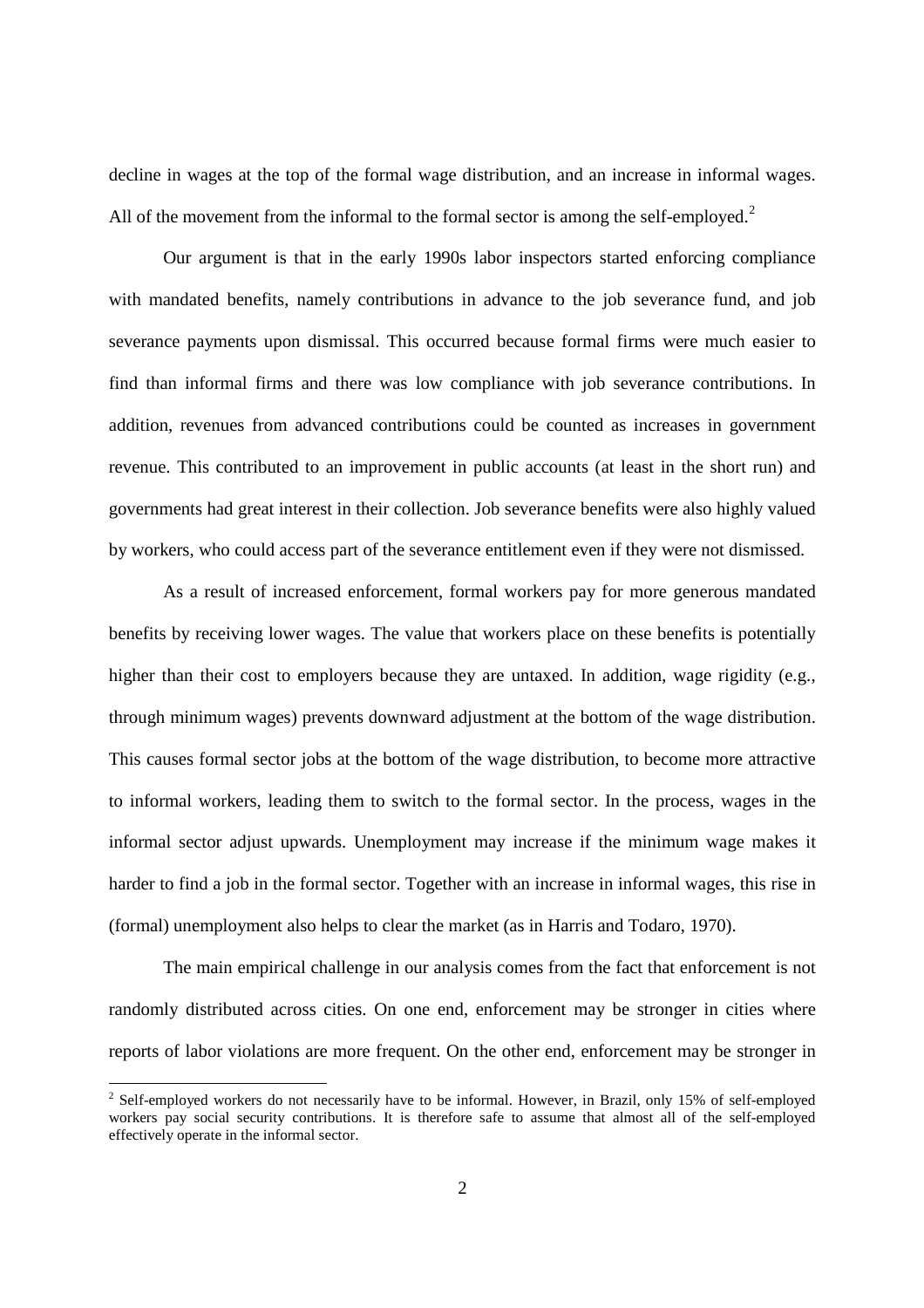cities with better institutions. In order to proceed with our analysis it is essential to investigate the main determinants of enforcement.

The technology of enforcement is relatively simple. Labor inspectors are assigned to enforcement offices located in cities across Brazil. They choose which firms to visit, essentially based on a list of anonymous reports of violations of the labor code. They travel by car from their base city to the city where the inspected firm is located. This suggests that there are two important inputs to this technology: the number of inspectors in each enforcement office, and the distance they need to travel from the base to each particular city. Cities located at a farther distance from the nearest enforcement office are less likely to receive a visit from the labor inspector. Moreover, in locations where there is an abundance of labor inspectors, distance to the enforcement office is a less important constraint.

Our empirical work compares the differential impact of distance to the nearest enforcement office on labor market outcomes in each city, across states with different numbers of labor inspectors. Identification is based on the idea that travel time is less of a constraint in locations with greater availability of inspectors. Moreover, we control for labor market outcomes in an earlier period, when enforcement was a less important activity. Therefore, we are able to check how exposure to different levels of enforcement (induced by variation in distance and inspectors in the state) produced changes in labor markets that looked similar before enforcement ever became important.<sup>3</sup> Our data includes information on labor market outcomes in each city in 2000 and 1980, measures of enforcement, distance from each city to the nearest enforcement office, the number of inspectors working in each state, and several other variables such as distance to the state capital, measures of transportation costs, and city and state characteristics.

<sup>&</sup>lt;sup>3</sup>A similar identification procedure is used by Rajan and Zingales (1998) who examine the effect of financial dependence on growth, Goldberg and Pavnick (2003), who study the effect of trade reform on informality, and Verhoogen (2008), who studies the impact of trade incentives on quality upgrading.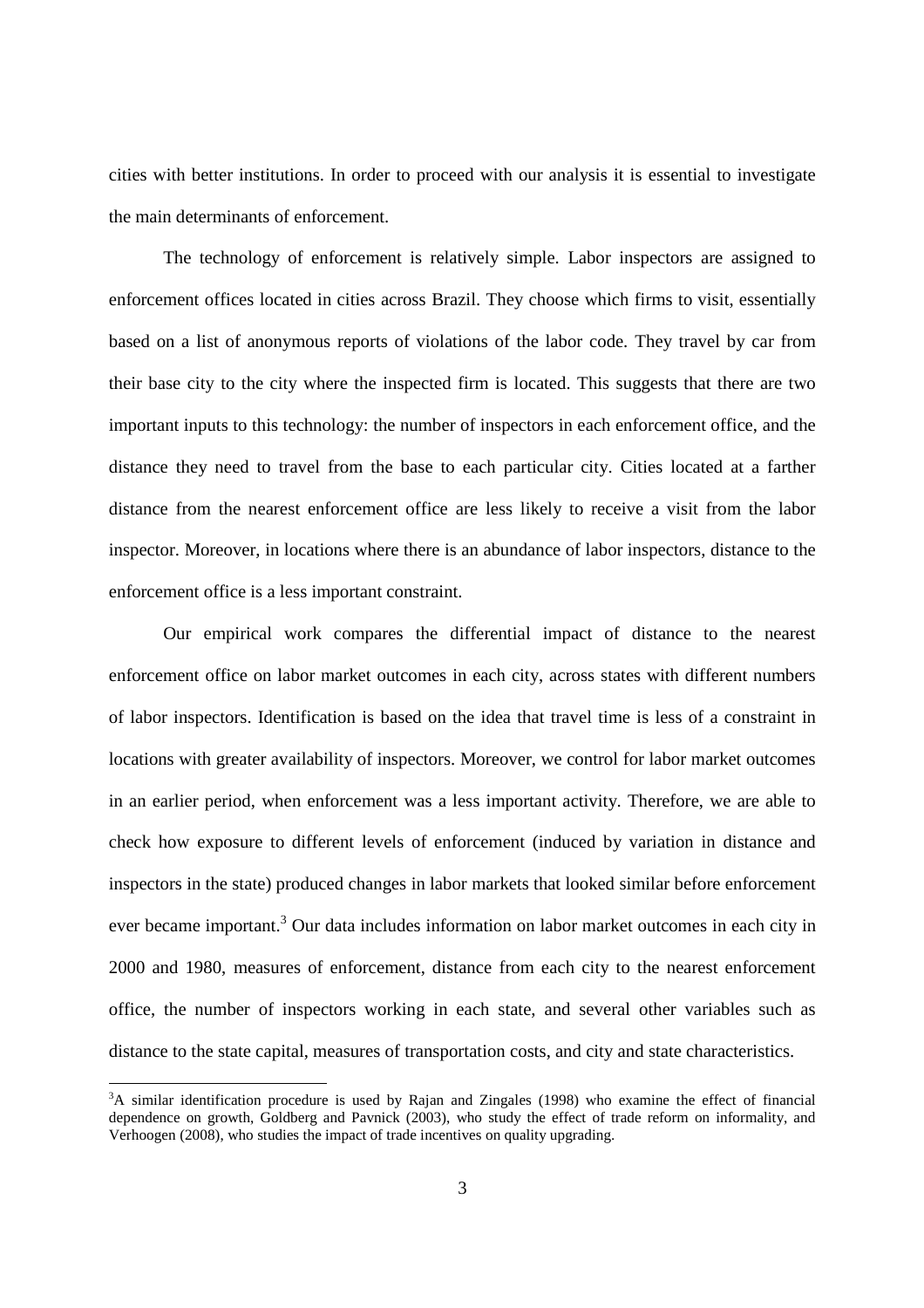We find that an increase in the level of enforcement in a city leads to an increase in the share of the population in formal employment, an increase in non-employment, a decrease in self-employment, a reduction in formal wages, and an increase in earnings of those who are selfemployed (most of whom are informal workers). There is little change in the employment and wages of those who are informal employees. Our analysis shows that even if labor market reform has a direct impact only in the formal sector, it will strongly affect workers outside of the formal sector because of linkages across markets. In addition, we discuss potential problems with our analysis, and present evidence that they are unlikely to be important.

This paper builds on and contributes to a long literature. Our theoretical framework draws on Harris and Todaro (1970), Fields (1975, 2005), MacDonald and Solow (1985), Maloney (2004), and Levy (2008).<sup>4</sup> Although labor regulation is strict in Brazil, there is surprisingly large wage and employment flexibility (e.g., Barros and Mendonca, 1996). The reason for this may be low enforcement. When interpreting our findings we think of a simple static model of the labor market with minimal rigidities, except for a minimum wage. All restrictions to firing and hiring enter the labor demand function implicitly as costs of labor.<sup>5</sup>

Modern surveys of the role of labor market institutions include Layard and Nickell (1999), or Kugler (2007), among many others. The increasing availability of micro data led to the emergence of several studies examining the effect of labor market regulations in developing

<sup>&</sup>lt;sup>4</sup> See also Harberger (1962), Bulow and Summers (1986), Acemoglu (2001), Albrecht, Navarro and Vroman (2006). Several other papers try to empirically distinguish segmented and non-segmented models of the labor market such as: Dickens and Lang (1985), Heckman and Hotz (1986), Maloney (1999) or Filho, Mendes and Almeida (2004).

<sup>&</sup>lt;sup>5</sup> There are several recent other contributions to the literature on informality. They include work by Schneider and Enste (2000), Friedman, Johnson, Kaufmann, and Zoido-Lobaton (2000), Amaral and Quintin (2005), Galiani and Weischelbaum (2007), Boeri and Garibaldi (2006), Loayza, Oviedo and Serven (2005), de Paula and Scheinkman (2006), Bosch, Goni and Maloney (2007), and World Bank (2007). Especially related to us are studies on informality and inequality as Fields (1979, 2005), or Bourguignon (1990).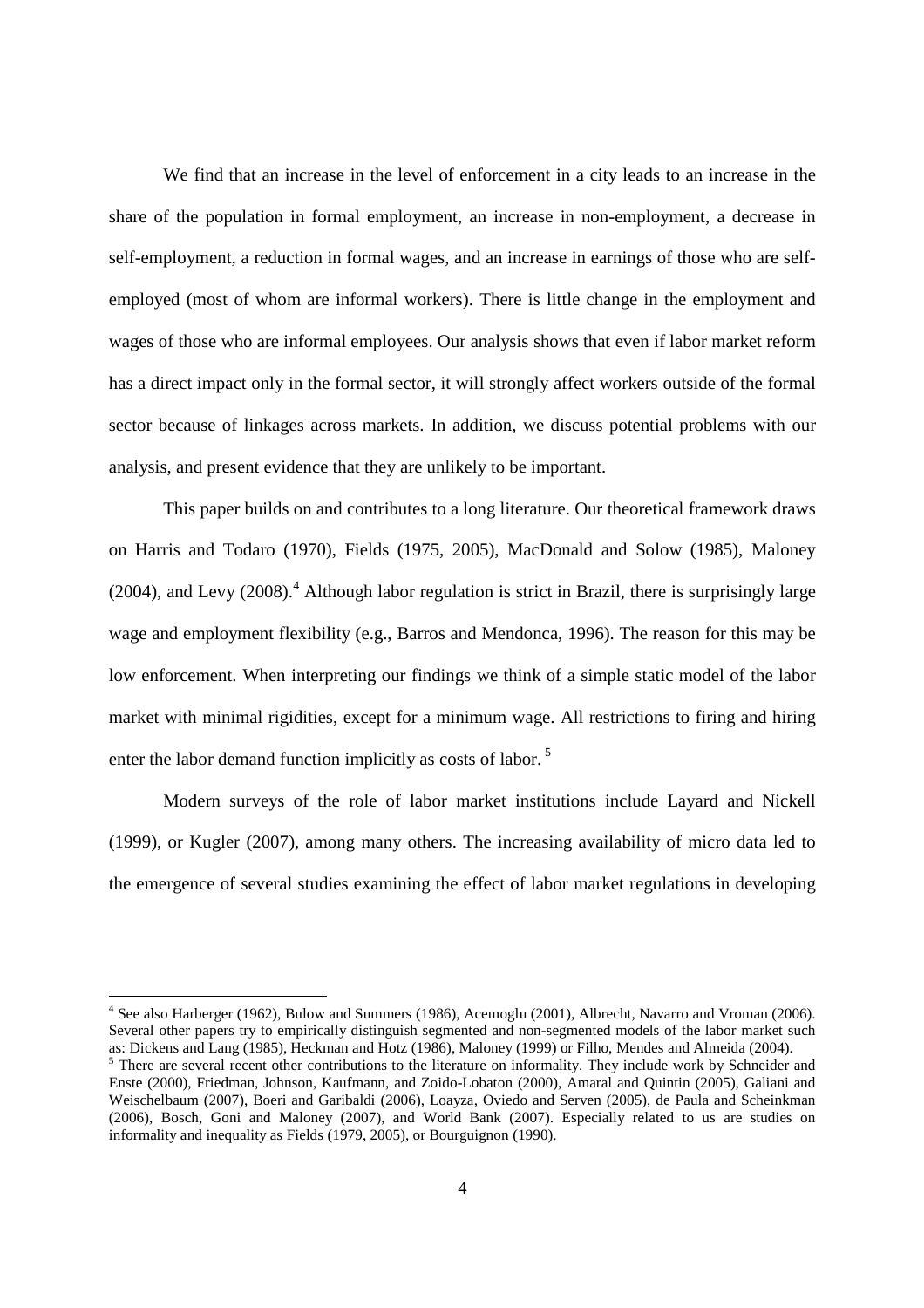countries.<sup>6</sup> Two papers are especially close to ours. Besley and Burgess (2004) explore within country and time series variation in labor reforms in India to study the effect of labor regulations on productivity, investment, employment and poverty. Marrufo (2003) examines the social security reform in Mexico. This is one of the few papers that considers labor market policy in a multi-sector labor market (using a Harberger model with two sectors and worker heterogeneity).

Finally, we relate to the large literature on the labor market effects of mandated benefits (Summers, 1989, Lazear, 1990), both in the U.S. (e.g., Gruber, 1994) and in developing countries (e.g., Gruber, 1994, 1997, Kugler, 2005, MacIssac and Rama, 1997). In contrast to much of this literature, our model allows the informal sector to respond to changes in mandated benefits.

The next section of the paper provides background information on the Brazilian labor market, its institutions, and the structure of the enforcement process. Section 3 describes the data. Section 4 explains the empirical strategy. Section 5 shows the empirical results. Section 6 presents a simple theoretical framework for interpreting our findings and Section 7 concludes.

### **2. Labor Market Regulation and Enforcement in Brazil**

#### **2.1 Labor Regulations**

On paper, Brazil has one of the least flexible labor markets in the world. The law establishes that all employees must have a work permit where the employment history of the worker is registered (*carteira de trabalho*). This permit entitles the worker to several benefits, such as a retirement pension, unemployment insurance, and severance payments. The labor code is largely written into the Brazilian constitution, which makes any amendments very difficult. The constitution of 1988 introduced several changes to the labor code, which increased the degree of worker's

<sup>&</sup>lt;sup>6</sup> See, for example, Kugler (1999, 2001, 2004), Eslava, Haltiwanger, Kugler and Kugler (2006), Ahsan and Pages (2007), Petrin and Sivadasan (2006), or the studies in Heckman and Pages (2004).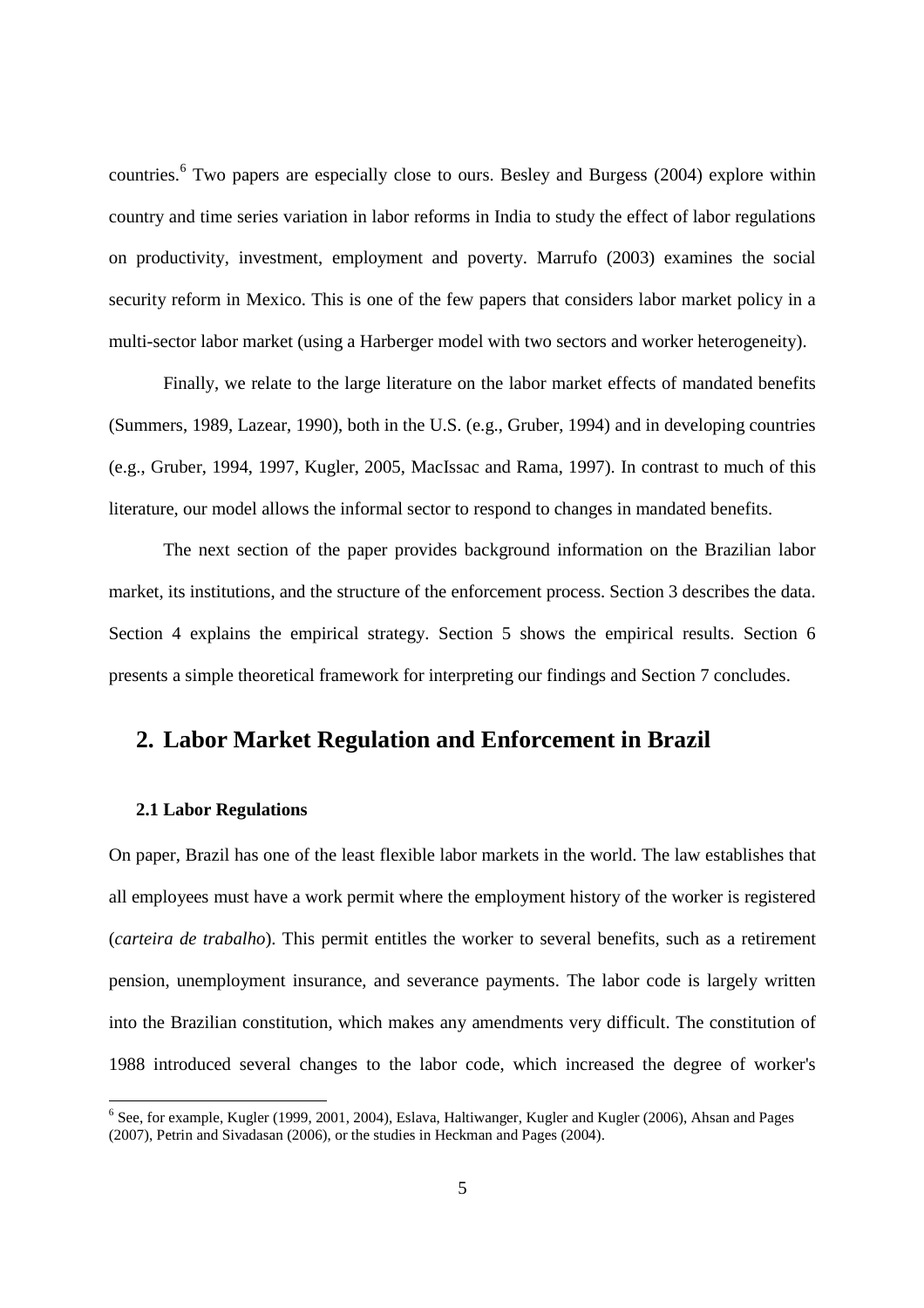protection (e.g., Barros and Corseuil, 2001). For example, the law establishes a maximum working period of 44 hours a week, a maximum period for continuous shift work of 6 hours, a minimum overtime pay of 1.5 times the normal hourly wage, paid leave of at least 4/3 of the normal wage and a paid maternity leave of 120 days. In addition, the employer must contribute monthly to social security and to a job security fund (FGTS). The FGTS is essentially a severance pay individual account. It accumulates for as long as the worker remains employed with the firm. The employer makes monthly contributions of 8% of the employee's current wage to the fund (10% from 2001 onwards). Cardoso and Lage (2004) estimate that for a worker to receive a net wage of Reais \$100, the employer must disburse approximately Reais \$165.

Firing a worker in Brazil is not significantly more difficult than firing a worker in other Latin American countries, although (on paper) it is more costly. Employers must give advance notice to workers and, in the interim period, workers are granted two hours a day to search for a job. The interim period is never smaller than one month and recently it became proportional to workers' tenure. During this period, employers cannot change the worker's wage. This implies that approximately 25% of paid hours are not worked. On top of that, if a dismissal induces a drop in motivation, the overall decline in production is probably above 25% (Barros and Corseuil, 2001). Workers who are fired without cause have the right to receive compensation paid by the employer, over and above what was accumulated in the worker's job security fund. In particular, the law establishes that a penalty equal to 40% of the fund accumulated during the worker's tenure with the firm needs to be paid to the worker. Therefore, dismissal costs increase with the duration of the work contract. One obvious perverse effect of such high severance pay is that several workers force their dismissal, potentially increasing turnover rates, and increasing the firm's costs (e.g., Neri, 2002).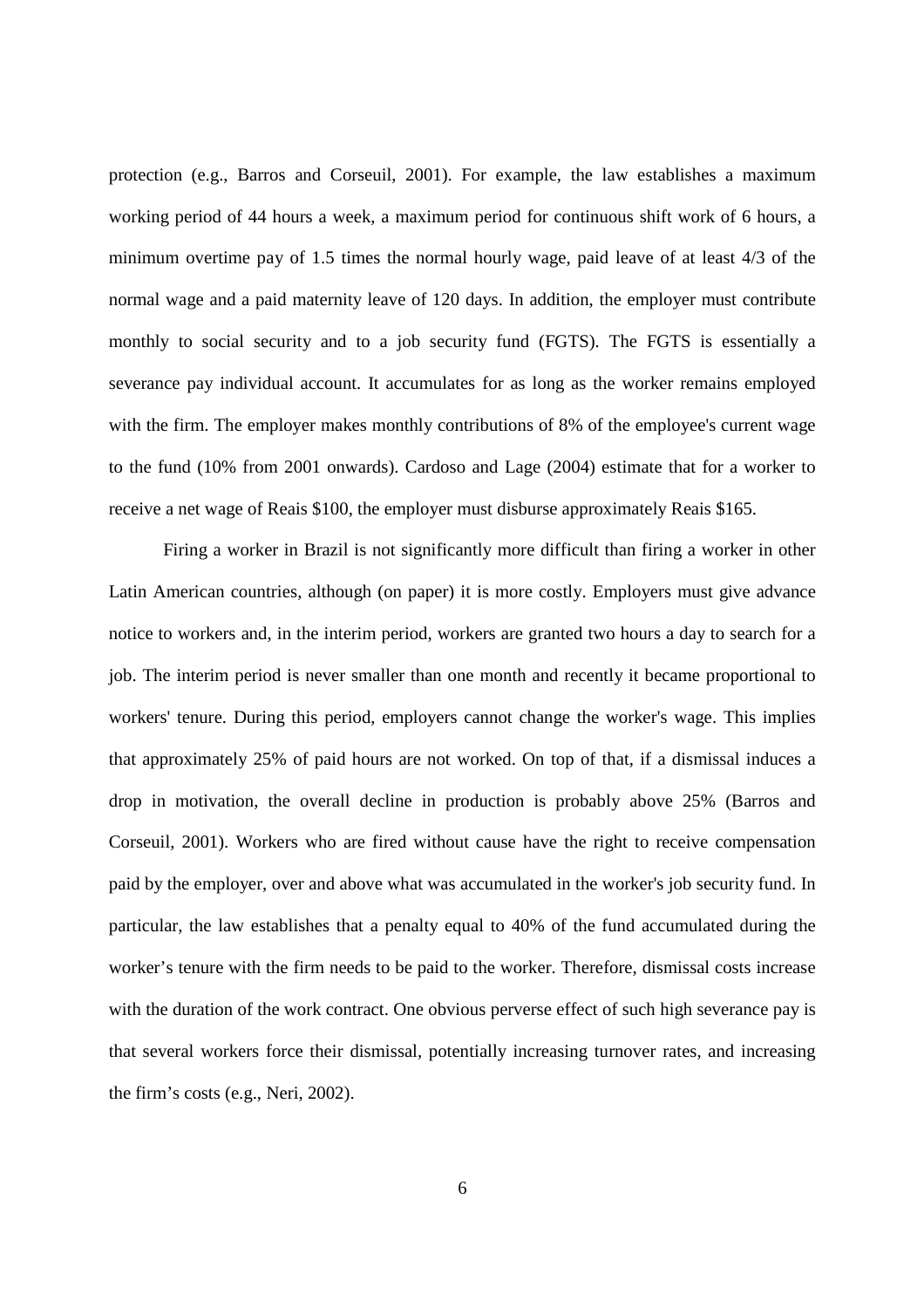It is important to highlight that severance payments are not subject to income taxation in Brazil (unlike most countries). Therefore, workers value one Real of FGTS more highly than one Real of gross salary. Moreover, firms pay taxes on profits, which can add up to more than 30%. As a result, the cost of FGTS to the firm is much smaller than the value of FGTS to the worker.<sup>7</sup> This has strong implications for the role of enforcement, which we explore below.

#### **2.2. Enforcement of Labor Regulation**

Firms weight the costs and benefits of complying with strict labor regulation. They may decide to hire informally or to hire formal workers without complying fully with specific features of the labor code (e.g., avoid the provision of mandatory health and security conditions, or avoid payments to social security). The expected cost of evading the law is a function of the probability of being caught and of the monetary value of the penalties (fines and loss of reputation). In turn, the probability of being caught depends on the firm's characteristics (such as size and legal status) $8$  and on the degree of enforcement of regulation in the city where the firm is located.

The Ministry of Labor is in charge of enforcing compliance with labor regulation in Brazil. Given the size of the country, enforcement is first decentralized at the state level (the state level labor office is called *delegacia*) and then at a local level, the subregion (the local labor office is called *subdelegacia*). A *subdelegacia* is located in a city, but its catchment area generally includes more than one city (or *municipio*). In each state, the *delegacia* is always located in the state capital and the number of *subdelegacias* within the state is a function of the size and economic importance of each region. For example, the state of Sao Paulo has 21

 $\frac{7}{1}$  Coordination between workers and firms may difficult even if there are gains. For example, firms may not be able to credibly commit *ex-ante* that they will contribute to FGTS and pay severance upon dismissal. Enforcement of these benefits could help solve this commitment problem.

<sup>8</sup> Cardoso and Lage (2007) argue that the integration of firms in international trade and the need to comply with international quality standards (e.g., ISO certificate) implicitly forces firms to comply with regulation. For example, it is often the case that firms who wish to export need to prove their compliance with labor regulations and cannot resort to any forms of child labor or slavery.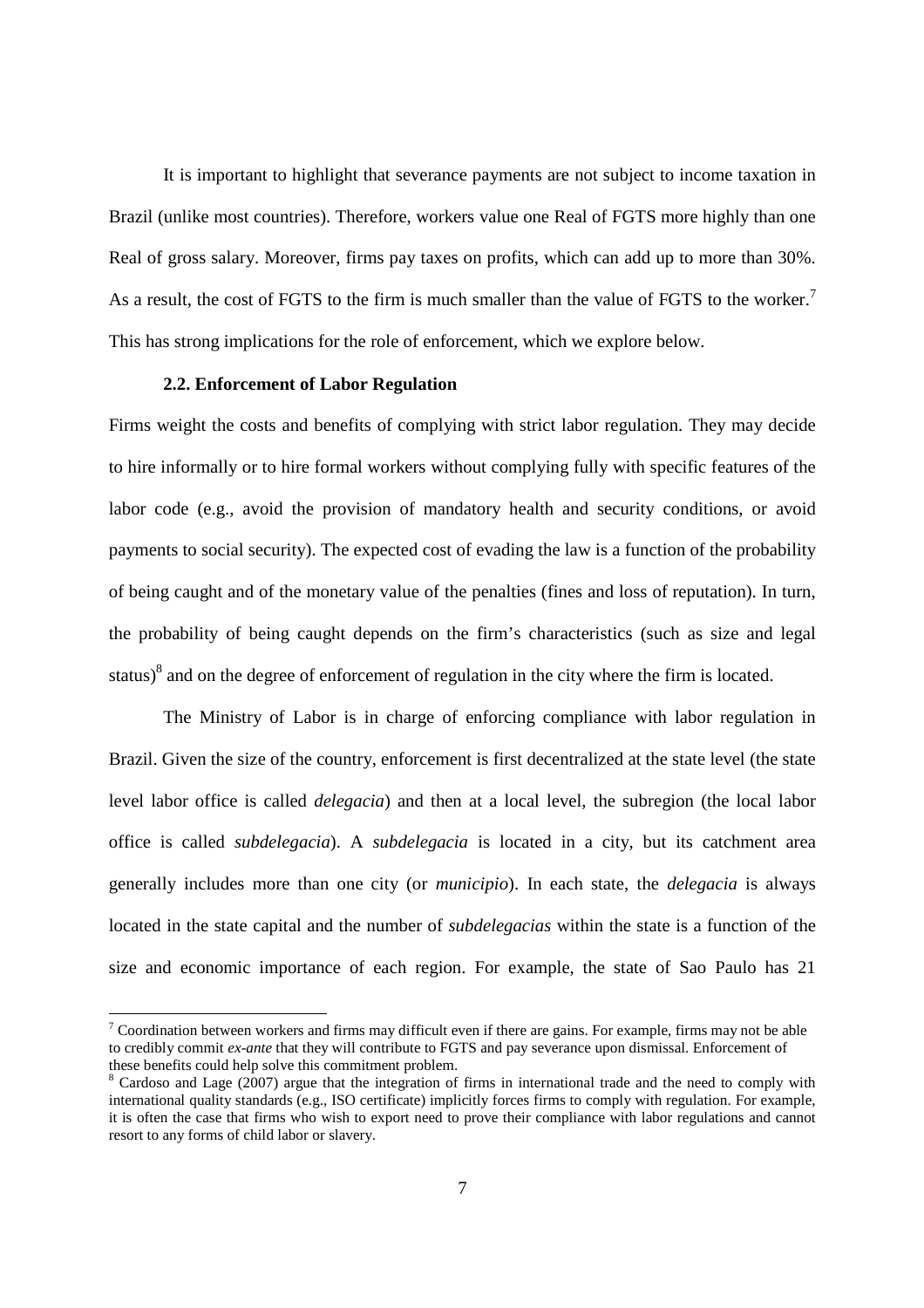*subdelegacias* while other smaller states, like Acre or Amapa, only have one *subdelegacia*, which coincides with the *delegacia*.

Labor inspections were probably of little relevance during the 1970's and 1980's. The labor code was much less strict at the time, and the inflation of the 70s and hyperinflation of the 80s and early 90s contributed to an erosion of the nominal value of fines. However, labor inspections gained importance in the second half of the 90's. Labor regulation became much stricter after the 1988 Constitution, and inflation stabilized as well. Moreover, the strong government deficit in the mid 1990s lead the government to search for alternative ways to collect revenue, and labor inspectors started being used as tax collectors. Their main goal was to collect job security contributions, which helped reduce the size of the government deficit, at least in an accounting, sense (since they cannot be used directly by the government to fund its expenditure). It was probably only after this change that labor inspections gained prominence.

Inspectors are affiliated with a specific *subdelegacia* but, to deter corruption, they must periodically rotate across *subdelegacias* (Cardoso and Lage, 2007). In theory, an inspection can be triggered either by a random firm audit, or by a report (often anonymous) of non-compliance with the law. Workers, unions, the public prosecutor's office, or even the police can make reports. In practice, since the number of labor inspectors is low relatively to the number of noncompliance reports, most inspections are triggered by these anonymous reports.

Inspectors assess the compliance of each inspected firm with several dimensions of labor law (e.g., worker's formal registration, severance pay, minimum wage regulation, hours of work). Almost all of the targeted firms are formal firms because it is difficult to visit a firm that is not registered (an informal firm), since there are no records of its activity. As a result, a large fraction of informal employment is left out of the inspectors' reach. Inspectors face a

8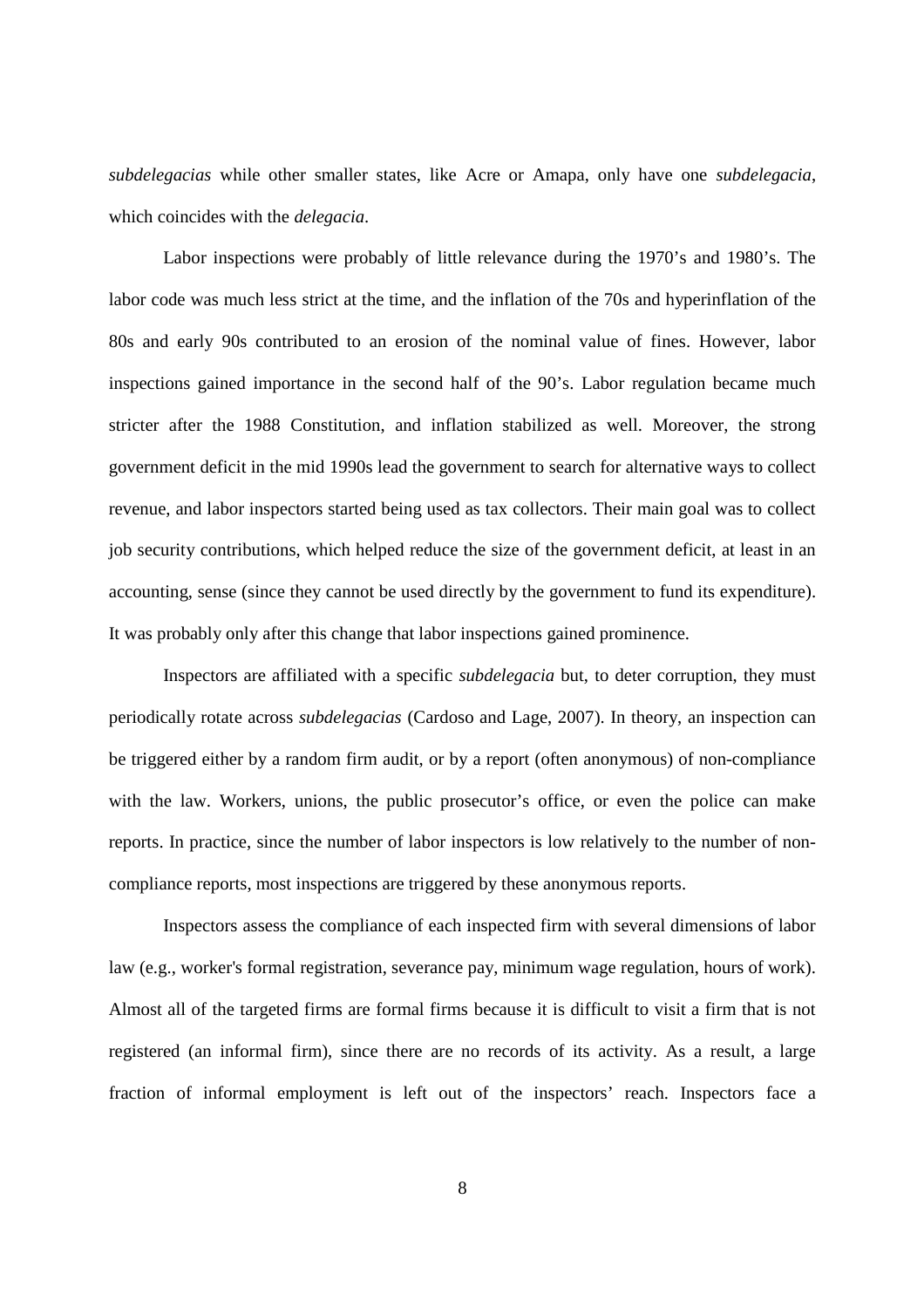performance based pay scheme. In particular, up to 45% of their wage is tied to the efficiency of the overall enforcement system. Their monthly base wage is fairly competitive (between USD 2,490 and USD 3,289 in 2004).

When faced with violations of the labor code, inspectors must immediately notify the firm. The firm then has 10 days to present evidence in its defense. After that period, the process is re-examined by a different inspector from the one issuing the original fine, who deliberates on its fairness, and the result is reported to the head of the *subdelegacia*. If firms do not contest the fine and pay it within 10 days of their notification, there is a 50% discount on the amount of the fine. Alternatively, if firms file an appeal, they must deposit the total value of the penalty until a second decision has been reached. In practice, small and medium firms pay the fines early to take advantage of the discount. Larger firms, with their own legal departments, tend to refute the deliberations, and often avoid the payment of any fines. Fines can be either fixed, or indexed to firm size and profitability. For example, a firm is fined by Reais 446 for each worker that is found unregistered during an inspection. Depending on its size and profitability, if a firm does not comply with the mandatory contributions to the FGTS, then it can be fined an amount between Reais 16 and Reais 160 per employee.<sup>9</sup>

#### **2.3. What Are Labor Inspectors Really Doing?**

Although the number of inspectors was relatively low in the early 2000s, inspectors were able to reach a significant part of the total labor force in formal firms. In 2002, 304 thousand firms were visited by labor inspectors, reaching more than 19 million workers (Cardoso and Lage, 2007). Approximately 17% of these firms received a notification of non-compliance with some aspect of the law. Moreover, less than 3% of the workers in these firms were found to be

<sup>9</sup> Cardoso and Lage (2007) argue that the magnitude of the fines is quite reasonable to work as a deterrent to crime, and that the main problem is their enforcement.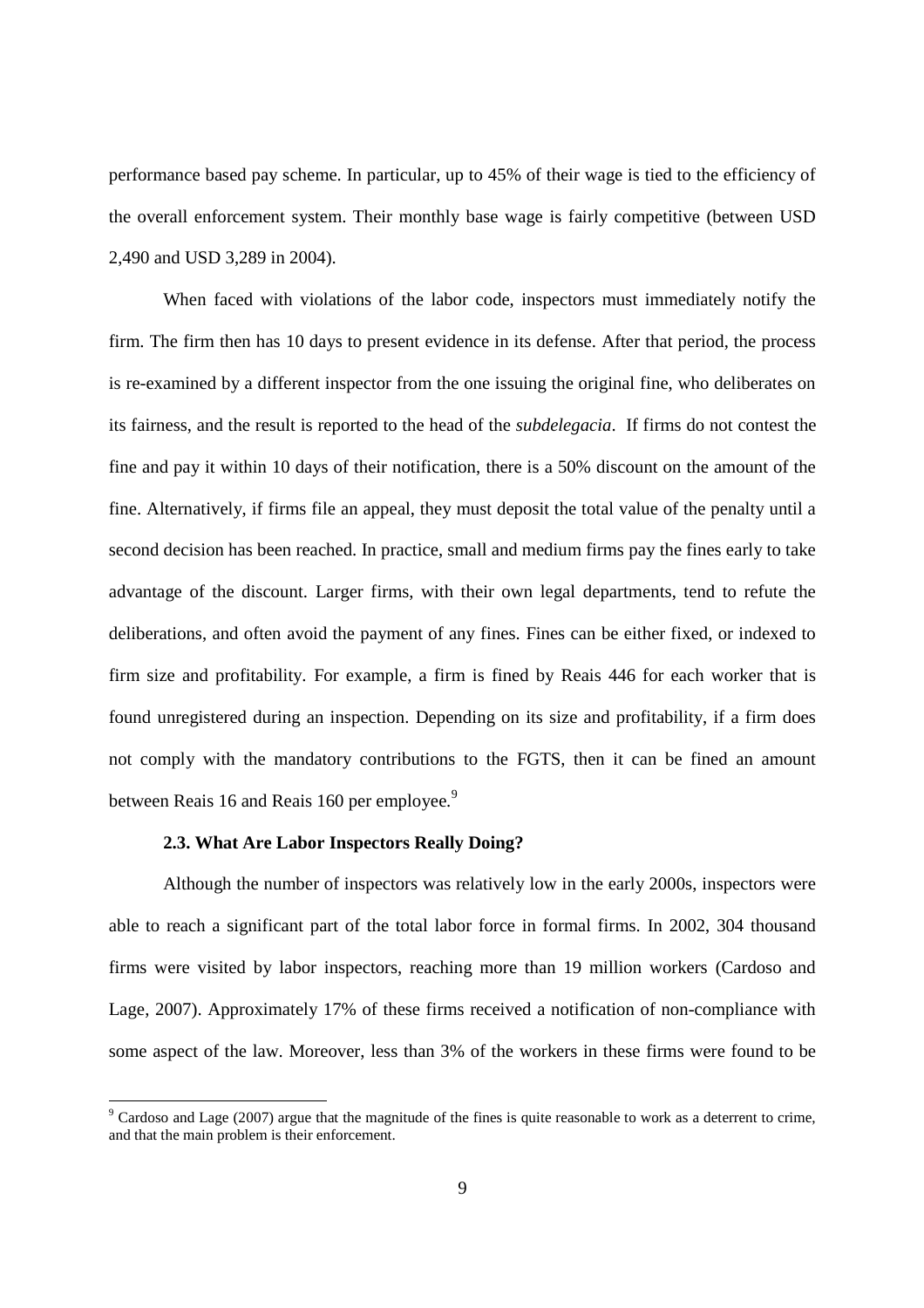informal and registered as a result. This is a small number given that 50% of employment in Brazil is informal. This likely reflects the fact that informal workers are concentrated in small and informal firms outside the reach of labor inspectors, but it may also suggest that, among the different types of violations of labor law, informality is not the main target of the inspections. <sup>10</sup> According to Cardoso and Lage (2007), the focus of labor inspectors is on the lack of payment of the job security fund (and health and safety conditions on the job).

If we study ILO reports on labor inspections and informality we learn that labor inspectors target mainly formal firms in most countries, precisely because they are easier to find than informal firms.<sup>11</sup> Berg (2010), from the ILO office in Brazil writes that "because of the way the system is structured, the majority of the workers that have been registered have been informal workers working in formal firms. They comprise approximately 2.2 percent of the total number of workers covered by labour inspection activities. Registering informal workers in formal firms is an important accomplishment and should not be downplayed, but as most of informality concerns informal workers working in unregistered firms, other approaches are also needed."<sup>12</sup>

The Ministry of Labor tries to apply uniform criteria for enforcing labor regulation throughout the country (e.g., by providing training and using similar software). In practice, however, this is very difficult to achieve because Brazil is a very large and diverse geographical area. Inspectors are also likely to be very heterogeneous. They have to travel different distances

 $10$  All violations are punishable with fines. Inspectors issue fines for the non-registration of workers, disobedience of the official work period or hours worked, non-compliance with the mandatory wage payments (including minimum wages), missing FGTS contributions or health and safety violations. But fines are inaccurate measures of enforcement for two reasons. First, fines require a violation of the law, and much enforcement may have a deterrent effect not translated into fines. Second, inspectors avoid issuing fines, and try first to negotiate with the firm in nonlitigious ways (Cardoso and Lage, 2007).

 $11$  For example, in an ILO document Salter (1998) writes: "Since labour inspectors in developing countries are not well enough resourced even to inspect adequately and often enough the medium and large enterprises, they can rarely if ever turn their attention to the problems of informal sector workers." For a detailed review of labor inspections in Latin America see issue number 6 of the *Revista Latino-Americana de Derecho Social* (2008).

 $12$  In recent years there has been an attempt to directly tackle informality, at least in specific sectors, through the formation of small teams tied to a particular sector (see Berg, 2010 and Pires, 2008).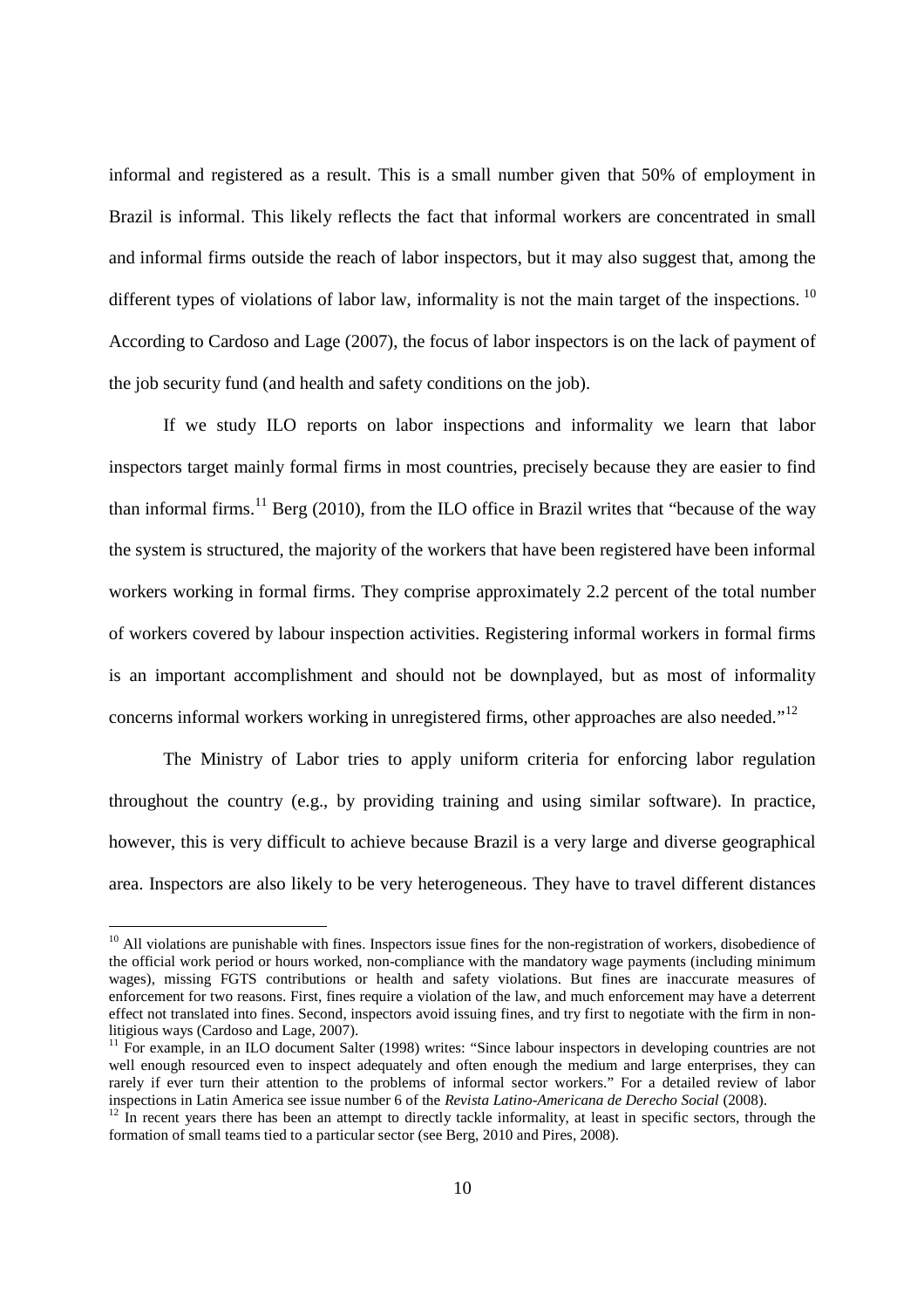and face varying workloads depending on where they are located. This gives rise to substantial regional variation in the degree of enforcement across cities, which we will explore empirically.

### **3. Data**

The paper explores several sources of data. First, we use administrative data on the enforcement of labor regulations (in 2002), collected (for our project) by the Department of Inspections at the Ministry of Labor. This data contains information on the number and location of regional labor offices, number of inspected firms, number of fines issued in each city, and number of inspectors per state (which we multiply by 10000 and then divide by the number of firms in the state). Our main measure of enforcement is the log inspections per firm in the city, which is computed with log number of inspections in the city multiplied by 100 (plus one) minus the log of the number of firms in the city. We also compute the proportion of workers inspected, with the log of the ratio of workers covered by inspections to total workers in the city. In this measure we cannot rule out double counting if the same worker is covered by multiple inspections to the same firm. Finally, we compute the number of inspectors per firm in the state, where we multiply total inspectors by 10,000 and divide by the number of firms in the state.

Second, we compute several city level labor market indicators using the 10% sample of the Brazilian Census in 2000. In particular, we compute the share of workers who are registered, unregistered, or self-employed, the share of non-employed (either unemployed or out of the labor force), and the distribution of wages for each type of worker. Table A1 reports the proportion of the working age adult population in each employment category. Registered and unregistered wage earners, self-employed, and non-employed individuals, together account for 87% of the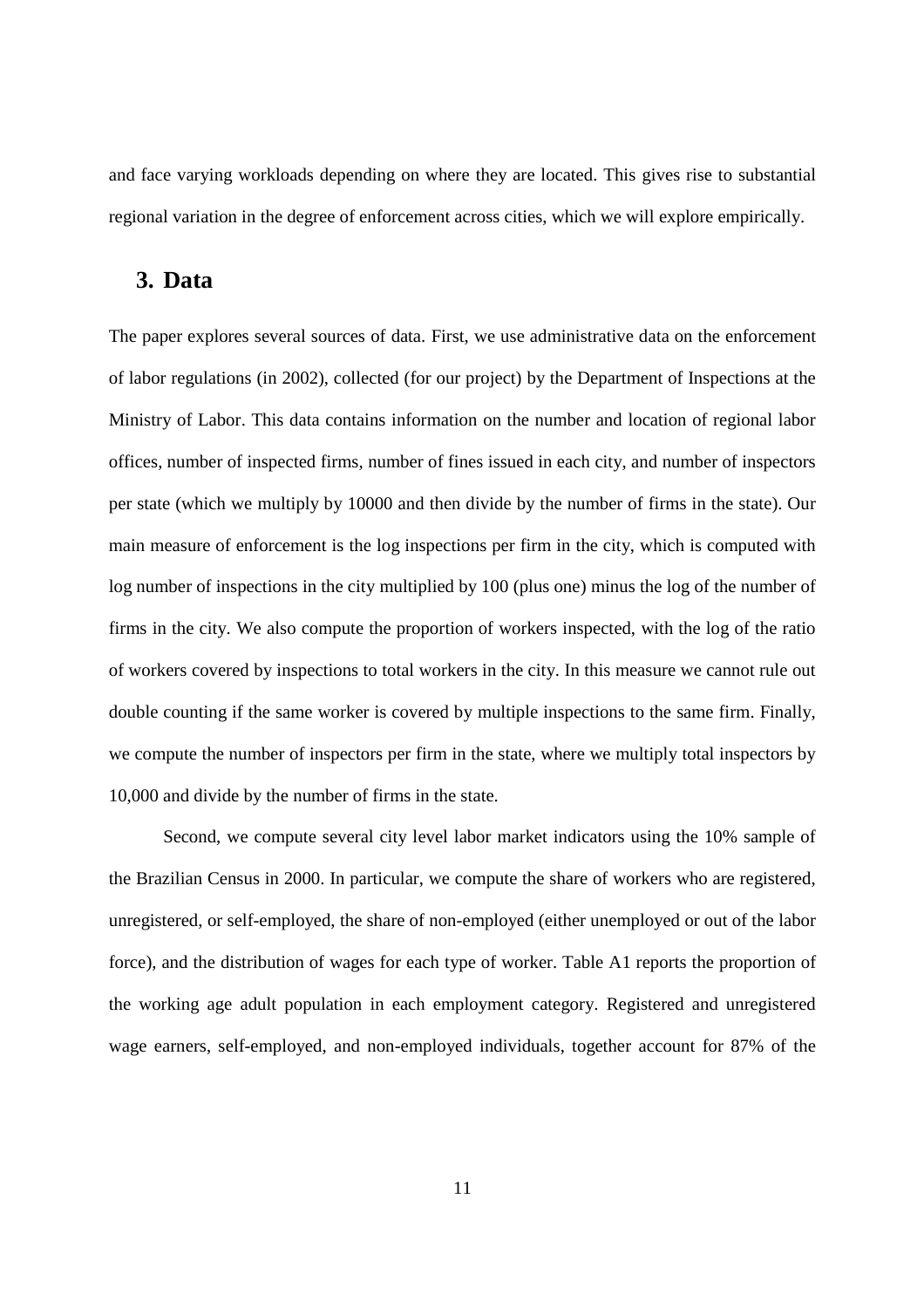adult population in  $2000$ <sup>13</sup>. In the empirical work we focus on these four groups. Informal employment and self-employment are considered two separate categories, as emphasized in the recent literature (Maloney, 2004, Fields, 2005, Bosch and Maloney, 2010). Most self-employed workers in Brazil can be considered informal. In 2002, there are 5,513 cities in Brazil.

Third, we use detailed information on other city level characteristics from two statistical and research institutes in Brazil - *Instituto de Pesquisa Economica Aplicada* (IPEA), and *Instituto Brasileiro de Geografia e Estatistica* (IBGE).<sup>14</sup> In particular, we collect information on the city's GDP per capita (2000), share of agriculture in GDP (2000), share of manufacturing in GDP (2000), share of services in GDP (2000), geographical city characteristics (including geographical area measured in squared kilometers, altitude, longitude and latitude), city transportation costs (1995), total federal transfers to each city (1990), different types of municipal expenditures (2000). The Ministry of Social Development provided information on whether a municipality participates in PETI, a program for the eradication of child labor (2000), and the number of recipients of *Bolsa Familia*, Brazil's largest cash transfer program in the municipality (2004). <sup>15</sup> The total number of firms (2002) in each city comes from the *Cadastro Central de Empresas*, collected by *IBGE*, which only includes formal firms. We also use past city level variables published by IPEA for the years 1970, 1980, and 1991, including city population and per capita income. Because some of the cities in 2000 did not exist in the 70's, 80's or even 1991, we use the more aggregate definition of minimum comparable unit (MCU),

 $13$  In the 2000 Census, each individual is classified into one of the following 10 categories: registered domestic worker, unregistered domestic workers, registered wage earner, unregistered wage earner, employer, self-employed, unpaid apprentice, unpaid employee (usually in family business), working for self-consumption, and without status (or not employed). Therefore, the remaining 13% of individuals in our data are formal and informal domestic employees  $(0.8\%$  and 2.5% respectively), employers  $(1.5\%)$ , interns or apprentices  $(0.1\%)$ , unpaid employees (3.5%), and individuals working only for self-consumption (4.6%). These individuals are excluded from our analysis. These are small groups of the population and unlikely to be too much affected by changes in enforcement. <sup>14</sup> These statistics are publically available at http://www.ipeadata.gov.br and http://www.sidra.ibge.gov.br/.

<sup>&</sup>lt;sup>15</sup> The data we gathered for PETI is available since 1996 but data for Bolsa Familia is only available after 2004.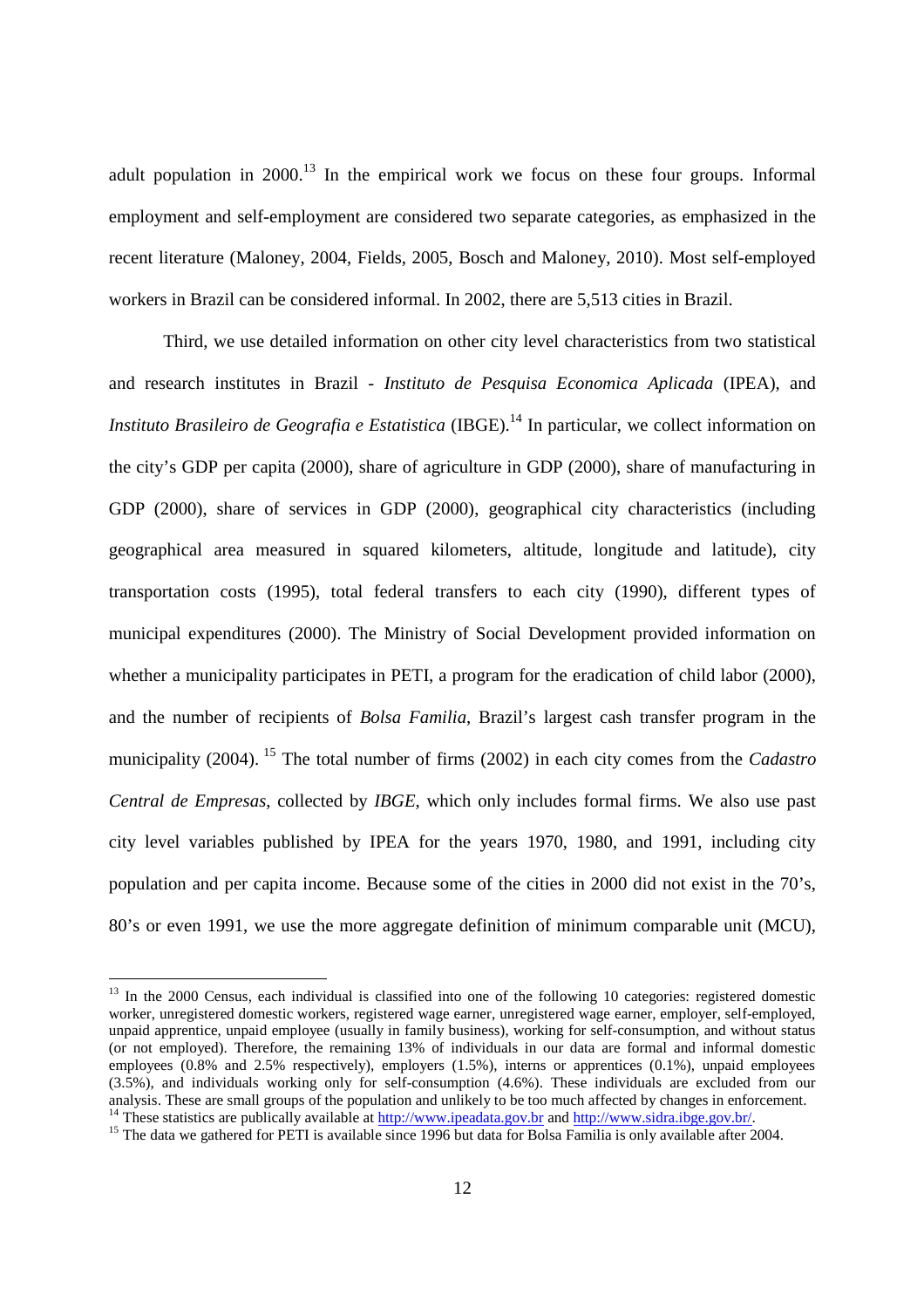published by the IPEA, to obtain an estimate of these city variables in previous years.<sup>16</sup> For all cities in a given year, we know to which MCU each city was previously mapped into. Then, we computed the average value of each variable for each MCU (weighted by population size in each city), and assigned it to each city in the MCU.

Fourth, we use information on the institutional development of the city, published by IBGE.<sup>17</sup> These measures include an index of the access to justice in the city, an index of managerial capacity in the city and an index of political concentration in the city (based on a Hirshman-Herfindhal index of the shares of the political parties). The index of managerial capacity in the city measures the quality of local administration, and is used by the Ministry of Planning to monitor the administrative performance of cities. Access to justice measures the penetration of the rule of law, in particular the existence of courts or justice commissions in the city. We also consider state aggregates of these variables, by averaging across cities.

Fifth, we compute the distance and travel time (by car) between each city and the nearest *subdelegacia* in the state. The transportation of inspectors from the *subdelegacia* to each firm is made using ground transportation, usually car. Hence, the enforcement of labor regulation will be easier and less costly the closer a *subdelegacia* is from the city where the firm is located. We construct a measure of the accessibility of inspectors to firms by using the travel time from each city to the nearest *subdelegacia* within the state (minimum distance). Data on travel times and travel distances between any two Brazilian cities is available from one of the largest Brazilian auto insurance companies (BB), which collects very detailed information on distances across

<sup>&</sup>lt;sup>16</sup> Of all cities in 2000, only 71% existed in 1970 (72% in 1980), while in 1991 this figure was 82%. A MCU is an area (set of cities) which is defined in such a way that can be compared over time.

 $17$  This data is used in Naritomi, Soares and Assuncao (2007), and was kindly made available by these authors.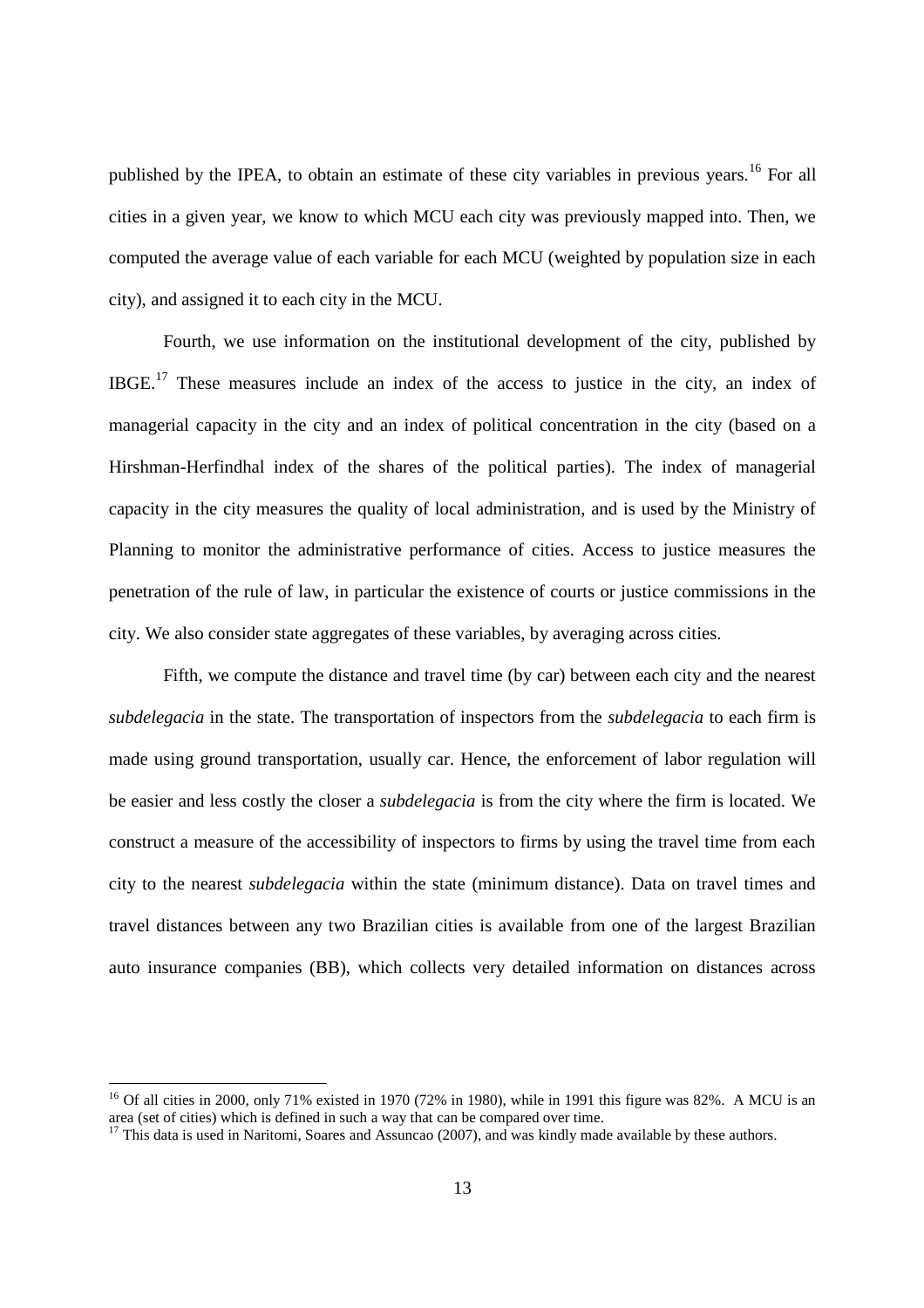cities.<sup>18</sup> When firms are located in cities that have a *subdelegacia* the measure assumes the value zero. We also construct the distance between each city and the state capital. In the remaining of the paper we focus on travel time as the most relevant measure of distance. A third measure of the remoteness of the city, or of its access to markets, is an index of transportation costs between each city and the nearest capital city taken from IPEA (1995).

Sixth, we use the 1980 Census to construct measures of the proportion of the population in each sector and the distribution of wages in each sector. Unfortunately, we cannot apply the same classification of individuals in both 1980 and 2000. In 2000 formal wage earners are employees and have a work permit, while in 1980 they are also employees, but we do not know whether they have a work permit. Instead, we check whether they pay social security. The reasoning is analogous for informal wage earners. For self-employed and non-employed individuals, the definitions are similar across the two Censuses.

Sample statistics for the main variables we use are presented in table 1. Both in 1980 and 2000 we account for close to 90% of the population using the four groups we consider: formal wage earners, informal wage earners, self-employed and non-employed. In the average city in Brazil, formal wage earners comprise of only 14% of the working age population (aged 23-65) in 2000, and about 30% of the labor force. Average wages are higher for formal wage earners than for informal wage earners. Earnings are even higher for the self-employed (in 2000 only), but so is the variance of earnings. There are about 3.2 inspections per 100 firms in a typical Brazilian city, with 22% of the workers being covered. This means that large firms are disproportionately

<sup>&</sup>lt;sup>18</sup> This information is available online at www.bbseguroauto.com.br. When collecting information on distances, we faced two obstacles. First, we could not find information online for recently instituted cities. In these cases, we have located the nearest city (using maps) and used it instead of the original one to compute distances. Second, in most of the cities in Amazonas, maritime rather than the ground transportation is used for goods or persons. Hence, travel distance by car is meaningless for this state and therefore we have excluded it from the analysis. A related problem occurs in Para where roads exist, but the distances we computed are absurdly large when compare to distances using maritime transportation, and therefore we also exclude it from the analysis. Because of its size, Distrito Federal is integrated with Goias.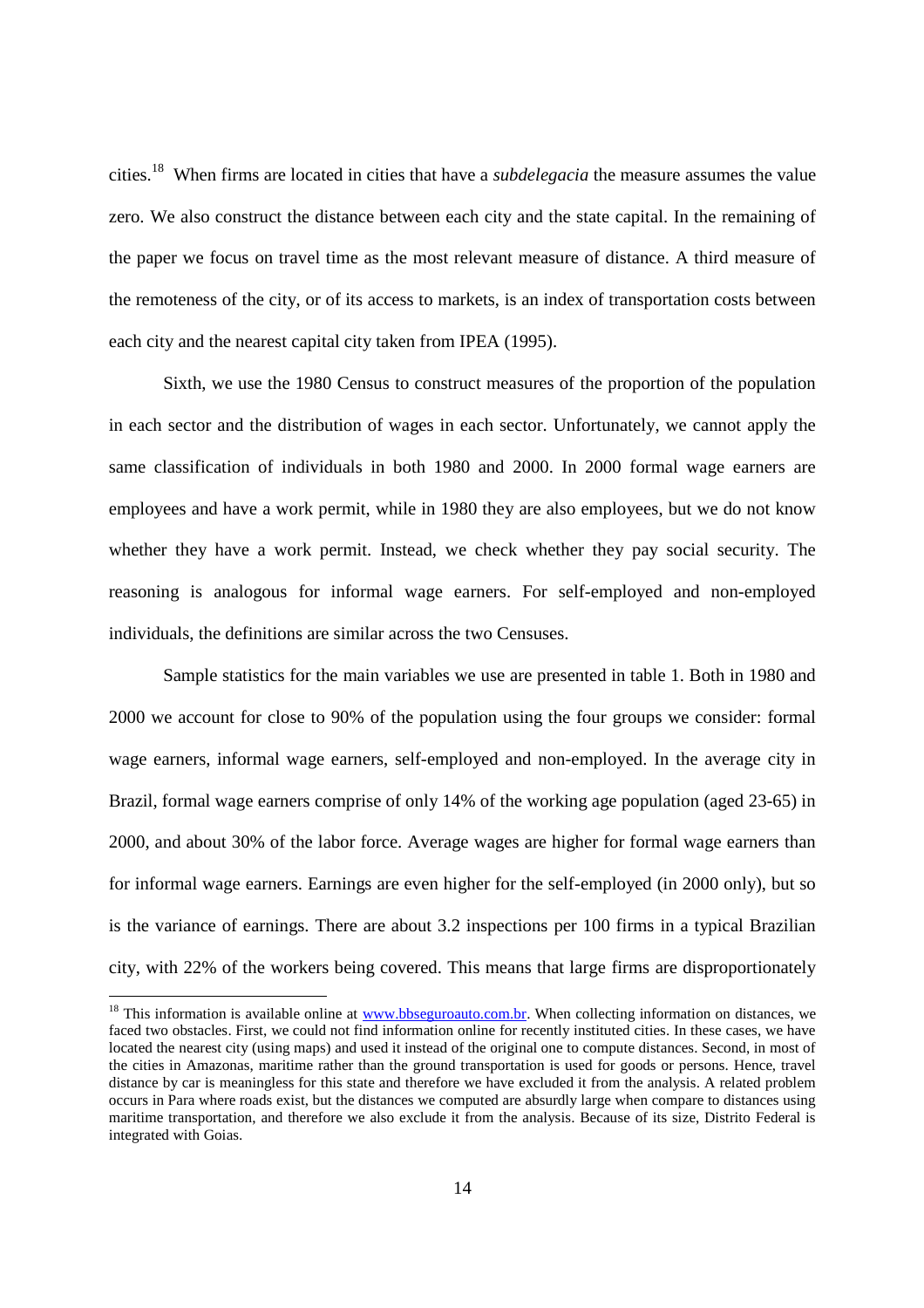targeted for inspections. On average, there are 6 inspectors per 10,000 firms in the state. Cities are located 2 hours from the nearest enforcement offices and 4.5 hours from the state capital. In a typical city, individuals work mostly in the service sector.

Unfortunately, there are time discrepancies between the different variables that we could not overcome. Notably, enforcement is measured in 2002, while labor market outcomes are measured in 2000. Nevertheless, given that we rely mainly on cross-sectional variation (in distance and the availability of inspectors) to identify our main models, this is unlikely to be a central concern. And in our empirical work we make limited direct use of our measures of enforcement.<sup>19</sup> Furthermore, the level enforcement is likely to be highly correlated over time within the same city, and so are labor market outcomes. We explain below that our estimates should be interpreted as long run (perhaps even steady state) effects of enforcement on labor market outcomes. Under this interpretation, measuring enforcement in 2002 instead of in 2000 will not be a substantial problem.

### **4. Empirical Strategy**

The goal of our empirical work is to understand whether enforcement of labor regulation at the city level, affects earnings and the employment of formal, informal, and self-employed workers. We explore two measures of enforcement: the logarithm of the number of inspections per firm in the city (computed as the number of visits by labor inspectors times 100 plus one, divided by the number of firms); and the logarithm of the proportion of workers targeted by inspections. The main obstacle we face is that enforcement is not randomly allocated across cities. This happens

<sup>&</sup>lt;sup>19</sup> We have data on the number of inspectors per state for 2001 and 2002 and results are similar regardless of the one we use. Furthermore, even though 2002 was an election year in Brazil, this is unlikely to be relevant for our results. There is no systematic difference in enforcement activity in 2002 when compared to neighbouring years, when looking at aggregate data from the Ministry of Employment.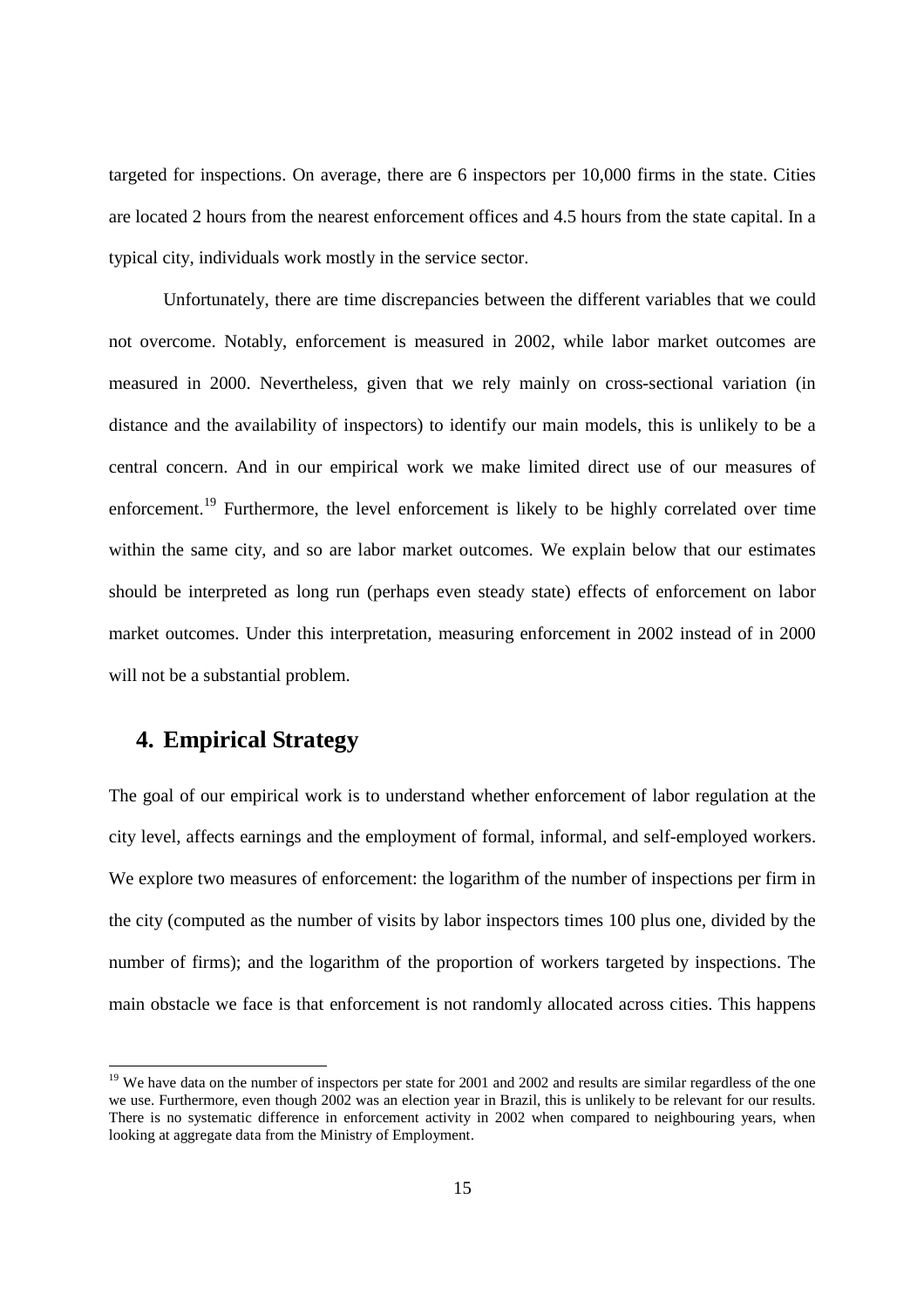at least for two important reasons. First, enforcement may be stricter in cities where violations of labor law are more prevalent. This happens if inspections are triggered mainly through reports of illegal activity. Second, enforcement may be stricter in cities with more developed institutions. Intrinsic violations of the labor law, or better developed institutions, are probably correlated with labor market outcomes.

Finding a solution for this problem requires knowledge of the technology of enforcement. As explained above, labor inspectors are assigned to enforcement offices. They choose which firms to visit, essentially based on anonymous reports of violations of the labor code. They travel by car from their base city to the city where the inspected firm is located. This suggests that there are two important inputs to this enforcement technology: the number of inspectors in each enforcement office, and the travel distance from the base to each particular city. Cities located at a farther distance from the nearest enforcement office are less likely to receive a visit from the labor inspector. Moreover, this constraint will be more important in areas with low numbers of labor inspectors (relatively to their potential workload).

In our empirical work we compare the differential relationship between distance to the nearest enforcement office and labor market outcomes in each city, across states with different numbers of labor inspectors. We control for labor market outcomes in an earlier period, when enforcement was a less relevant activity. Therefore, we are able to check how exposure to different levels of enforcement produced changes in labor markets that looked similar before enforcement ever became important.<sup>20</sup>

<sup>&</sup>lt;sup>20</sup> We would have liked to estimate a model where we directly compare the differential effect of distance on labor market outcomes across states in 2000 and 1980. However, the measures of labor market outcomes in the two census years are not exactly the same, and therefore we do not include them in the same regression. Furthermore, we do not know the location of full universe of enforcement offices in 1980 and the number of inspectors per state in that year. They are likely to be correlated with the values we observe in 2000, but are not the same. Therefore, we use data on labor market outcomes in 1980 only as control variables in our regressions.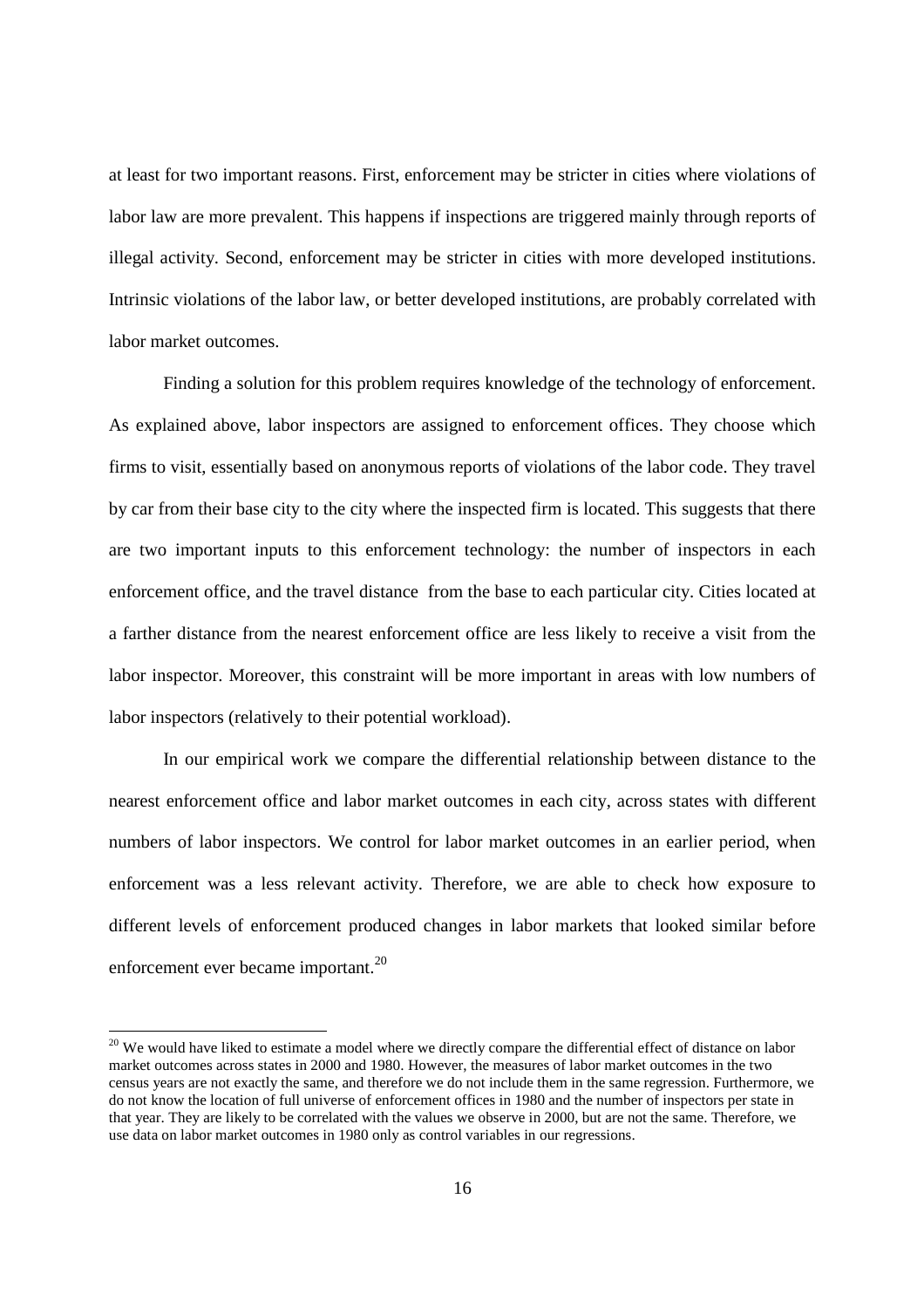We start by considering the following reduced form model:

$$
Y_{cs} = \alpha + \psi D_{cs} + \eta_s + \beta (I_s * D_{cs}) + \delta X City_{cs} + \sigma \widetilde{Y}^{1980}{}_{cs} + u_{cs}
$$

where  $Y_{cs}$  is the outcome of interest in city *c* and state *s*,  $D_{cs}$  is distance to the nearest enforcement office from city *c* and state *s*, *XCitycs* is a vector of city controls, *Ics* is the (number of labor inspectors (per firm) in the state,  $\eta_s$  is a state fixed effect, and  $u_{cs}$  is the residual.  $\tilde{Y}^{1980}$ <sub>cs</sub> is our best approximation for the outcome of interest in 1980.  $\beta$  is the parameter of interest and measures the differential impact of distance to the enforcement office on labor market outcomes across states with different abundance of labor inspectors.

State fixed effects account for the fact that states with different numbers of inspectors per firm may also be different in other dimensions, while distance to the nearest enforcement office accounts for the non-random location of enforcement offices. Any remaining variation is given by the differential effect of distance across states with varying numbers of inspectors. We also control for several city level characteristics (*XCitycs*): log income per capita and log population size in 1970, 1980 and 1991, city latitude, longitude, altitude and area. One could also be concerned that the number of state level labor inspectors is simply correlated with other state level characteristics (*XStates*), like its level of development or institutional quality, which interacted with distance, could also affect outcomes of interest. Therefore we add to the model the interaction between distance to the enforcement office and other state characteristics: the log of the average of per capita GDP in the state between 1970 and 2000, and measures of city level institutions averaged at the state level (access to justice, governance and political concentration).

In addition, distance to the nearest enforcement office could potentially be capturing distance to relevant markets, which affects economic activity in the city (with consequences to labor market outcomes). This can interact with state characteristics. We therefore add to the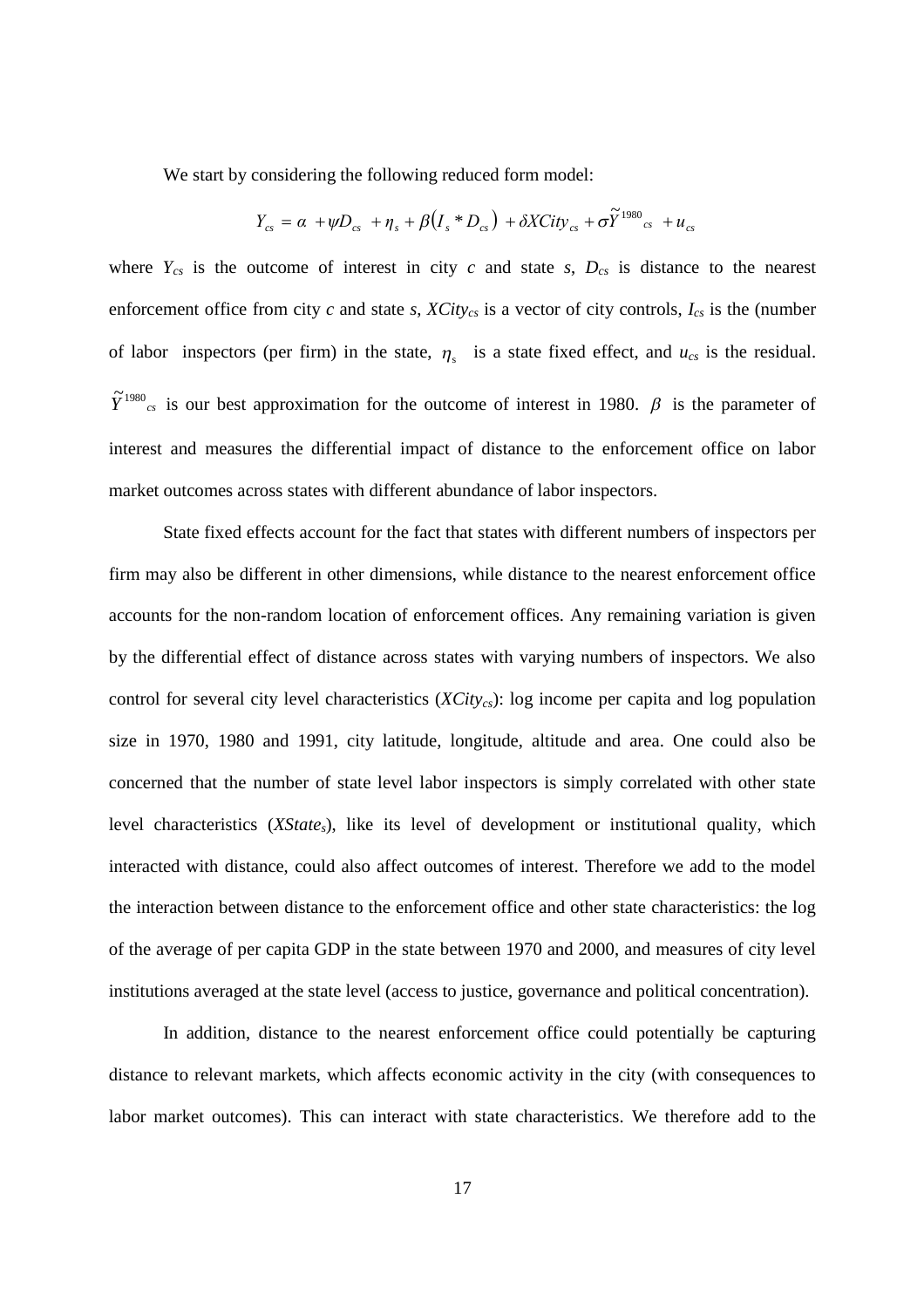proposed reduced form the distance to the state capital (*DCapitalcs*) and an index of transportation costs to the nearest capital (*TCostscs*). Both are good measures of distance to important markets in the state. They enter the model on their own, interacted with the four state institutional variables, and interacted with the log of the number of inspectors per firm in the state. Therefore, in our final reduced form we will only explore the variation in distance to the nearest enforcement office remaining after we control for distance to large markets and urban centers. In section 6.4 we show that , with this empirical strategy, it is unlikely that we are confounding the effect of enforcement on labor markets with that of other variables.

In summary, the main empirical specification in the paper is:

$$
Y_{cs} = \alpha + \beta (D_{cs} * I_s) + \psi_0 D_{cs} + \psi_1 (D_{cs})^2 + \phi (D_{cs} * XState_s) + \psi_2 D Capital_{cs} + \psi_3 (DCapital_{cs})^2
$$
  
+  $\psi_4 (DCapital_{cs} * I_s) + \tau (DCapital_{cs} * XState_j) + \psi_5 TCosts_{cs} + \psi_6 (TCosts_{cs})^2$   
+  $\psi_7 (TCosts_{cs} * I_s) + \rho (TCosts_{cs} * XState_s) + \delta X City_{cs} + \sigma \tilde{Y}^{1980}{}_{cs} + \eta_s + u_{cs}$  (1)

where all the variables are defined above. We estimate equation (1) with least squares after clustering the standard errors at the state level. The main outcomes of interest include the labor earnings and employment of formal, informal, and self-employed workers. We are also interested in the share of informal workers in the city, city poverty, inequality and the city unemployment. In addition we will also analyze how distance relates to our measures of enforcement. In particular, we will be interested in the estimates for the average marginal effect of distance on enforcement which is given by  $\beta I_s + \psi_0 + 2 \psi_1 D_{cs} + \phi X \text{State}_s$ .

#### **4.1. Graphical Illustration**

Figures 1, 2 and 3 illustrate our procedure. For each state we run a regression of a measure of enforcement (the log of the number of labor inspections per 100 firms in the city) on distance to the nearest enforcement office (measured in hours of travel by car). Each circle in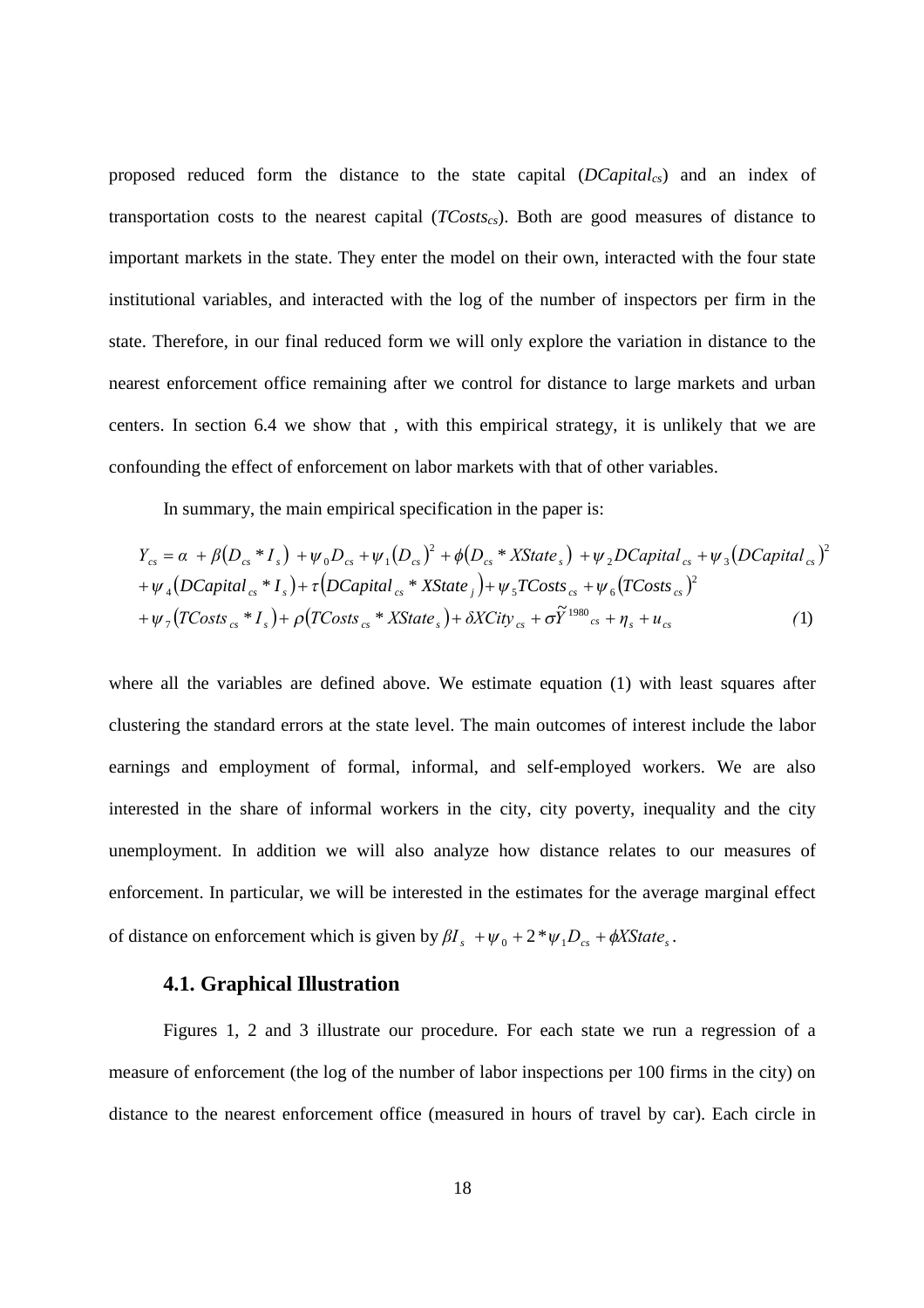Figure 1 represents a coefficient of one of these regressions, which is plotted against the log number of inspectors per 10,000 firms in the state. The size of the circle is the inverse of the standard error of the estimated coefficient. All coefficients are negative, indicating that cities located away from enforcement offices have low levels of enforcement. We then fit a regression of these estimated distance coefficients on the amount of inspectors per state. These coefficients are disproportionately negative in states with low endowments of inspectors. The slope of the regression line is positive and significant. $^{21}$ 

If this is the case, and if enforcement has an impact on labor markets, we expect the relationship between distance and, for example, the share of informal workers or the formalinformal wage premium in the city, to be more pronounced in states with low numbers of inspectors.<sup>22</sup> Figures 2 and 3 show that this is true. In drawing Figure 2 we run a regression for each state of the share of informal workers in each city (in 2000) on the distance to the nearest enforcement office. The estimated coefficient is then regressed on the log number of inspectors per 10,000 firms in the state. Figure 3 replicates this exercise but looking instead that the formalinformal wage premium in the city in 2000. All regressions are weighted by the inverse of the estimated variance of the coefficient. Again, the slopes of the regression lines in the figures are

<sup>&</sup>lt;sup>21</sup> Each state is represented by two letters as follows: Acre-AC, Alagoas-AL, Amapa-AP, Bahia-BA, Ceara-CE, Espirito Santo-ES, Goias-GO, Maranhao-MA, Mato Grosso-MT, Mato Grosso do Sul-MS, Minas Gerais-MG, Paraiba-PB, Parana-PR, Pernambuco-PE, Piaui-PI, Rio de Janeiro-RJ, Rio Grande do Norte-RN, Rio Grande do Sul-RS, Rondonia-RO, Roraima-RR, Santa Catarina-SC, Sao Paulo-SP, Sergipe-SE, Tocatins-TO. Amazonas and Para are excluded from the analysis because distance by road is not very meaningful in those states, and Distrito Federal is integrated with GO. Figures A1, A2 and A3 in the appendix use weights the number of cities in each state. The patterns are similar but the slope of the wage premium line is marginally insignificant (p-value = 0.11).<br><sup>22</sup> When constructive is

<sup>&</sup>lt;sup>2</sup> When constructing these variables we consider three groups of the population: wage earners with a work permit, which we group in the formal sector; wage earners without a work permit, and self-employed workers, which we group in the informal sector. The degree of informality is the proportion of formal sector workers in each city, while the formal-informal wage premium is the difference in log average wages for each group in each city.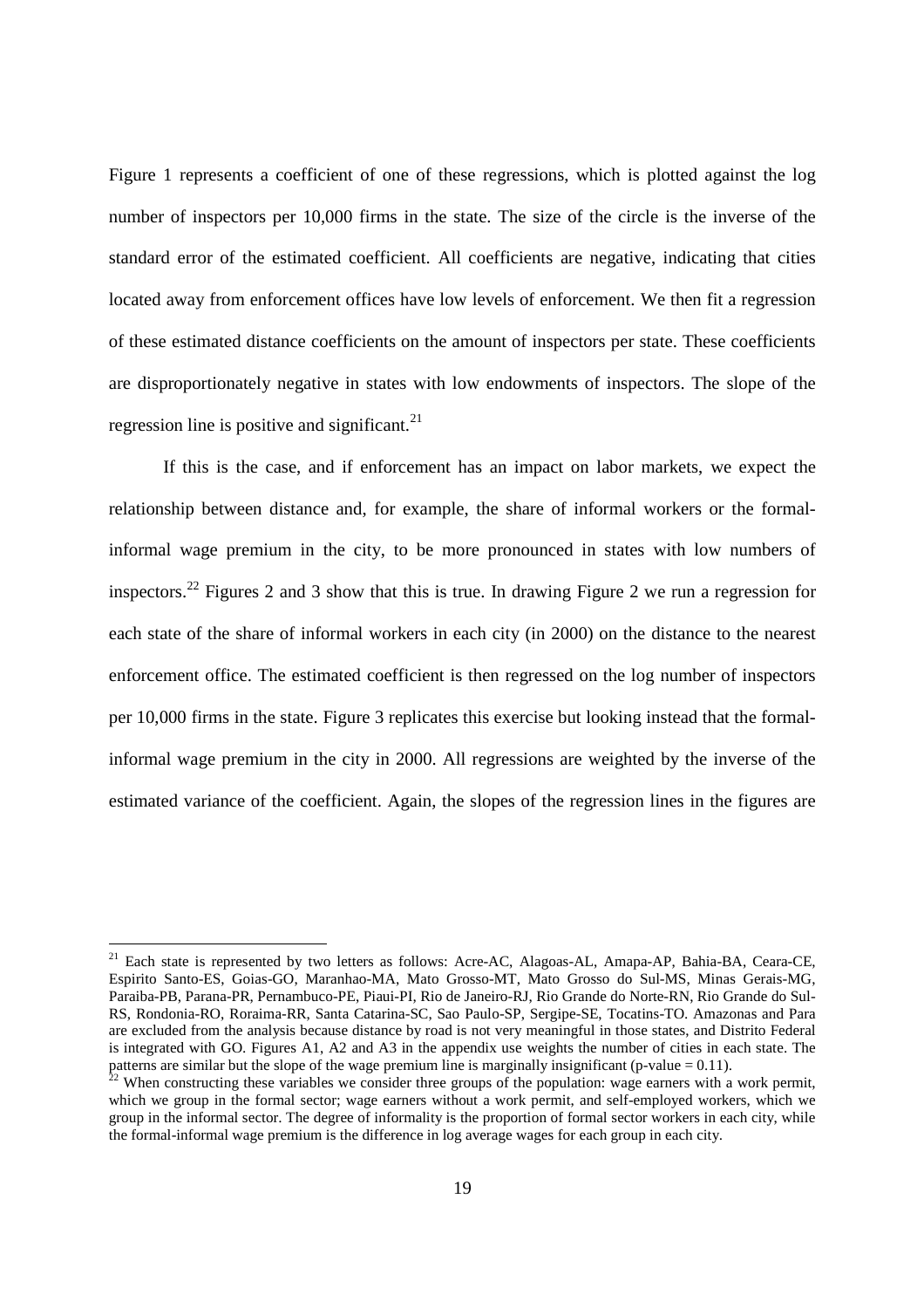statistically different from zero. Both figures indicate that stronger enforcement leads to a reduction in informality and in the formal-informal wage premium.<sup>23</sup>

### **5. Empirical Findings**

## **5.1. Does the Impact of Distance on Enforcement of Labor Regulation Vary Across States with Different Abundance of Labor Inspectors?**

This section shows that distance to the nearest enforcement office and the number of inspectors per state are important determinants of the level of enforcement of labor regulation in a city. To establish this, we estimate equation (1) using as dependent variable two alternative measures of enforcement: the log of the number of inspections per 100 firms in the city and the log of the ratio of workers covered by inspections to total workers in the city (what we call the proportion of workers inspected, although we cannot rule out double counting if the same worker is covered by multiple inspections to the same firm).

Table 2 reports estimates of the average marginal effect of distance on enforcement (i.e.,  $\beta I_s + \psi_0 + 2 \psi_1 D_{cs} + \phi X$ State<sub>s</sub>, evaluated at the mean of these variables), and the coefficient on the interaction of distance with the log number of inspectors per 10000 firms in the state. Each column corresponds to a different measure of enforcement. As expected, distance is strongly and negatively correlated with both measures of enforcement. More importantly, *β* is positive and significant. This implies that although the impact of distance on enforcement is negative, it is

<sup>&</sup>lt;sup>23</sup> We explore variation in regulation across small geographic units (cities) within a country, whereas laws are usually implemented at the national level. A more subtle concern with our paper relates to migration of labor and capital across cities in response to increased enforcement. One extreme case where enforcement has no visible effect occurs when local labor demand and supply functions are perfectly elastic, even if aggregate demand and supply at the national level are inelastic. This cannot be the case in our data since we show strong effects of enforcement in local labor markets. There is an analogous discussion in the immigration debate (Card and DiNardo, 2000).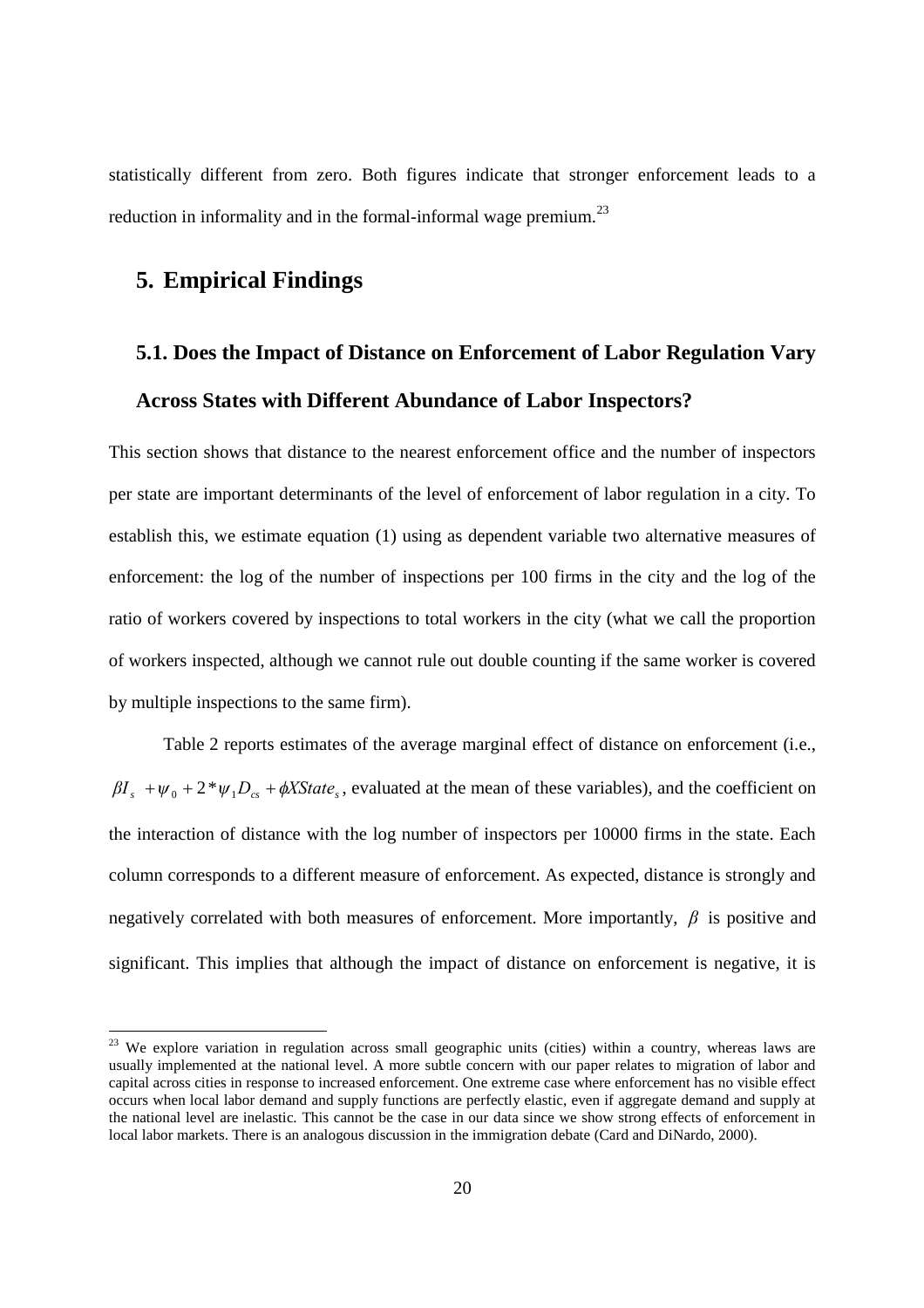less negative in states where inspectors are abundant. With this in mind, we proceed to an analysis of labor market outcomes.

## **5.2. Wages and the Distribution of Employment across the Formal and Informal Sectors**

This section investigates the effect of enforcement on the employment composition and earnings in each sector of the labor market. Table 3 reports the effect of enforcement on the share of the adult population in the city in each employment category, in 2000. The model in Panel A excludes 1980 controls ( $\tilde{Y}^{1980}$ <sub>cs</sub>), but they are included for Panel B. The specific 1980 variable included in each specification depends on the outcome of interest. For example, when the outcome is the proportion of individuals in the working age population working as formal wage earners, the 1980 control is the proportion of individuals who work as wage earners and pay social security. The reasoning is analogous for other types of individuals. In cities with stricter enforcement there is more formal employment, more non-employment, and less selfemployment. There is no statistically significant effect of enforcement on the share of informal wage earners. Results are similar across panels.

In order to assess the magnitude of these coefficients we compare tables 2 and 3. The coefficient on the interaction in column (1) of table 2 is 0.212 (corresponding to roughly 20% of a standard deviation in the log number of inspections per firm in the city). This implies that a 21.2% increase in inspections causes a 1.6% decrease in the proportion of formal workers (from a mean of 14%), a 2.3% decrease in the proportion self-employed (with mean 19%), and a 1.7% increase in the proportion non-employed (with mean  $37\%$ ).<sup>24</sup>

<sup>&</sup>lt;sup>24</sup> Alternatively, one may look at table 3. If we change the number of inspectors per firm in the state from the  $10<sup>th</sup>$  to the 90<sup>th</sup> percentile (from 3 to 10 inspectors per 10000 firms; in logs, from 1.13 to 2.31), the (presumably negative)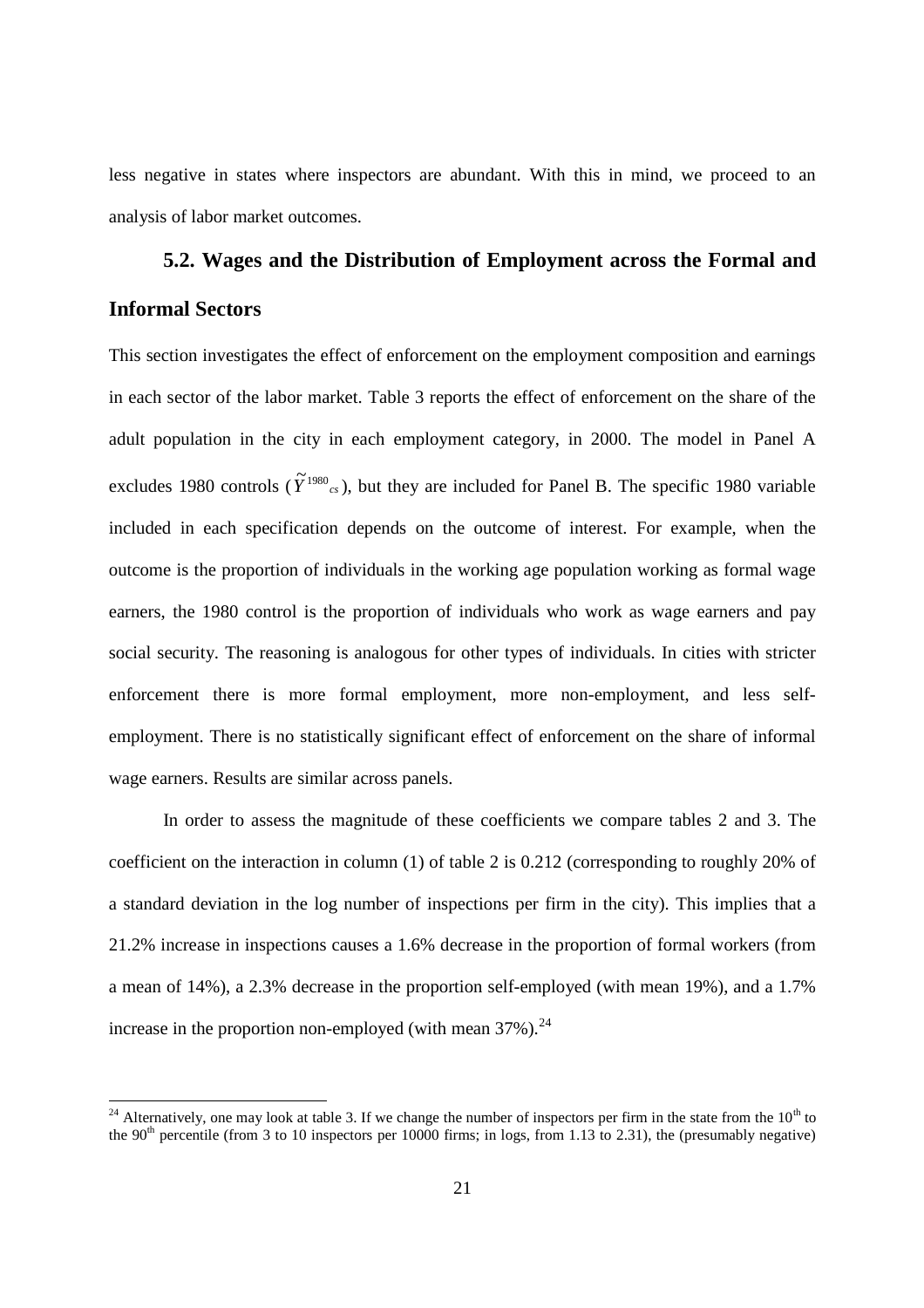Table 4 analyzes the different percentiles of the wage distribution at the city level. Again, the two panels distinguish models with and without 1980 controls. For each percentile of the distribution of wages in the sector in 2000, we control for the corresponding percentile of the distribution of wages in the same sector in 1980. The results show that an increase in enforcement is associated with a decline in wages at the top of the formal wage distribution, an increase in wages among the self employed, and an increase in wages for highly paid informal wage earners. As a result, the differential between wages of formal and informal workers falls. These effects remain strong after controlling for the corresponding percentiles of the 1980 wage distribution in each sector.

To examine the magnitudes we compare again the coefficients in table 4 relative to the coefficient in column (1) of table 2. The estimates imply that a 21.2% increase in enforcement leads to 4.9% reduction in wages at the top of the formal wage distribution, a 3.6% increase in wages at the top of the informal employee wage distribution, and a roughly 6% increase across the self-employed earnings distribution.

Section 6 discusses a model of enforcement which is consistent with our empirical results. It assumes that labor inspectors target mainly formal firms and they enforce compliance with mandated benefits that are valued by workers. More standard views of the role of enforcement are at odds with the data. Suppose labor inspectors were mainly targeting informal employment, thereby increasing the probability that an informal employer is caught and punished, we would expect to see a decrease in the demand for informal workers, and a resulting decline in their wages. In order for labor markets to clear, formal employment would then rise and formal wages would fall. Finally, we would expect informal employees to be much more

impact of increasing distance by one hour on formal employment declines by 1.9% (=(2.31-1.13)\*0.016), it increases by 2.7% for self employment, and it declines by 2% for non-employment.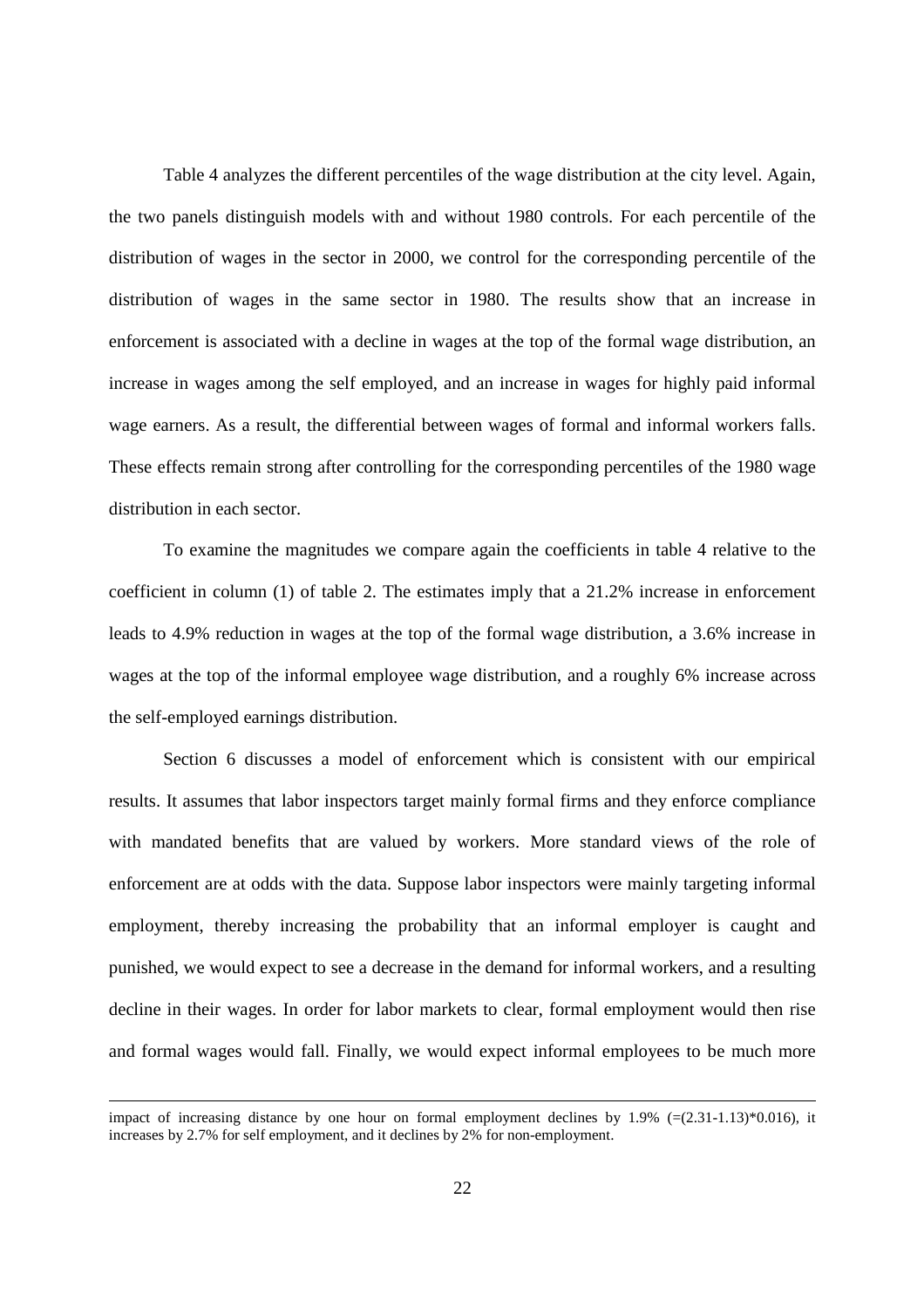affected than self-employed individuals, who generally do not have a stable employment relationship with a third party (being targeted by labor inspectors). Although we see a rise in formal employment and a decline in formal wages in the data, the other predictions of this simple model are at odds with the data.<sup>25</sup>

Alternatively, if labor inspections mainly operate by increasing labor costs of formal firms which have little value for employees, we expect to see a rise in informality which again we do not observe. Our finding that enforcement leads to an increase in non-employment can however be explained in this setting, since an increase in labor costs in the formal sector can drive workers to informality and to non-employment.

#### **5.3. Enforcement and access to developed labor markets**

An important concern with our main findings reported in tables 3 and 4, is whether we could be mistakenly capturing the differential impact of access to developed labor markets across states. Even though we control for several state and city level characteristics, one ultimately cannot guarantee that the only reason the effect of distance to the enforcement office on labor market outcomes varies with the number of inspectors available in the state is because it induces variation in enforcement of labor regulation across cities.

Notice that our specification is quite demanding. First, we could think that distance to the nearest enforcement office is capturing distance to important economic centers, since enforcement offices tend to locate in medium to large cities. However, we include in the

<sup>&</sup>lt;sup>25</sup> Our empirical work ignores heterogeneity across firms. While it is plausible that inspectors target mainly formal firms, as resources increase they may increasingly shift their attention to informal firms. It is difficult to know how important this phenomenon is in practice. Berg (2010) shows that there is a severe scarcity of resources for inspections. For example, in 2008 Brazil had roughly one inspector per 30,000 workers, whereas the ILO standard for an industrializing economy is one inspector per 15,000 workers. In the appendix, table A2, we examined how the average number of workers covered per inspection varied with enforcement, by essentially running the model of equation (1) using as dependent variable the log number of workers per inspection (which only exists for cities with a positive number of inspections). We find that this quantity actually rises with the level of enforcement in the city, although the coefficient is not large. This result suggests that, at least as a first approximation, the phenomenon just described is empirically unimportant.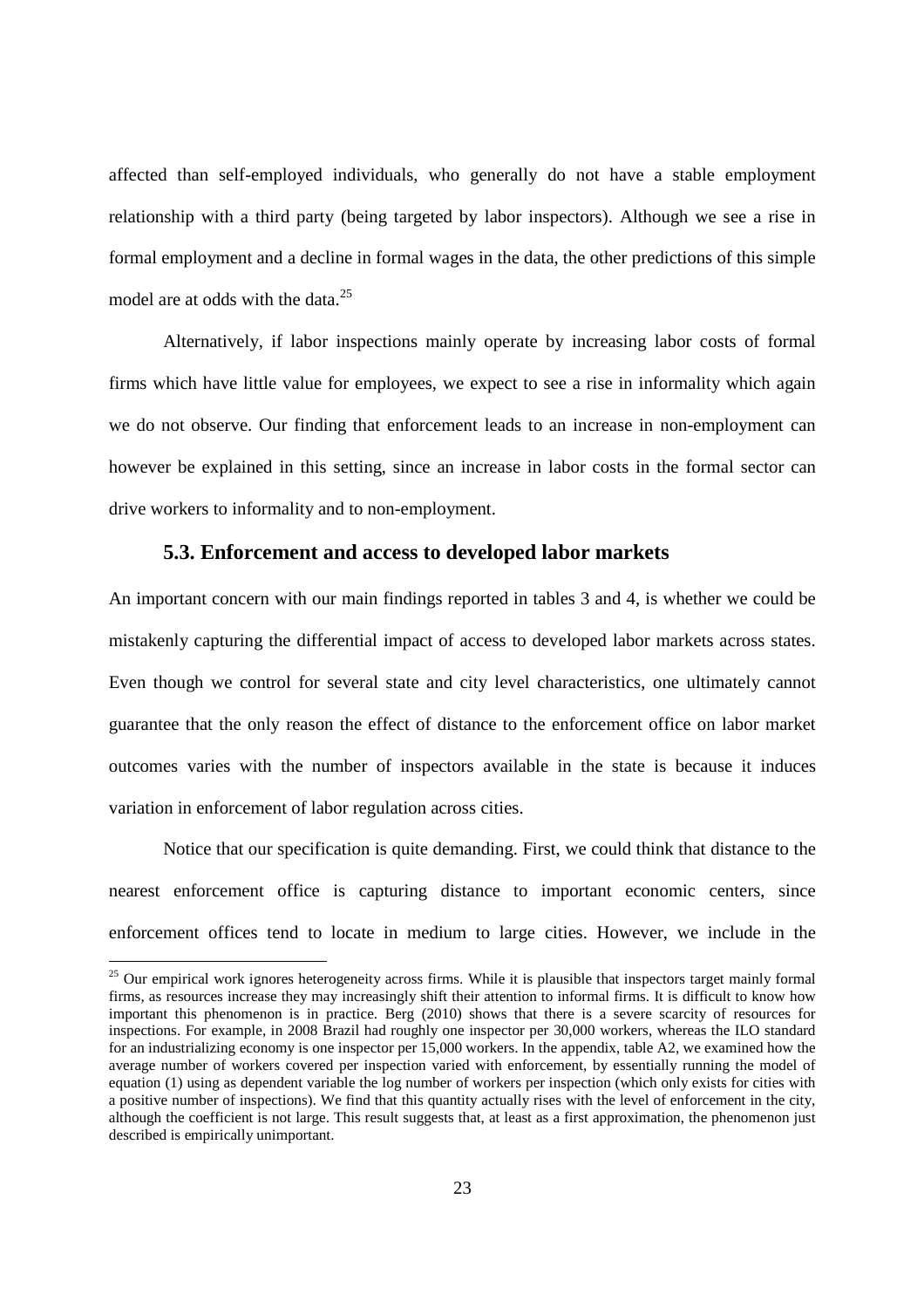regression two good measures of distance to large economic centers: distance to the state capital, and an index of transportation costs to the state capital. We interact both variables with the log number of inspectors per firm in the state. Therefore, we are studying the role of distance to the enforcement office for cities located at the same distance and facing the same travel cost to the state capital. Notice also that we include state level dummies in the regressions, and we interact distance to the nearest enforcement office (and distance and transportation costs to the state capital) not only with the abundance of inspectors in the state, but also with other state level variables, namely average GDP per capita across 1970, 1980 and 2000, and measures of institutional quality in the state.

Second, we present results where we control for labor market characteristics in each city in 1980, a period where we argued that enforcement of labor market regulation was a much less relevant activity than in 2000. Controlling for these variables implies that we are estimating how differential levels of enforcement lead to a differential evolution in the labor market characteristics of cities that looked similar in the 80's.

It is also important to understand whether an economic model of enforcement would cause problems for our identification strategy. We develop one in Appendix B, which suggests that our assumptions on unobservables are not at odds with basic economic reasoning. Our procedure allows for unobservable city characteristics that are correlated with distance to the enforcement office, and also with labor market outcomes such as the level of informality in the city. For example, we expect enforcement offices to be located in large cities, with an existing set of functioning public institutions. One could also have unobservable state characteristics that are correlated with the number of inspectors per firm in the state, such as the underlying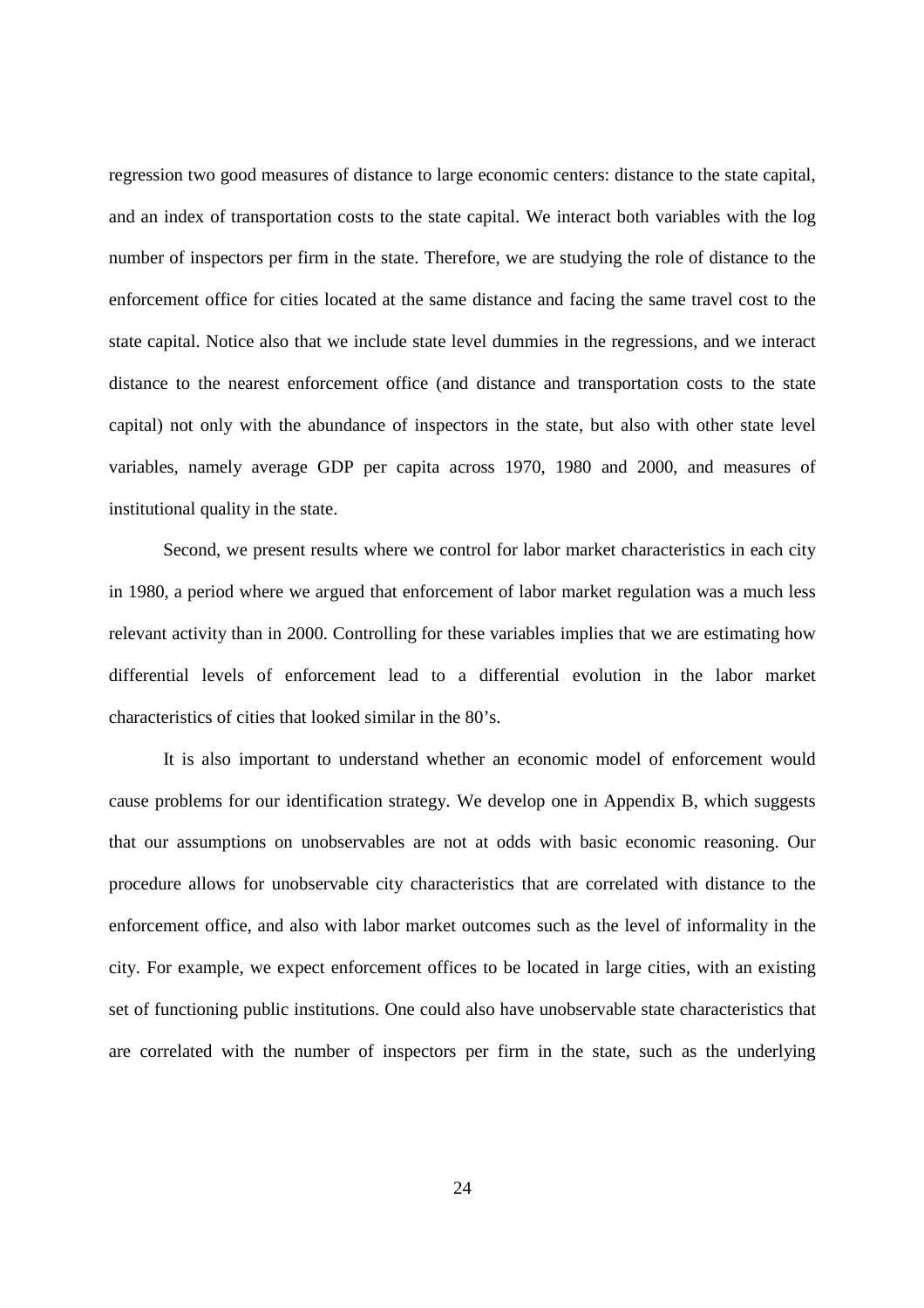propensity to have violations of the labor code in that state. The crucial thing is to rule out plausible interactions between the two.

Therefore, table 5 provides formal evidence that the interaction between the number of inspectors in the state and distance from each city to the nearest enforcement office is uncorrelated with several city level variables proxying institutional quality, different dimensions of public policy, and local economic conditions, which are likely to be correlated with the characteristics of the local labor market. We start by considering the role of state level policies to reduce regional inequality (associated with distance to large cities).<sup>26</sup> In particular, we consider whether the interaction between inspectors and distance is correlated with city level per capita GDP in 2000. If our empirical strategy is capturing other factors affecting local labor markets, such as distance to important economic centers, there should be a significant coefficient on this interaction when we estimate equation (1) using per capita GDP as dependent variable. Actually, it would be possible to observe a change in GDP per capita in the city even if our strategy was valid, because enforcement affected labor market outcomes which in turn could affect GDP. The findings in table 5 show that there is not a statically significant correlation. In fact, we think this is plausible since the effects of enforcement on labor market outcomes are likely not enough to cause substantial changes in the per capita GDP. In the following lines of table 5 we also check for effects on the industrial structure of the city and, reassuringly, we find none. Therefore, it is unlikely that our findings are being driven by some fundamental change in the economy, not caused but strongly correlated with enforcement, which would then substantially affect labor markets at the city level. The exact same argument applies to city size.

<sup>26</sup> One possibility is road construction. However, we measure distance to the nearest *subdelegacia* in travel time by car (not in miles) and the quality of the road infrastructure is already accounted for.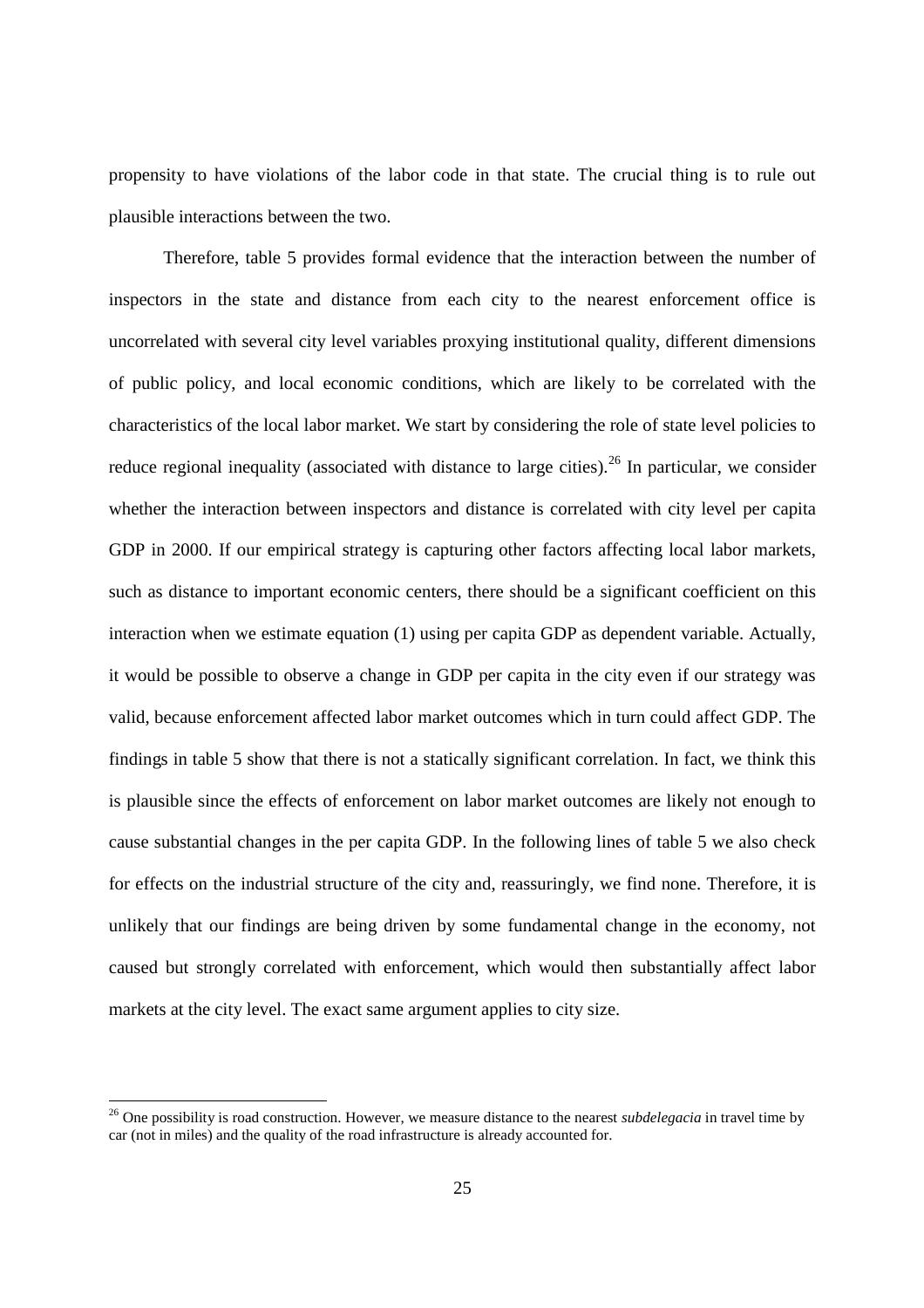Another possible concern is whether states with more inspectors per firm tried to minimize the impact of distance to focal cities on the access to institutions. In this case our measure of enforcement could simply be capturing variation in the quality of other city institutions. In table 5 we proxy city level institutional quality using three indices: access to justice, governance, and political concentration. Reassuringly, the empirical findings do not show evidence that this is a significant source of concern.

When we look at city level inequality in social infrastructure, measured by the log number of households with access to piped water, sanitation, and electricity (normalized by the number of individuals in the city), we find no correlation between the interaction of distance and inspectors per state and access to water and sanitation. There is a small correlation with access to electricity, but it has the opposite sign to what one would expect if it were capturing confounding variation in other state policies. Moreover, there is no correlation with the log of current transfers from states to cities (drawn from state tax revenues) per capita.

Finally, we find that the interaction between the distance to the nearest enforcement office and the log of the number of inspectors per firm in the state does not predict the municipality participation in PETI, or the number of participants in *Bolsa Familia* in the city.

#### **5.4 Robustness to Different Specifications**

This section examines the robustness of our main results, reported in tables 3 and 4, to different specifications. First, in tables A3 and A4 of the appendix we replicate tables 3 and 4 using different controls. In specification (1) we simply control for distance to the nearest enforcement office and its square, distance to the nearest enforcement office interacted with the log number of inspectors per firm in the state, distance to the state capital and its square, distance to the state capital interacted with the log number of inspectors per firm in the state, and state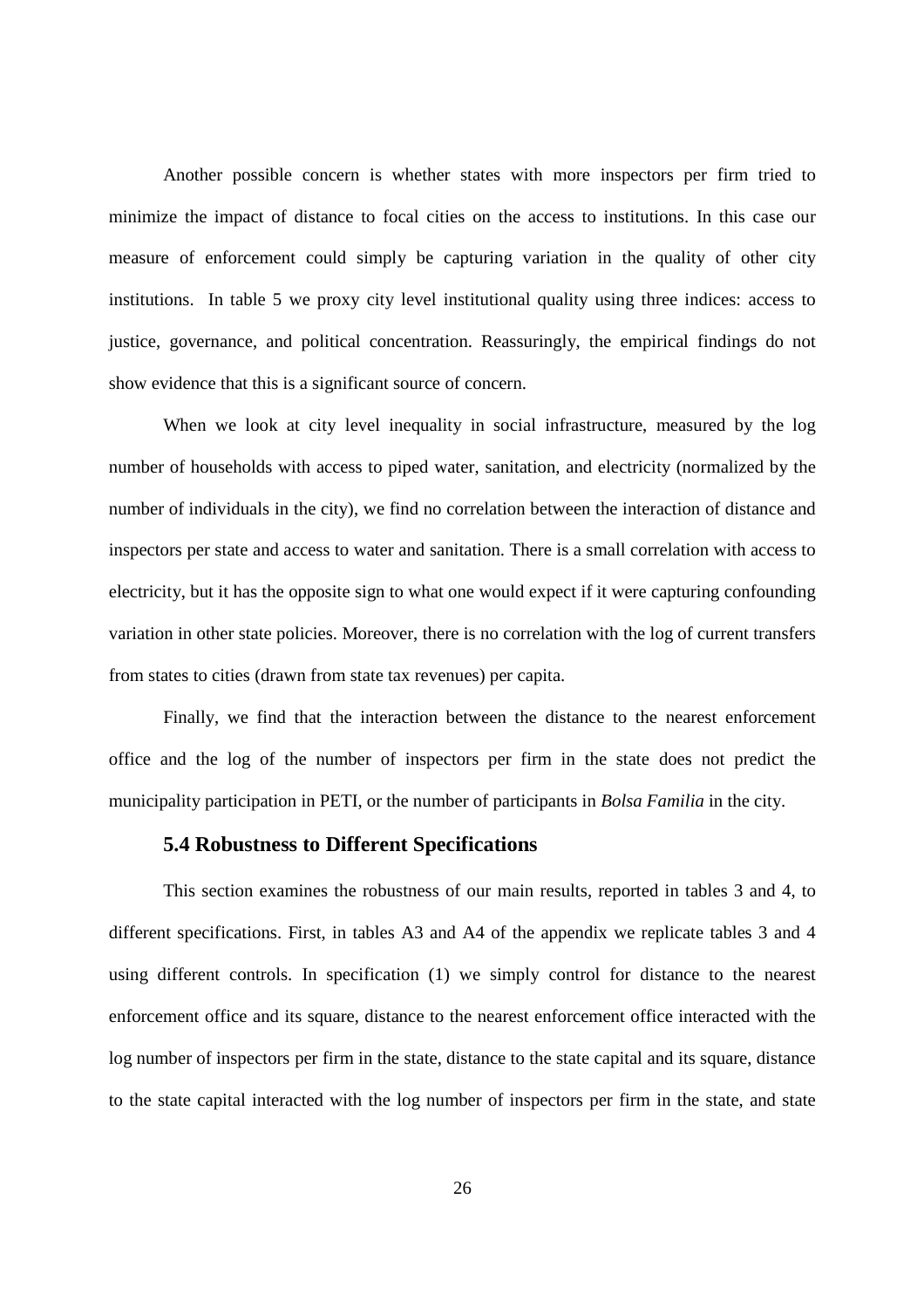fixed effects. In the following specifications we add the following groups of variables cumulatively until: (2) interactions between the two distance variables mentioned above and the log of the average of per capita GDP in the state between 1970 and 2000, and measures of city level institutions averaged at the state level (access to justice, governance and political concentration); (3) city latitude, longitude, altitude and area; (4) log population and log per capita income in 1970; (5) log population and log per capita income in 1980; (6) log population and log per capita income in 1991; (7) an index of transportation costs to the nearest capital (an alternative measure of distance to central cities) interacted with the four state levels above and the log number of inspectors per firm in the state (baseline specification). This specification is the baseline model as reported in tables 3 and 4. To this specification we then add separately (8) interactions between a measure of state inequality (captured with the variance of the log per capita GDP across cities in each state) with the three distance measures we consider (distance to the nearest enforcement office, distance to the state capital, and an index of transportation costs to the nearest capital); (9) interactions between the log number of beneficiaries of *Bolsa Familia* in the state in 2004, with the three distance measures we consider; (10) interactions between the proportion of municipalities in PETI in the state in 2000, with the three distance measures we consider.

The results of table 3 and 4 are robust across different controls. The only exception refers to the effect of enforcement on wages at the top of the formal wage distribution in table A4, which is negative, but not always statistically significant.

Table A5 in the appendix also replicates table 5 but excluding all early controls for population and GDP in the municipality. The robustness of the results shows that we can safely rely on the cross-sectional variation for the identification of the effects. In addition, we have also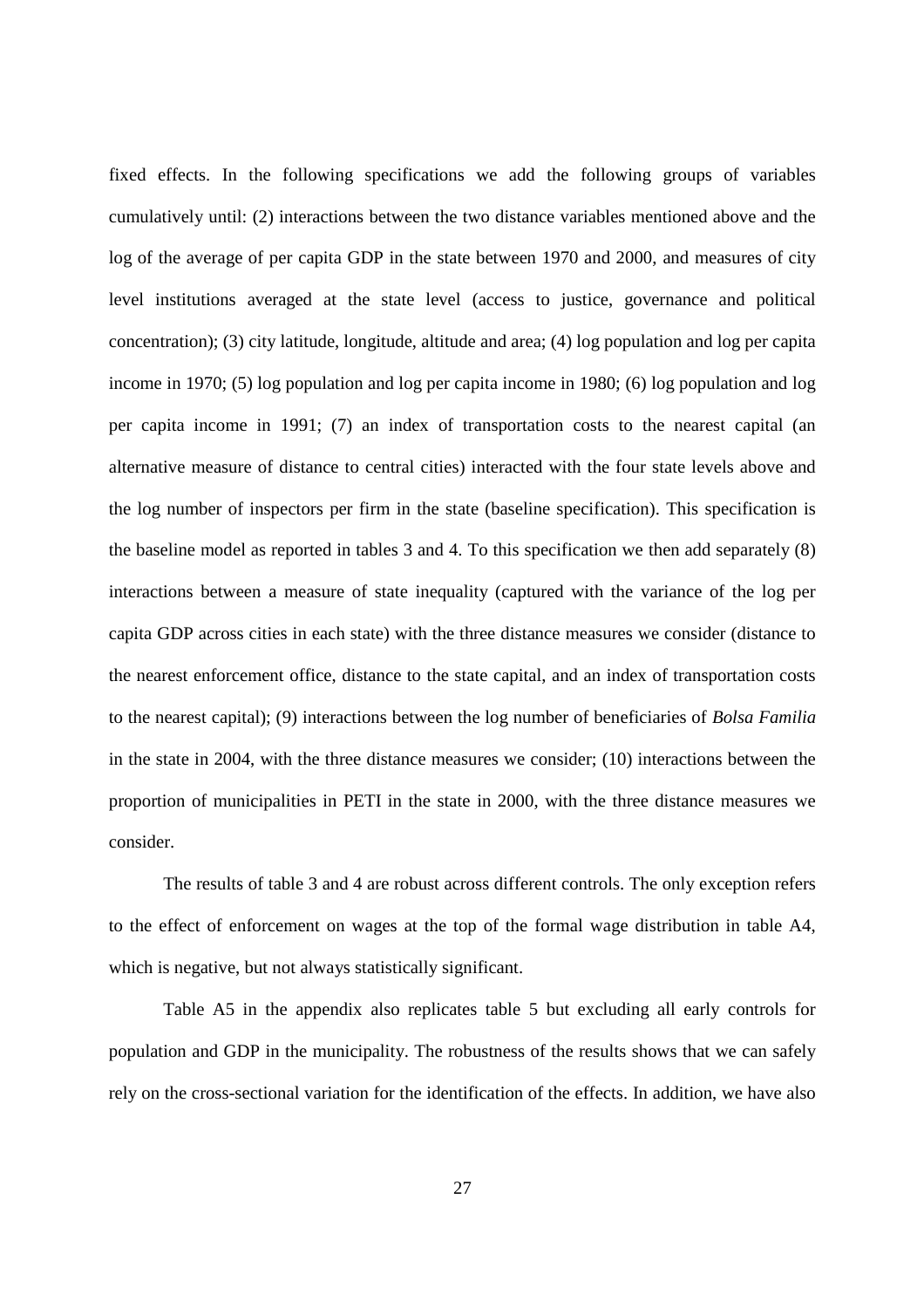extended the exercise of table 5 to more outcomes. Table A6 in the appendix relates the interaction between distance and scarcity of inspectors to different types of public expenditures, both in 1990 and 2000. This is a way to account for the fact that different municipalities may be offering different public services. With minor exceptions, we do not find systematic differences in patterns of public expenditure across cities with different enforcement.

Our identifying variation comes from the interaction of distance to the nearest enforcement office with a measure of scarcity of inspectors in the state, measured by the log number of inspectors per firm in the state. One may worry whether most of the variation in this measure of scarcity comes from the numerator (number of inspectors in the state) or the denominator (number of formal firms in the state), and in general, what are the main determinants of this variable. We examine these issues in detail and present the results in the appendix. In particular, in table A7 we begin by regressing the log number of inspectors per firm in the state on average GDP and population in the state over the years 1970, 1980, 1990 and 2000, and then we add to the regression the numerator (log number of inspectors) and the denominator (log number of firms) separately. We observe that they have roughly the same contribution to the R-squared of the regression. Therefore, we next examine what happens to our main result when we use alternative denominators, namely GPD in the state, number of workers in the state, and population in the state in 2000. The results are shown in tables A8 and A9 and they are similar to our main results.

Finally, given that there are only 24 clusters one may worry about standard clustering procedures. Tables A10 and A11 show that our results are robust to the wild bootstrap procedure recommended in Cameron, Gelbach and Miller (2008). All coefficients that were statistically significant before remain so, and (perhaps surprisingly) two more become significant.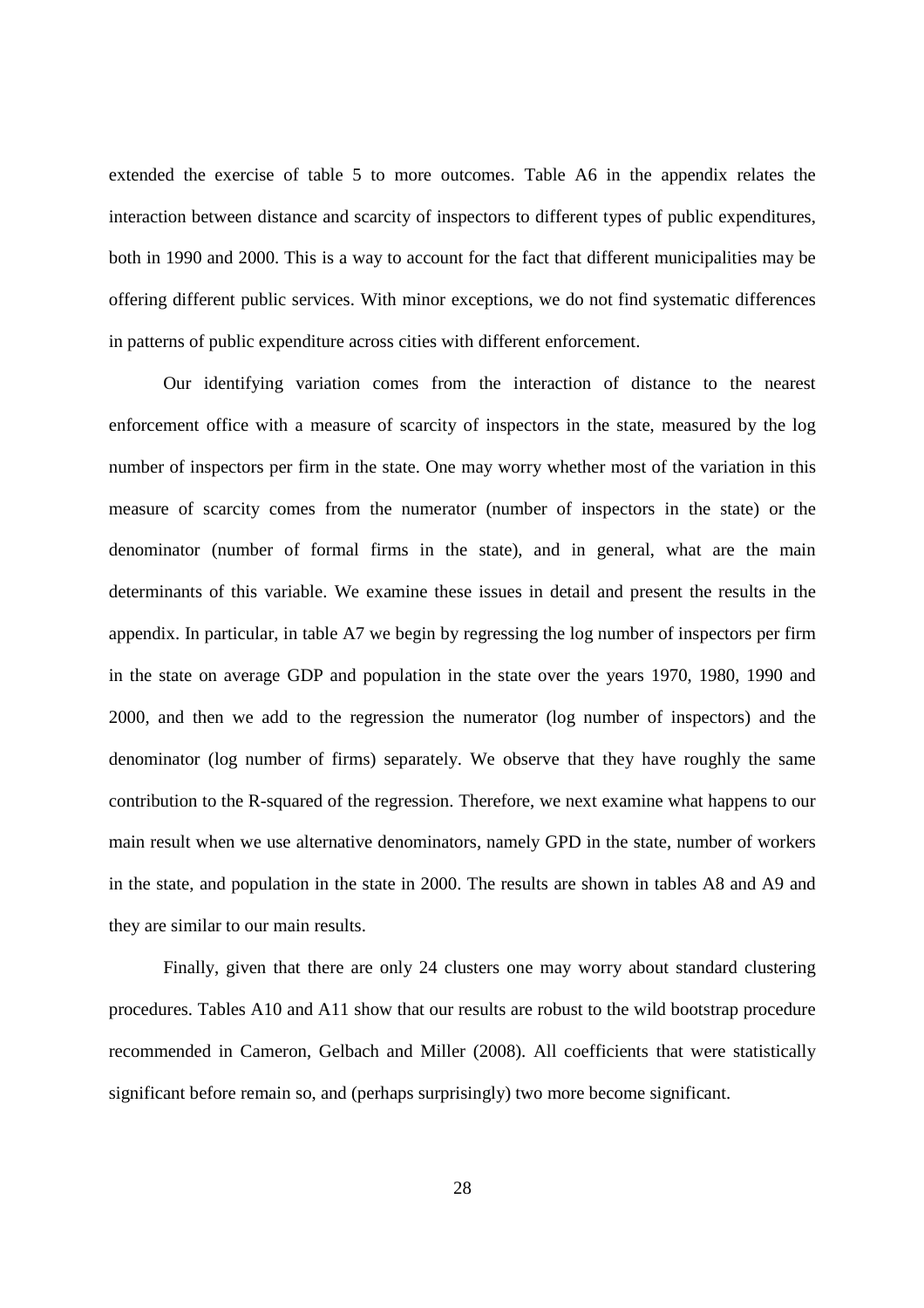#### **6. A Simple Theory**

In interpreting our findings we consider a simple two sector model of the labor market, drawing on Lewis (1954), Harberger (1962), Harris and Todaro (1970), Fields (1975), MacDonald and Solow (1985), Bulow and Summers (1986) , Maloney (2004), and Levy (2008). There is also an important literature integrating search models and informality, namely Acemoglu (2001), Albrecht, Navarro and Vroman (2006), Bosch (2007), Meghir, Narita and Robin (2010). In our paper we abstract from labor market frictions, central in the latter set of papers, and in much recent work on models of the labor market (Shimer, 2010). They are not needed to understand the mechanism we emphasize, so we proceed with the simpler competitive model in mind. For space constraints we moved the formal model (summarized here) to Appendix C.

The standard view of enforcement of labor regulation is quite different from the one we propose. Labor inspectors are seen as imposing higher costs of employment on formal firms by demanding compliance with costly regulation. As a result there is a shift in employment towards the informal sector. Similarly, if labor inspectors are also able to target informal firms then they will increase the costs of hiring informal workers, leading to a decrease in informal employment and wages. Both views are at odds with the data. Therefore, we need a different model.

We have argued above that in Brazil labor inspectors tend to enforce mandated benefits that are valuable to workers. When developing our model, the goal is thus to understand the implications of an increase in mandated benefits in the formal sector (resulting from stricter enforcement of these benefits) on employment and wages in the formal and informal sectors. In a simple competitive model with no rigidities we expect some pass through of benefits to formal wages. The effects on formal and informal employment depend on the rate of pass through. It is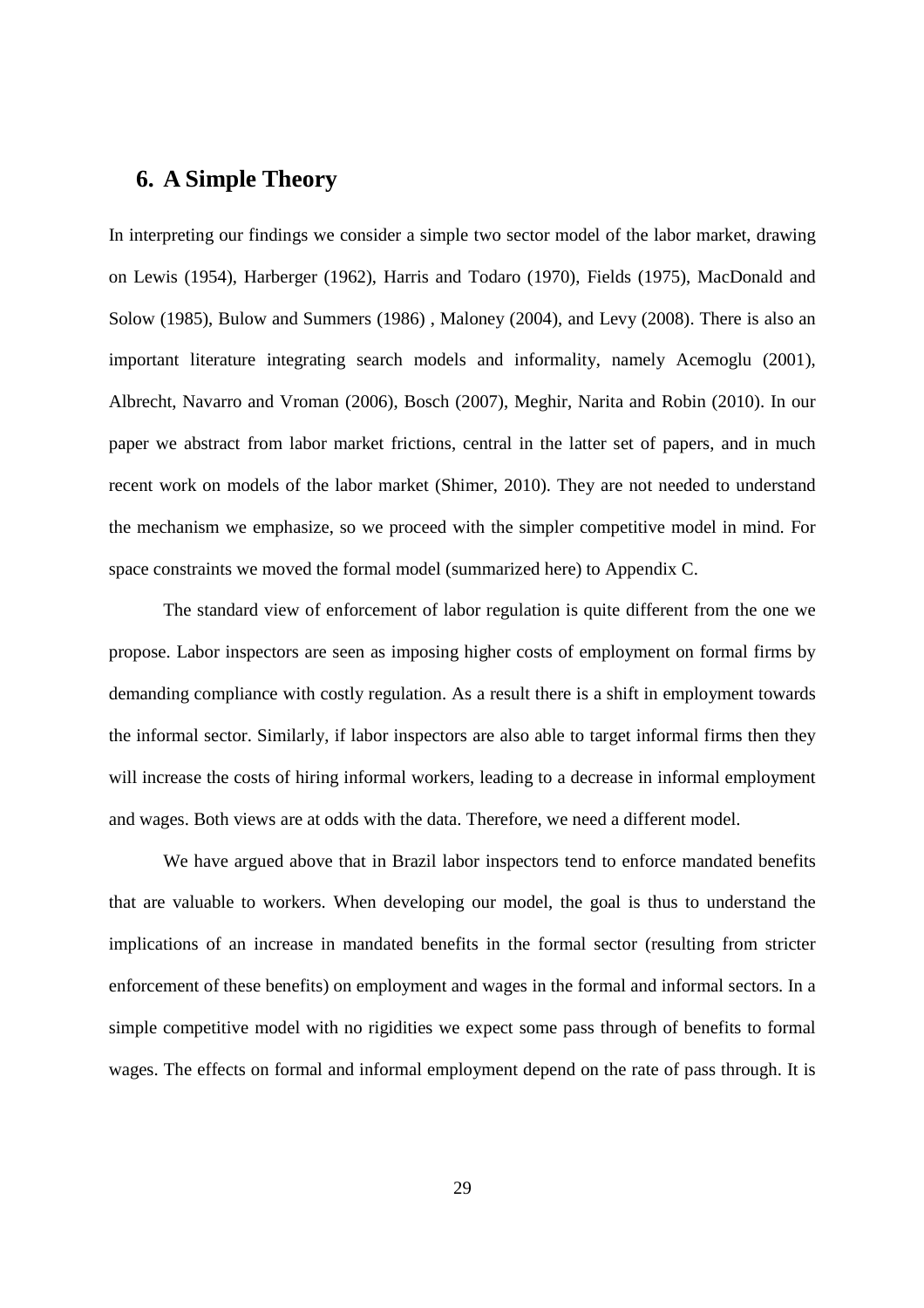possible that there are no effects on employment if formal wages fully adjust to reflect the cost of these benefits to employers.

In such a simple model, the rate of pass trough will depend on the valuation of benefits by the employees. The model has ambiguous predictions with regard to the effect of enforcement on employment and wages in each sector, which depend on this valuation. A central nonstandard aspect of severance pay in Brazil is that employees may value contributions to the severance pay fund more than it costs employers to make these contributions, because firms pay taxes on profits but workers do not pay taxes on severance payments. This implies that for each Real the worker receives as severance pay (net of taxes) the firm needs to disburse less than one Real. If we enlarge the potential set of mandated benefits to health and safety, which are also being potentially enforced with stricter inspections in our data, then the costs of providing better health and safety conditions on the job may also be below the value workers place on them. Workers and firms may fail to coordinate on an efficient solution, if firms cannot perfectly commit to severance payments.

Under these conditions, the formal sector becomes more attractive and we would expect the supply of formal workers to increase, and the supply of workers to the informal sector to decline. As a result, there would be a decline in formal sector wages, an increase in formal sector employment, an increase in informal wages, and a decline in informal employment. We would also expect a rise in total employment since jobs in both sectors are more attractive.

In sum, the general model yields ambiguous predictions regarding informal employment. The central parameter in this model is the valuation of benefits by employees. There are at least two important aspects to add to this simple framework. First, suppose there are minimum wages in the formal sector so that formal wages cannot fully adjust downward. Jobs become rationed in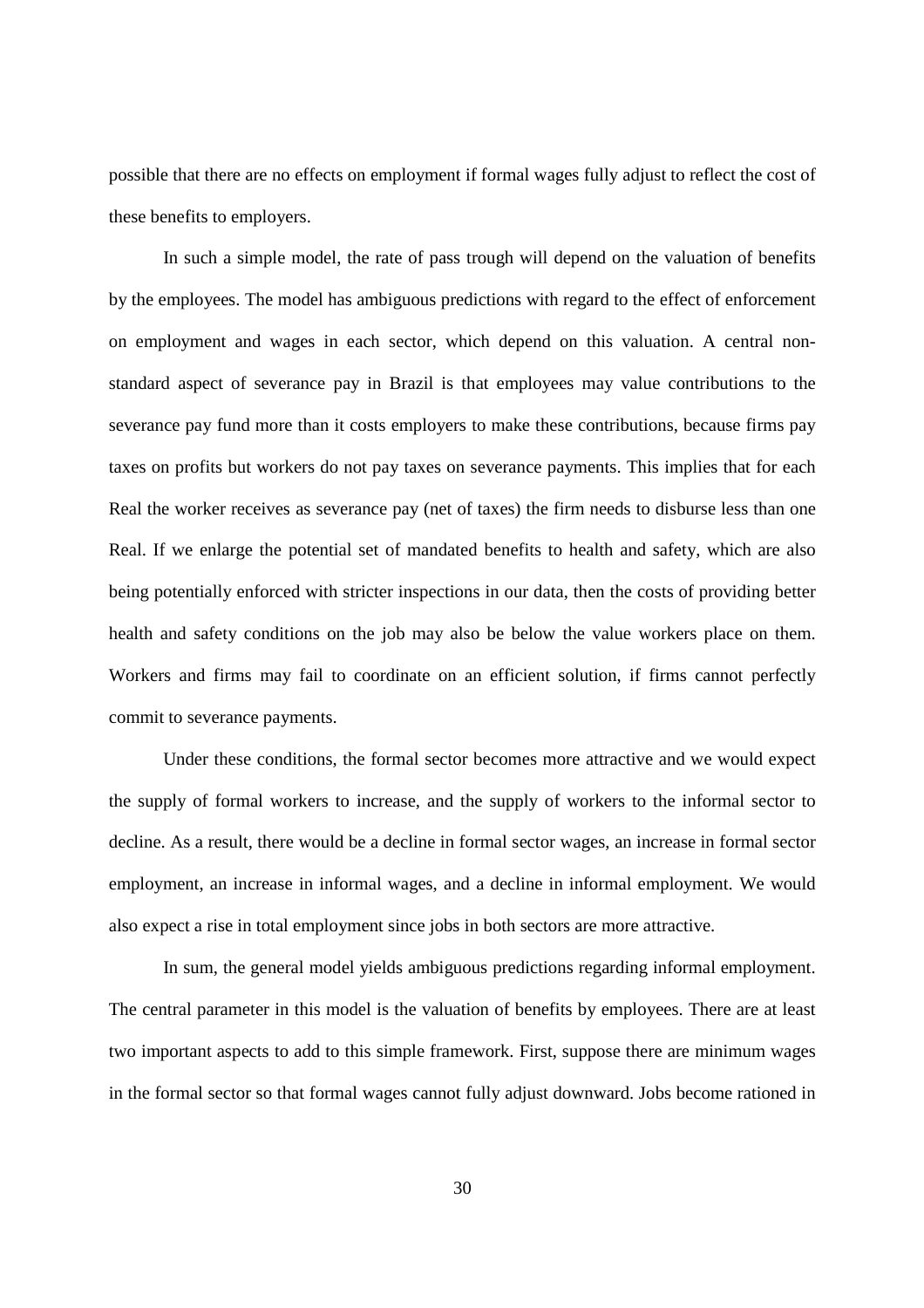the formal sector if minimum wages are binding, so assume workers can choose to be informal or to search for a job in the formal sector (or be unemployed). Formal wages will not decline in this case, so they cannot offset the value of mandated benefits, and the attractiveness of formal sector jobs increases. What adjusts to offset the value of mandated benefits is the unemployment rate among workers searching for a formal sector job. Empirically, we expect some of this to be true at the bottom but not at the top of the formal wage distribution.

An additional aspect to consider is the distinction between informal self-employed and informal wage earners. One view is to consider informal wage earners as working (mainly) in a segmented sector, as in a very standard model of the informal sector, and informal self-employed as being mobile between the formal and informal sectors of the economy (e.g., Bosch and Maloney, 2010). Although reality is unlikely to be so extreme, we find some support for this view in our empirical work, so it is the one we adopt in interpreting it.  $27$ 

This is not the only model that would predict that enforcement of mandated benefits reduce informality. Any model where benefits in the formal sector increase, and wages and unemployment do not adjust fully so that informal workers have no incentive to move to the formal sector will have a similar prediction. One may want, for example, to consider a model with search frictions. However, the frictionless model we consider provides us with the essential intuition for this problem.

#### **6.1. Interpretation of Empirical Findings**

Our results can be interpreted in light of the arguments just sketched. But which model is the relevant one, the one with or the one without wage rigidity? Although there is no

<sup>&</sup>lt;sup>27</sup> We could have considered self employed and workers "without a carteira de trabalho" in the same category (and our main messages would hold), but we believe provides a more transparent presentation of the results. Even though they are mostly informal, many self-employed workers (especially at the top of the wage distribution) are very highly skilled and have occupations such as lawyers, engineers, accountants, doctors, among many others.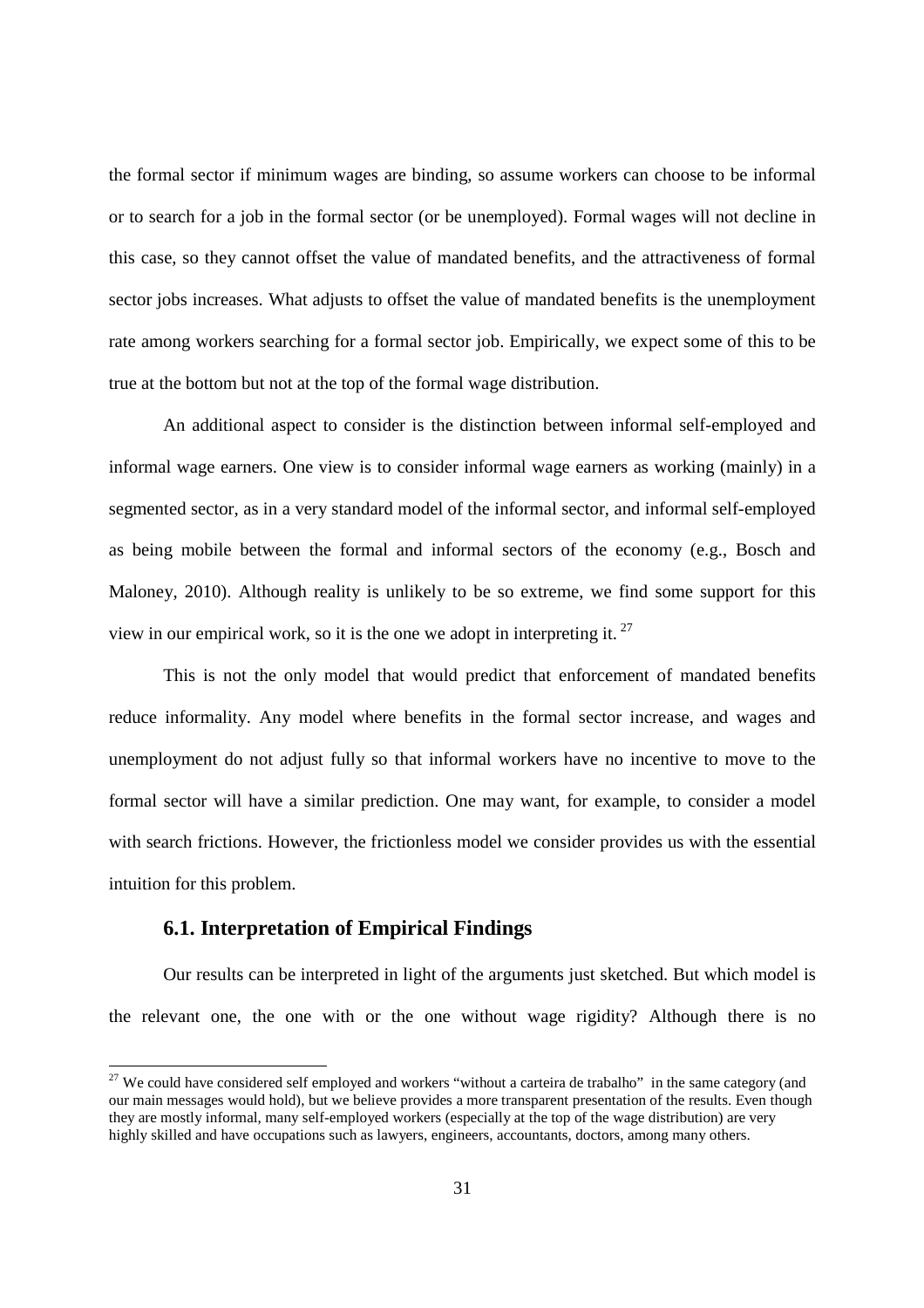heterogeneity in the models presented above, it surely exists in the data. Therefore, it seems reasonable to assume that there is some rigidity at the bottom of the wage distribution, but perhaps not at the top. Not only is this statement sensible, it is also supported by the data.

We observe than an increase in the enforcement of mandated benefits in the formal sector leads to a reduction in formal wages, and an increase in formal sector employment. These two results together suggest that it is likely that workers put a higher value on mandated benefits than firms do  $(v>1)$  in the appendix), at least in the model with no binding minimum wage. Otherwise, (*v≤*1) formal wages would still decline, but formal sector employment would not rise.

The reason is the following. If the cost of mandated benefits to the firm is below the value they have to workers (e.g., tax-free job severance payments, health and safety on the job), then an increase in mandated benefits leads to a rise in formal sector employment, if wages are flexible. Labor supply would expand in the formal sector since this sector becomes more attractive, and labor demand would also increase if there was a large decline in wages.

However, there could be some wage rigidity. The minimum wage may prevent formal wages from falling at the bottom of the wage distribution. This would explain the lack of response to enforcement that we observe at the bottom of the formal wage distribution.

If employment expands in the formal sector, then where do the new workers come from? Empirically, we observe a reduction in self-employment, which makes sense under the interpretation that there is possible mobility between self and formal employment. The contraction in the supply of self-employed workers causes an increase in their wages.

Formal sector employment could also increase due to worker registration (through direct action of labor inspectors targeting informal contracts, or indirectly through a deterrent effect). In that case we would expect lower formal sector wages, resulting in an increase in labor supply in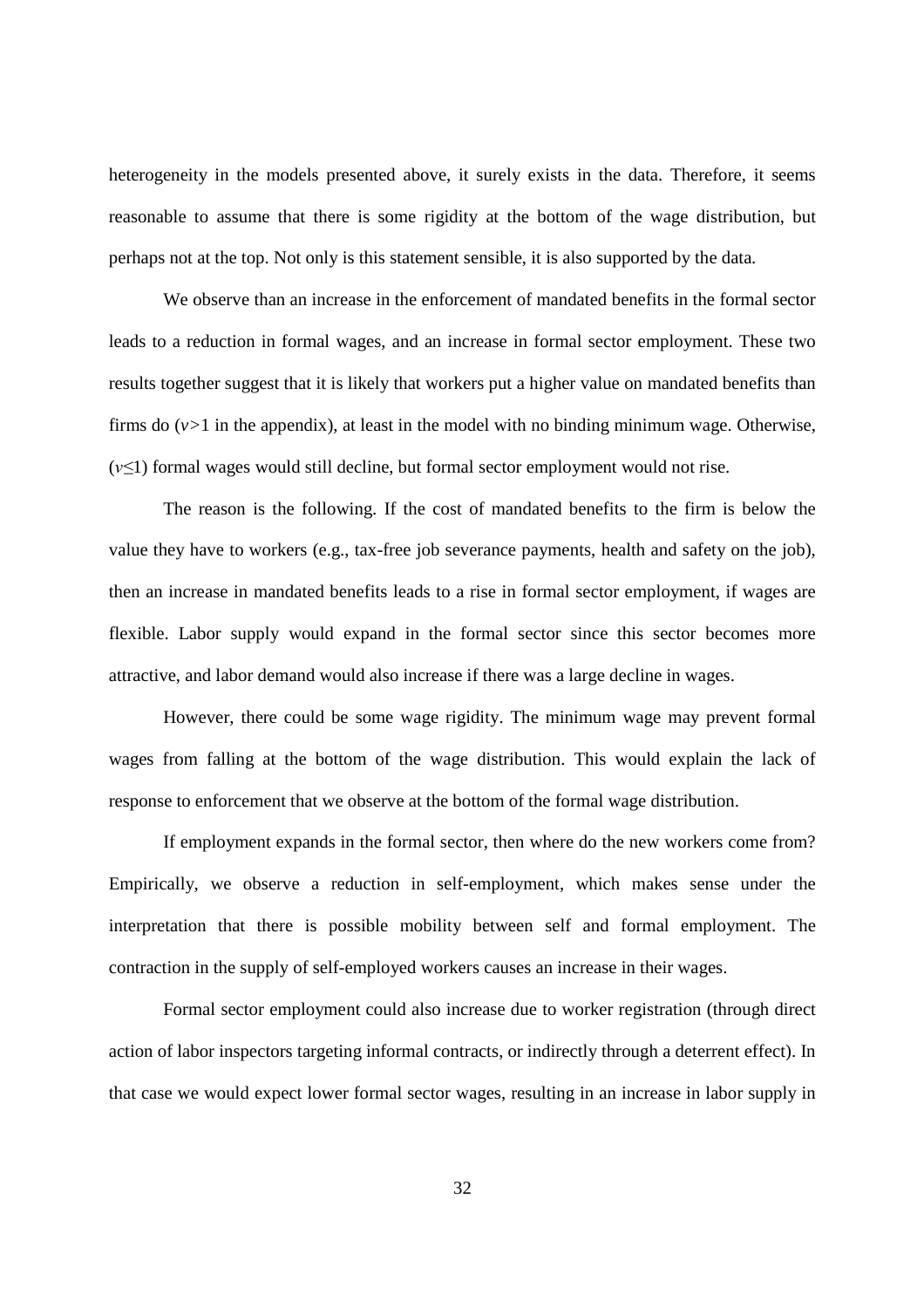this sector. We would also have to observe a fall in informal and self-employment. Both the decline in formal wages and the reduction in informal employment are at odds with the data.

There is an increase in the share of individuals who are non-employed which could be attributed to downward wage rigidity. As mentioned above, at the bottom of the formal wage distribution wages do not adjust, so some employees are dismissed. Furthermore, self-employed workers are being induced to search for work in the formal sector, in spite of a higher risk of unemployment, because formal sector jobs are made more attractive by the fact that the fall in wages is smaller than the increase in the value of other formal job benefits (because of wage rigidity, or because the value which workers put on benefits is higher than their cost to the firm).

Finally, it is interesting to notice that there are no statistically significant effects on the employment of informal wage earners, and there are only changes at the top of their wage distribution. One hypothesis is that they are part of a segmented branch of the labor market in Brazil, mainly shielded from changes in the labor market (except, perhaps, for high earners).<sup>28</sup>

Up to now, we have ignored corruption. However, in the real world, increased enforcement may indicate more frequent corruption opportunities, especially for firms breaking the law. One way to model this is to consider an increase in the costs of hiring either formal or informal workers. Nevertheless, corruption by itself cannot explain our data since it would imply a decline in wages in both sectors, and possibly a decline in employment in both sectors (because of higher labor costs).

<sup>&</sup>lt;sup>28</sup> It is instructive to compare wages of formal, informal, and self-employed workers. Using data from the 2000 Census, in figure A4 in the appendix we plot the densities of log monthly wages for each group. Note how the left tail of the self employed wage distribution coincides with the left tail of the informal wage distribution, and the right tail of the self-employed wage distribution coincides with the right tail of the formal wage distribution. Based on wages alone, self-employed workers are in between formal and informal employees. Figure A5 plots the density of years of education for each of these three groups and for those who are non-employed. Self-employed workers are the least educated among the four groups considered in this figure. Based on wages alone it seems that selfemployment is a better substitute for formal employment than informal employment, but the reason for this is not a similarity in years of education between self-employed and formal workers.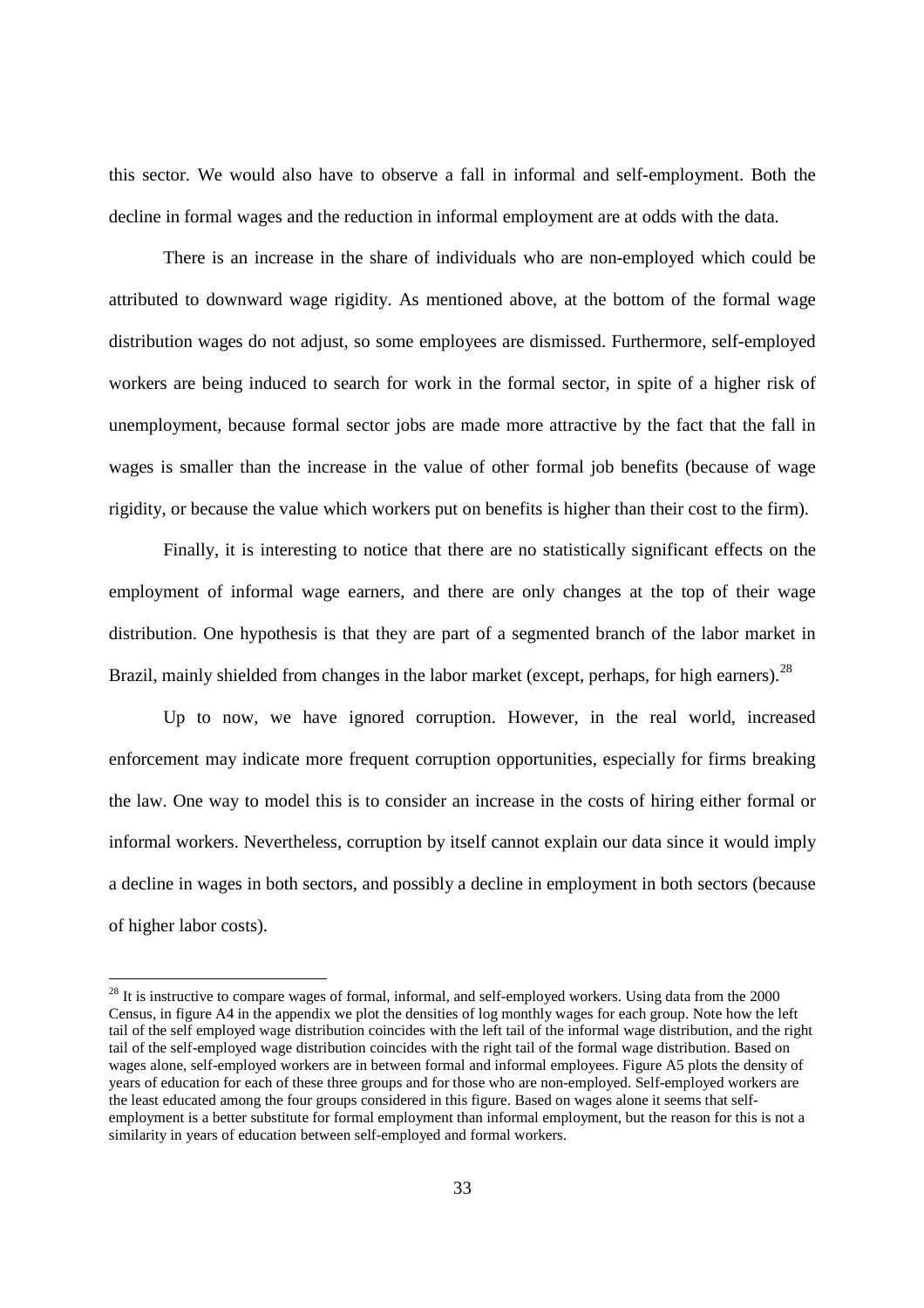## **7. Conclusion**

In this paper we present a new analysis of labor markets in developing countries, which emphasizes the role of weak enforcement of labor market regulation. We use data from Brazil, a country where informality is common, and labor law is strict but weakly enforcement.

We find that stricter enforcement leads to an increase in formal sector employment and non-employment, and a decrease in employment in the informal sector, most of which seems to be due to a reduction in self-employment (rather than a reduction in the proportion of informal wage earners in the economy).

We also find that earnings fall at the top of the formal wage distribution, and they rise across the distribution of earnings among the self-employed. There may also be some increase in the wages of informal employees, but that result is weaker and less robust than the results for formal and self-employed earnings.

If labor inspectors are mainly targeting informal firms and informal workers, then inspections would increase the cost of using informal employment (negative shock to the demand for informal workers). In this case we would expect a decrease in informal sector employment and wages, which is at odds with the data.

Alternatively, suppose labor inspectors target mainly formal firms, enforcing compliance with costly regulations. In this scenario, the increase in labor costs occurs in the formal sector, and as a result we would expect a decline in formal employment and a decline in formal wages, which is also at odds with the data.

The model we propose assumes that labor inspectors target formal firms, but that they enforce compliance with regulations which are highly valued by workers. In fact, a recent detailed study of labor inspections in Brazil (Cardoso and Lage, 2007), argues that enforcement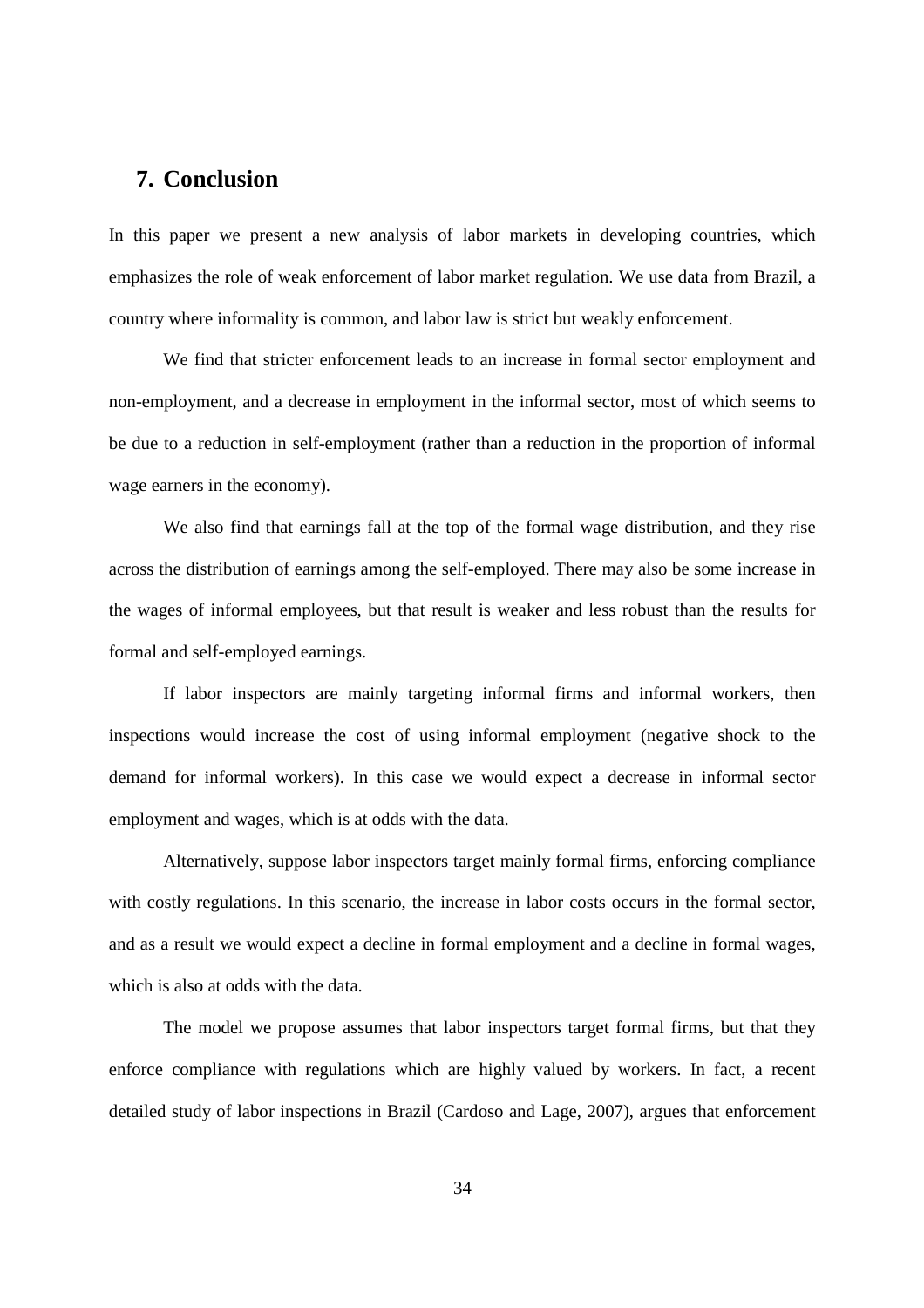affects mainly the compliance with mandated benefits in the formal sector. This model generates predictions broadly consistent with our findings: a decline in formal earnings, an increase in formal employment, an increase in informal earnings, and an increase in informal employment.

The addition of minimum wages to this model further improves the agreement of its predictions and our empirical results. At the top of the formal wage distribution, workers bear the cost of mandated benefits by receiving lower wages. But wage rigidity (due, say, to the minimum wage) prevents this downward adjustment at the bottom of the income distribution. As a result, formal sector jobs at the bottom of the wage distribution become more attractive, inducing low skilled workers to search for formal jobs, resulting in lower levels of informality. Because of minimum wages, non-employment may also increase.

## **8. References**

Acemoglu, Daron, 2001. Good Jobs versus Bad Jobs. Journal of Labor Economics, 19 (1), 1-21. Albrecht, James, Lucas Navarro and Susan Vroman, 2006. The Effects of Labor Market Policies in an Economy with an Informal Sector. IZA Discussion Paper 2141.

Almeida, Rita and Pedro Carneiro, 2009. Enforcement of Labor Regulation and Firm Performance . Journal of Comparative Economics.

Amaral, Pedro and Erwan Quintin, 2005. A competitive model of the informal sector. Journal of Monetary Economics, forthcoming.

Ahsan, A. and Carmen Pages, 2007. Are all labor regulations equal? Assessing the effects of job security, labor dispute, and contract labor laws in India. World Bank Policy Research wp 4259.

Barros, Ricardo P. and Carlos Henrique Corseuil, 2001. The impact of regulations on Brazilian Labor Market Performance. IADB Research Paper 427.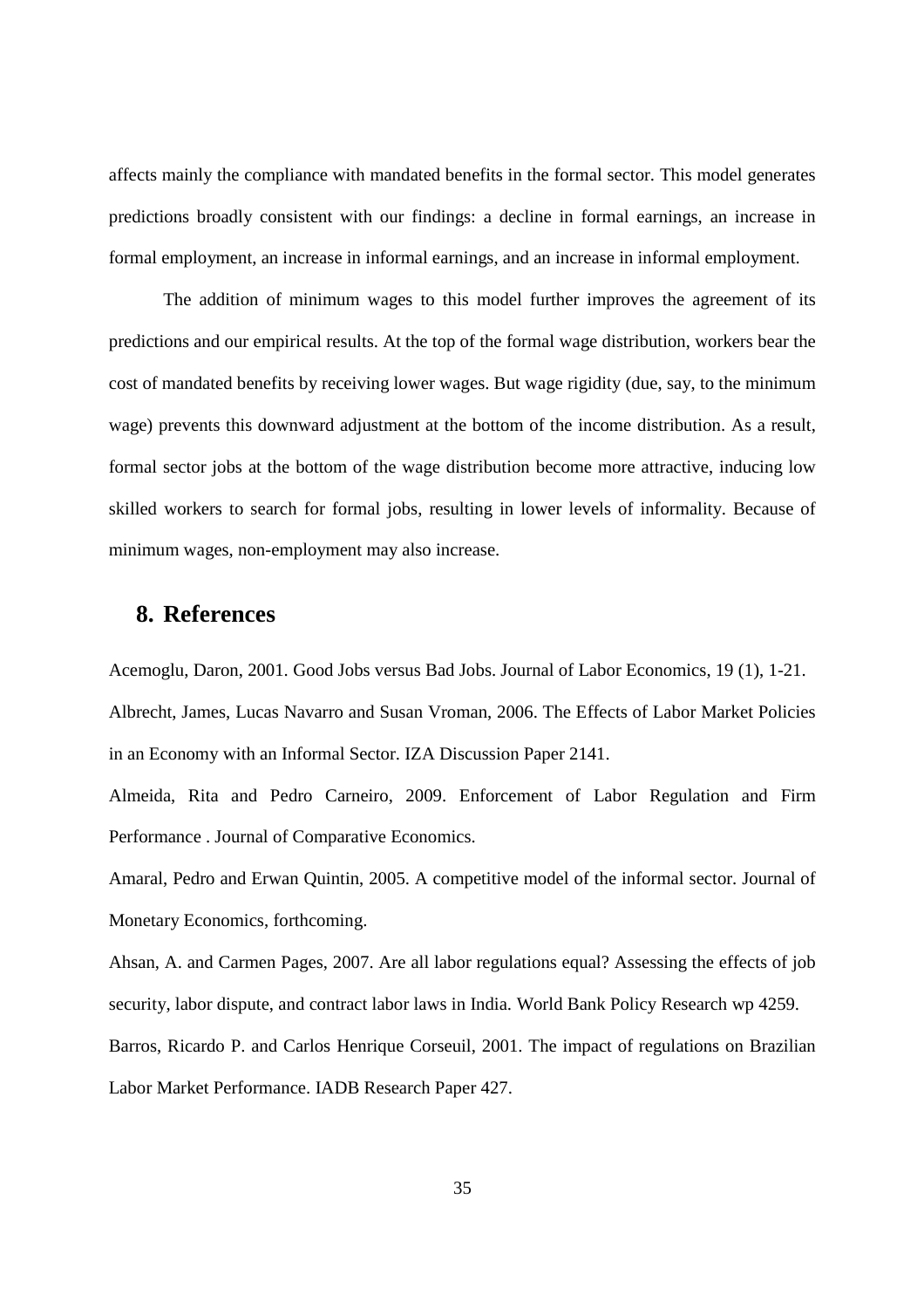Barros, Ricardo P. and Rosane Mendonça, 1996. Flexibilidade do mercado de trabalho brasileiro: uma avaliação empírica, in Camargo, J. M. (ed.), Flexibilidade do mercado de trabalho no Brasil. Rio de Janeiro: FGV Editora, p 157-201.

Berg, Janine, 2010, Laws or Luck? Understanding Rising Labor Formality in Brazil in the 2000s, working paper n5, ILO Brazil.

Besley, Timothy and Robin Burgess, 2004. Can Labor Regulation Hinder Economic Performance? Evidence from India. Quarterly Journal of Economics, CXIX, 91-134.

Boeri, Tito and Pietro Garibaldi, 2006. Shadow Sorting. CEPR Discussion Papers 5487.

Bosch, Mariano and William F. Maloney, 2010. Comparative Analysis of Labor Market Dynamics using Markov Processes: An Application to Informality, working paper..

Bourguignon, Francois, 1990. Growth and inequality in the dual model of development: the role of demand factors. Review of Economic Studies, 57, pp. 215–28.

Bulow, Jeremy and Lawrence H. Summers, 1986. A Theory of Dual Labor Markets with Application to Industrial Policy, Discrimination, and Keynesian Unemployment. Journal of Labor Economics, Vol. 4, No. 3, Part 1., pp. 376-414.

Card, David and John DiNardo, 2000. Do Immigrant Inflows Lead to Native Outflows?. American Economic Review, Vol. 90, No. 2, pp. 360-367.

Cardoso, Adalberto, and Telma Lage, 2007. As Normas e os Factos. Editora FGV, Rio de Janeiro, Brasil.

De Paula, A. and Jose Scheinkman, 2006. The Informal Sector. Working paper.

Dickens, William T. and Kevin Lang, 1985. A Test of Dual Labor Market Theory. American Economic Review, Vol. 75, No. 4, pp. 792-805.

36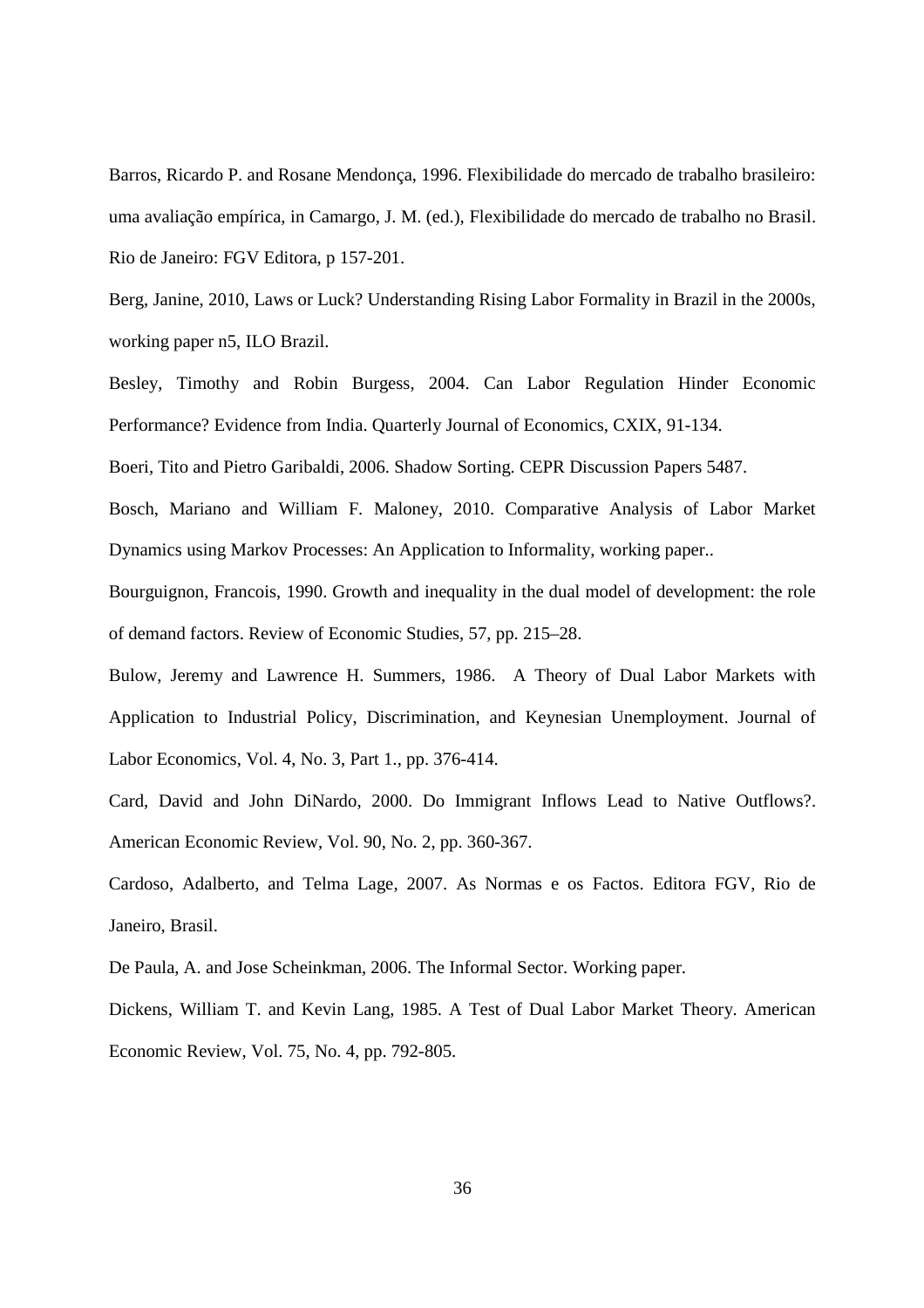Eslava, Marcela, Haltiwanger, John, Kugler, Adriana and Maurice Kugler, 2005. Factor Adjustments after Deregulation: Panel Evidence from Colombian Plants. IZA dp1751.

Fields, Gary S., 1975. Rural-Urban Migration, Urban Unemployment and Underemployment, and Job Search Activity in LDC's. Journal of Development Economics 2: 165-188.

Fields, Gary S, 1979. A Welfare Economic Approach to Growth and Distribution in the Dual Economy. Quarterly Journal of Economics, vol. 93(3), pages 325-53.

Fields, Gary S., 2005, A Guide to Multisector Labor Market Models, mimeo Cornell University, Paper Prepared for the World Bank Labor Market Conference, Washington.

Filho, Naercio A. M., Mendes, Marcos and Eduardo Simoes de Almeida, 2004. O Diferencial de Salarios Formal-Informal no Brasil: Segmentacao ou Vies de Seleccao? Revista Brasileira de Econometria Rio de Janeiro 58(2):235-248.

Friedman, E., Johnson, S. , Kaufmann, D. and P. Zoido-Lobaton, 2000. Dodging the Grabbing Hand: the Determinants of Unofficial Activity in 69 Countries. Journal of Public Economics 76. Galiani, Sebastian and Federico Weischelbaum, 2007. Modelling Informality Formally: Households and Firms. CEDLAS Working Paper 0047, Universidad Nacional de La Plata.

Goldberg, Pinelopi and Nina Pavnick, 2003. The Response of the Informal Sector to Trade Liberalization, Journal of Development Economics, 72, pp. 463-496.

Gruber, Jonathan, 1994. The Incidence of Mandated Maternity Benefits, American Economic Review, 84(3), pp. 622-641.

Gruber, Jonathan, 1997. The Incidence of Payroll Taxation: Evidence from Chile. Journal of Labor Economics , XV, 72-101.

Harberger, A., 1962. The Incidence of the Corporate Income Tax. Journal of Political Economy.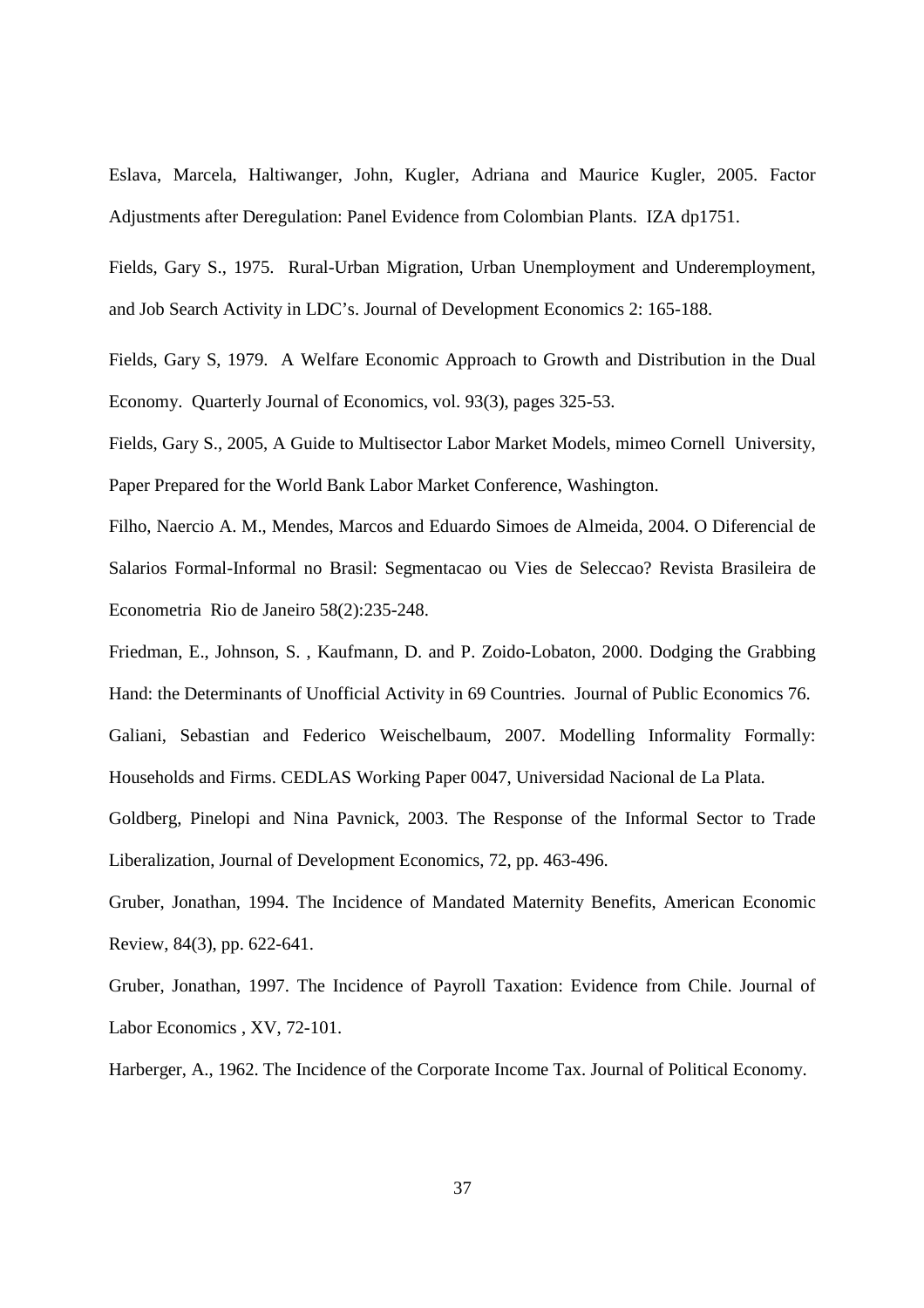Harris, John and Michael Todaro, 1970. Migration, Unemployment, and Development: A Two Sector Analysis. American Economic Review, 40: 126-142.

Heckman, James J. and Carmen Pages, 2004. Law and Employment: Lessons from Latin America and the Caribbean. National Bureau of Economic Research Conference Report Heckman, James, and V. Joseph Hotz, 1986. An Investigation of the Labor Market Earnings of Panamanian Males: Evaluating the Sources of Inequality. Journal of Human Resources 21(4). Kugler, Adriana, 1999. The Impact of Firing Costs on Turnover and Unemployment: Evidence from the Colombian Labor Market Reform, International Tax and Public Finance Journal, 6(3). Kugler, Adriana, 2001. Effects of Increased Labor Market Flexibility: Theory and Evidence from

Colombia's Labor Market Reform. Universitat Pompeu Fabra, Mimeo.

Kugler, Adriana, 2004. The Effect of Job Security Regulations on Labor Market Flexibility: Evidence from the Colombian Labor Market Reform, in James J. Heckman and Carmen Pagés, Eds., Law and Employment: Lessons from Latin America and the Caribbean. Chicago: The University of Chicago Press, 2004.

Kugler, Adriana, 2005. Wage Shifting Effects of Severance Payment Savings Accounts in Colombia, Journal of Public Economics, 89(2-3), pp. 487-500.

Kugler, Adriana, 2007. The Effects of Employment Protection in Europe and the U.S., Opuscle, CREI, Universitat Pompeu Fabra, Barcelona, Espana.

Kugler, Adriana and Maurice Kugler, 2006. Labor Market Effects of Payroll Taxes in Developing Countries: Evidence from Colombia, University of Houston working paper.

Nickell, Stephen and Richard Layard, 1999. Labor Market Institutions and Economic Performance , in O. Ashenfelter and D. Card, eds., Handbook of Labor Economics.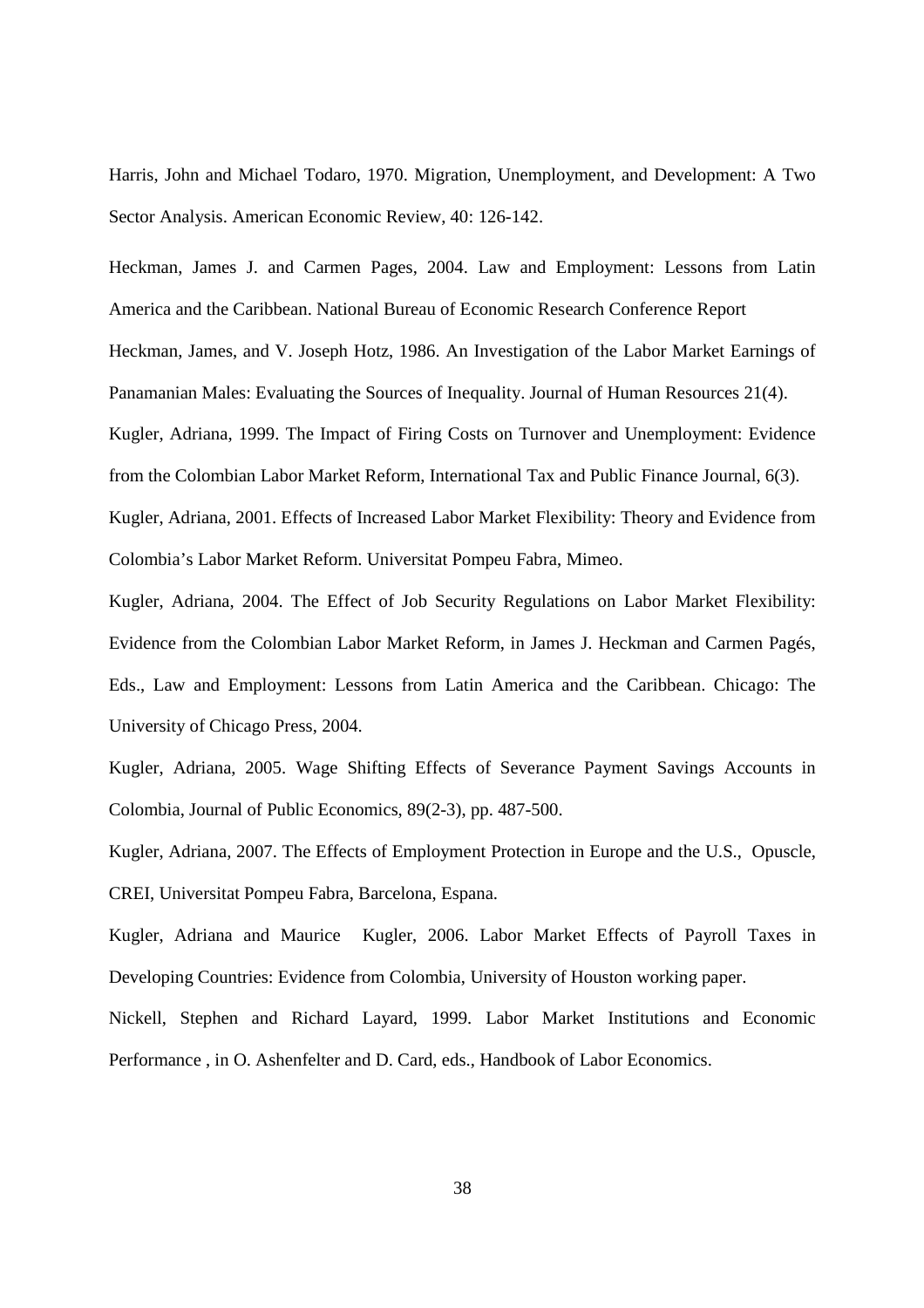Lazear, Edward, 1990. Job Security Provisions and Employment, Quarterly Journal of Economics, 105(3), pp. 699-726.

Levy, Santiago, 2008, Good Intentions Bad Outcomes, The Brookings Institution.

Lewis, W. A., 1954, Economic Development with Unlimited Supplies of Labor. The Manchester School, Vol. 22, pp. 139–191.

Loayza, Norman, Oviedo, Ana and Luis Serven, 2005. The Impact of Regulation on Growth and Informality: Cross Country: Evidence. World Bank Policy Working Paper 3623.

MacIsaac, Donna and Rama, Martín, 1997, Determinants of Hourly Earnings in Ecuador:

The Role of Labor Market Regulations. Journal of Labor Economics, vol. 15 no. 3, pt. 2.

Maloney, William F., 1999. Does informality imply segmentation in urban labor markets? Evidence from sectoral transitions in Mexico. World Bank Economic Review, 13

Maloney, William F., 2004. Informality Revisited. World Development, 32, 1159-1178.

Marrufo, G, 2001. The Incidence of Social Security Regulation in Economies with Partial Compliance: Evidence from the Reform in Mexico. Mimeo, Stanford University.

McDonald, Ian M. and Robert M. Solow, 1985. Wages and Employment in a Segmented Labor Market. Quarterly Journal of Economics, Vol. 100, No. 4., pp. 1115-1141.

Meghir, Costas, Renata Narita and Jean-Marc Robin, 2010. Formal Work, Informal Work and Wages: An Equilibrium Model with Search. Working Paper.

Naritomi, Joana, Soares, Rodrigo and Juliano Assuncao, 2007. Rent Seeking and the Unveiling of 'De Facto' Institutions: Development and Colonial Heritage within Brazil. Mimeo Catholic University of Rio de Janeiro PUC, Rio de Janeiro, Brasil.

Neri, M., 2002. Decent work and the informal sector in Brazil. EPGE, Ensaios Economicos, 461.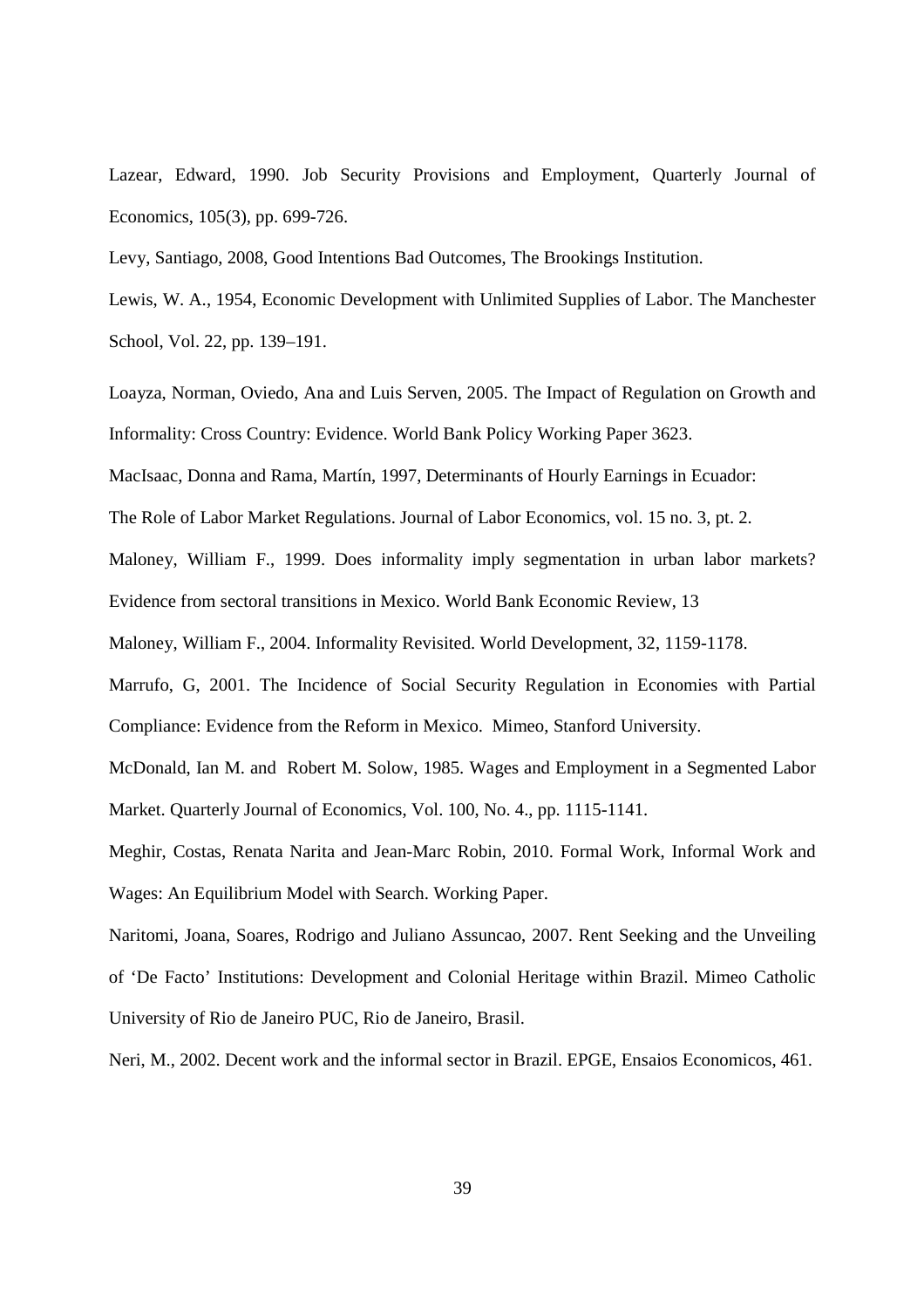Petrin, Amil and Jagadeesh Sivadasan, 2006. Job Security Does Affect Economic Efficiency: Theory, a New Statistic, and Evidence from Chile, NBER WP 12757.

Pires, Robert, 2008, Promoting Sustainable Compliance: Styles of Labour Inspection and Compliance Outcomes in Brazil, *International Labour Review*, 147, 2-3.

Rajan, Raghuram and Luigi Zingales, 1998. Financial Dependence and Growth, American Economic Review. American Economic Association, vol. 88(3), pages 559-86.

Salter, W., 1998, International OSH Program on the Informal Sector, ILO, http://www.ilo.org/public/english/region/asro/mdtmanila/speeches/osh.htm.

Schneider, Friedrich and Dominik H. Enste, 2000. Shadow Economies: Size, Causes, and Consequences. Journal of Economic Literature, XXXVIII, 77-114.

Shimer, Robert, 2010. Labor Markets and Business Cycles, Princeton University Press.

Summers, Lawrence, 1989. Some Simple Economics of Mandated Benefits, American Economic Review, 79(2)

Verhoogen, Eric, 2008, Trade, Quality Upgrading and Wage Inequality in the Mexican Manufacturing Sector, Quarterly Journal of Economics, 123(2)

World Bank, 2007. Latin America and the Caribbean Flagship Report: Informality in LAC: A barrier for development. The World Bank, Washington, DC.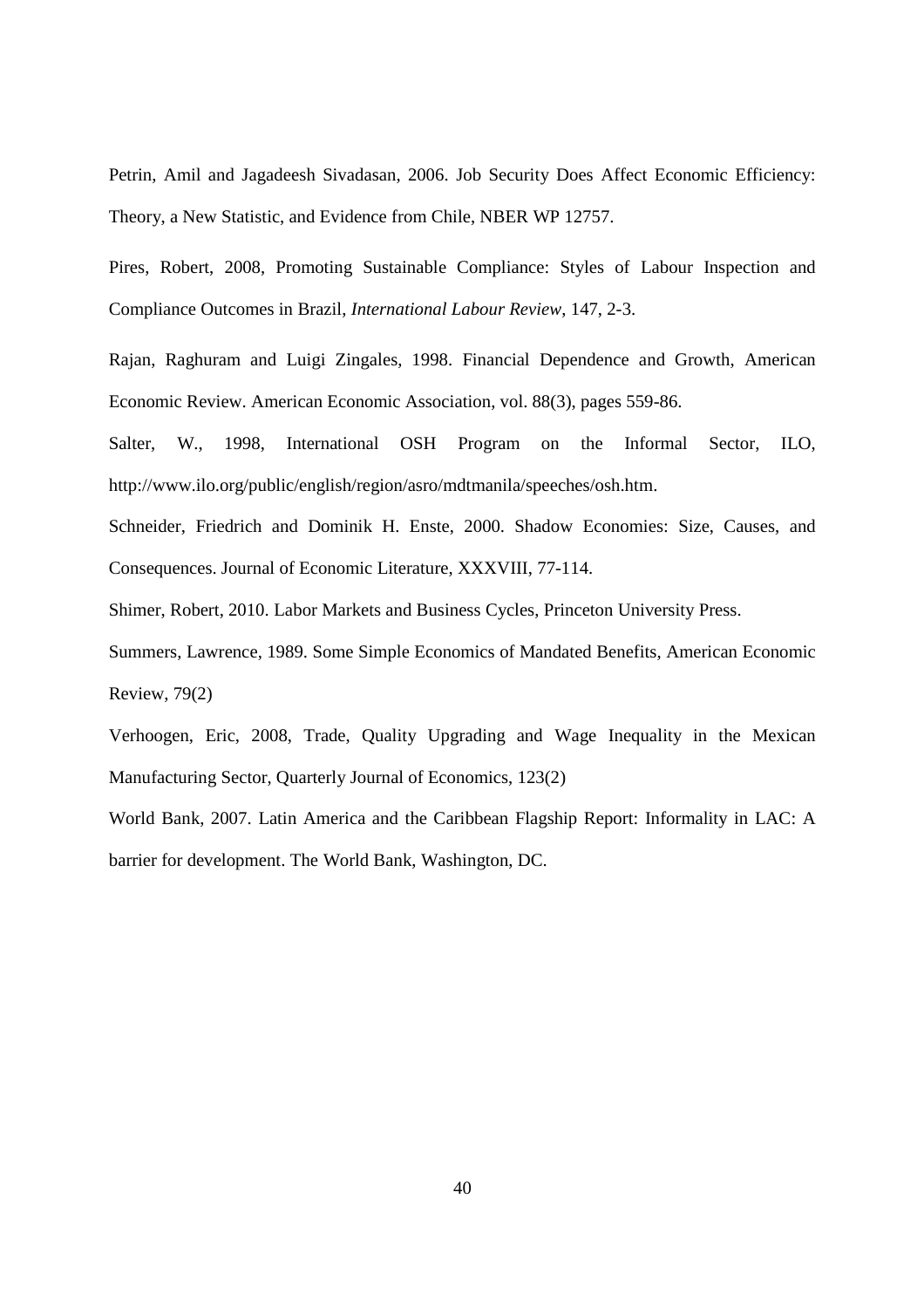





Figure 3: Effect of Distance on the Formal-Informal Wage Differential in the City Across Brazilian States



Note: In Figure 1 we run, for each Brazilian state, a regression of the degree of enforcement (measured by the log of number of inspections per firm in the city in 2002) on distance to the nearest enforcement office (measu travel by car). Each circle represents a coefficient of one of these regressions, which is plotted against the log number of inspectors per firm in the state (coeff. = 0.101, s.e. = 0.046). The size of each circle is the n state. Figures 2 and 3 can be interpreted analogously. Figure 2 plots the coefficients of a regression of the share of informal workers (in 2000) in each city on distance, against the log number of inspectors per firm in t 0.041, s.e. = 0.010), while Figure 3 plots the coefficients of a regression of the formal-informal wage differential at the city level (in 2000) on distance, against the log number of inspectors per firm in the state (coef 0.011).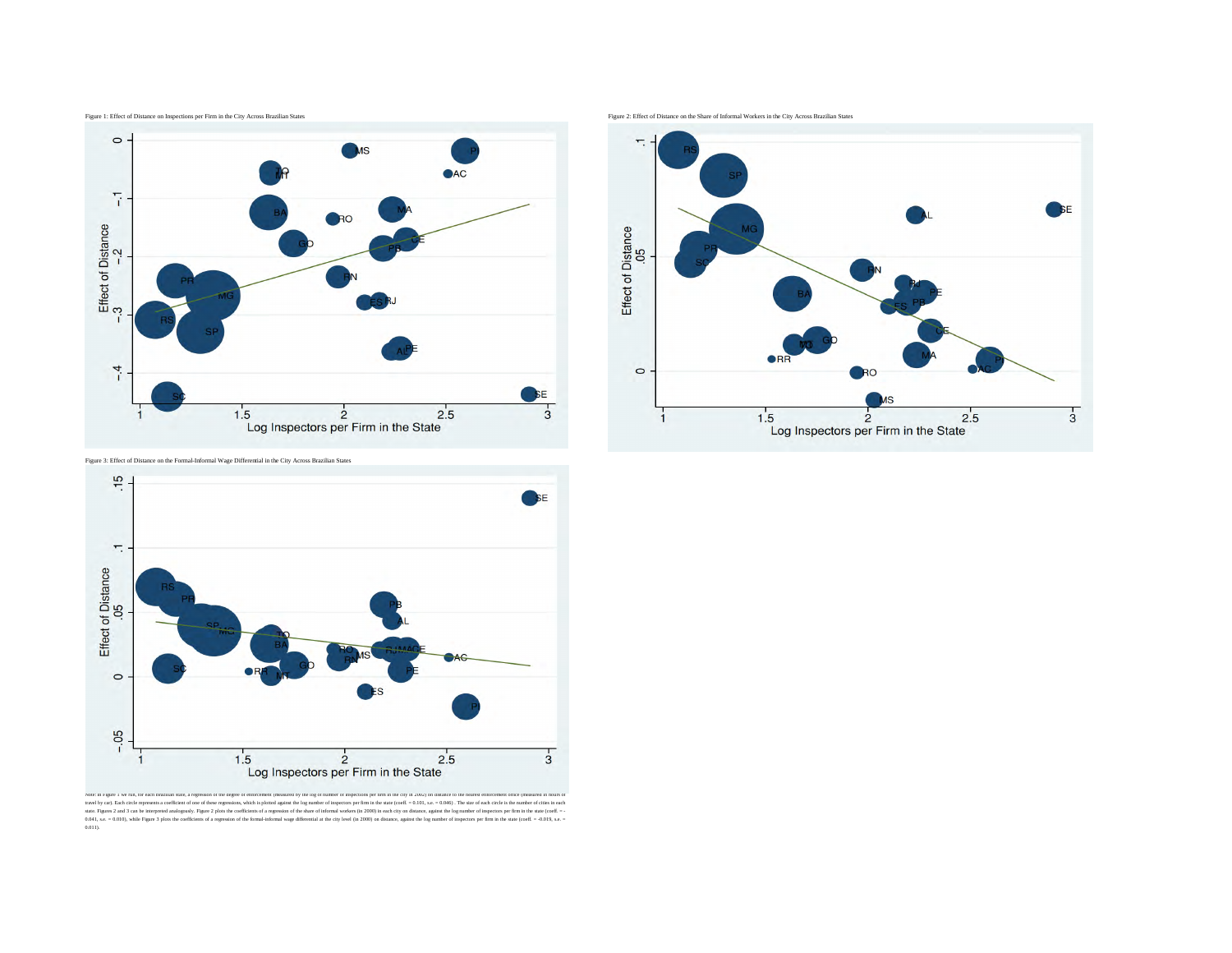| Table 1: Summary Statistics                               |                  |
|-----------------------------------------------------------|------------------|
| Number of Observations                                    | 5242             |
| Share Population Non-Employed in 2000                     | 0.37             |
|                                                           | (0.0931)         |
| Share Population Formal Jobs in 2000                      | 0.14             |
|                                                           | (0.0940)         |
| Share Population Informal Jobs in 2000                    | 0.16             |
|                                                           | (0.0643)         |
| Share Population Self-Employed in 2000                    | 0.19             |
|                                                           | (0.0897)         |
| Monthly wages in formal sector in 2000                    | 396.34           |
|                                                           | (150.57)         |
| Monthly wages in informal sector in 2000                  | 335.73           |
|                                                           | (149.15)         |
| Monthly wages self-employed in 2000                       | 474.22           |
|                                                           | (276.10)<br>0.42 |
| Share Population Non-Employed in 1980                     |                  |
| Share Population Formal Jobs in 1980                      | (0.0516)<br>0.15 |
|                                                           |                  |
| Share Population Informal Jobs in 1980                    | (0.1092)<br>0.14 |
|                                                           | (0.0899)         |
| Share Population Self-Employed in 1980                    | 0.25             |
|                                                           | (0.1154)         |
| Monthly wages in formal sector in 1980                    | 507.67           |
|                                                           | (166.31)         |
| Monthly wages in informal sector in 1980                  | 278.26           |
|                                                           | (88.10)          |
| Monthly wages self-employed in 1980                       | 494.38           |
|                                                           | (241.12)         |
| Number of Inspections per 100 Firms per firm City in 2002 | 3.24             |
|                                                           | (5.9339)         |
| Proportion of Workers Targeted by Inspections in 2002     | 0.22             |
|                                                           | (3.5263)         |
| Inspectors per 10000 Firms in the state in 2002           | 5.88             |
|                                                           | (3.2744)         |
| Distance to the nearest labor office (hours)              | 1.96             |
|                                                           | (1.7124)         |
| City distance to the State capital city (hours)           | 4.50             |
|                                                           | (2.5476)         |
| GDP per capita City in 2000                               | 4537.15          |
|                                                           | (5865.23)        |
| Population City in 2000                                   | 26951.00         |
|                                                           | (160814)         |
| Area of the City in Km2 in 2000                           | 1048.38          |
|                                                           | (2603.93)        |
| Share GDP Agriculture in 2000                             | 0.29             |
|                                                           | (0.1842)         |
| Share GDP Manufacturing in 2000                           | 0.20             |
| Share GDP Services in 2000                                | (0.1713)<br>0.51 |
|                                                           | (0.1533)         |
|                                                           |                  |

Source: Brazilian Ministry of Labor (2002), Population census (2000), IPEA, IBGE. 2000 values are in 2000 Reais, 1980 values are in 1980 Cruzeiros. For some of these variables there are slightly less of 5242 non-missing observations.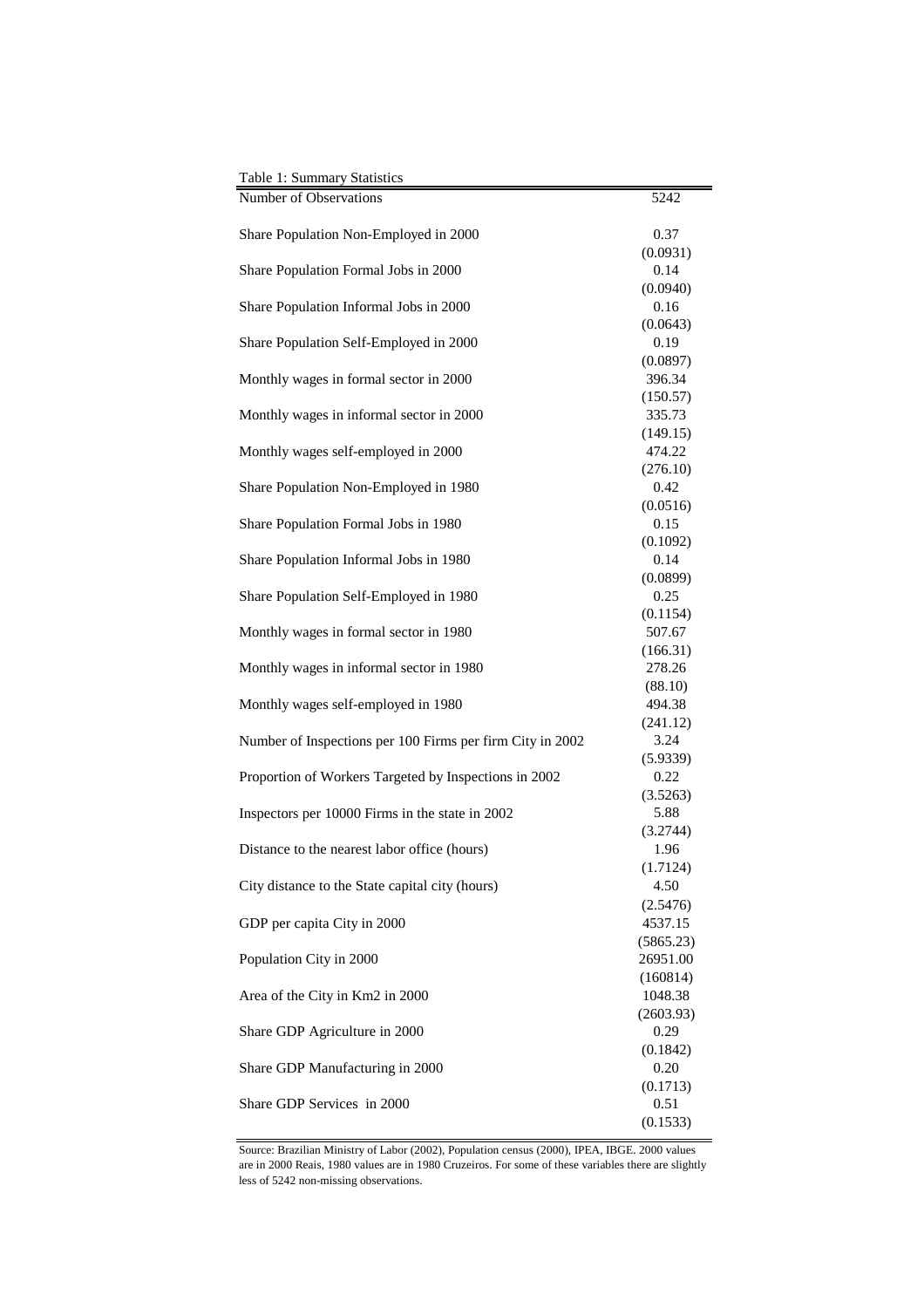| Dependent Variable:                                                             | Log Inspections per<br>Firm in the City | Log Proportion of<br>Inspected Workers in<br>the City |  |
|---------------------------------------------------------------------------------|-----------------------------------------|-------------------------------------------------------|--|
|                                                                                 | $\left(1\right)$                        | (2)                                                   |  |
| Average Marginal Effect of Distance to the nearest labor office                 | $-0.1$<br>$[0.020]$ ***                 | $-0.22$<br>$[0.04]$ ***                               |  |
| Distance to the nearest labor office (hours) * Inspectors per firm in the state | 0.212<br>$[0.100]$ **                   | 0.612<br>$[0.186]$ ***                                |  |
| <b>Observations</b><br>R squared                                                | 5,242<br>0.35                           | 5,242<br>0.40                                         |  |

#### Table 2: The Determinants of Labor Inspections

Standard errors in brackets clustered at the state level, \* significant at 10%; \*\* significant at 5%; \*\*\* significant at 1%. The table reports the least squares estimates of the regression of the log of the number of inspections per firm in the city and the log of the proportion of inspected workers in the city on the distance to the nearest labor office (hours) interacted with the number of labor inspectors in the state. The controls are state dummies, distance to the nearest labor office, its square (reported in the table) and interactions with state level variables (average access to justice; average political concentration; average management quality in public administration; and the log of GDP per capita in the state averaged across 1970, 1980 and 2000), distance to the state capital city, its square and interactions with the number of inspectors per firm in the state and interactions with other state variables, city transportation costs, its square and interactions with the number of inspectors per firm in the state and interactions with other state variables, area of the city, city altitude, city latitude and city longitude. City transportation cost is the transport cost between each city and the nearest capital city in 1995. We also include the log of total population and per capita income in 1970, 1980, and 1991. The table reports both the coefficient on the interaction of distance and inspectors per firm in the state, and the average marginal effect of distance on enforcement. Variables described in the appendix.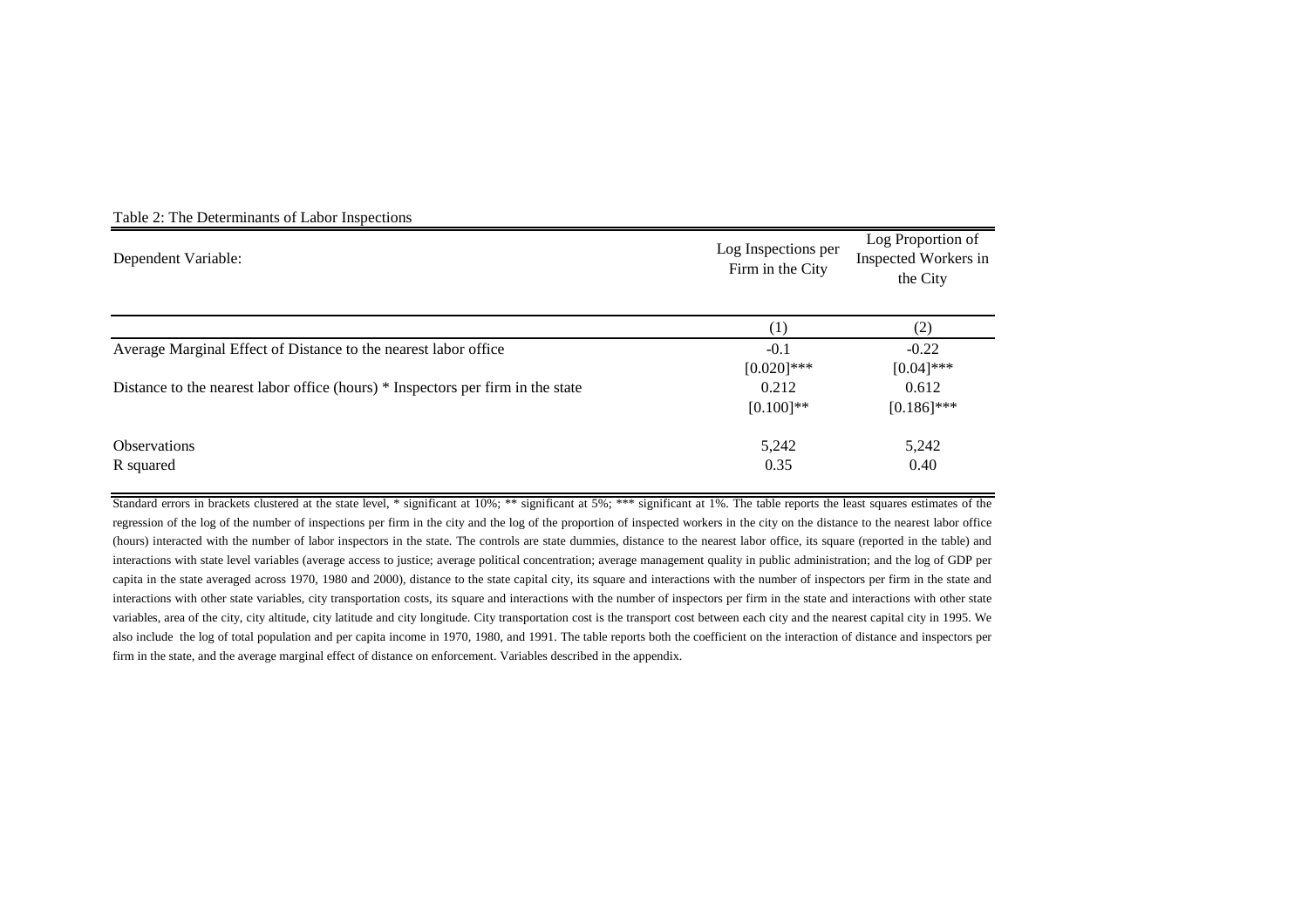|                                                | Formal Wage Earners | Informal Wage<br>Earners | Self Employed                   | Non-Employed  |
|------------------------------------------------|---------------------|--------------------------|---------------------------------|---------------|
|                                                | (1)                 | (2)                      | (3)                             | (4)           |
|                                                |                     |                          | Panel A: Baseline Specification |               |
| Distance to the nearest labor office (hours) * | 0.016               | 0.004                    | $-0.023$                        | 0.017         |
| * Inspectors per firm in the state             | $[0.005]$ ***       | [0.005]                  | $[0.007]***$                    | $[0.006]$ *** |
| R-Squared                                      | 0.67                | 0.39                     | 0.42                            | 0.36          |
| <b>Observations</b>                            | 5,242               | 5,242                    | 5,242                           | 5,242         |
|                                                |                     |                          | Panel B: Include 1980 Variables |               |
| Distance to the nearest labor office (hours) * | 0.013               | $-0.001$                 | $-0.011$                        | 0.014         |
| * Inspectors per firm in the state             | $[0.005]$ ***       | [0.005]                  | $[0.006]$ *                     | $[0.005]$ **  |
| 1980 Share in Sector                           | 0.301               | 0.222                    | 0.345                           | 0.428         |
|                                                | $[0.045]$ ***       | $[0.036]$ ***            | $[0.051]$ ***                   | $[0.056]$ *** |
| R-Squared                                      | 0.7                 | 0.44                     | 0.49                            | 0.4           |
| <b>Observations</b>                            | 5,242               | 5,242                    | 5,242                           | 5,242         |

Table 3: Enforcement of Labor Regulations and the Composition of Employment in the City

Standard errors in brackets clustered at the state level, \* significant at 10%; \*\* significant at 5%; \*\*\* significant at 1%. The table reports the least squares estimates of the regression of the log of the proportion of individuals in each sector in the city on the distance to the nearest labor office (hours) interacted with the number of labor inspectors in the state. The controls are state dummies, distance to the nearest labor office, its square (reported in the table) and interactions with state level variables (average access to justice; average political concentration; average management quality in public administration; and the log of GDP per capita in the state averaged across 1970, 1980 and 2000), distance to the state capital city, its square and interactions with the number of inspectors per firm in the state and interactions with other state variables, city transportation costs, its square and interactions with the number of inspectors per firm in the state and interactions with other state variables, area of the city, city altitude, city latitude and city longitude. City transportation cost is the transport cost between each city and the nearest capital city in 1995. We also include the log of total population and per capita income in 1970, 1980, and 1991. Variables described in the appendix.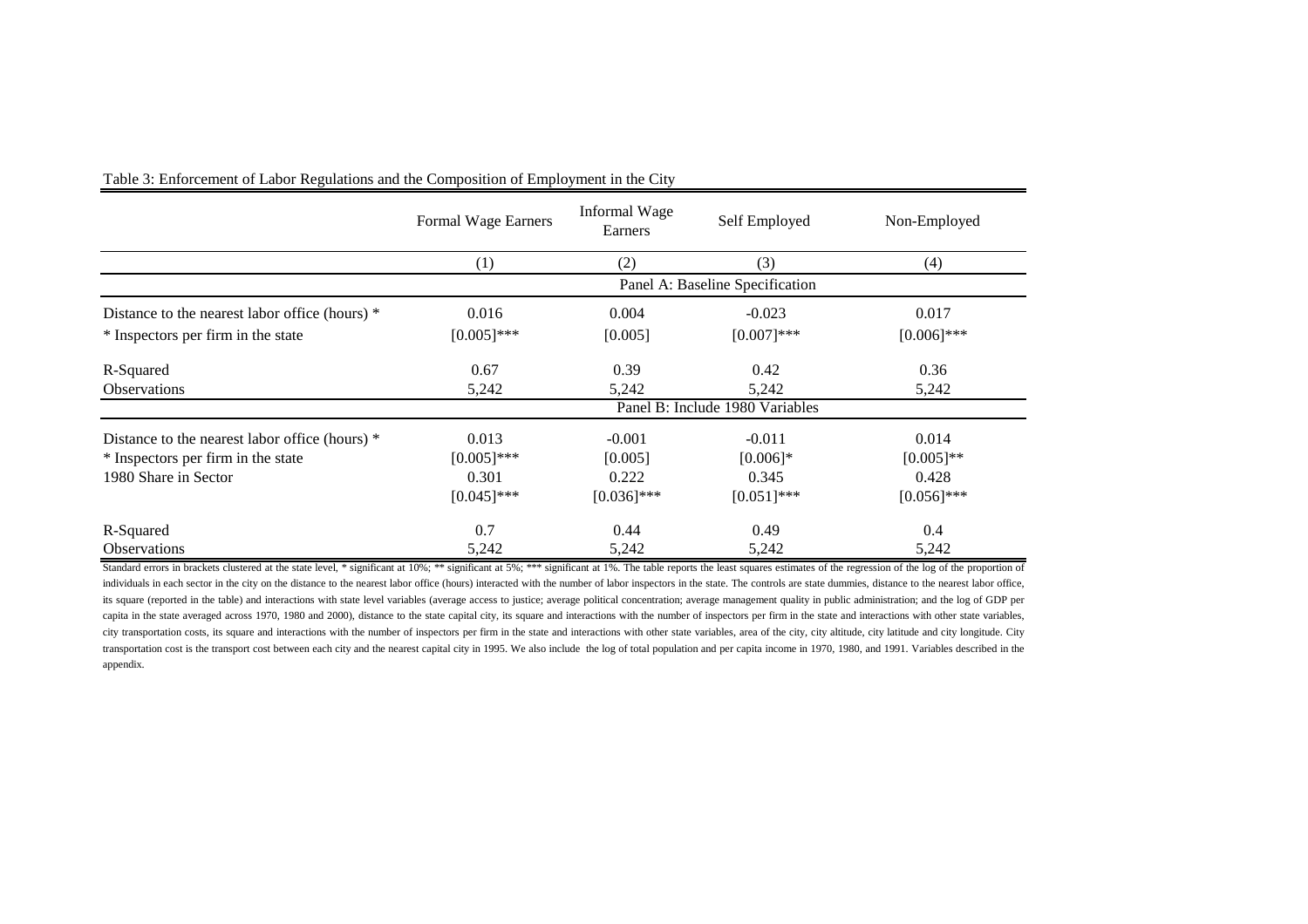#### Table 4: Enforcement of Labor Regulations and Wage Distribution, by Employment Status

|                                                |            | Formal Wage Earners |              |                                 | <b>Informal Wage Earners</b> |                 |              | Self Employed |                 |
|------------------------------------------------|------------|---------------------|--------------|---------------------------------|------------------------------|-----------------|--------------|---------------|-----------------|
|                                                | <b>P10</b> | <b>P50</b>          | <b>P90</b>   | P <sub>10</sub>                 | <b>P50</b>                   | P <sub>90</sub> | <b>P10</b>   | <b>P50</b>    | P <sub>90</sub> |
|                                                | (1)        | (2)                 | (3)          | (4)                             | (5)                          | (6)             | (7)          | (8)           | (9)             |
|                                                |            |                     |              | Panel A: Baseline Specification |                              |                 |              |               |                 |
| Distance to the nearest labor office (hours) * | 0.024      | $-0.012$            | $-0.049$     | 0.018                           | 0.017                        | 0.036           | 0.06         | 0.063         | 0.043           |
| * Inspectors per firm in the state             | [0.016]    | [0.014]             | $[0.027]$ *  | [0.032]                         | [0.020]                      | $[0.017]$ *     | $[0.025]$ ** | $[0.017]$ *** | $[0.018]$ **    |
| R-Squared                                      | 0.52       | 0.61                | 0.4          | 0.58                            | 0.76                         | 0.67            | 0.72         | 0.79          | 0.7             |
| <b>Observations</b>                            | 5,232      | 5,232               | 5,232        | 5,242                           | 5,242                        | 5,242           | 5,241        | 5,241         | 5,241           |
|                                                |            |                     |              | Panel B: Include 1980 Variables |                              |                 |              |               |                 |
| Distance to the nearest labor office (hours) * | 0.019      | $-0.016$            | $-0.054$     | 0.018                           | 0.016                        | 0.032           | 0.064        | 0.056         | 0.033           |
| * Inspectors per firm in the state             | [0.016]    | [0.014]             | $[0.025]$ ** | [0.032]                         | [0.020]                      | $[0.017]$ *     | $[0.025]$ ** | $[0.017]$ *** | $[0.019]*$      |
| R-Squared                                      | 0.52       | 0.61                | 0.40         | 0.58                            | 0.76                         | 0.67            | 0.73         | 0.80          | 0.71            |
| <b>Observations</b>                            | 5,232      | 5,232               | 5,232        | 5,242                           | 5,242                        | 5,242           | 5,241        | 5,241         | 5,241           |

Standard errors in brackets clustered at the state level, \* significant at 10%; \*\* significant at 5%; \*\*\* significant at 19%; \*\*\* significant at 19%; \*\*\* significant at 19%; \*\*\* significant at 19%; assumpted by the distanc nearest labor office (hours) interacted with the number of labor inspectors in the state. The controls are state dummies, distance to the nearest labor office, its square (reported in the table) and interactions with state average management quality in public administration; and the log of GDP per capita in the state averaged across 1970, 1980 and 2000), distance to the state capital city, its square and interactions with the number of inspe transportation costs, its square and interactions with the number of inspectors per firm in the state and interactions with other state exariables, area of the city, city altitude, city latitude and city longitude. City tr in 1995. We also include the log of total population and per capita income in 1970, 1980, and 1991. Variables described in the appendix.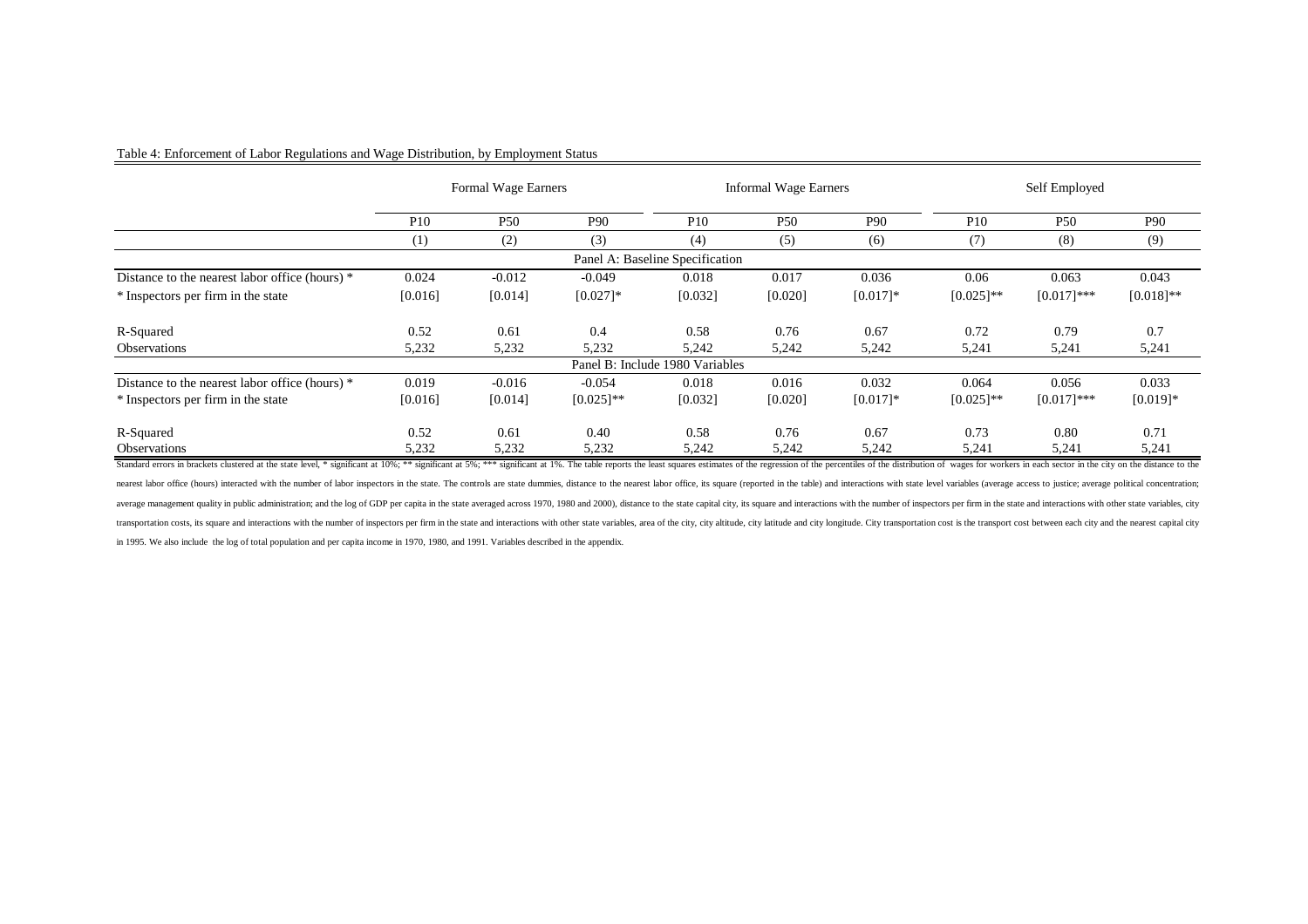|                                         | N. Obs | Distance to the nearest labor office (hours) *<br>Inspectors per firm in the state |
|-----------------------------------------|--------|------------------------------------------------------------------------------------|
|                                         | (1)    | (2)                                                                                |
| Log GDP pc City                         | 5,242  | 0.012                                                                              |
|                                         |        | [0.047]                                                                            |
| Share Agriculture in GDP City           | 5,228  | $-0.012$                                                                           |
|                                         |        | [0.009]                                                                            |
| Share Manufactiring in GDP City         | 5,242  | $\theta$                                                                           |
|                                         |        | [0.014]                                                                            |
| Share Services in GDP City              | 5,242  | 0.012                                                                              |
|                                         |        | [0.017]                                                                            |
| Log Population City                     | 5,242  | 0.007                                                                              |
|                                         |        | [0.091]                                                                            |
| Access to Justice City                  | 5,242  | 0.006                                                                              |
|                                         |        | [0.053]                                                                            |
| Managerial Capacity City                | 5,241  | $-0.017$                                                                           |
|                                         |        | [0.035]                                                                            |
| Political Concentration City            | 5,241  | $-0.006$                                                                           |
|                                         |        | [0.006]                                                                            |
| Households Piped Water pc City          | 5,242  | 0.062                                                                              |
|                                         |        | [0.057]                                                                            |
| Households Sanitation pc City           | 5,242  | 0.086                                                                              |
|                                         |        | [0.107]                                                                            |
| Households Electricity pc City          | 5,242  | $-0.002$                                                                           |
|                                         |        | [0.013]                                                                            |
| Current Transfers from State to City    | 4,516  | 0.07                                                                               |
|                                         |        | [0.080]                                                                            |
| Municipality participates in PETI       | 3,238  | 0.011                                                                              |
|                                         |        | [0.019]                                                                            |
| Number of Participants in Bolsa Familia | 5,214  | $-275.39$                                                                          |
|                                         |        | [199.42]                                                                           |

Table 5: Other City Characteristics and Alternative Mechanisms

Standard errors in brackets clustered at the state level, \* significant at 10%; \*\* significant at 5%; \*\*\* significant at 1%. The table reports the least squares estimates of the regression of each of the variables shown in the lines of the table on the distance to the nearest labor office (hours) interacted with the number of labor inspectors in the state. The controls are state dummies, distance to the nearest labor office, its square (reported in the table) and interactions with state level variables (average access to justice; average political concentration; average management quality in public administration; and the log of GDP per capita in the state averaged across 1970, 1980 and 2000), distance to the state capital city, its square and interactions with the number of inspectors per firm in the state and interactions with other state variables, city transportation costs, its square and interactions with the number of inspectors per firm in the state and interactions with other state variables, area of the city, city altitude, city latitude and city longitude. City transportation cost is the transport cost between each city and the nearest capital city in 1995. We also include the log of total population and per capita income in 1970, 1980, and 1991. Variables described in the appendix.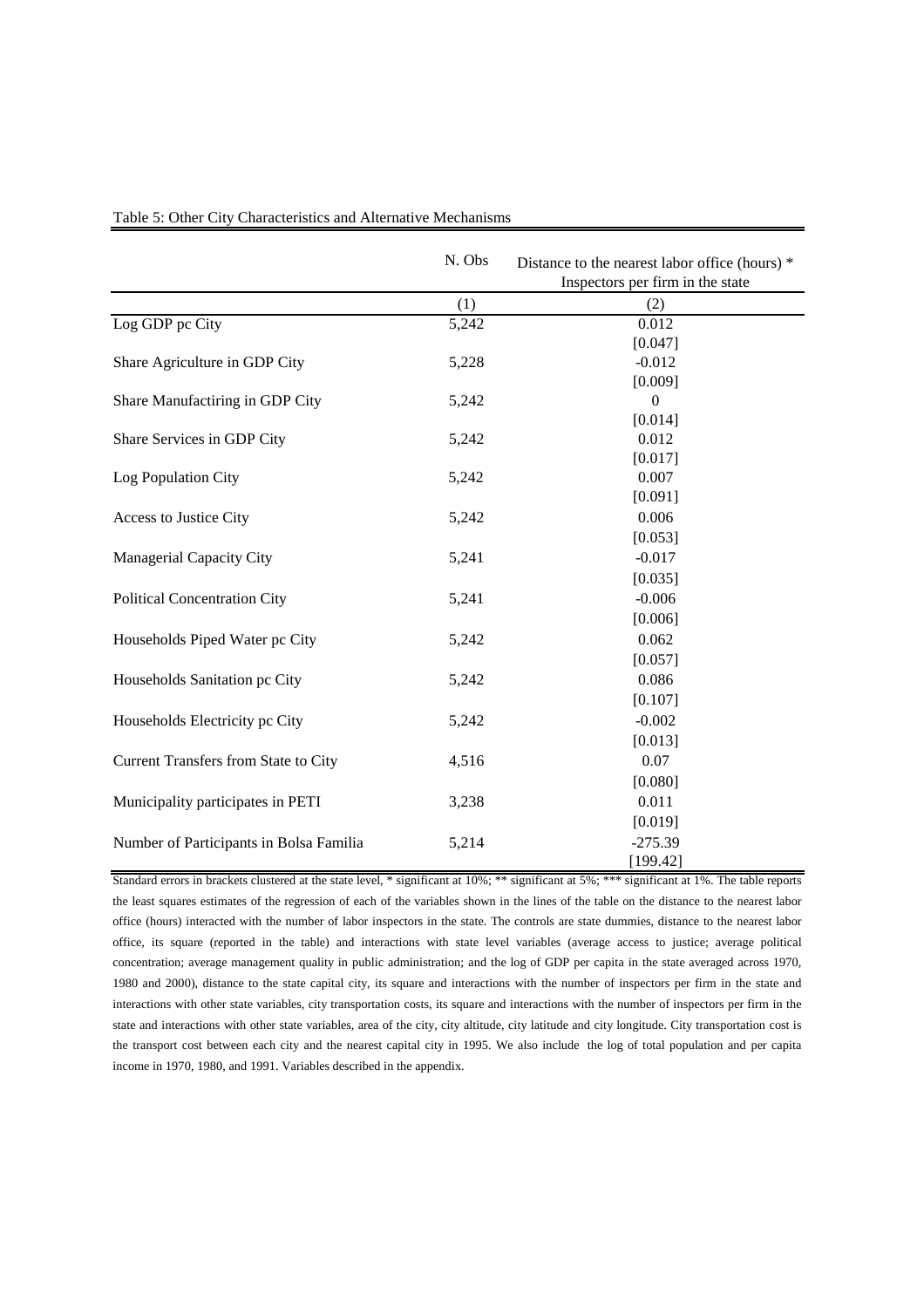# Appendix to the paper Enforcement of Labor Regulation

# and Informality

July 22nd 2011

## Not for Publication

### **A. Figures and Tables**

Figure A1: Effect of Distance on Inspections per Firm in the City Across Brazilian States





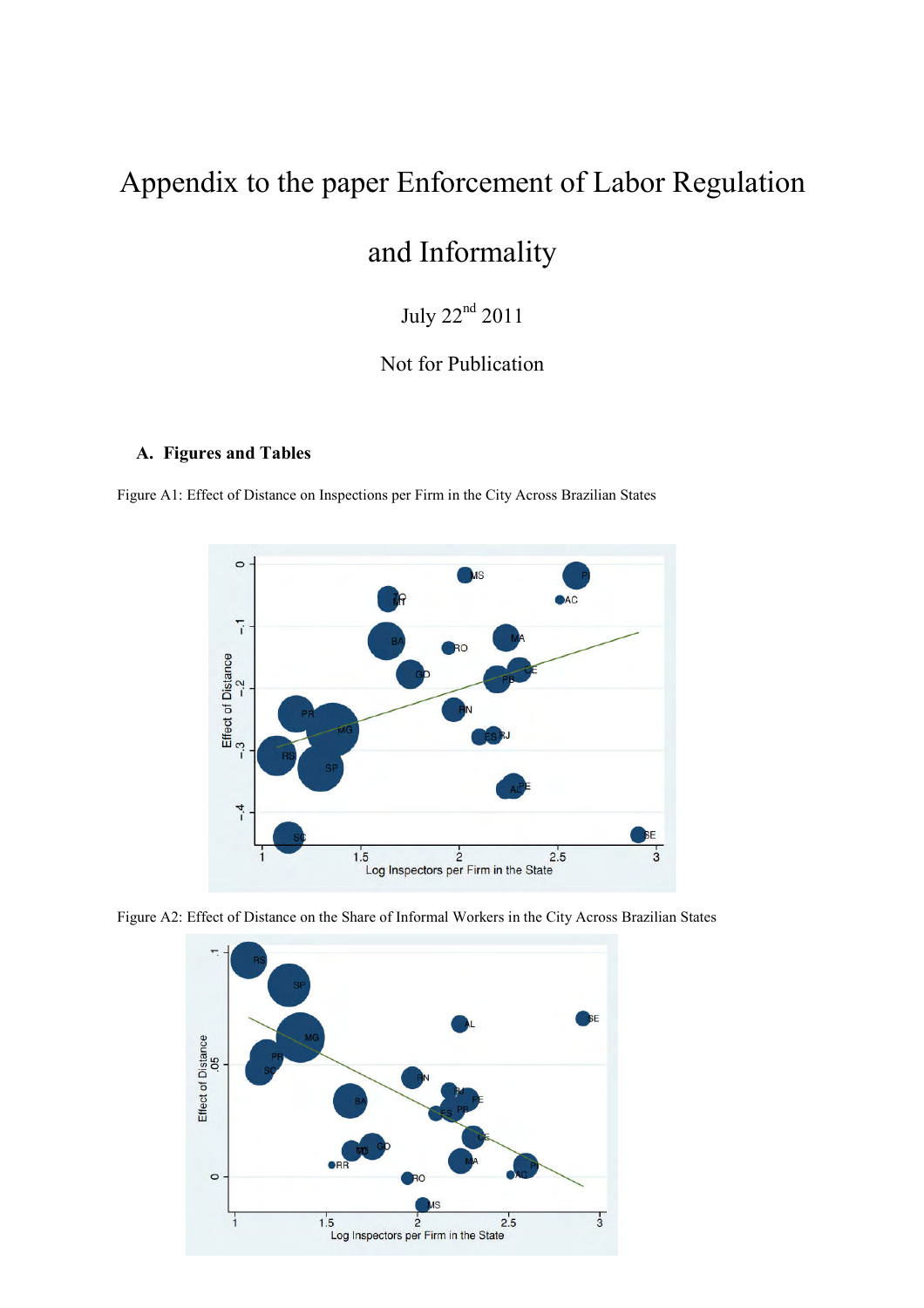

Figure A3: Effect of Distance on the Formal-Informal Wage Differential in the City Across Brazilian States

Note: In Figure A1 we run, for each Brazilian state, a regression of the degree of enforcement (measured by the log of number of inspections per firm in the city in 2002) on distance to the nearest enforcement office (measured in hours of travel by car). Each circle represents a coefficient of one of these regressions, which is plotted against the log number of inspectors per firm in the state (coeff. = 0.101, s.e. = 0.046). The size of each circle is the number of cities in each state. Figures A2 and A3 can be interpreted analogously. Figure A2 plots the coefficients of a regression of the share of informal workers (in 2000) in each city on distance, against the log number of inspectors per firm in the state (coeff. = -0.041, s.e. = 0.010), while Figure A3 plots the coefficients of a regression of the formal-informal wage differential at the city level (in 2000) on distance, against the log number of inspectors per firm in the state  $(coeff. = -0.019, s.e. = 0.011).$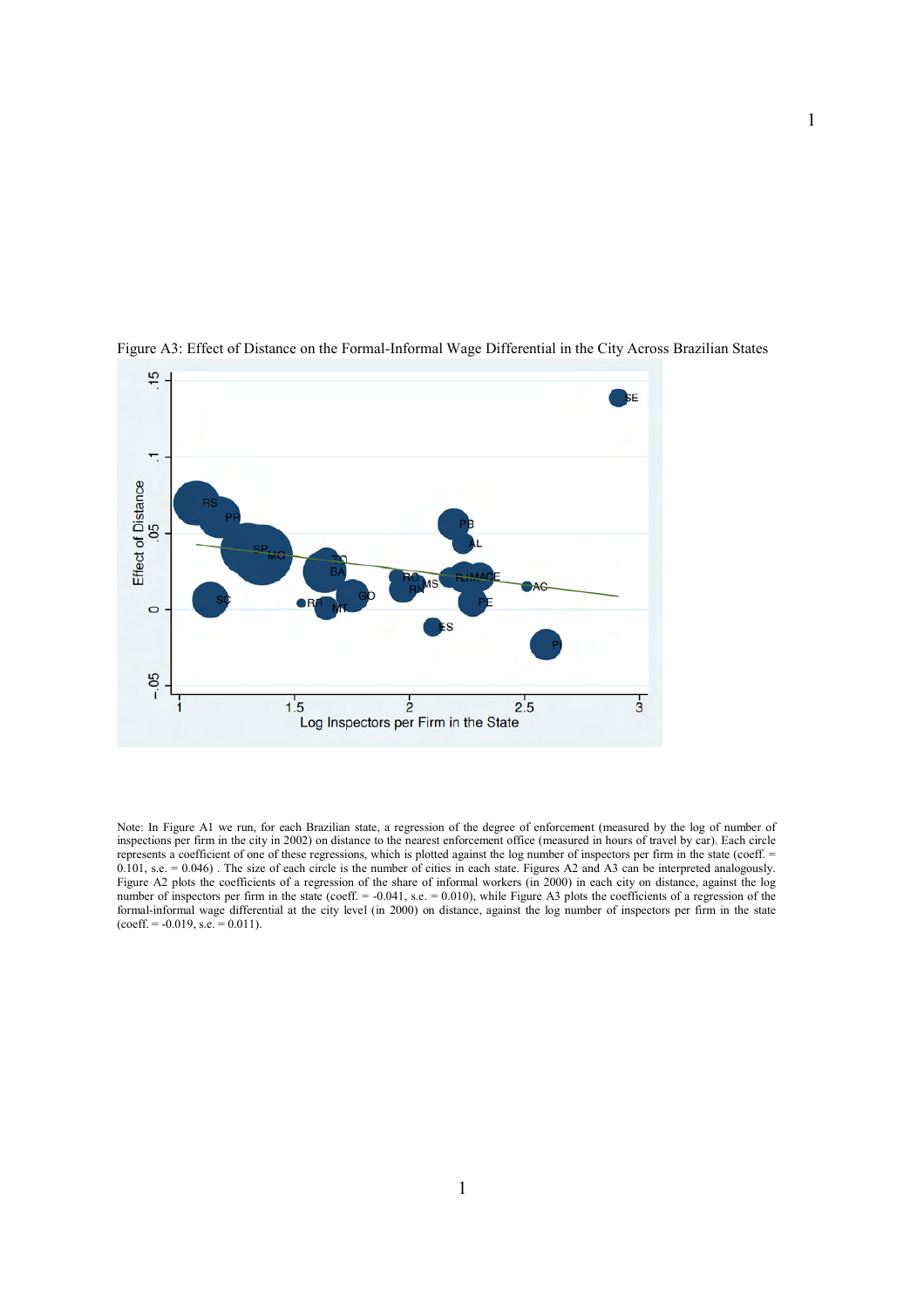

Figure A4. Log Wages of Formal and Informal Employees, and Self-Employed Workers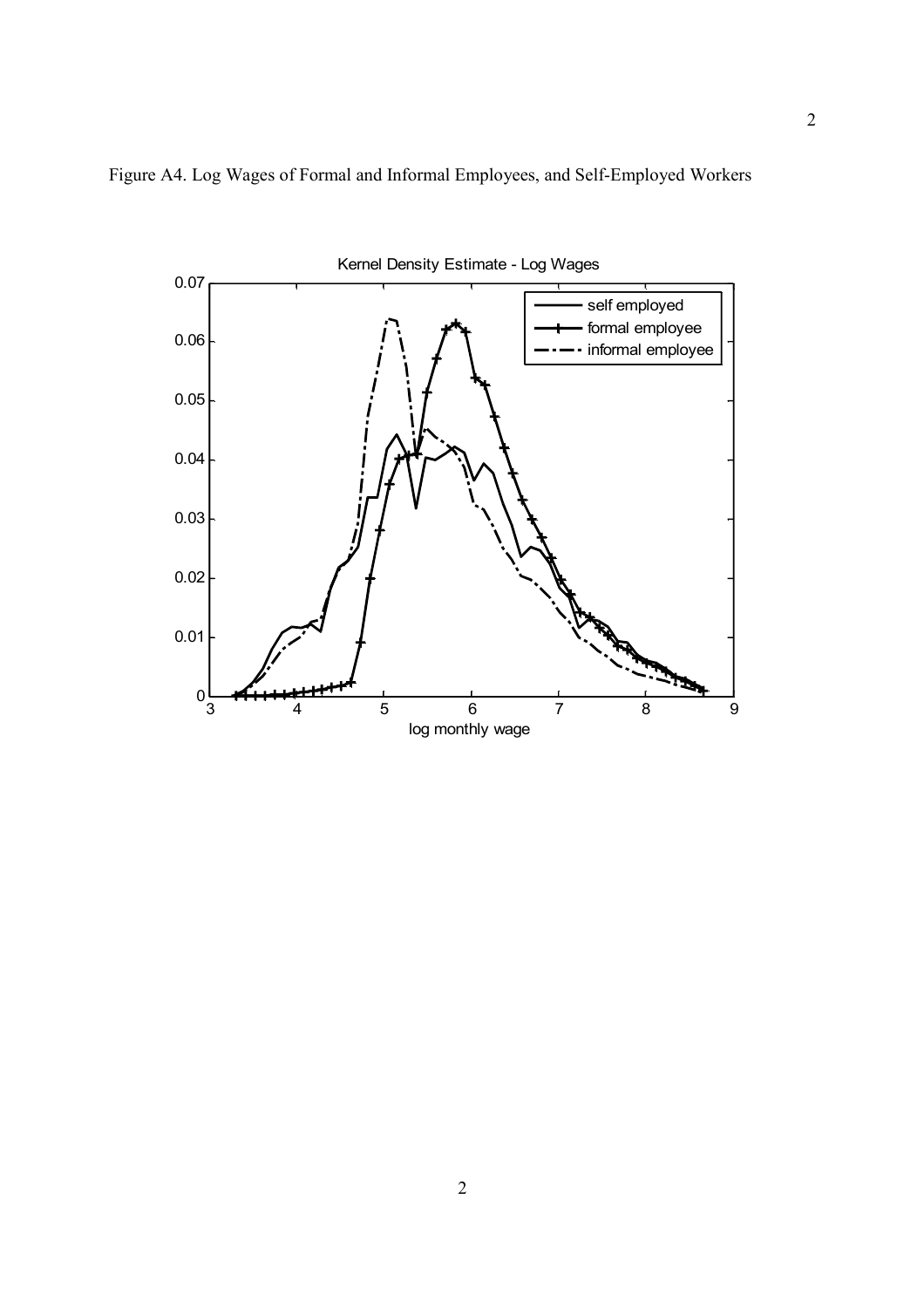

3

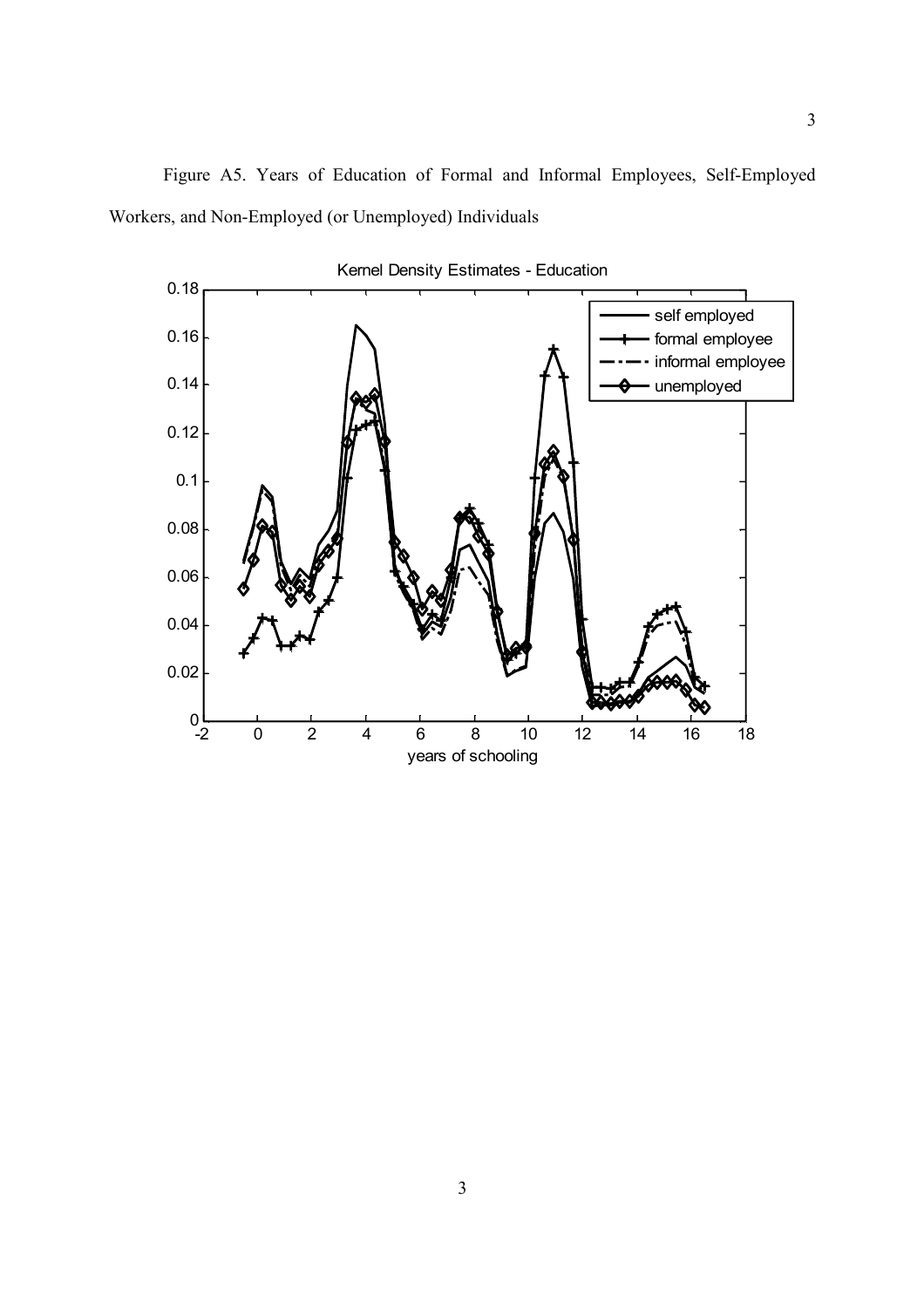

Figure A6. Increase in the Cost of Mandated Benefits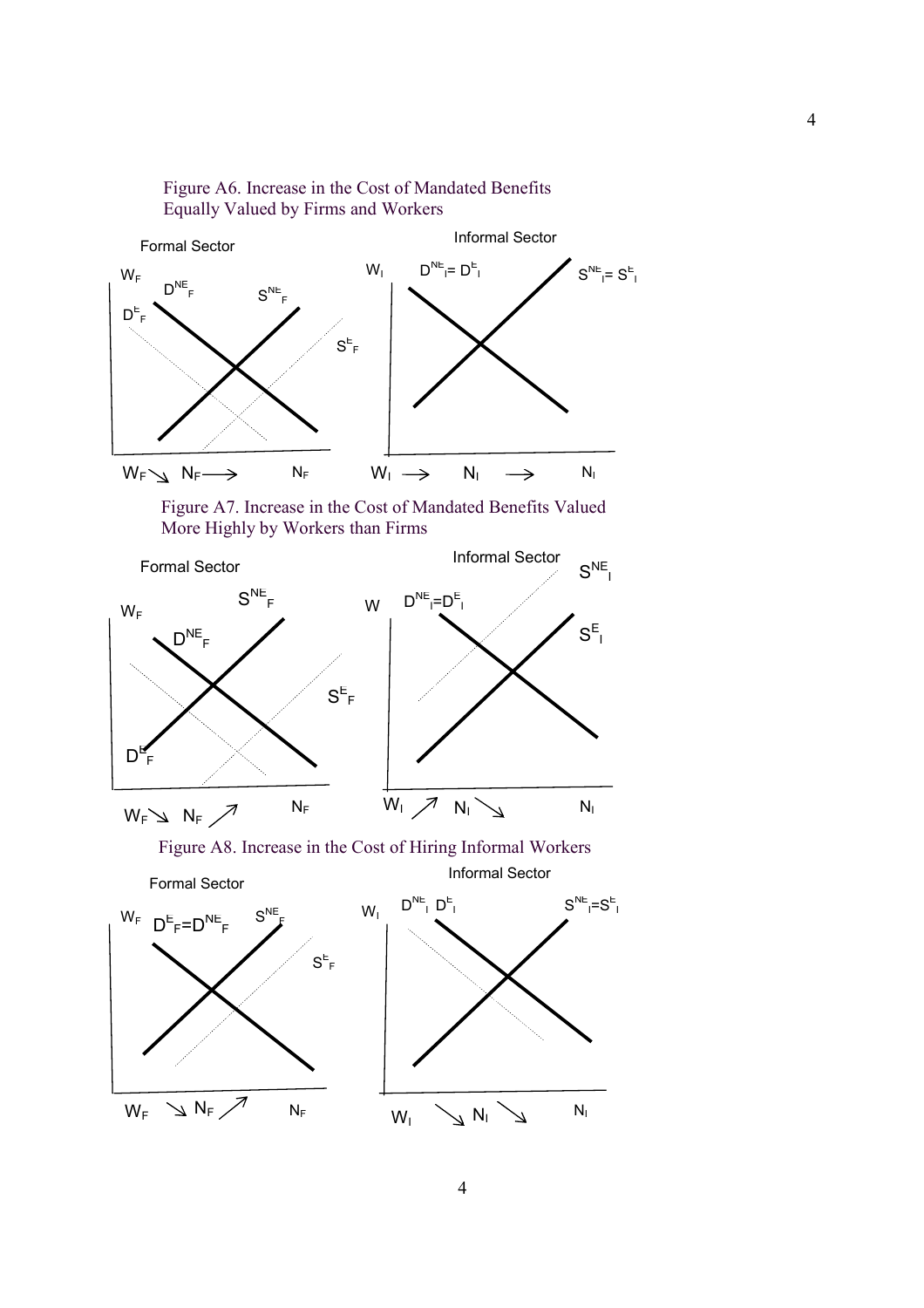### **B. An Economic Model of Endogenous Enforcement and Labor Market Outcomes**

This appendix presents a simple model of endogenous enforcement and labor market outcomes that justifies our empirical specifications, and the assumptions under which they are valid.

Define  $v_{cs}$  as the amount of violations to labor law caught in city c of state s, with  $v_{cs} = f(E_{cs}, \varepsilon_{cs})$ , where *E* measures the level of enforcement in the city, and  $\varepsilon$  includes other factors affecting the number of violations caught in the city. Later, it will be convenient to have a special case where the marginal product of enforcement is allowed to vary across cities according to the level of ε, but in a restrictive way:

$$
\nu_{cs} = f(E_{cs}, \varepsilon_{cs}) = \widetilde{f}(E_{cs}) + \phi \varepsilon_{cs} E_{cs} + \varepsilon_{cs} \Rightarrow \frac{\partial f(E_{cs}, \varepsilon_{cs})}{\partial E_{cs}} = \widetilde{f}'(E_{cs}) + \phi \varepsilon_{cs}.
$$
\n(A1)

This is a restrictive assumption, but it allows enforcement to be more productive in cities where individuals are more prone to commit labor violations, a possible component of ε. Therefore, we can have selective allocation of enforcement across cities according to its productivity.

In each state the goal is to maximize the number of violations caught in all cities, subject to the amount of enforcement resources available, measured in hours of available enforcement activity (the number of inspectors in the state multiplied by hours of work per inspector). We denote total hours of available enforcement time in the state as  $H<sub>s</sub>$ . The cost of each unit of enforcement is not uniform across cities and depends on the distance, in hours, to the nearest enforcement office,  $D_{cs}$ . In each state the problem of allocating enforcement across cities is:

$$
\max_{E_{cs}} V_{cs} = \sum_{c_s} f(E_{cs}, \varepsilon_{cs}) \quad \text{ s.t. } \sum_{c_s} E_{cs} D_{cs} = H_s
$$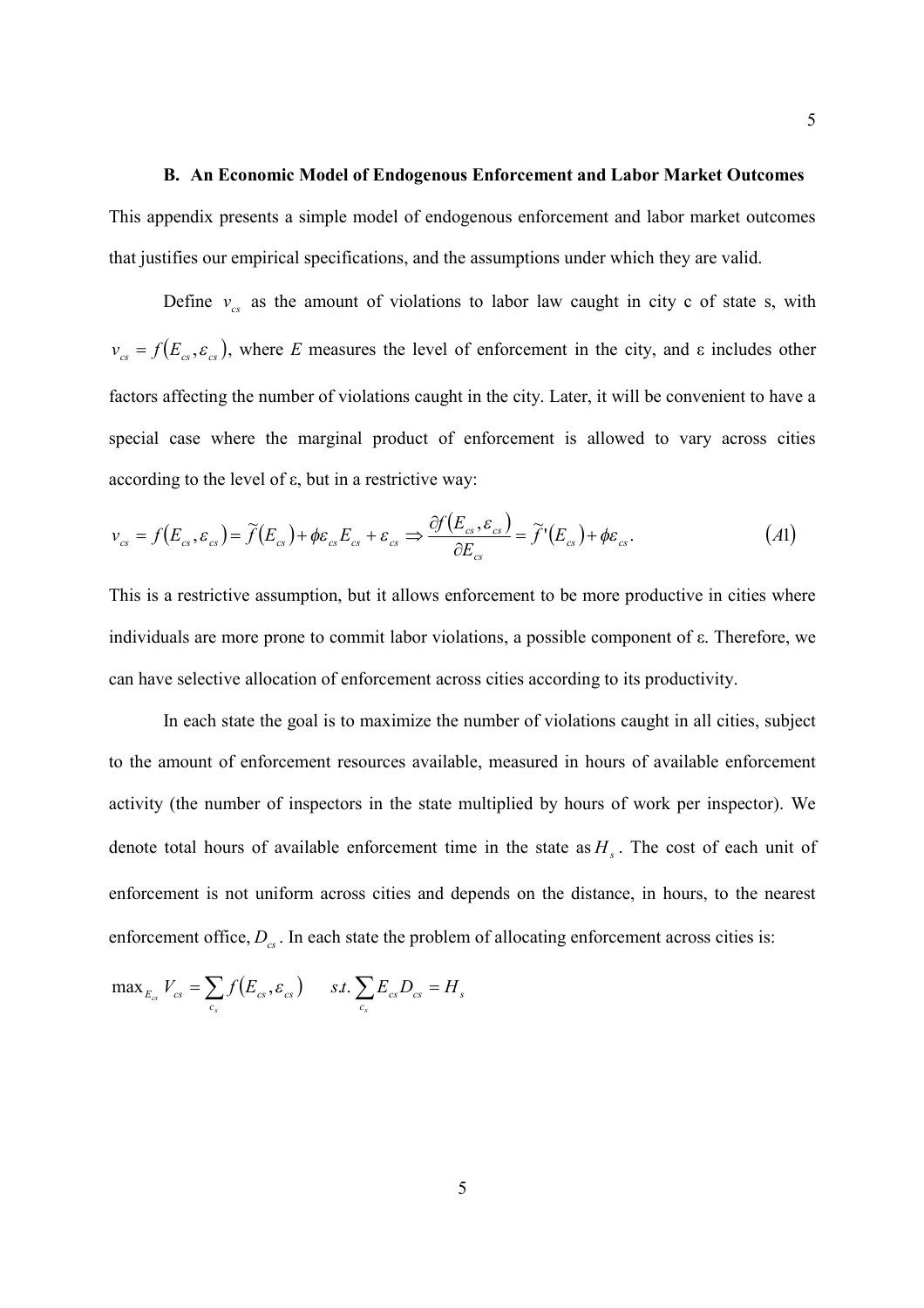Let  $\lambda_s$  be the multiplier on the constraint (strictly positive if the constraint is binding).  $\lambda_s$  is likely to be a function of H and of the distribution of D and ε in the state. The first order conditions for E are:

$$
\frac{\partial f(E_{cs}, \varepsilon_{cs})}{\partial E_{cs}} = \lambda_s D_{cs} \Leftrightarrow \frac{1}{D_{cs}} \frac{\partial f(E_{cs}, \varepsilon_{cs})}{\partial E_{cs}} = \lambda_s.
$$
\n
$$
(A2)
$$

This says that we should equalize the productivity of enforcement per unit of enforcement time in each city. Under the simplifying assumption in A1 we get:

$$
\widetilde{f}^{\prime}(E_{cs}) + \phi \varepsilon_{cs} = \lambda_s D_{cs} \Rightarrow E_{cs} = \widetilde{f}^{\prime -1} (\lambda_s D_{cs} - \phi \varepsilon_{cs}). \tag{A3}
$$

Differentiating the first order conditions (for the general case) twice with respect to D and H we can see how the level of enforcement in each city responds to changes in distance and in the endowment of inspection time in the state:

$$
\frac{\partial f(E_{cs}, \varepsilon_{cs})}{\partial E_{cs}} = \lambda_s D_{cs}
$$
\n
$$
\frac{\partial^2 f(E_{cs}, \varepsilon_{cs})}{\partial E_{cs}^2} \frac{dE_{cs}}{dD_{cs}} = \lambda_s \Rightarrow \frac{dE_{cs}}{dD_{cs}} = \lambda_s \left[ \frac{\partial^2 f(E_{cs}, \varepsilon_{cs})}{\partial E_{cs}^2} \right]^{-1}
$$
\n
$$
\frac{\partial^2 f(E_{cs}, \varepsilon_{cs})}{\partial E_{cs}^2} \frac{dE_{cs}}{dH_s} = \frac{d\lambda_s}{dH_s} D_{cs} \Rightarrow \frac{dE_{cs}}{dH_s} = \frac{d\lambda_s}{dH_s} D_{cs} \left[ \frac{\partial^2 f(E_{cs}, \varepsilon_{cs})}{\partial E_{cs}^2} \right]^{-1}
$$
\n
$$
\frac{d^2 E_{cs}}{dD_{cs} dH_s} = \frac{d\lambda_s}{dH_s} \left[ \frac{\partial^2 f(E_{cs}, \varepsilon_{cs})}{\partial E_{cs}^2} \right]^{-1} - \lambda_s \left[ \frac{\partial^2 f(E_{cs}, \varepsilon_{cs})}{\partial E_{cs}^2} \right]^{-2} \frac{\partial^3 f(E_{cs}, \varepsilon_{cs})}{\partial E_{cs}^3} \frac{dE_{cs}}{dH_s}.
$$
\n(44)

We can sign some of these derivatives but not all. If the second order conditions are satisfied them  $\partial^2 f(E_{cs}, \varepsilon_{cs}) / \partial E_{cs}^2 < 0$  (declining marginal product of enforcement). In this case, it is simple to show that  $d\lambda_s/dH_s < 0$  (the marginal value of each unit H of in the state declines with H). This means that  $dE_{cs}/dD_{cs} < 0$  and  $dE_{cs}/dH_s > 0$ . Curiously, it is not possible to sign  $d^2 E_{cs} / dD_{cs} dH_s$ , unless  $\partial^3 f(E_{cs}, \varepsilon_{cs}) / \partial E_{cs}^3 \le 0$ , in which case  $d^2 E_{cs} / dD_{cs} dH_s > 0$ .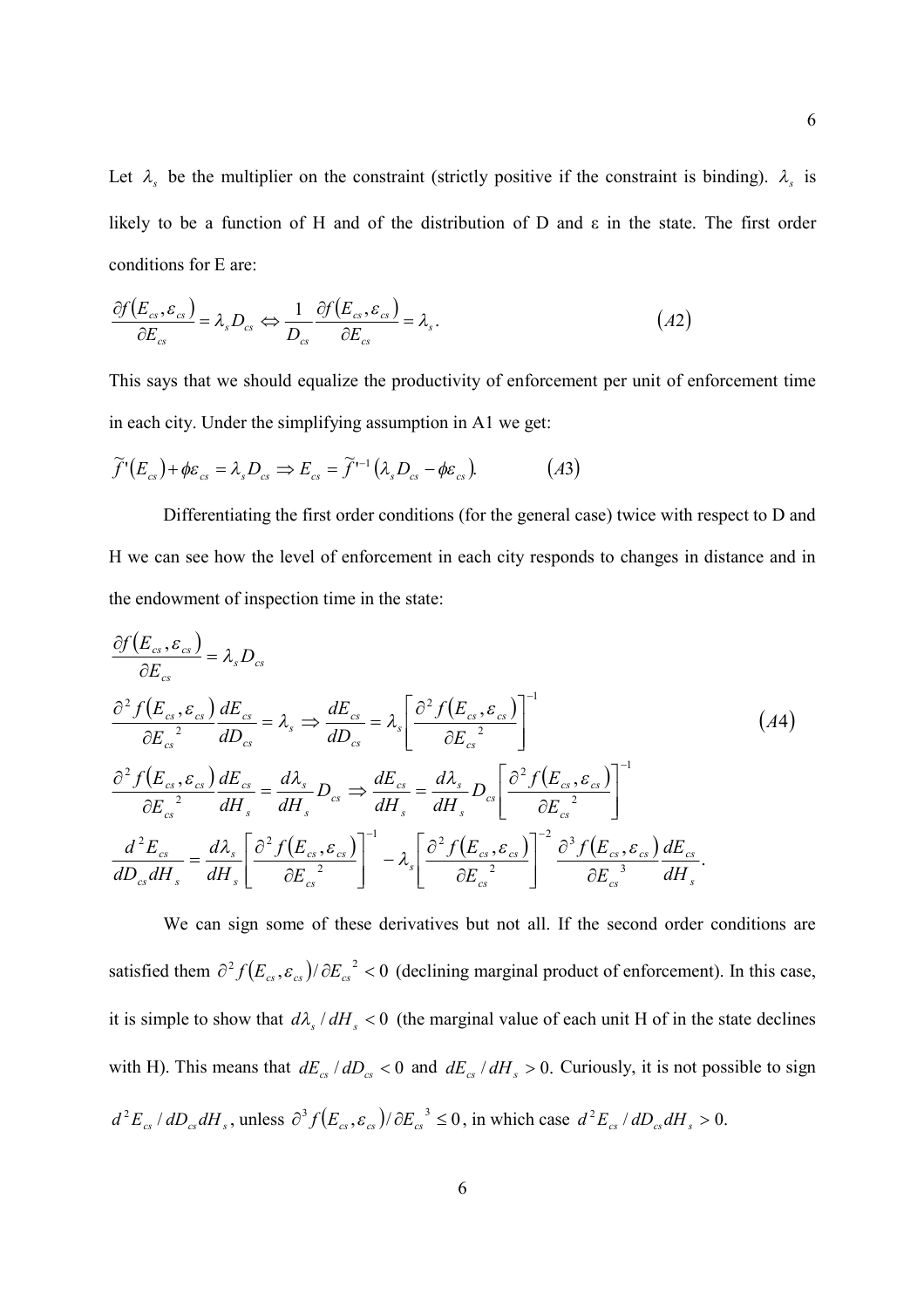Going back to equation (A3), we could approximate  $\tilde{f}^{-1}(\lambda_s D_{cs} - \phi \varepsilon_{cs})$  with a first order Taylor's series expansion around  $(\lambda_s^0 D_{cs}^0 - \phi \varepsilon_{cs}^0)$  and get:

 $E_{cs} = \widetilde{f}^{\prime -1} \left( \lambda_s D_{cs} - \phi \varepsilon_{cs} \right) = \widetilde{f}^{\prime -1} \left( \lambda_s^0 D_{cs}^0 - \phi \varepsilon_{cs}^0 \right) + \widetilde{f}^{\prime \prime -1} \left( \lambda_s^0 D_{cs}^0 - \phi \varepsilon_{cs}^0 \right) \left( \lambda_s D_{cs} - \phi \varepsilon_{cs} - \lambda_s^0 D_{cs}^0 + \phi \varepsilon_{cs}^0 \right)$ Suppose also that  $\varepsilon_{cs} = \delta D_{cs} + \eta_s + \tilde{\varepsilon}_{cs}$ , where  $\delta D_{cs}$  is a distance effect,  $\eta_s$  is a state fixed effect, and  $\tilde{\varepsilon}_{cs}$  is a residual orthogonal to both distance and the state fixed effect. This allows the productivity of inspections to depend on distance and state characteristics through unobservables. We can write the above model for enforcement as the following regression:  $E_{cs} = \alpha_0 + \alpha_1 \lambda_s D_{cs} + \alpha_2 D_{cs} + \alpha_{3s} + \widetilde{\epsilon}_{cs}$ , where  $\alpha_{3s}$  is a state fixed effect. Finally, we let  $\lambda_s$  be a function of several state variables, including the number of inspectors per firm in the state, state per capita GDP averaged between 1970, 1980 and 2000, and measures of the quality of state institutions. This gives rise to the enforcement regression we estimate in the paper. Given the results above, suggesting that  $\lambda$ <sub>s</sub> also depends on the dispersion of some city level variables, in tables A5, A6 and A7 in the appendix we also allow  $\lambda_s$  to depend on the variance of per capita GDP in the state (across cities, weighting each city proportional to population), averaged across 1970, 1980 and 2000. The results are almost the same as in the main specification.

We can now turn to the outcome equation. Imagine a reduced form model for labor market outcomes. Let y denote a particular labor market outcome of interest (say, the proportion of formal workers in the city), which is a function of enforcement  $(E)$  and other factors  $(\omega)$ :  $y_{cs} = g(E_{cs}, \omega_{cs})$ . Then, from (A4):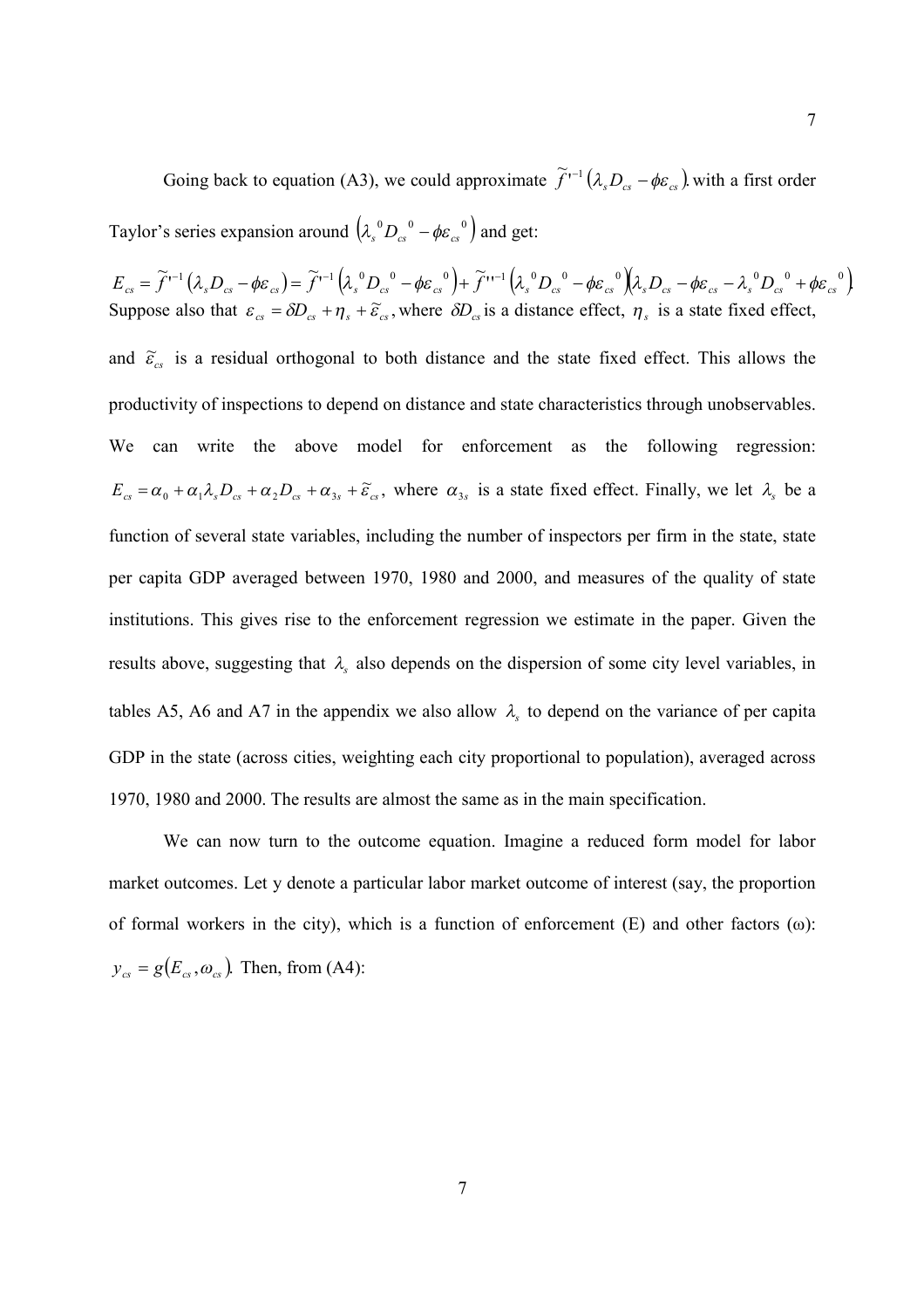$$
\frac{\partial g(E_{cs}, \omega_{cs})}{\partial D_{cs}} = \frac{\partial g(E_{cs}, \omega_{cs})}{\partial E_{cs}} \frac{\partial E_{cs}}{\partial D_{cs}} = \frac{\partial g(E_{cs}, \omega_{cs})}{\partial E_{cs}} \lambda_{s} \left[ \frac{\partial^{2} f(E_{cs}, \varepsilon_{cs})}{\partial E_{cs}} \right]^{-1}
$$
\n
$$
\frac{\partial g(E_{cs}, \omega_{cs})}{\partial H_{s}} = \frac{\partial g(E_{cs}, \omega_{cs})}{\partial E_{cs}} \frac{dE_{cs}}{dH_{s}} = \frac{\partial g(E_{cs}, \omega_{cs})}{\partial E_{cs}} \frac{d\lambda_{s}}{dH_{s}} D_{cs} \left[ \frac{\partial^{2} f(E_{cs}, \varepsilon_{cs})}{\partial E_{cs}} \right]^{-1}
$$
\n
$$
\frac{\partial^{2} g(E_{cs}, \omega_{cs})}{\partial D_{cs} \partial H_{s}} = \frac{\partial g(E_{cs}, \omega_{cs})}{\partial E_{cs}} \frac{d^{2} E_{cs}}{dD_{cs} dH_{s}} + \frac{\partial^{2} g(E_{cs}, \omega_{cs})}{\partial E_{cs}} \frac{\partial E_{cs}}{\partial D_{cs}} \frac{dE_{cs}}{dH_{s}},
$$
\nwhere 
$$
\frac{d^{2} E_{cs}}{dD_{cs} dH_{s}} = \frac{d\lambda_{s}}{dH_{s}} \left[ \frac{\partial^{2} f(E_{cs}, \varepsilon_{cs})}{\partial E_{cs}} \right]^{-1} - \lambda_{s} \left[ \frac{\partial^{2} f(E_{cs}, \varepsilon_{cs})}{\partial E_{cs}} \right]^{-2} \frac{\partial^{3} f(E_{cs}, \varepsilon_{cs})}{\partial E_{cs}} \frac{dE_{cs}}{dH_{s}}.
$$

Like before, it is possible to sign the first derivatives (if we know how to sign  $d^2E_{cs}/dD_{cs}dH_s$ ), but not the cross derivative.

If we assume that y is separable in E and  $\omega$ , and using  $(A3)$  in addition, we get:  $y_{cs} = g(E_{cs}, \omega_{cs}) = \tilde{g}(E_{cs}) + \omega_{cs} = \tilde{g}[\tilde{f}^{(-)}(\lambda_s D_{cs} - \phi \varepsilon_{cs})] + \omega_{cs}$ . Again, doing a series expansion:  $\widetilde{\mathcal{E}}\left[\widetilde{f}^{\prime\prime\prime\prime}\left(\lambda_{s}D_{cs}-\phi\varepsilon_{cs}\right)\right]=h\left(\lambda_{s}D_{cs}-\phi\varepsilon_{cs}\right)=h^{\prime}\left(\lambda_{s}^{\,\,\,0}D_{cs}^{\,\,\,0}-\phi\varepsilon_{cs}^{\,\,\,0}\right)+h^{\prime}\left(\lambda_{s}^{\,\,\,0}D_{cs}^{\,\,\,0}-\phi\varepsilon_{cs}^{\,\,\,0}\right)\left(\lambda_{s}D_{cs}-\phi\varepsilon_{cs}^{\,\,\,-\,\,0}D_{cs}^{\,\,\,0}+\phi\varepsilon_{cs}^{\,\,\,0}\right$ In addition, assume also that  $\omega_{cs} = \rho D_{cs} + \tau_s + \tilde{\omega}_{cs}$ , where  $\rho D_{cs}$  is a distance effect,  $\tau_s$  is a state fixed effect, and  $\tilde{\omega}_{cs}$  is a residual orthogonal to both distance and the state fixed effect. This means that we can write the model for y as the following regression:  $y_{cs} = \beta_0 + \beta_1 \lambda_s D_{cs} + \beta_2 D_{cs} + \beta_{3s} + \tilde{\mu}_s$ , where  $\beta_{3s}$  is a state fixed effect and  $\tilde{\mu}_{cs} = \tilde{\epsilon}_{cs} + \tilde{\omega}_{cs}$ . This is the model we estimate in the paper.

Therefore, our identification strategy depends on several assumptions, but the crucial ones are that:  $\lambda$ <sub>s</sub> may depend on variables other than the ones we include in the regression, but they have to be orthogonal to distance and the remaining unobservables in the model; we can write ε and ω as a (linear) function of distance plus a state fixed effect, and distance does not interact with the state fixed effect. An economic model of enforcement and labor market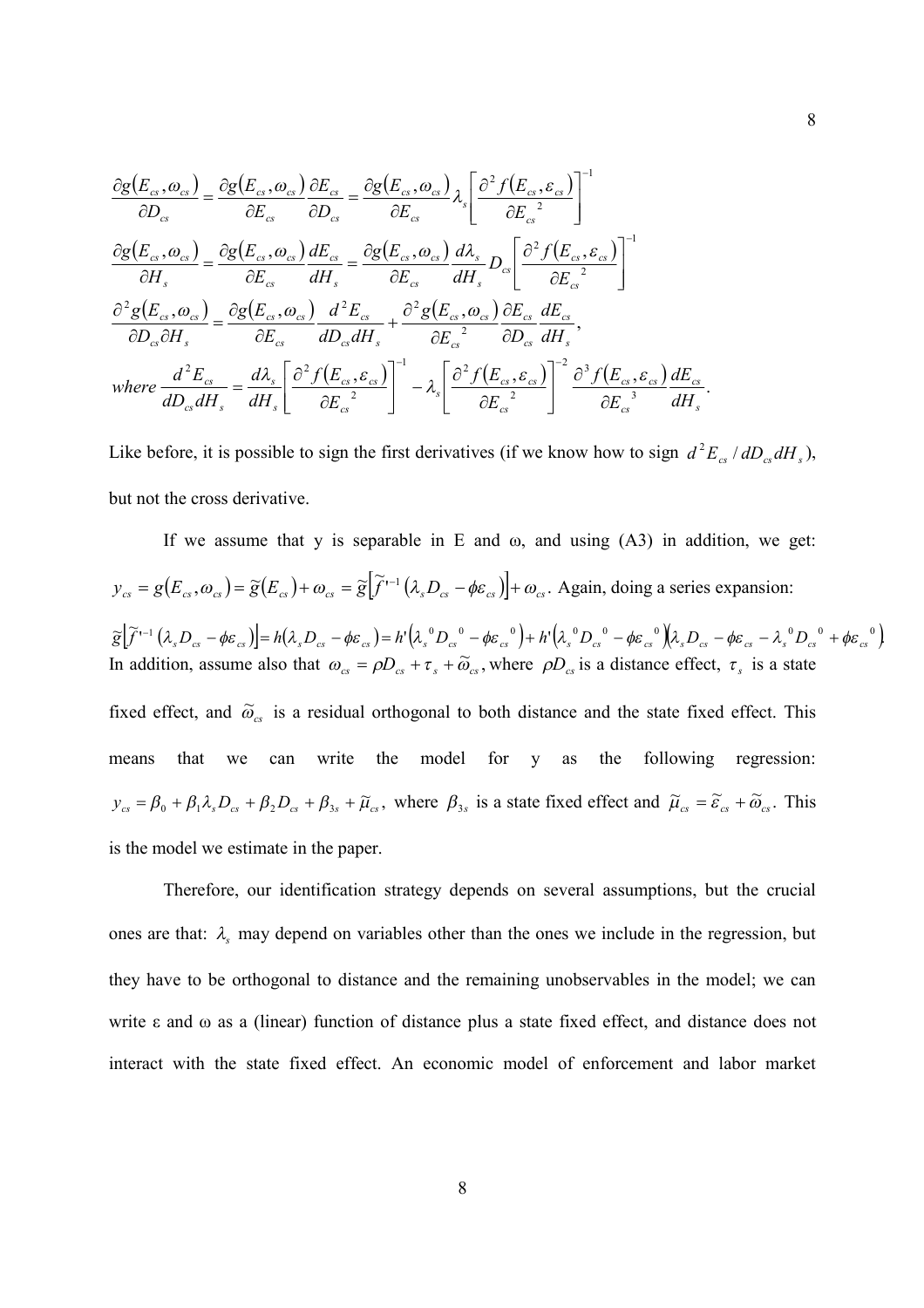outcomes per se does not invalidate this empirical strategy, i.e., our assumptions are not at odds with economics. What is crucial is what we assume on the unobservables of the model.

#### **C. Model**

In interpreting our findings we consider a simple two sector model of the labor market, drawing on Lewis (1954), Harberger (1962), Harris and Todaro (1970), Fields (1975), MacDonald and Solow (1985), Bulow and Summers (1986), and Maloney (2004). There is also an important literature integrating search models and informality, namely Acemoglu (2001), Albrecht, Navarro and Vroman (2006), Bosch (2007), Meghir, Narita and Robin (2010). In this section we abstract from labor market frictions, central in the latter set of papers, and in much recent work on models of the labor market (Shimer, 2010). They are not needed to understand the mechanism we emphasize, so we proceed with the simpler competitive model.

Our initial model has a formal and an informal sector, and no minimum wage (which will be introduced later).  $W_F$  and  $W_I$  denote wages in the formal and informal sectors, respectively. For simplicity, employers can hire formal and informal workers simultaneously. Employers hiring formal workers face taxes *T*, so the cost of labor is:  $W_F + T$ . *T* can translate into benefits for employees (e.g., social security, severance pay, health and safety conditions), and the value of *T* for formal employees is *vT*, where  $v>0$  (*v* can be smaller, equal or even larger than 1). It is illegal to operate in the informal sector, and therefore employers face an expected penalty of *P* per worker employed in that sector (where *P* is the product of the penalty and the probability of being caught). We focus on the hiring decisions only, and ignore the decision of the firm to be formal or informal.<sup>1</sup> Finally, we consider a (residual) household sector, which absorbs the non-

 $1$  A firm is generally defined to be formal if it pays taxes (e.g., De Paula and Scheinkman, 2006).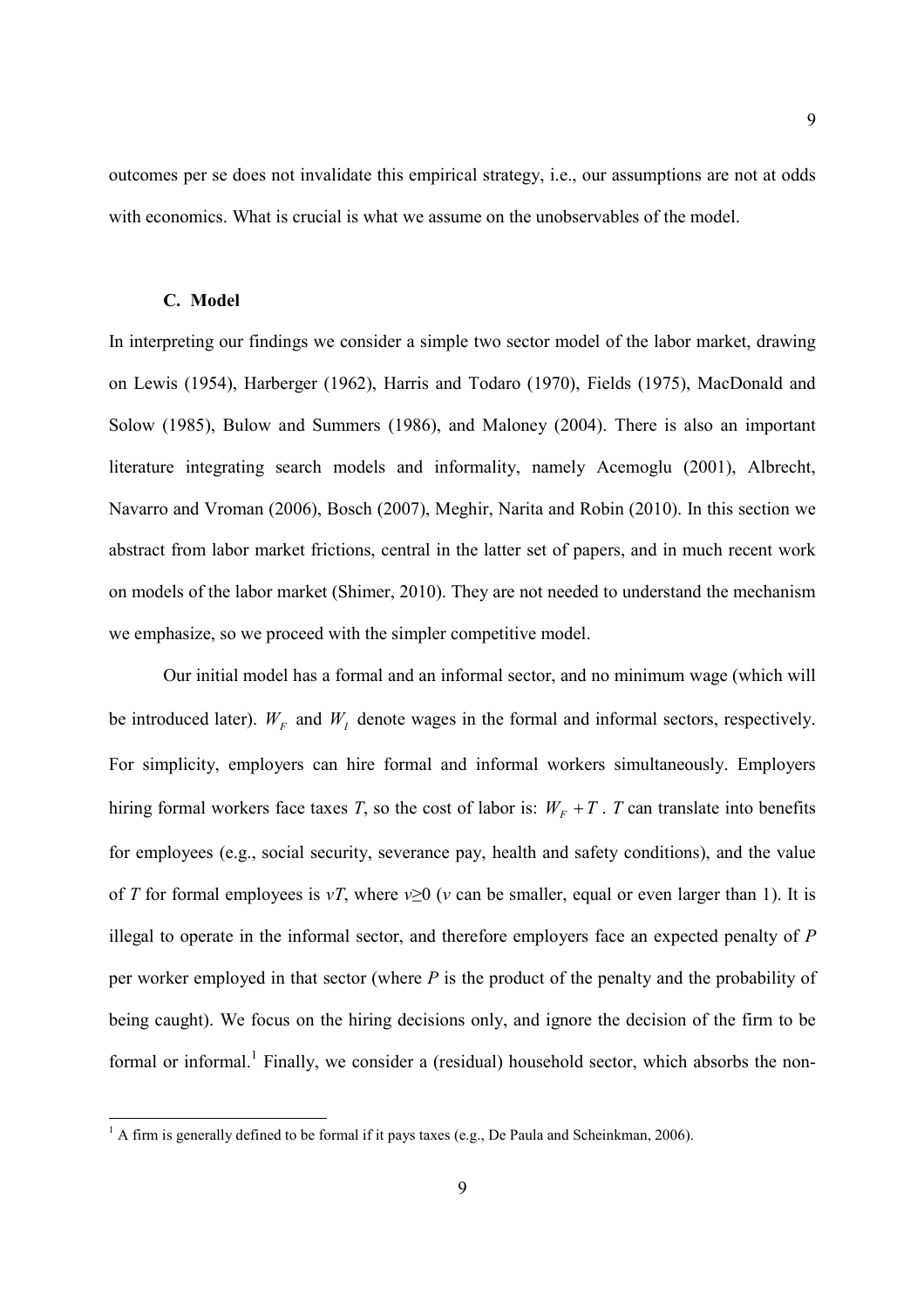employed population (e.g, individuals who decide not to work because their reservation wage is higher than the market wage in each sector). The total number of individuals in the economy is *N*, who can either work in the formal sector  $(N_F)$ , work in the informal sector  $(N_I)$ , or be nonemployed  $(N_H)$ . Labor markets are competitive, and equilibrium wages and quantities of labor in each sector are determined by the intersection of supply and demand. Without an informal sector, we could use the model in Lazear (1990) to analyze the impact of mandated benefits.

We start by modeling an increase in enforcement solely as an increase in *T* since, as explained before, most of enforcement activity in Brazil concerns: i) guaranteeing the payment of contributions to the severance pay fund, as well as compliance with firing rules and payments; ii) health and safety conditions. We represent the labor market with the following equations:

| Demand for Formal : $DF = a-b(WF + T) + c(WT + P)$        | (1) |
|-----------------------------------------------------------|-----|
| Demand for Informal : $D_i = e + f(W_E + T) - g(W_I + P)$ | (2) |
| Supply of Formal : $N_F = h + i(W_F + vT) - jW_I$         | (3) |
| Supply of Informal: $N_L = k - l(W_F + vT) + mW_L$        | (4) |
| Equilibrium in Formal : $DF = NF$                         | (5) |
| Equilibrium in Informal : $D_i = N_i$                     | (6) |
| Resource Constraint : $N_F + N_I + N_H = N$               | (7) |
|                                                           |     |

It is also possible that enforcement leads to higher costs of hiring informal workers, by making detection more probable, corresponding to an increase in *P*. We examine this later in the paper.

Equations (1) to (4) characterize the demands and supply for each type of labor.<sup>2</sup> T and P depend directly on enforcement *E*, and for now it will be convenient to define  $T=E$  and  $P=0$ . Equations (5) to (7) characterize the equilibrium. With the exception of the intercepts of the equations, it is natural to assume all the parameters are positive (if the two types of labor are substitutes). This formulation is arbitrary, but it is possible to derive demand and supply equations for each labor

 $2 \text{ In the model, upper case letters represent endogenous variables, except for P and T. Lower case letters represent$ parameters. P and T are parameters as well, but they will change in our comparative statics exercises.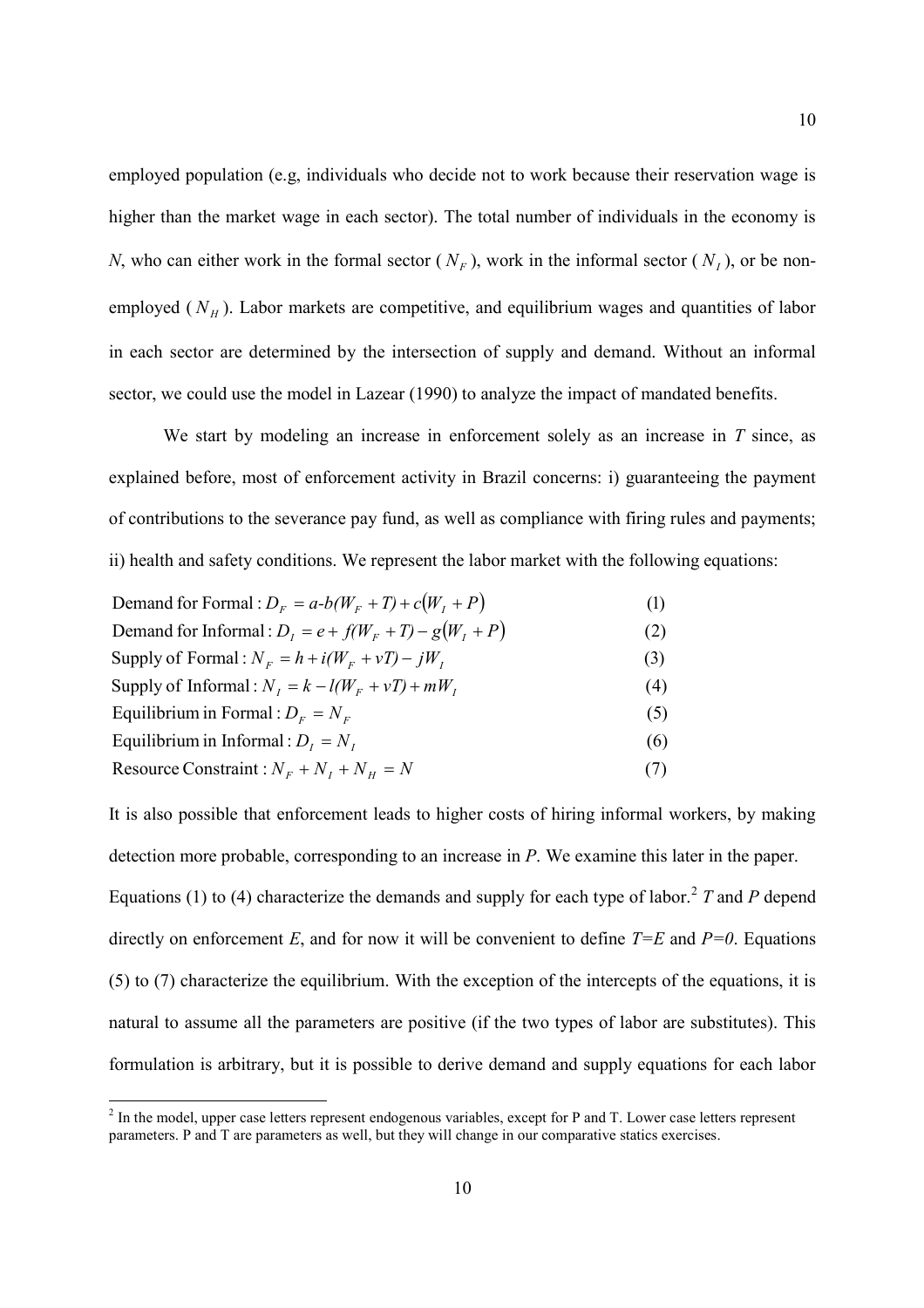market from a simple model where individuals maximize utility and firms maximize profits. The assumption of linearity is made just for simplicity.

Differentiating the system above with respect to an increase in enforcement  $(T=E)$ , and denoting derivatives with respect to T as lower case letters:

$$
d_F = -b(w_F + 1) + cw_I
$$
 (8)  
\n
$$
d_I = f(w_F + 1) - gw_I
$$
 (9)  
\n
$$
n_F = i(w_F + v) - jw_I
$$
 (10)  
\n
$$
n_I = -l(w_F + v) + mw_I
$$
 (11)  
\n
$$
d_F = n_F
$$
 (12)  
\n
$$
d_I = n_I
$$
 (13)  
\n
$$
n_F + n_I + n_H = 0
$$
 (14)

The solution to this system is complex. One way to simplify our calculations is to set  $c=f=0$  (little or no cross-sector linkages in demand), which is an unrealistic assumption but helps us learn about the mechanics of this system. The solution to equations (8)-(14) in this case is:

$$
d_F = \frac{(1-v)b(jl-im-ig)}{(b+i)(g+m)-jl} = n_F
$$
 (15)

$$
d_{I} = \frac{(1 - v)lbg}{(b + i)(g + m) - il} = n_{I}
$$
 (16)

$$
n_{H} = \frac{(1 - v)[bi(g + m) - bi(g + j)]}{(b + i)(g + m) - ji}
$$
 (17)

$$
w_F = \frac{vjl - (b + vi)(g + m)}{(b + i)(g + m) - il}
$$
(18)

$$
w_{I} = \frac{-(1-v)bI}{(b+i)(g+m)-jl}
$$
 (19)

The denominator in all these expressions is positive if  $im-j\geq 0$ , which should happen unless cross effects of wages in the supply equations (i.e, *j* and *l*) are very strong (stronger than own effects, i.e., *i* and *m*). Below we assume this condition holds, and also that *i>j*. The sign of expressions involving  $(1-v)$  depends on whether *v* is smaller or larger than 1 (i.e., whether the valuation workers place on mandated benefits is smaller or larger than their cost to employers).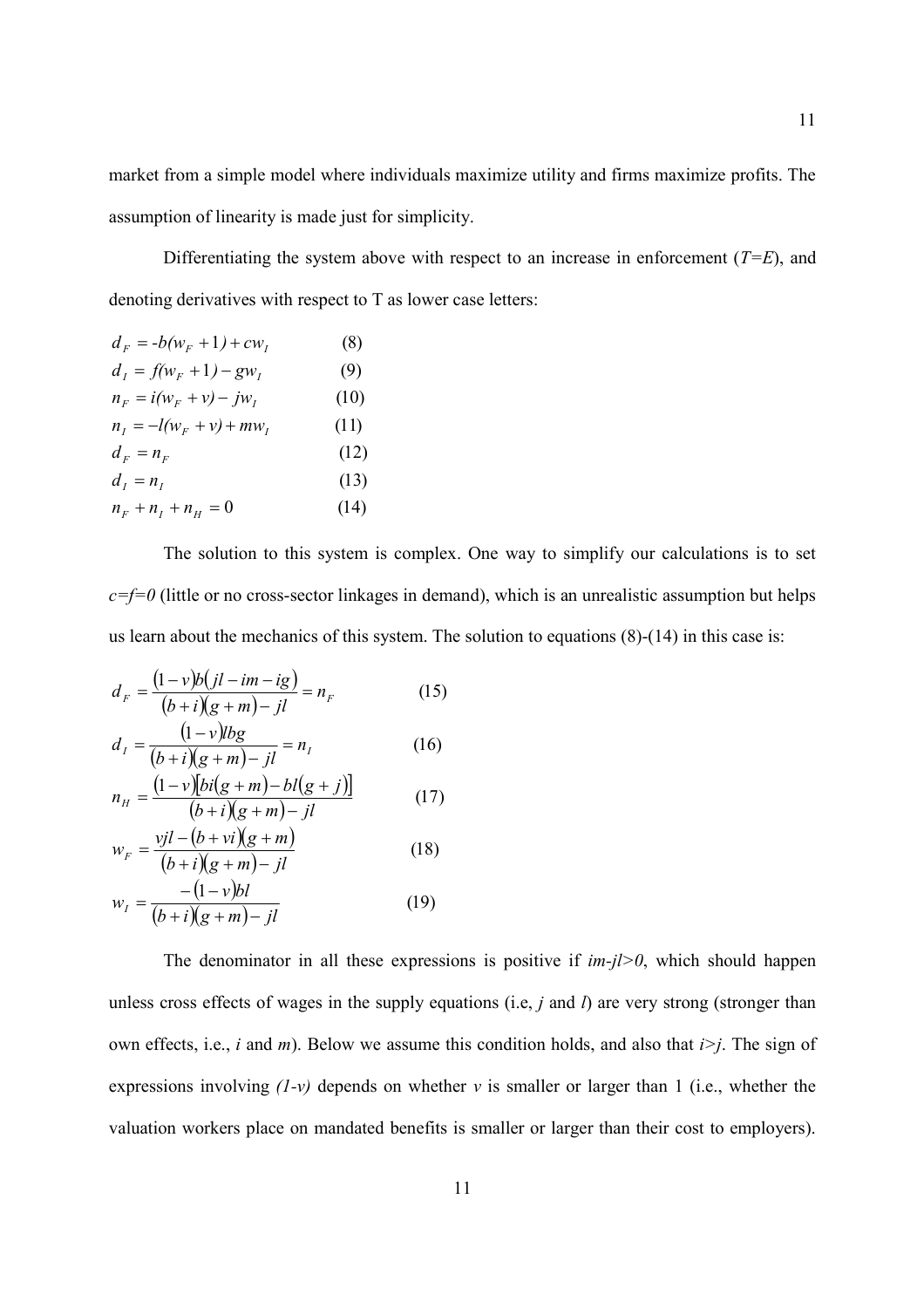Finally if we examine some of the central components in the numerators of the equations above

(writing the equation numbers below and the relevant numerator next to it):

$$
(15): b(jl - im - ig) < 0 \text{ if } im > jl
$$
\n
$$
(16): lbg > 0
$$
\n
$$
(17): bi(g + m) - bl(g + j) > 0 \text{ if } im - jl \text{ and } i > j
$$
\n
$$
(18): vjl - (b + vi)(g + m) < 0 \text{ if } im > jl
$$
\n
$$
(19): bl > 0.
$$

This means that:

 $w_I \le 0$  if  $v \le 1$ ;  $w_I > 0$  if  $v > 1$ .  $w_F \leq 0$  $n_H$  :  $\geq 0$  if  $v \leq 1$ ;  $n_H < 0$  if  $v > 1$  $d_i, n_i \ge 0$  if  $v \le 1$ ;  $d_i, n_i < 0$  if  $v > 1$  $d_F, n_F \leq 0 \text{ if } v \leq 1; d_F, n_F > 0 \text{ if } v > 1$ 

*v* plays a central role in the analysis, which can be seen throughout this section. As a result of an increase in enforcement we expect a contraction in the labor demand curve because formal workers become more expensive. We also expect an expansion of the formal labor supply curve, since formal jobs become more attractive. Taking *v=*1 provides a useful baseline case, in which employers and employees put exactly the same valuation on those benefits mandated by regulation. If there were no wage rigidities, then the equilibrium wage in the formal sector would decrease by an amount equal to the cost of the mandated benefits, with no change in formal employment (Lazear, 1990), and no change in the informal sector. This case is depicted in figure A6 which plots the demand and supply of workers in the formal  $(D_F \text{ and } S_F)$  and informal sectors ( $D_I$  and  $S_I$ ), in economies with and without enforcement (e.g.,  $S_{F}^{E}$  vs.  $S_{F}^{NE}$ <sub>F</sub>).<sup>3</sup>

<sup>&</sup>lt;sup>3</sup> We assume the absence of asymmetric information between workers and firms, wage rigidity, or credit constraints. In this case mandated benefits that are valued equally by employers and employees are borne by workers in the form of lower wages, and have no effects on employment. While these assumptions may hold at the top of the wage distribution, they are unlikely to be true at the bottom, which can lead us to see some effects of mandated benefits on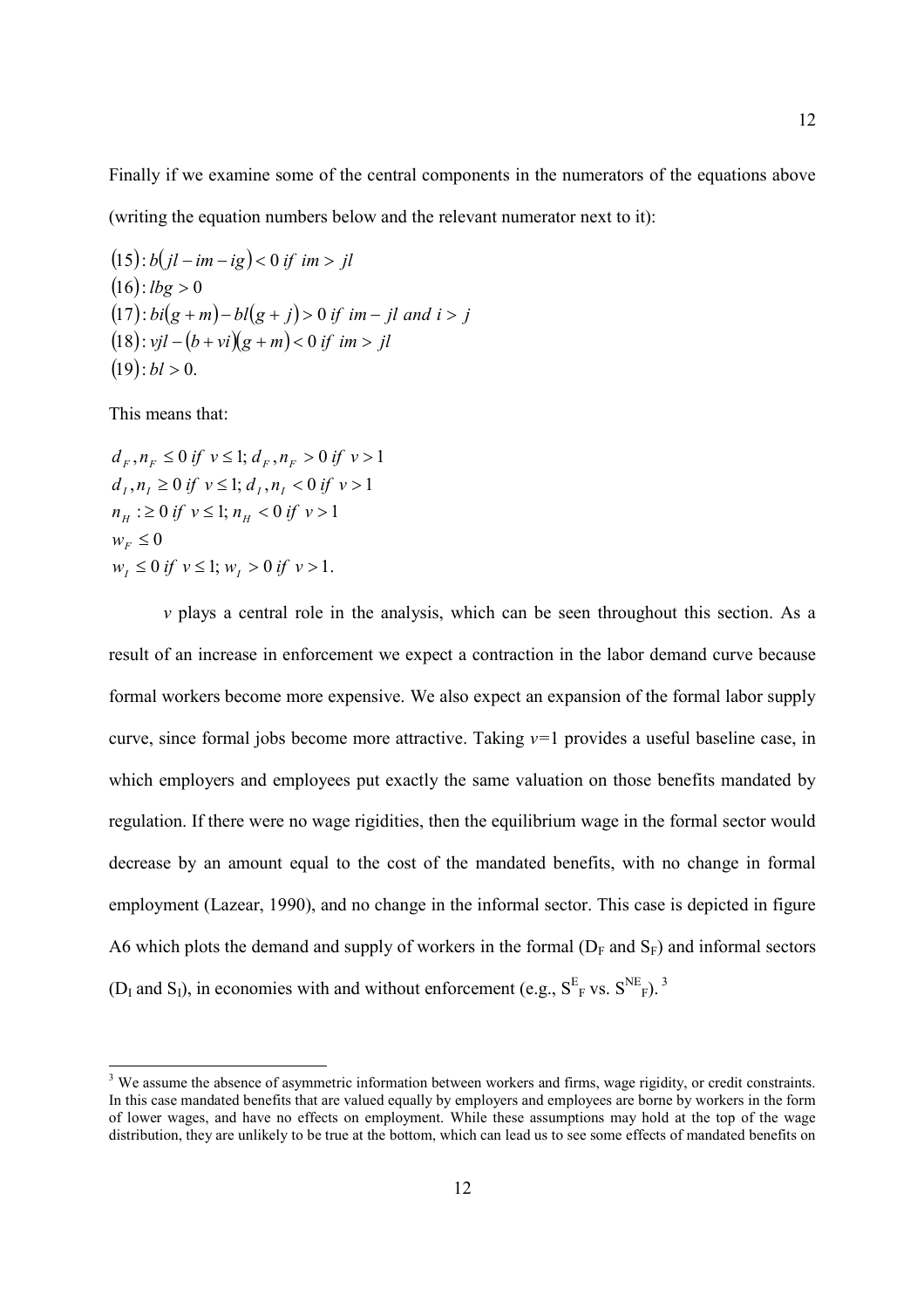Several empirical papers estimate large rates of pass-through from payroll taxes and mandated benefits to wages (e.g., Gruber, 1994, 1997, Marrufo, 2001, Kugler, 2005, Heckman and Pages,  $2003$ ).<sup>4</sup> At the bottom of the wage distribution, it is likely that the pass-through rate is below 100%, because of downward wage rigidity due to, say, a minimum wage (we discuss this case below). At the top of the wage distribution, it is possible that it is close to 100%, especially for job severance pay since workers can easily gain access to the job severance fund.

Moreover, it is even plausible that  $v>1$  in Brazil (which would imply larger than  $100\%$ ) pass through rates in this model) if: i) firms pay taxes on profits but workers do not pay taxes on severance payments (this is the case in Brazil), which means that for each Real the worker receives as severance pay (net of taxes) the firm needs to disburse less than one Real; ii) the costs of providing better health and safety conditions on the job are below the value workers place on them. This case is shown in figure A7. In this case, we would also expect total employment to increase since jobs in both the formal and informal sectors are more attractive.<sup>5</sup>

Another possibility is that *v<*1. Workers may not be fully informed of their rights to severance pay, and they may perceive the probability of ever using the amount on their severance pay fund to be below 1. Our empirical results will help us discern the most likely scenario.

Assume now that an increase in enforcement translates into an increase in the parameter P (keeping T fixed).  $\delta$  In this case, firms are urged to reclassify their informal workers as formal

employment, as we show below in a model with a minimum wage (e.g., Summers, 1989, Mitchell, 1990, Lazear, 1990).

<sup>&</sup>lt;sup>4</sup> Heckman and Pages (2003) estimate rates of pass-through close to 90% in OECD countries, while Marrufo (2001) and Kugler (2005) have estimates closer to 60-80% for Mexico and Colombia. Gruber (1994, 1997) stands out for estimating 100% pass-through rates, for the US (maternity benefits) and Chile (payroll taxes).

<sup>&</sup>lt;sup>5</sup> Recall that, for simplicity, we assume there is no change in the demand for informal labor ( $c=f=0$ ). In a more general model we would expect the equilibrium demand curve for informal labor in an economy with enforcement to the left of the original curve, since the equilibrium cost of formal labor (inclusive of the cost of mandated benefits) is below what it was in an economy without enforcement.

<sup>&</sup>lt;sup>6</sup>Formally, *P* is analogous to *T*, but the analysis is simpler since workers place no value on *P*. For brevity, we omit the full analysis from the paper, since our focus is on *T*.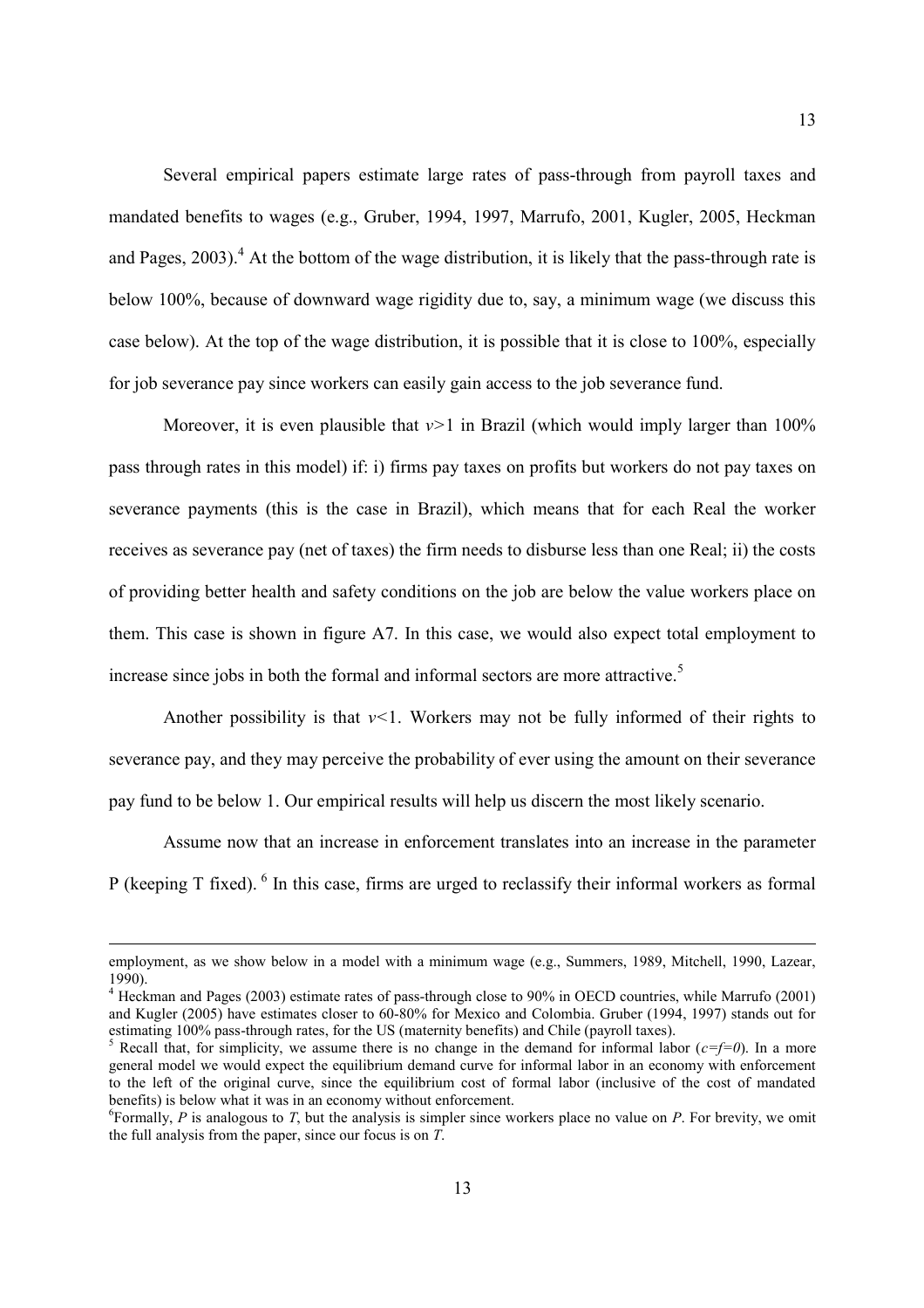(under the penalty of being fined), and then comply with social security, payroll, or severance payments. Therefore, there will be a contraction in the demand for informal workers. The result would be a shift in employment from the informal to the formal sector, and a decline in wages in both sectors. This is shown in figure A8, although the figure does not allow the full equilibrium effects to take place in the figure (we keep the demand for formal workers and supply of informal workers fixed). $<sup>7</sup>$ </sup>

It is also important and realistic to consider a case where there is downward wage rigidity at least in the formal sector, due to the existence of a minimum wage (although there could be other reasons for downward wage rigidity).<sup>8</sup> If the minimum wage is binding, there will be involuntary unemployment in the formal sector, and a queue for formal sector jobs. One simple way to incorporate this in the model is to assume that workers are risk neutral in the sense that they only care about the expected wage in the formal sector (the formal wage times the probability of employment given that one has joined the queue), that they can only queue for a formal sector job if they are unemployed, and that they are selected from the queue at random. This model is reminiscent of Harris and Todaro (1970) and subsequent work.

Assuming that the minimum wage is binding, the main equations for this model are:

 $<sup>7</sup>$  In a simple competitive model, enforcement is always distortionary and welfare reducing. More generally, the</sup> welfare implications of increases in enforcement are mixed. The standard view is that taxes and mandates impose distortions and reduce welfare. However, if formal jobs are intrinsically more productive than informal jobs, there may be a role for promotion of formality (Acemoglu, 2001), as long as it is not just a pure reclassification of workers doing the same job. Similarly, if workers are credit constrained, benefits such as severance payments may be welfare enhancing (Alvarez and Veracierto, 2001). Several authors consider non-competitive models of the labor market, in which firms have some monopsony power. In these models mandated benefits can increase the bargaining power of workers, allowing them to increase their total compensation package (e.g., Saint-Paul, 1995, Ljunqvist, 2002). As a response, wages of informal workers may increase, keeping them indifferent across sectors.

 $8$  Based on the evidence discussed in Cardoso and Lage (2007), we assume that an increase in enforcement translates mostly to an increase in the compliance with mandated benefits (through severance pay, health and safety conditions). Those authors do not argue that enforcement translates into additional compliance with the minimum wages and, thus, we do not explore this channel in our model.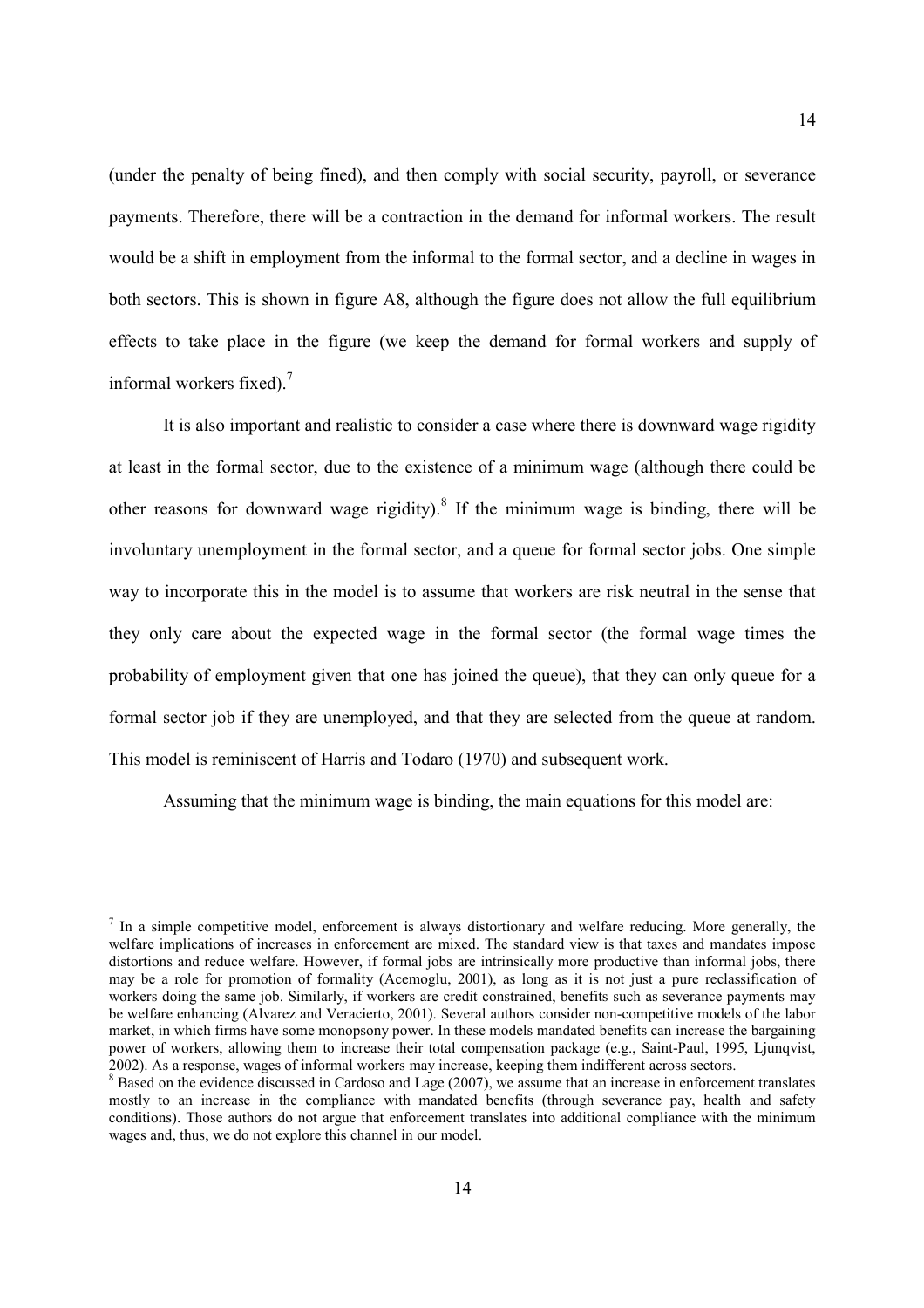| Demand for Formal : $D_F = a-b(\overline{W_F} + T) + c(W_I + P)$  | (20) |
|-------------------------------------------------------------------|------|
| Demand for Informal : $D_t = e + f(W_F + T) - g(W_I + P)$         | (21) |
| Supply of Formal : $N_F = h + i(\overline{W_F} + vT)(1-U) - jW_I$ | (22) |
| Supply of Informal: $N_i = k - l(W_F + vT)(1-U) + mW_i$           | (23) |
| Equilibrium in Formal : $D_F = N_F(1-U)$                          | (24) |
| Equilibrium in Informal : $D_i = N_i$                             | (25) |
| Resource Constraint : $N_F + N_I + N_H = N$                       | (26) |

Relatively to the model in equations (1)-(7),  $W_F$  is the binding minimum wage,  $N_F$  is the number of individuals willing to queue for a job in the formal sector, and *U* is the proportion of such individuals who become formal workers (1*-U* is the proportion who remain in the queue, and who are unemployed).

As above, assume that there are no cross effects in demand (*c=f=0*) and that own effects of wages on supply are stronger than cross effects (*im-jl>0*, *i-l>0*). Then, differentiating with respect to *T*, and solving the system (using lower case letters to denote derivatives):

$$
d_F = \frac{-N_F b(g+m) - (1-U)\overline{W_F} + vT \overline{b[jl - i(g+m)]}}{N_F(g+m) + (1-U)\overline{W_F} + vT \overline{[i(g+m) - jl]}} < 0
$$
\n(27)

$$
n_F = \frac{\left[b(\overline{W_F} + vT) - vN_F(1-U)\right]jI - i(g+m)}{N_F(g+m) + (1-U)(\overline{W_F} + vT)\left[i(g+m) - jI\right]} \le \text{or} > 0 \text{ if } b(\overline{W_F} + vT) - vN_F(1-U) \ge \text{or} < 0 \tag{28}
$$

$$
d_{I} = n_{I} = \frac{b(\overline{W_{F}} + vT) - vN_{F}(1-U)gI}{N_{F}(g+m) + (1-U)(\overline{W_{F}} + vT)[i(g+m) - jI]} \ge or < 0 \text{ if } b(\overline{W_{F}} + vT) - vN_{F}(1-U) \ge or < 0 \tag{29}
$$

$$
n_{H} = \frac{\left[vN_{F}(1-U) - b(\overline{W_{F}} + vT)\right]Jl - im + g(l-i)}{N_{F}(g+m) + (1-U)(\overline{W_{F}} + vT)\left[i(g+m) - jl\right]} \ge \text{or} < 0 \text{ if } b(\overline{W_{F}} + vT) - vN_{F}(1-U) \ge \text{or} < 0
$$
\n(30)

$$
u = \frac{b(g+m) - v(1-U)^2 [jl - i(g+m)]}{N_F (g+m) + (1-U)(W_F + vT)[i(g+m) -jl]} > 0
$$
\n(31)

$$
w_{I} = \frac{\left[vN_{F}(1-U) - b(\overline{W_{F}} + vT)\right]}{N_{F}(g+m) + (1-U)(\overline{W_{F}} + vT)\left[i(g+m) - jI\right]} \le \text{or} > 0 \text{ if } b(\overline{W_{F}} + vT) - vN_{F}(1-U) \ge \text{or} < 0. \tag{32}
$$

The number of workers employed in the formal sector declines. Given that wages are fixed at the minimum wage (assuming that it is binding) and that there is an increase in mandated

15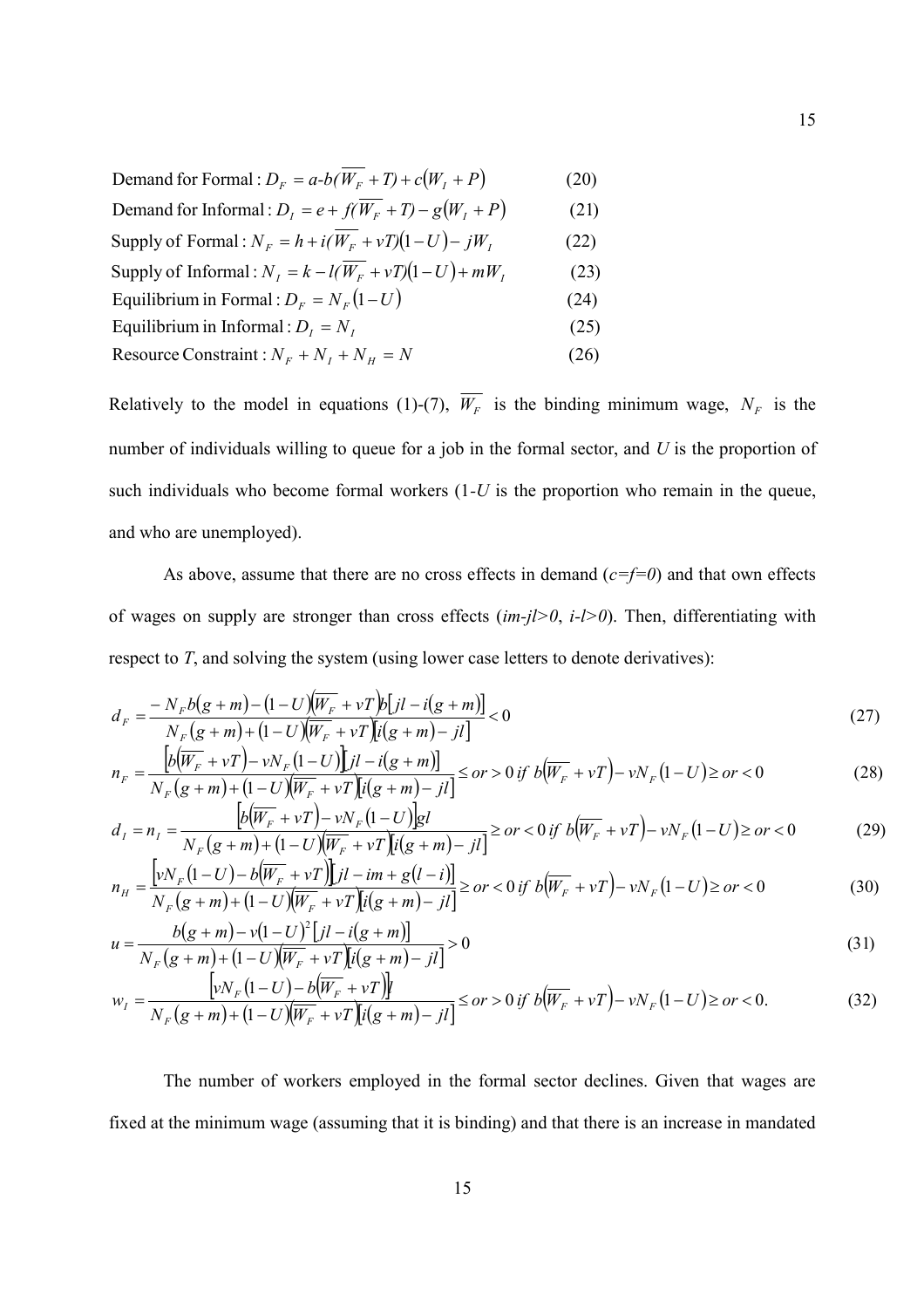benefits, firms want to hire less formal workers. As a result, for a fixed informal wage, there is an increase in the unemployment rate in the formal sector (*U*). Formal jobs are now more attractive if you are able to get them, but it becomes less likely that someone in the queue for formal jobs is able to start working in the formal sector. The remaining derivatives in the system have an ambiguous sign, which depends on the following partial equilibrium question: if informal wages were kept fixed, would the formal sector be more or less attractive after the increase in enforcement? It is possible to show that the answer to this question depends on the sign of  $b(W_F + vT) - vW_F(1-U)$  (which is crucial for equations 28, 29, 30, and 32), which measures the change in the attractiveness of the formal sector in response to a change in  $T$ <sup>9</sup>. If the formal sector becomes more attractive with the additional enforcement then the proportion of workers in the household and informal sectors declines, and the informal wage increases. This is to prevent all informal sector workers from moving to the formal sector. The opposite happens if the formal sector becomes less attractive.<sup>10</sup>

In our empirical work we further divide the informal sector in two sub-sectors: informal wage earners and self-employed. This distinction may be important if, following some authors,

<sup>&</sup>lt;sup>9</sup> Suppose that  $w_I = 0$  (this would be a partial equilibrium argument). Then the equations of the model are just (15), (17) and (19) with the caveat that  $w<sub>I</sub> = 0$  (and we will continue to assume that  $c=0$ ). Taking derivatives and solving for *u* we get:  $u = \frac{b + iv(1-U)}{v}$  $(W_F + vT)(1-U)$ .  $\left(1\right)$  $(1-U)^2$  $i(W_F + vT)(1-U) + N_F$  $u = \frac{b + i v(1 - U)}{v}$  $+ vT (1-U) +$  $\frac{b + i v (1 - U)^2}{b + i v (1 - U)^2}$ . The attractiveness of the formal sector is measured by the expected wage one faces if one decides to search for a formal job,  $(\overline{W_F} + vT)(1-U)$ , so we ask: what is the sign of  $\frac{(W_F + vT)(1-U)}{W_F + vT} = v(1-U) - u(\overline{W_F} + vT)$ *T*  $W_F + vT(1-U)$  $\frac{F^{-1} V I}{2T} = v(1-U) - u(W_F +$  $\partial$  $\frac{\partial (W_F + vT)(1-U)}{\partial (W_F + vT)} = v(1-U) - u(\overline{W_F} + vT)$ ? Substituting *u* for the expression above we get that  $\frac{W_F + vT(1-U)}{W_F + vT} \ge 0 \text{ if } b(\overline{W_F} + vT) - vN_F(1-U) \le 0.$  $\partial$  $\frac{\partial (W_F + vT)(1-U)}{\partial w_F} \ge 0 \text{ if } b(\overline{W_F} + vT) - vN_F(1-U)$ *T*  $W_F + vT(1-U)$  $\frac{F+VI}{2T}$   $\geq 0$  *if*  $b(W_F + vT) - vN_F(1-U) \leq 0$ . This is the change in the attractiveness of the

formal sector as a response to a change in *T*, if informal wages are kept fixed.

<sup>&</sup>lt;sup>10</sup> This model assumes that there can be no search in the formal sector while employed in the informal sector. While this is restrictive, we would have similar predictions from a model where it is possible to search while employed in the informal sector, but the probability of a successful search is smaller than if search is done while unemployed.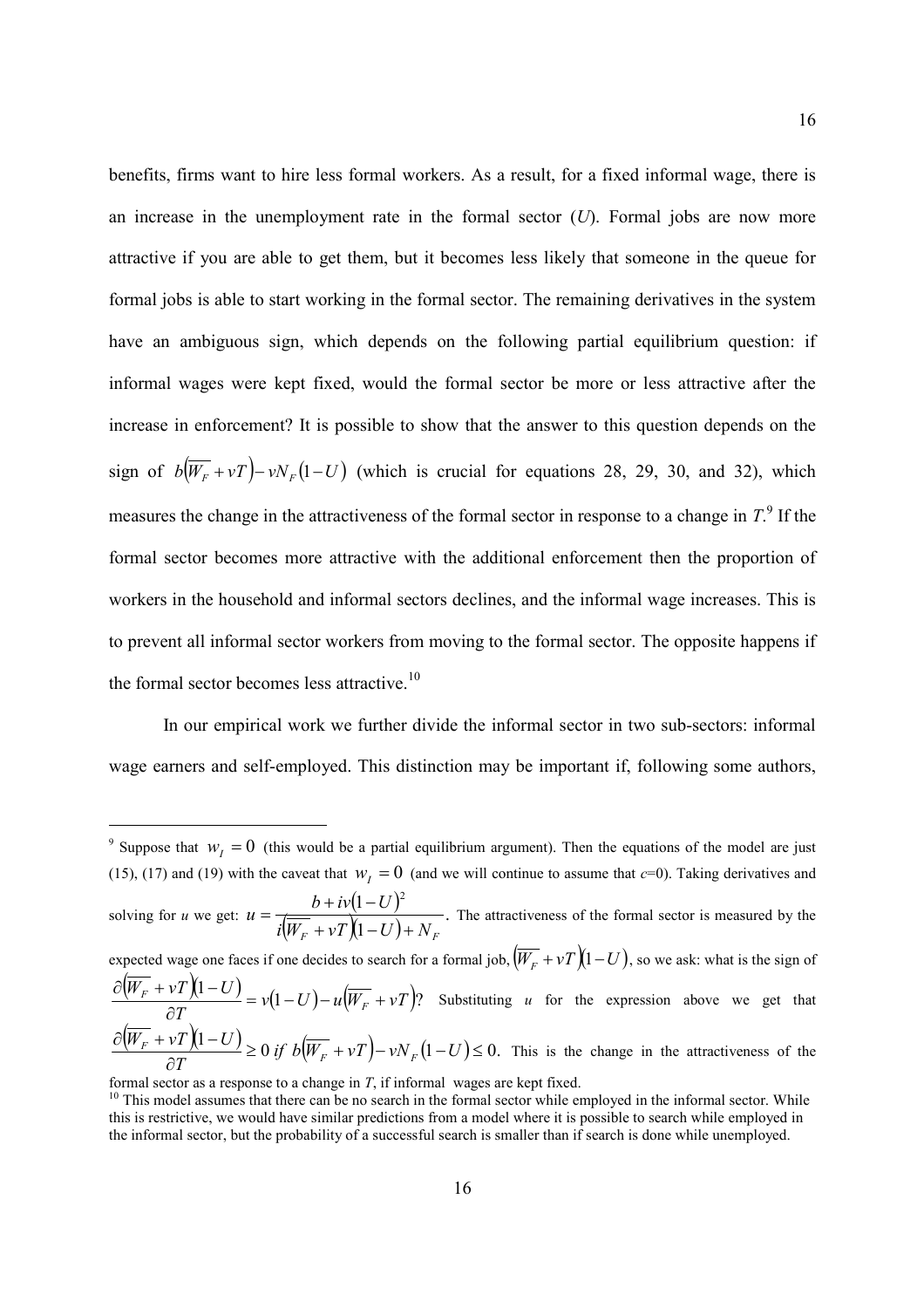there is duality within the informal sector (e.g., Fields, 1990, 2005, Maloney, 2004). While it is true that there is a group of informal workers who could be working in the formal sector if that was their choice, there is another group which operates in a segmented labor market, queuing for a formal sector job (as in the more traditional view of the informal sector; e.g., Dickens and Lang, 1985).<sup>11</sup> It is simple to introduce a segmented informal sector into the model we just presented, although not particularly useful for the purposes of our study. Our empirical analysis shows that it is important to separate the self-employed, who may be more likely to be in the integrated formal sector, from informal wage earners, who may be more likely to be in the segmented sector. Informal wage earners are essentially shielded from changes in enforcement, which simplifies the theoretical analysis. Bosch and Maloney (2010) draw a similar conclusion from their recent study of labor markets in Brazil, Argentina and Mexico.

#### **D. Additional References**

Alvarez, Fernando and Marcelo Veracierto, 2001. Severance Payments in an Economy with Frictions, Journal of Monetary Economics, 47, pp. 477-498.

Ljungqvist, L., 2002, "How Do Layoff Costs Affect Employment?" *Economic Journal*, vol. 112. Saint-Paul, Gilles, 1995, ''The High Unemployment Trap'', *Quarterly Journal of Economics*, May 1995, CX, 2, 527-550

<sup>&</sup>lt;sup>11</sup> In the empirical work we are not able to rigorously distinguish between upper and lower tier informal workers. However, there is a suggestion in the literature that informal wage earners belong in the lower tier, while part of self-employed workers are likely to be in the upper tier (e.g., Bosch and Maloney, 2010).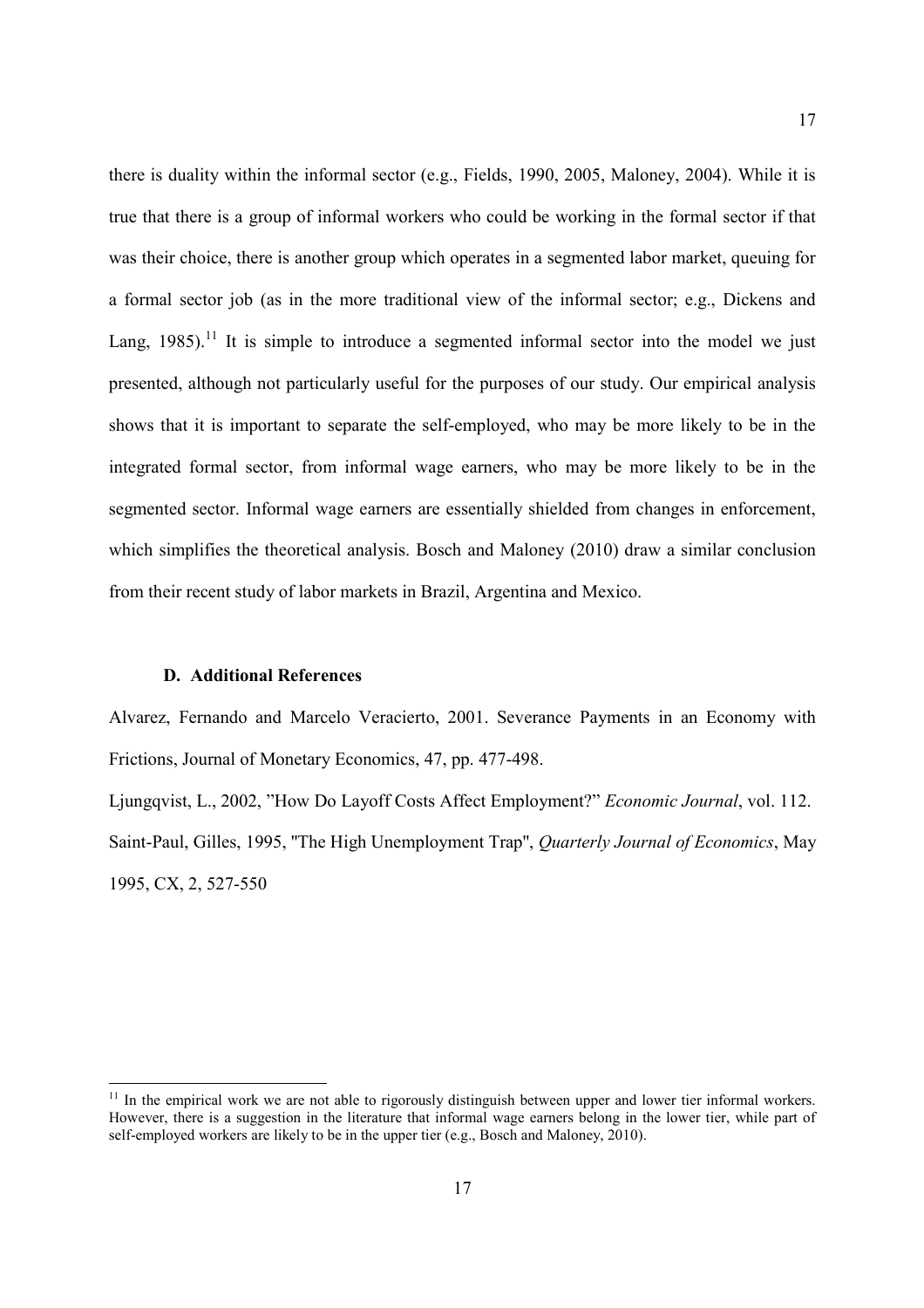|                                            |       | Share      |
|--------------------------------------------|-------|------------|
|                                            | Obs.  | Population |
|                                            | (1)   | (2)        |
|                                            |       |            |
| Domestic worker with formal work permit    | 5,507 | 0.008      |
| Domestic worker without formal work permit | 5,507 | 0.025      |
| Employee with work permit                  | 5,507 | 0.137      |
| Employee without work permit               | 5,507 | 0.163      |
| Employer                                   | 5,507 | 0.015      |
| Self-Employed                              | 5,507 | 0.196      |
| Unpaid apprentice                          | 5,507 | 0.001      |
| Unpaid employee                            | 5,507 | 0.036      |
| Worker self-consumption                    | 5,507 | 0.046      |
| No employment status                       | 5,507 | 0.373      |
|                                            |       |            |

### Table A1: City Employment Composition

This table shows the proportion of the population in each category using individual data from the 2000 Census.

These numbers differ slightly from those in table 1 which are city level averages.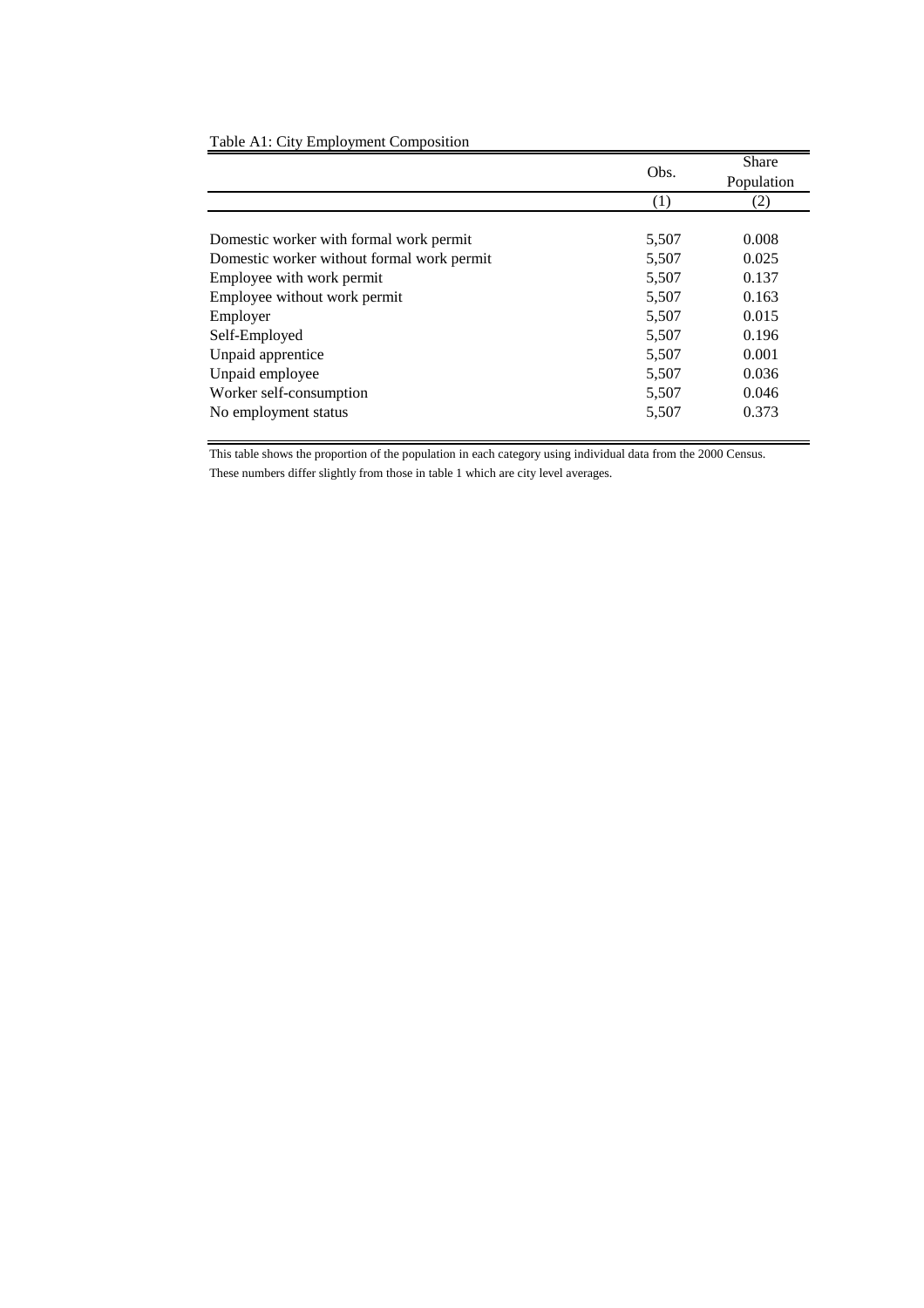| Table A2: Determinants of the Number of Workers per Inspection |
|----------------------------------------------------------------|
|----------------------------------------------------------------|

| Dependent Variable:                            | Log Inspections per<br>Firm in the City |  |  |  |
|------------------------------------------------|-----------------------------------------|--|--|--|
|                                                | (1)                                     |  |  |  |
| Distance to the nearest labor office (hours) * |                                         |  |  |  |
| Inspectors per firm in the state               | 0.252                                   |  |  |  |
|                                                | $[0.092]$ **                            |  |  |  |
| <b>Observations</b>                            | 3,113                                   |  |  |  |
| R squared                                      | 0.23                                    |  |  |  |

Standard errors in brackets clustered at the state level, \* significant at 10%; \*\* significant at 5%; \*\*\* significant at 1%. The table reports the least squares estimates of the regression of the log of the number of workers per inspected firm in the city on the distance to the nearest labor office (hours) interacted with the number of labor inspectors in the state. The controls are state dummies, distance to the nearest labor office, its square (reported in the table) and interactions with state level variables (average access to justice; average political concentration; average management quality in public administration; and the log of GDP per capita in the state averaged across 1970, 1980 and 2000), distance to the state capital city, its square and interactions with the number of inspectors per firm in the state and interactions with other state variables, city transportation costs, its square and interactions with the number of inspectors per firm in the state and interactions with other state variables, area of the city, city altitude, city latitude and city longitude. City transportation cost is the transport cost between each city and the nearest capital city in 1995. We also include the log of total population and per capita income in 1970, 1980, and 1991. The table reports the coefficient on the interaction of distance and inspectors per firm in the state. Variables described in the appendix.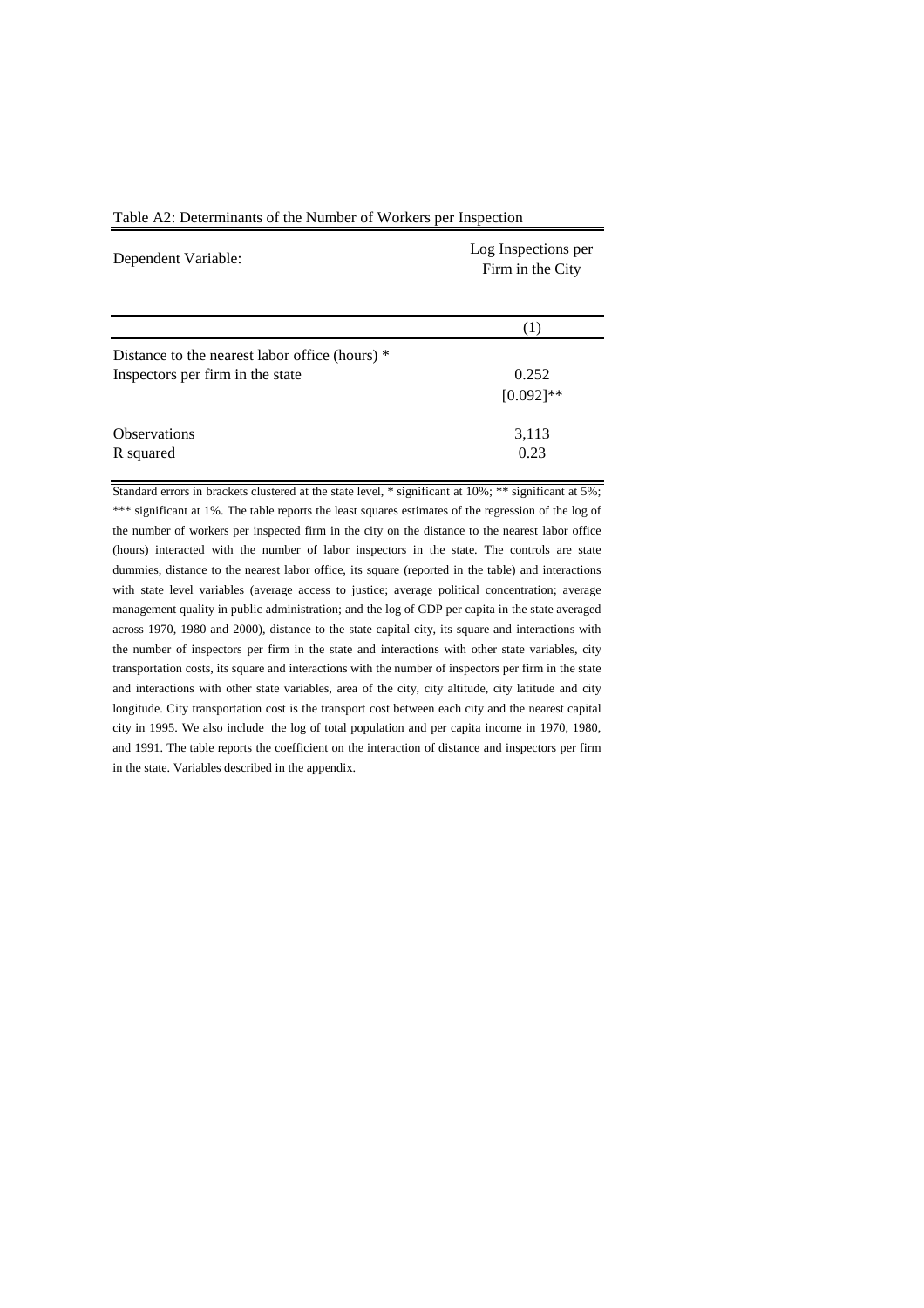|                                    | Formal Wage Earners | <b>Informal Wage Earners</b> | Self Employed | Non-Employed  |
|------------------------------------|---------------------|------------------------------|---------------|---------------|
|                                    | (1)                 | (2)                          | (3)           | (4)           |
|                                    |                     |                              |               |               |
| Specification 1                    | 0.013               | $-0.004$                     | $-0.007$      | $-0.001$      |
|                                    | $[0.005]$ **        | [0.004]                      | [0.007]       | [0.005]       |
| Specification 2                    | 0.017               | 0.006                        | $-0.021$      | 0.014         |
|                                    | $[0.008]$ **        | [0.005]                      | $[0.009]**$   | $[0.006]$ **  |
| Specification 3                    | 0.012               | 0.007                        | $-0.023$      | 0.017         |
|                                    | [0.010]             | [0.005]                      | $[0.008]$ *** | $[0.005]$ *** |
| Specification 4                    | 0.019               | 0.005                        | $-0.024$      | 0.016         |
|                                    | $[0.009]**$         | [0.005]                      | $[0.008]$ *** | $[0.006]$ *** |
| Specification 5                    | 0.021               | 0.004                        | $-0.025$      | 0.016         |
|                                    | $[0.008]$ **        | [0.005]                      | $[0.007]***$  | $[0.006]$ **  |
| Specification 6                    | 0.015               | 0.004                        | $-0.024$      | 0.019         |
|                                    | $[0.005]$ ***       | [0.005]                      | $[0.007]***$  | $[0.006]$ *** |
| <b>Specification 7 - Base Case</b> | 0.016               | 0.004                        | $-0.023$      | 0.017         |
|                                    | $[0.005]$ ***       | [0.005]                      | $[0.007]***$  | $[0.006]$ *** |
| Specification 8                    | 0.017               | 0.005                        | $-0.025$      | 0.017         |
|                                    | $[0.005]$ ***       | [0.005]                      | $[0.008]$ *** | $[0.006]$ **  |
| Specification 9                    | 0.015               | 0.005                        | $-0.023$      | 0.017         |
|                                    | $[0.004]$ ***       | [0.004]                      | $[0.007]$ *** | $[0.007]**$   |
| Specification 10                   | 0.012               | 0.005                        | $-0.023$      | 0.017         |
|                                    | $[0.006]$ **        | [0.007]                      | $[0.009]**$   | $[0.006]$ **  |

Table A3: Enforcement of Labor Regulations and the Composition of Employment in the City, Robustness to Different Controls

Standard errors in brackets clustered at the state level, \* significant at 10%; \*\*\* significant at 5%; \*\*\* significant at 1%. The table reports the least squares estimates of the coefficient of distance to the nearest enforcement office interacted with state inspectors. Dependent variable is the log of the proportion of individuals in each sector in the city . Specification (1) regresses the outcome of interest on distance to the nearest enforcement office and its square, distance to the nearest enforcement office interacted with the log number of inspectors per firm in the state, distance to the state capital and its square, distance to the state capital interacted with the log number of inspectors per firm in the state, and state fixed effects. In the following specifications we add the following groups of variables cumulatively until we reach our final specification reported in panel A of table 3: (2) interactions between the two distance variables mentioned above and the log of the average of per capita GDP in the state between 1970 and 2000, and measures of city level institutions averaged at the state level (access to justice, governance and political concentration); (3) city latitude, longitude, altitude and area; (4) log population and log per capita income in 1970; (5) log population and log per capita income in 1980; (6) log population and log per capita income in 1980; (6) log population and log per index of transportation costs to the nearest capital interacted with the four state levels above and the log number of inspectors per firm in the state; (8), we add interactions between an additional state variable, the variance of the log per capita GDP across cities in each state (a measure of state inequality) with the three distance measures we consider (distance to the nearest enforcement office, distance to the state capital, and an index of transportation costs to the nearest capital); (9) we add to (7) interactions between an additional state variable, the log number of beneficiaries of Bolsa Familia in the state in 2004, with the three distance measures we consider; (10) we add to (7) interactions between an additional state variable, the proportion of municipalities in PETI in 2000, with the three distance measures we consider. Variables described in the appendix.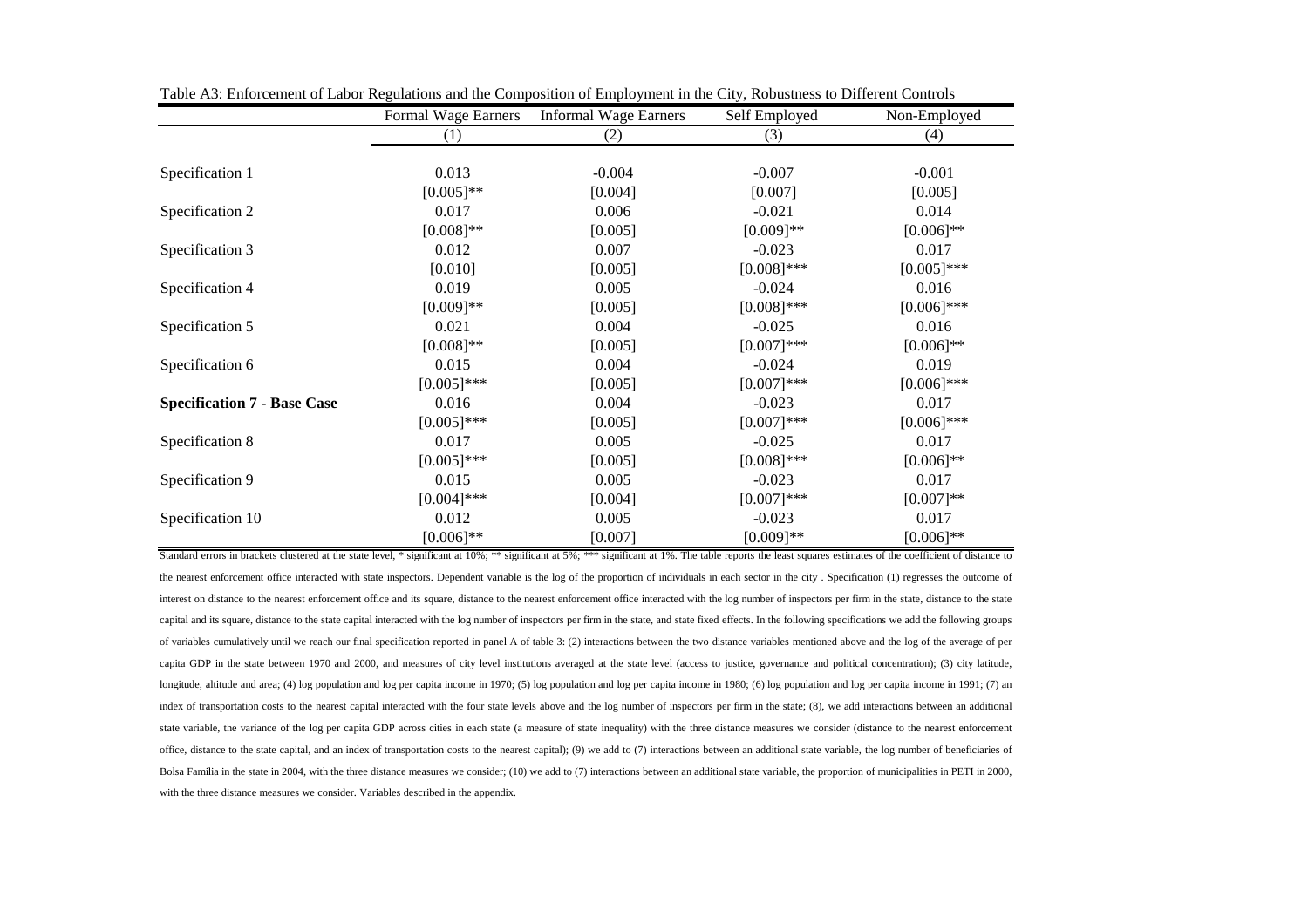|                                    | Formal Wage Earners |                 | <b>Informal Wage Earners</b> |                 |                 | Self Employed |                 |               |               |
|------------------------------------|---------------------|-----------------|------------------------------|-----------------|-----------------|---------------|-----------------|---------------|---------------|
|                                    | <b>P10</b>          | P <sub>50</sub> | P90                          | P <sub>10</sub> | P <sub>50</sub> | P90           | P <sub>10</sub> | <b>P50</b>    | P90           |
|                                    | (1)                 | (2)             | (3)                          | (4)             | (5)             | (6)           | (7)             | (8)           | (9)           |
| Specification 1                    | 0.009               | 0.005           | 0.01                         | 0.015           | 0.033           | 0.042         | 0.044           | 0.048         | 0.039         |
|                                    | [0.011]             | [0.012]         | [0.017]                      | [0.021]         | $[0.011]$ ***   | $[0.013]$ *** | [0.033]         | $[0.025]*$    | $[0.022]$ *   |
| Specification 2                    | 0.015               | $-0.011$        | $-0.056$                     | 0.044           | 0.037           | 0.046         | 0.107           | 0.096         | 0.066         |
|                                    | [0.021]             | [0.022]         | $[0.023]**$                  | [0.039]         | [0.027]         | $[0.021]$ **  | $[0.034]$ ***   | $[0.033]$ *** | $[0.026]$ **  |
| Specification 3                    | 0.007               | $-0.02$         | $-0.053$                     | 0.015           | 0.014           | 0.032         | 0.071           | 0.065         | 0.047         |
|                                    | [0.022]             | [0.021]         | $[0.023]$ **                 | [0.049]         | [0.030]         | [0.025]       | [0.054]         | [0.050]       | [0.040]       |
| Specification 4                    | 0.02                | $-0.005$        | $-0.035$                     | 0.038           | 0.035           | 0.056         | 0.099           | 0.096         | 0.082         |
|                                    | [0.018]             | [0.015]         | $[0.018]$ *                  | [0.046]         | [0.026]         | $[0.025]$ **  | $[0.050]$ *     | $[0.045]$ **  | $[0.033]$ **  |
| Specification 5                    | 0.025               | 0.002           | $-0.027$                     | 0.044           | 0.044           | 0.064         | 0.104           | 0.102         | 0.087         |
|                                    | [0.018]             | [0.015]         | [0.019]                      | [0.045]         | [0.026]         | $[0.025]$ **  | $[0.047]$ **    | $[0.042]$ **  | $[0.030]$ *** |
| Specification 6                    | 0.012               | $-0.019$        | $-0.063$                     | 0.019           | 0.018           | 0.031         | 0.069           | 0.061         | 0.04          |
|                                    | [0.016]             | [0.014]         | $[0.029]$ **                 | [0.033]         | [0.019]         | $[0.017]*$    | $[0.026]$ **    | $[0.017]***$  | $[0.020]$ *   |
| <b>Specification 7 - Base Case</b> | 0.024               | $-0.012$        | $-0.049$                     | 0.018           | 0.017           | 0.036         | 0.06            | 0.063         | 0.043         |
|                                    | [0.016]             | [0.014]         | $[0.027]$ *                  | [0.032]         | [0.020]         | $[0.017]*$    | $[0.025]$ **    | $[0.017]$ *** | $[0.018]$ **  |
| Specification 8                    | 0.022               | $-0.012$        | $-0.046$                     | 0.02            | 0.017           | 0.036         | 0.068           | 0.07          | 0.045         |
|                                    | [0.015]             | [0.013]         | $[0.025]$ *                  | [0.026]         | [0.018]         | $[0.017]*$    | $[0.023]$ ***   | $[0.015]$ *** | $[0.020]$ **  |
| Specification 9                    | 0.01                | $-0.017$        | $-0.048$                     | 0.01            | 0.006           | 0.029         | 0.055           | 0.06          | 0.043         |
|                                    | [0.013]             | [0.013]         | $[0.027]$ *                  | [0.028]         | [0.012]         | $[0.016]*$    | $[0.024]$ **    | $[0.017]$ *** | $[0.015]$ *** |
| Specification 10                   | 0.013               | $-0.022$        | $-0.051$                     | 0.005           | $-0.002$        | 0.022         | 0.074           | 0.072         | 0.059         |
|                                    | [0.019]             | [0.018]         | [0.032]                      | [0.037]         | [0.024]         | [0.025]       | $[0.027]$ **    | $[0.021]$ *** | $[0.022]$ **  |

Standard errors in brackets clustered at the state level, \* significant at 10%; \*\* ignificant at 10%; \*\* ignificant at 10%; \*\* significant at 19%. The table reports the least squares estimates of the regression of the perc specification (1) regresses the outcome of interest on distance to the nearest enforcement office and its square, distance to the nearest enforcement office and its square, distance to the nearest enforcement office intera with the log number of inspectors per firm in the state, and state fixed effects. In the following specifications we add the following specifications we add the following groups of variables cumulatively until we reach our per capita GDP in the state between 1970 and 2000, and measures of city level institutions averaged at the state level (access to justice, governance and political concentration); (3) city latitude, longitude, altitude and log per capita income in 1980; (6) log population and log per capita income in 1991; (7) an index of transportation costs to the nearest capital interacted with the four state levels above and the log number of inspectors the variance of the log per capita GDP across cities in each state (a measure of state inequality) with the three distance measures we consider (distance to the nearest enforcement office, distance to the state capital, an interactions between an additional state variable, the log number of beneficiaries of Bolsa Familia in the state in 2004, with the three distance measures we consider; (10) we add to (7) interactions between an additional distance measures we consider. Variables described in the appendix.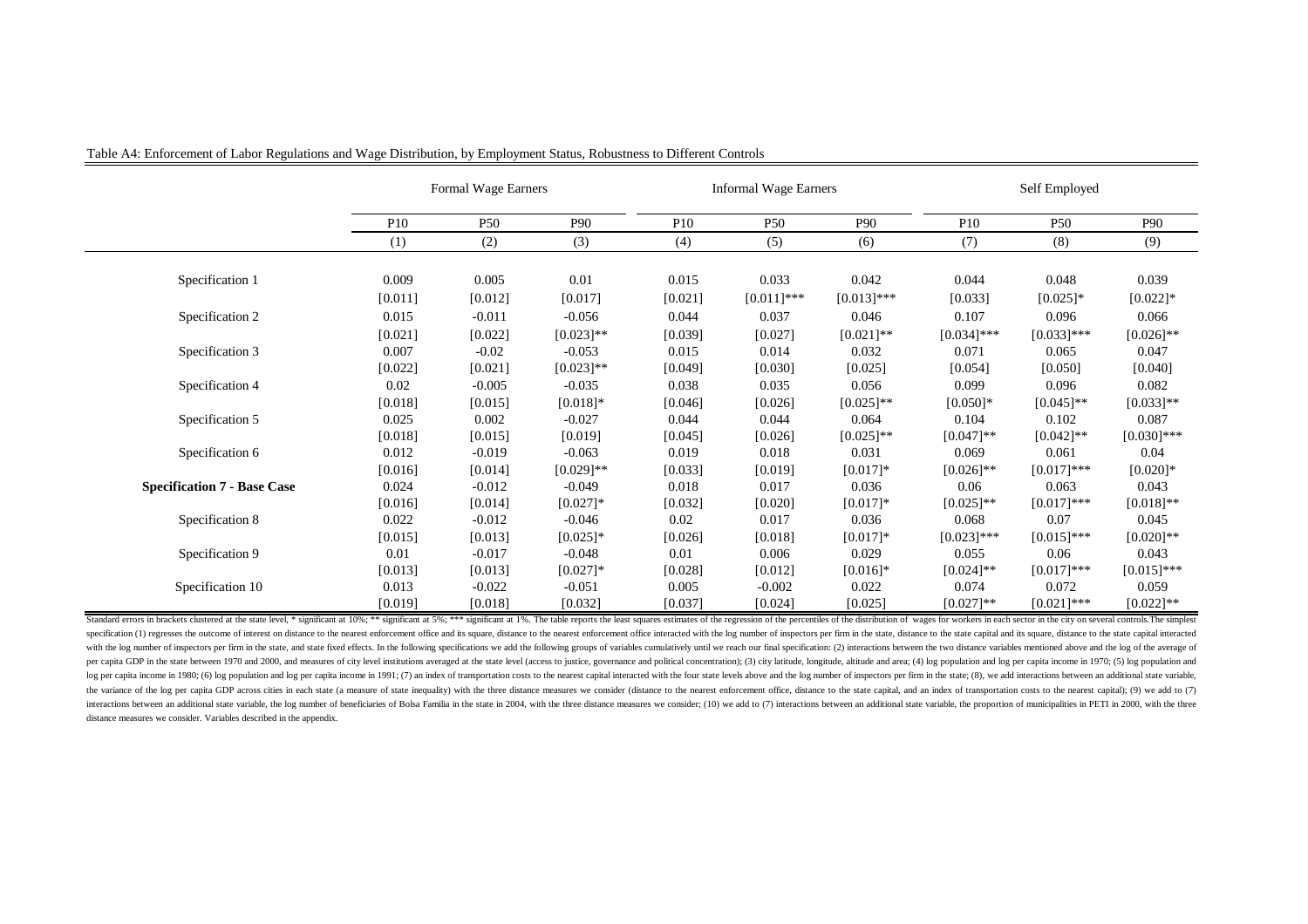|                                         | N. Obs | Distance to the nearest labor office (hours) *<br>Inspectors per firm in the state |
|-----------------------------------------|--------|------------------------------------------------------------------------------------|
|                                         | (1)    | (2)                                                                                |
| Log GDP pc City                         | 5242   | 0.012                                                                              |
|                                         |        | [0.064]                                                                            |
| Share Agriculture in GDP City           | 5228   | $-0.018$                                                                           |
|                                         |        | [0.012]                                                                            |
| Share Manufactiring in GDP City         | 5242   | $-0.001$                                                                           |
|                                         |        | [0.019]                                                                            |
| Share Services in GDP City              | 5242   | 0.02                                                                               |
|                                         |        | [0.016]                                                                            |
| Log Population City                     | 5242   | 0.024                                                                              |
|                                         |        | [0.086]                                                                            |
| Access to Justice City                  | 5242   | 0.033                                                                              |
|                                         |        | [0.056]                                                                            |
| <b>Managerial Capacity City</b>         | 5241   | $-0.002$                                                                           |
|                                         |        | [0.055]                                                                            |
| <b>Political Concentration City</b>     | 5241   | $-0.005$                                                                           |
|                                         |        | [0.006]                                                                            |
| Households Piped Water pc City          | 5242   | $-0.002$                                                                           |
|                                         |        | [0.055]                                                                            |
| Households Sanitation pc City           | 5242   | 0.232                                                                              |
|                                         |        | [0.171]                                                                            |
| Households Electricity pc City          | 5242   | 0.023                                                                              |
|                                         |        | [0.027]                                                                            |
| Current Transfers from State to City    | 4516   | 0.082                                                                              |
|                                         |        | [0.093]                                                                            |
| Municipality participates in PETI       | 3238   | 0.014                                                                              |
|                                         |        | [0.019]                                                                            |
| Number of Participants in Bolsa Familia | 5214   | $-179.81$                                                                          |
|                                         |        | [180.91]                                                                           |

Table A5: Other City Characteristics and Alternative Mechanisms, Excluding Past Controls for GDP and Population

Standard errors in brackets clustered at the state level, \* significant at 10%; \*\* significant at 5%; \*\*\* significant at 1%. The table reports the least squares estimates of the regression of each of the variables shown in the lines of the table on the distance to the nearest labor office (hours) interacted with the number of labor inspectors in the state. The controls are state dummies, distance to the nearest labor office, its square (reported in the table) and interactions with state level variables (average access to justice; average political concentration; average management quality in public administration; and the log of GDP per capita in the state averaged across 1970, 1980 and 2000), distance to the state capital city, its square and interactions with the number of inspectors per firm in the state and interactions with other state variables, city transportation costs, its square and interactions with the number of inspectors per firm in the state and interactions with other state variables, area of the city, city altitude, city latitude and city longitude. City transportation cost is the transport cost between each city and the nearest capital city in 1995. We DO NOT INCLUDE the log of total population and per capita income in 1970, 1980, and 1991. Variables described in the appendix.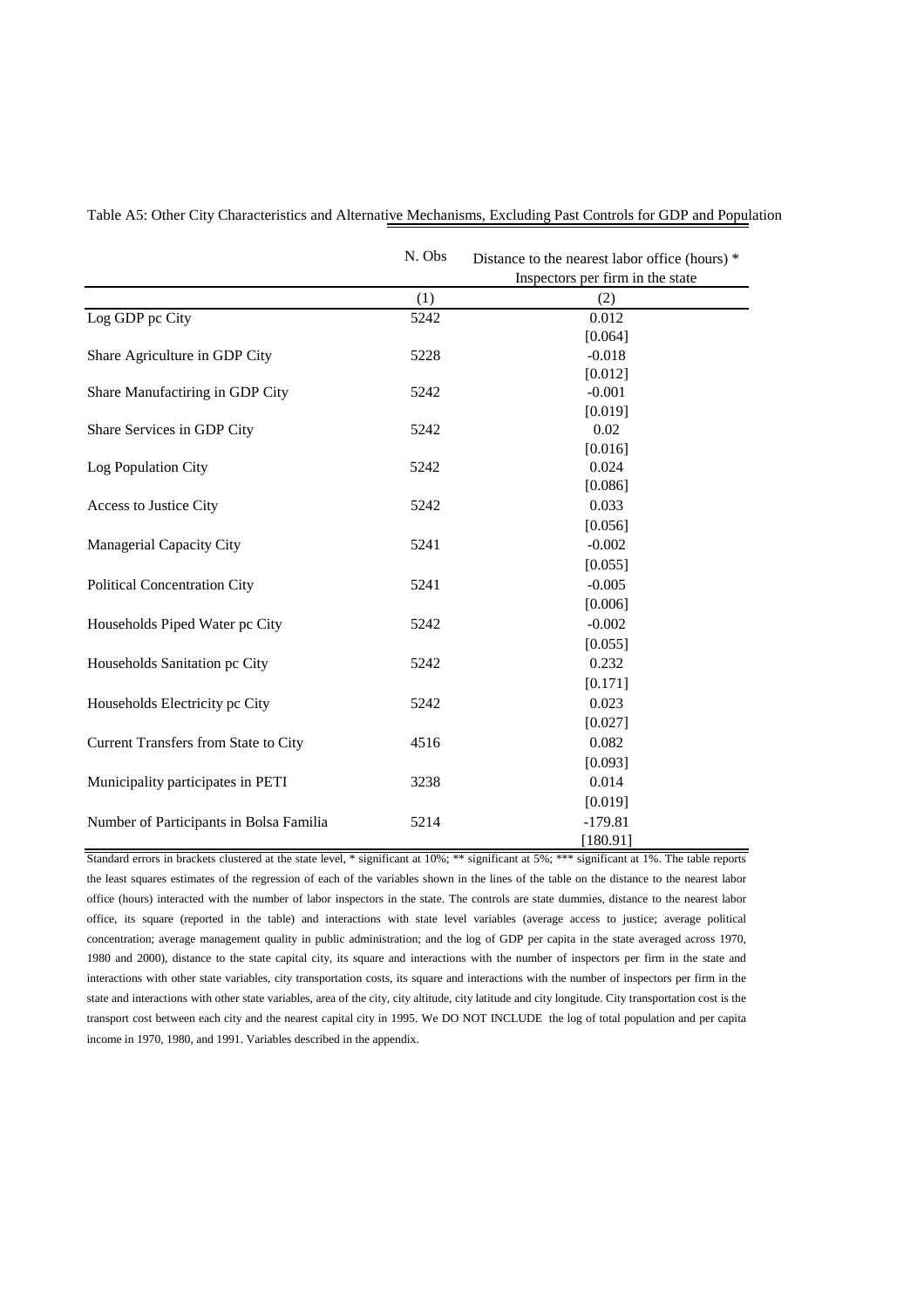|                                                                                      | Administration<br>and Planning | Social<br>Assistance  | Communication       | Regional<br>Development        | Education        | Justice                  | Health and<br>Sanitation | <b>Transports</b>   |
|--------------------------------------------------------------------------------------|--------------------------------|-----------------------|---------------------|--------------------------------|------------------|--------------------------|--------------------------|---------------------|
|                                                                                      | $\left(1\right)$               | (2)                   | 3)                  | (4)                            | (5)              | (6)                      | (7)                      | (8)                 |
|                                                                                      |                                |                       |                     | Panel A - Expenditures in 1990 |                  |                          |                          |                     |
| Distance to the nearest labor office (hours) *<br>* Inspectors per firm in the state | 0.049<br>[0.077]               | 0.09<br>[0.073]       | 0.037<br>[0.033]    | 0.011<br>[0.017]               | 0.062<br>[0.058] | $-0.064$<br>$[0.030]$ ** | 0.011<br>[0.067]         | $-0.009$<br>[0.092] |
|                                                                                      | Panel B - Expenditures in 2000 |                       |                     |                                |                  |                          |                          |                     |
| Distance to the nearest labor office (hours) *<br>* Inspectors per firm in the state | 0.118<br>[0.119]               | 0.219<br>$[0.100]$ ** | $-0.042$<br>[0.328] | 0.148<br>[0.192]               | 0.035<br>[0.075] | $-0.27$<br>[0.268]       | 0.008<br>[0.105]         | 0.146<br>[0.201]    |

## Table A6: Enforcement of Labor Regulations and Patterns of Public Expenditures

Standard errors in brackets clustered at the state level, \* significant at 10%; \*\* significant at 5%; \*\*\* significant at 1%. The table reports the least squares estimates of the regression of each of the log of each type of municipal expenditure in 1990 (Panel A) or in 2000 (Panel B) on the distance to the nearest labor office (hours) interacted with the number of labor inspectors in the state. The controls are state dummies, distance to the nearest labor office, its square (reported in the table) and interactions with state level variables (average access to justice; average political concentration; average management quality in public administration; and the log of GDP per capita in the state averaged across 1970, 1980 and 2000), distance to the state capital city, its square and interactions with the number of inspectors per firm in the state and interactions with other state variables, city transportation costs, its square and interactions with the number of inspectors per firm in the state and interactions with other state variables, area of the city, city altitude, city latitude and city longitude. City transportation cost is the transport cost between each city and the nearest capital city in 1995. We also include the log of total population and per capita income in 1970, 1980, and 1991. Variables described in the appendix.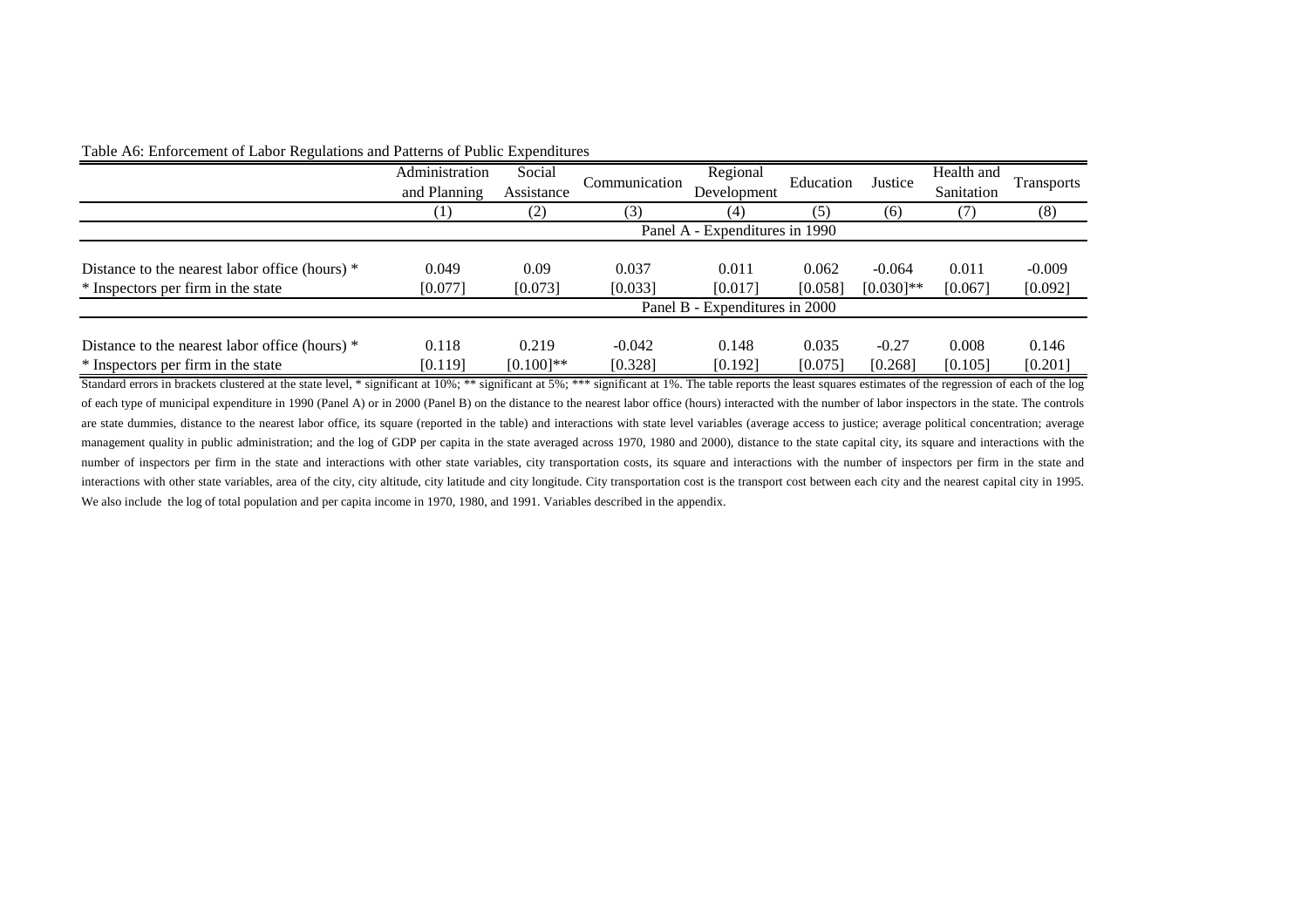|                                     | (1)           | (2)          | (3)           | (4)           |
|-------------------------------------|---------------|--------------|---------------|---------------|
| Log Inspectors in the State         | 0.999         |              | 1.276         |               |
|                                     | $[0.067]***$  |              | $[0.217]***$  |               |
| Log Number of Firms in the State    | $-1.035$      |              |               | $-1.34$       |
|                                     | $[0.072]$ *** |              |               | $[0.238]$ *** |
| Av. Log per capita GDP in the State | 0.017         | $-0.401$     | $-0.851$      | 0.597         |
|                                     | [0.071]       | $[0.167]$ ** | $[0.129]$ *** | $[0.207]$ *** |
| Av. Log Population in the State     | 0.049         | $-0.175$     | $-1.193$      | 1.147         |
|                                     | [0.101]       | $[0.077]**$  | $[0.179]$ *** | $[0.240]$ *** |
| Average Distance in State           | 0.007         | $-0.111$     | $-0.094$      | 0.024         |
|                                     | [0.014]       | [0.068]      | $[0.042]$ **  | [0.050]       |
| <b>Observations</b>                 | 25            | 25           | 25            | 25            |
| R-squared                           | 0.98          | 0.37         | 0.77          | 0.76          |

Table A7 - Drivers of Variation in Log Inspectors per Firm in the State

Standard errors in brackets clustered at the state level, \* significant at 10%; \*\* significant at 5%; \*\*\* significant at 1%. The table reports the least squares estimates of the regression of the log number of inspectors per firm in the state on the log number of inspectors in the state, the log number of firms in the state (both measured in 2000), the average log of per capita GDP in the state over 1970, 1980 and 1990, average of log of population in the state over 1970, 1980 and 1990, and the average distance between each city in the state and the nearest labor office. Variables described in the appendix.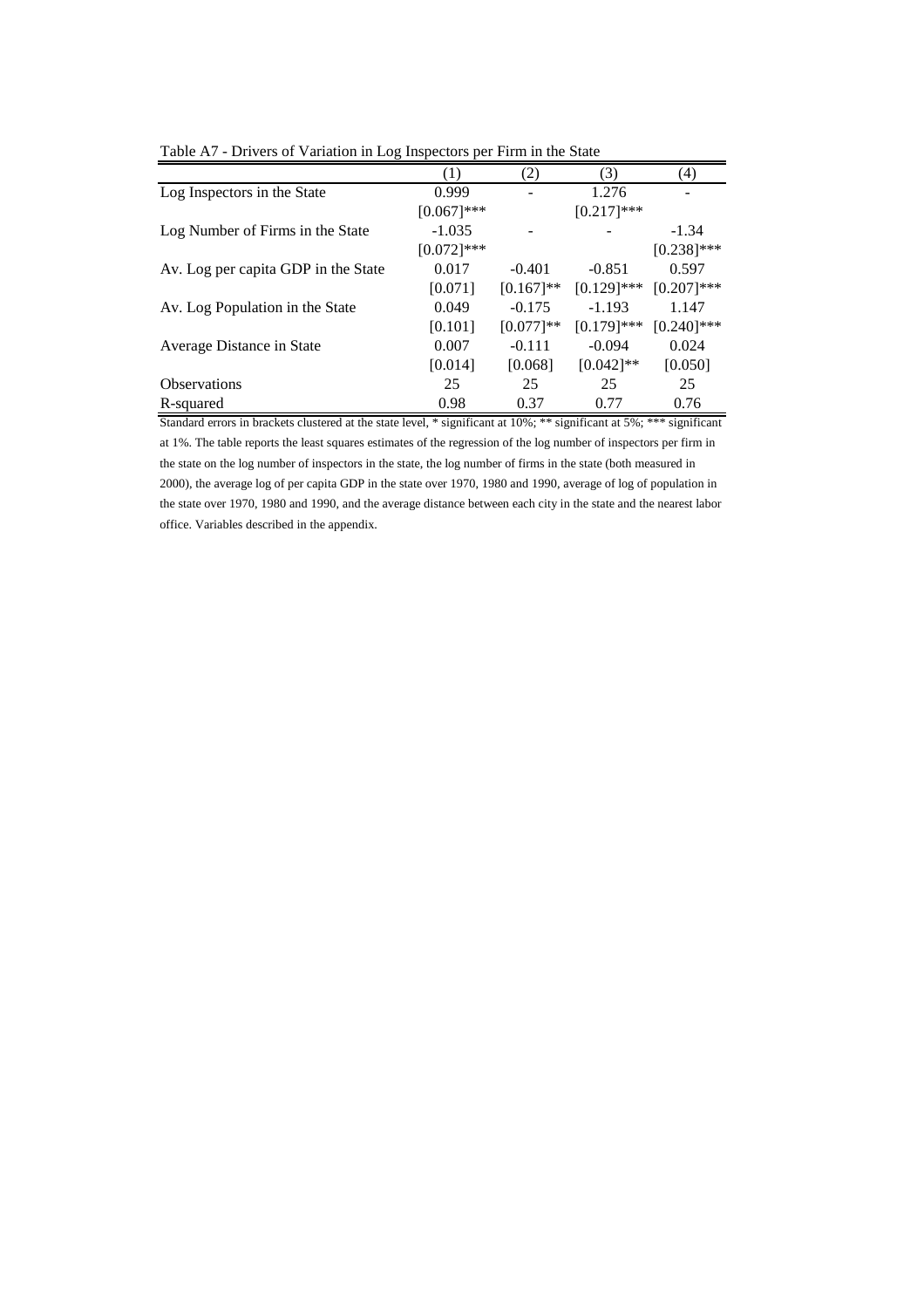|                                                | Formal Wage Earners                    | <b>Informal Wage</b> | Self Employed                   | Non-Employed |  |  |  |  |
|------------------------------------------------|----------------------------------------|----------------------|---------------------------------|--------------|--|--|--|--|
|                                                |                                        | Earners              |                                 |              |  |  |  |  |
|                                                | (1)                                    | (2)                  | (3)                             | (4)          |  |  |  |  |
|                                                |                                        |                      | Panel A: Normalize by State GDP |              |  |  |  |  |
| Distance to the nearest labor office (hours) * | 0.023                                  | $-0.002$             | $-0.026$                        | 0.015        |  |  |  |  |
| * Inspectors per firm in the state             | $[0.007]***$                           | [0.007]              | $[0.009]**$                     | $[0.007]*$   |  |  |  |  |
| R-Squared                                      | 0.67                                   | 0.39                 | 0.42                            | 0.35         |  |  |  |  |
| Observations                                   | 5,242                                  | 5,242                | 5,242                           | 5,242        |  |  |  |  |
|                                                | Panel B: Normalize by State Population |                      |                                 |              |  |  |  |  |
| Distance to the nearest labor office (hours) * | 0.018                                  | 0.002                | $-0.026$                        | 0.018        |  |  |  |  |
| * Inspectors per firm in the state             | $[0.008]$ **                           | [0.009]              | $[0.009]$ ***                   | $[0.008]$ ** |  |  |  |  |
| R-Squared                                      | 0.67                                   | 0.39                 | 0.42                            | 0.36         |  |  |  |  |
| Observations                                   | 5,242                                  | 5,242                | 5,242                           | 5,242        |  |  |  |  |
|                                                | Panel C: Normalize by State Employment |                      |                                 |              |  |  |  |  |
| Distance to the nearest labor office (hours) * | 0.017                                  | 0.003                | $-0.027$                        | 0.022        |  |  |  |  |
| * Inspectors per firm in the state             | $[0.008]**$                            | [0.007]              | $[0.008]$ ***                   | $[0.007]***$ |  |  |  |  |
| R-Squared                                      | 0.67                                   | 0.39                 | 0.42                            | 0.36         |  |  |  |  |
| Observations                                   | 5,242                                  | 5,242                | 5,242                           | 5,242        |  |  |  |  |

Standard errors in brackets clustered at the state level, \* significant at 10%; \*\* significant at 5%; \*\*\* significant at 1%. The table reports the least squares estimates of the regression of the log of the proportion of individuals in each sector in the city on the distance to the nearest labor office (hours) interacted with the number of labor inspectors in the state normalized by state GDP, state population, and number of workers in the state. The controls are state dummies, distance to the nearest labor office, its square (reported in the table) and interactions with state level variables (average access to justice; average political concentration; average management quality in public administration; and the log of GDP per capita in the state averaged across 1970, 1980 and 2000), distance to the state capital city, its square and interactions with the number of inspectors per firm in the state (normalized by the variables above) and interactions with other state variables, city transportation costs, its square and interactions with the number of inspectors per firm in the state (normalized by the variables above)and interactions with other state variables, area of the city, city altitude, city latitude and city longitude. City transportation cost is the transport cost between each city and the nearest capital city in 1995. We also include the log of total population and per capita income in 1970, 1980, and 1991. Variables described in the appendix.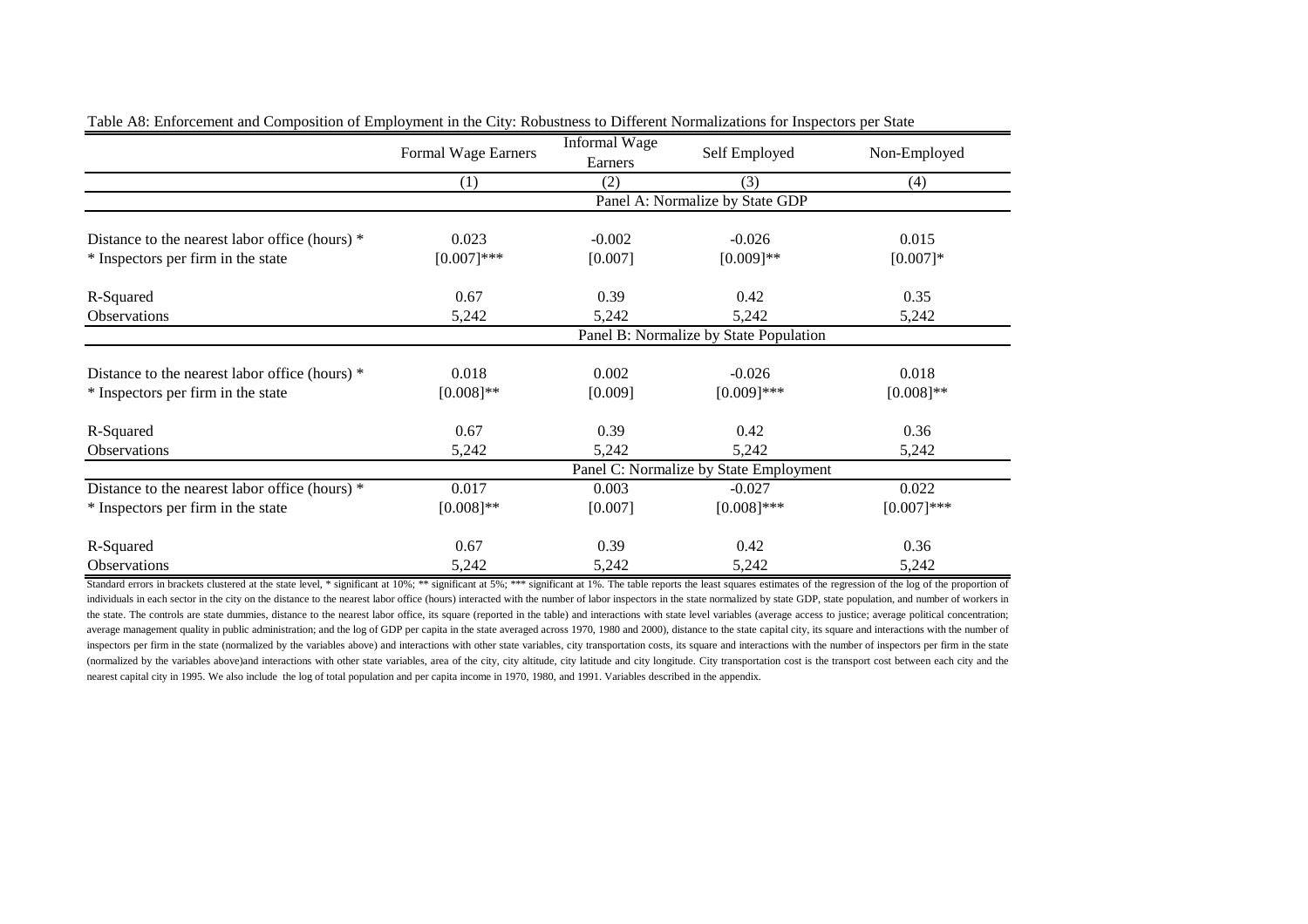|                                                | Formal Wage Earners |          |              | <b>Informal</b> Wage Earners           |                 |                 | Self Employed   |                 |                 |
|------------------------------------------------|---------------------|----------|--------------|----------------------------------------|-----------------|-----------------|-----------------|-----------------|-----------------|
|                                                | P <sub>10</sub>     | P50      | P90          | P <sub>10</sub>                        | P <sub>50</sub> | P <sub>90</sub> | P <sub>10</sub> | P <sub>50</sub> | P <sub>90</sub> |
|                                                | (1)                 | (2)      | (3)          | (4)                                    | (5)             | (6)             | (7)             | (8)             | (9)             |
|                                                |                     |          |              | Panel A: Normalize by State GDP        |                 |                 |                 |                 |                 |
| Distance to the nearest labor office (hours) * | 0.035               | $-0.015$ | $-0.063$     | 0.091                                  | 0.045           | 0.047           | 0.119           | 0.103           | 0.056           |
| * Inspectors per firm in the state             | [0.021]             | [0.016]  | $[0.030]$ ** | $[0.030]$ ***                          | $[0.023]$ *     | $[0.024]$ *     | $[0.023]$ ***   | $[0.021]$ ***   | $[0.029]$ *     |
| R-Squared                                      | 0.52                | 0.61     | 0.39         | 0.58                                   | 0.76            | 0.67            | 0.72            | 0.79            | 0.7             |
| Observations                                   | 5,232               | 5,232    | 5,232        | 5,242                                  | 5,242           | 5,242           | 5,241           | 5,241           | 5,241           |
|                                                |                     |          |              | Panel B: Normalize by State Population |                 |                 |                 |                 |                 |
| Distance to the nearest labor office (hours) * | 0.046               | $-0.02$  | $-0.064$     | 0.082                                  | 0.031           | 0.036           | 0.118           | 0.102           | 0.066           |
| * Inspectors per firm in the state             | $[0.020]$ **        | [0.016]  | $[0.035]$ *  | $[0.032]$ **                           | [0.025]         | [0.026]         | $[0.027]$ ***   | $[0.022]$ ***   | $[0.028]$ **    |
| R-Squared                                      | 0.52                | 0.61     | 0.39         | 0.58                                   | 0.76            | 0.67            | 0.72            | 0.79            | 0.7             |
| <b>Observations</b>                            | 5,232               | 5,232    | 5,232        | 5,242                                  | 5,242           | 5,242           | 5,241           | 5,241           | 5,241           |
|                                                |                     |          |              | Panel C: Normalize by State Employment |                 |                 |                 |                 |                 |
| Distance to the nearest labor office (hours) * | 0.039               | $-0.02$  | $-0.064$     | 0.061                                  | 0.026           | 0.036           | 0.101           | 0.094           | 0.066           |
| * Inspectors per firm in the state             | $[0.017]**$         | [0.015]  | $[0.031]$ *  | $[0.033]$ *                            | [0.023]         | [0.022]         | $[0.026]$ ***   | $[0.019]$ ***   | $[0.024]$ **    |
| R-Squared                                      | 0.52                | 0.61     | 0.39         | 0.58                                   | 0.76            | 0.67            | 0.72            | 0.79            | 0.7             |
| Observations                                   | 5,232               | 5,232    | 5,232        | 5,242                                  | 5,242           | 5,242           | 5,241           | 5,241           | 5,241           |

| Table A9: Enforcement of Labor Regulations and Wage Distribution, by Employment Status, Different Normalizations for Inspectors per State |  |  |
|-------------------------------------------------------------------------------------------------------------------------------------------|--|--|
|                                                                                                                                           |  |  |
|                                                                                                                                           |  |  |

Standard errors in brackets clustered at the state level, \* significant at 10%; \*\* significant at 10%; \*\* significant at 19%; \*\*\* significant at 19%; \*\*\* significant at 19%; \*\*\* significant at 19%; The table reports the le labor office (hours) interacted with the number of labor inspectors in the state. The controls are state dummies, distance to the nearest labor office, its square (reported in the table) and interactions with state level v management quality in public administration; and the log of GDP per capita in the state averaged across 1970, 1980 and 2000), distance to the state capital city, its square and interactions with the number of inspectors pe costs, its square and interactions with the number of inspectors per firm in the state and interactions with other state variables, area of the city, city altitude, city latitude and eity longitude. City transportation cos include the log of total population and per capita income in 1970, 1980, and 1991. Variables described in the appendix.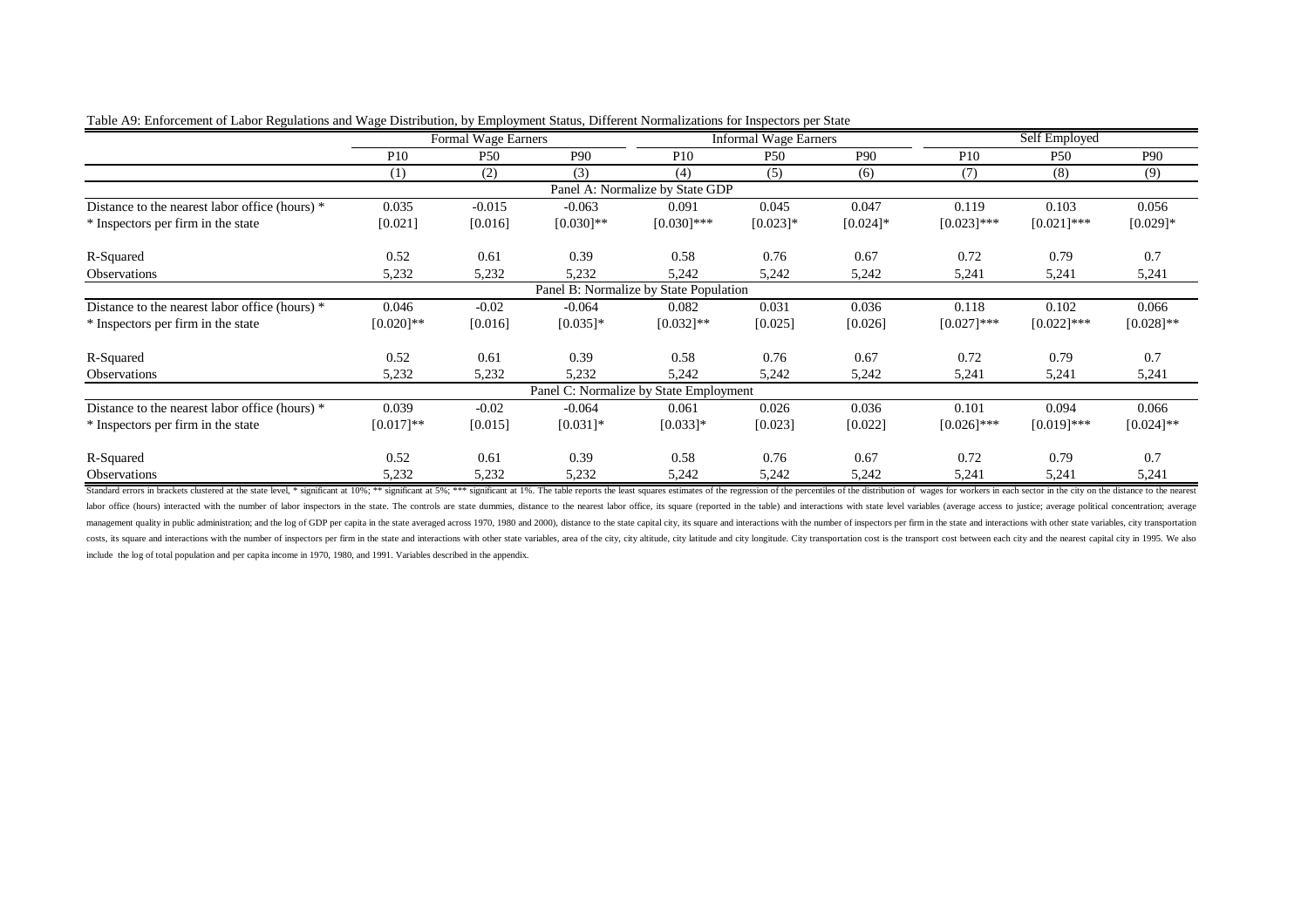|                                                | Formal Wage Earners             | Informal Wage<br>Earners | Self Employed                   | Non-Employed  |  |  |
|------------------------------------------------|---------------------------------|--------------------------|---------------------------------|---------------|--|--|
|                                                | (1)                             | (2)                      | (3)                             | (4)           |  |  |
|                                                |                                 |                          | Panel A: Baseline Specification |               |  |  |
| Distance to the nearest labor office (hours) * | 0.016                           | 0.004                    | $-0.023$                        | 0.017         |  |  |
| * Inspectors per firm in the state             | $[0.004]$ ***                   | [0.224]                  | $[0.004]$ ***                   | $[0.006]$ *** |  |  |
| R-Squared                                      | 0.67                            | 0.39                     | 0.42                            | 0.36          |  |  |
| <b>Observations</b>                            | 5,242                           | 5,242                    | 5.242                           | 5,242         |  |  |
|                                                | Panel B: Include 1980 Variables |                          |                                 |               |  |  |
| Distance to the nearest labor office (hours) * | 0.013                           | $-0.001$                 | $-0.011$                        | 0.014         |  |  |
| * Inspectors per firm in the state             | $[0.003]$ ***                   | [0.208]                  | $[0.031]$ **                    | $[0.005]$ *** |  |  |
| R-Squared                                      | 0.7                             | 0.44                     | 0.49                            | 0.4           |  |  |
| <b>Observations</b>                            | 5,242                           | 5,242                    | 5,242                           | 5,242         |  |  |

Table A10: Enforcement of Labor Regulations and the Composition of Employment in the City: Robust Clustering Procedure

P-values in brackets clustered at the state level, using wild-bootstrap procedure of Cameron, Gelbach and Miller (2008), \* significant at 10%; \*\* significant at 5%; \*\*\* significant at 1%. The table reports the least squares estimates of the regression of the log of the proportion of individuals in each sector in the city on the distance to the nearest labor office (hours) interacted with the number of labor inspectors in the state. The controls are state dummies, distance to the nearest labor office, its square (reported in the table) and interactions with state level variables (average access to justice; average political concentration; average management quality in public administration; and the log of GDP per capita in the state averaged across 1970, 1980 and 2000), distance to the state capital city, its square and interactions with the number of inspectors per firm in the state and interactions with other state variables, city transportation costs, its square and interactions with the number of inspectors per firm in the state and interactions with other state variables, area of the city, city altitude, city latitude and city longitude. City transportation cost is the transport cost between each city and the nearest capital city in 1995. We also include the log of total populati and per capita income in 1970, 1980, and 1991. Variables described in the appendix.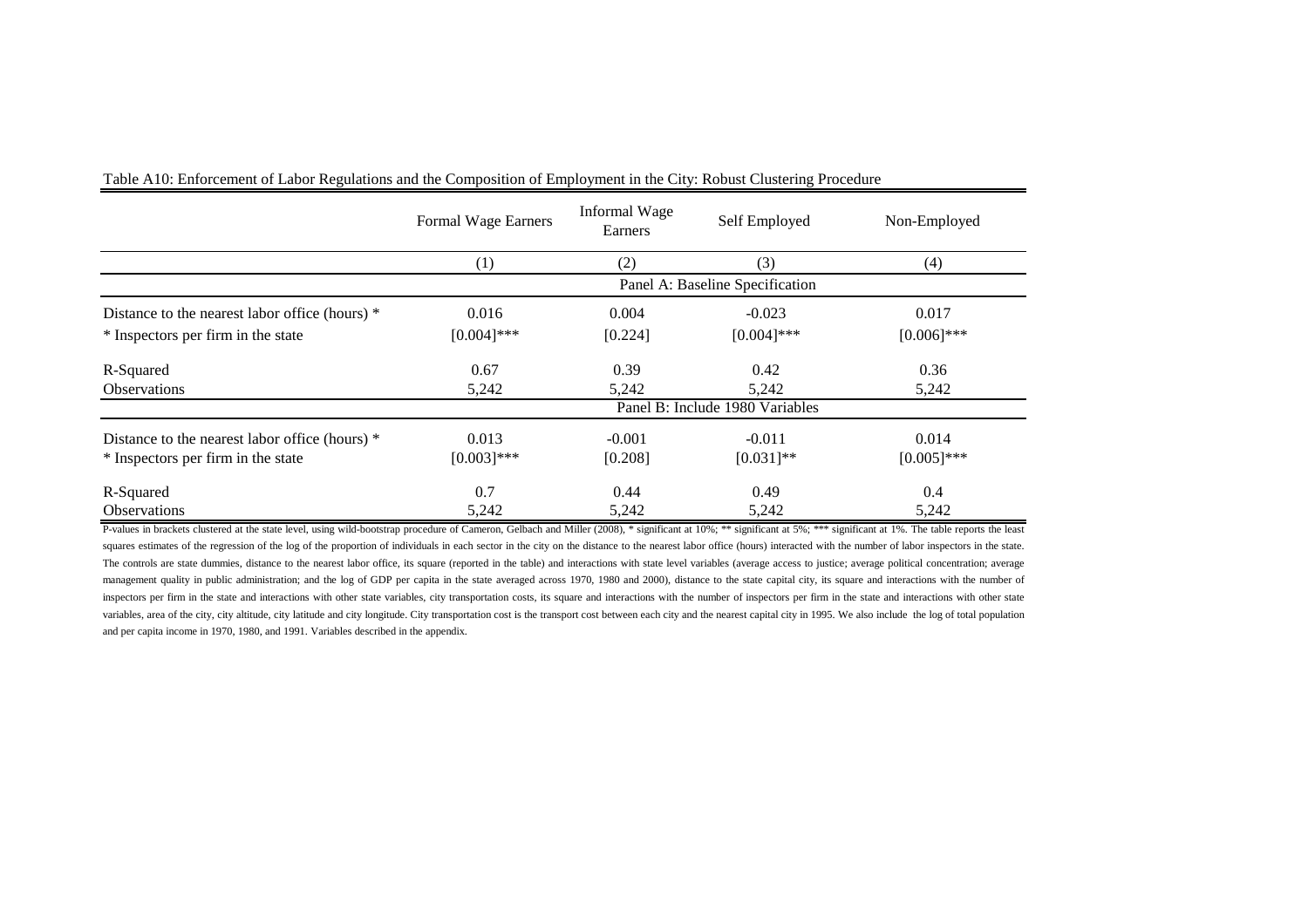|                                                |                 | Formal Wage Earners |                 |                                 | <b>Informal Wage Earners</b> |                 |               | Self Employed   |               |
|------------------------------------------------|-----------------|---------------------|-----------------|---------------------------------|------------------------------|-----------------|---------------|-----------------|---------------|
|                                                | P <sub>10</sub> | P <sub>50</sub>     | P <sub>90</sub> | P <sub>10</sub>                 | P <sub>50</sub>              | P <sub>90</sub> | P10           | P <sub>50</sub> | P90           |
|                                                | (1)             | (2)                 | (3)             | (4)                             | (5)                          | (6)             | (7)           | (8)             | (9)           |
|                                                |                 |                     |                 | Panel A: Baseline Specification |                              |                 |               |                 |               |
| Distance to the nearest labor office (hours) * | 0.024           | $-0.012$            | $-0.049$        | 0.018                           | 0.017                        | 0.036           | 0.06          | 0.063           | 0.043         |
| * Inspectors per firm in the state             | $[0.023]$ **    | [0.224]             | $[0.004]$ ***   | [0.186]                         | $[0.035]$ **                 | $[0.001]$ ***   | $[0.004]$ *** | $[0.003]$ ***   | $[0.006]$ *** |
| R-Squared                                      | 0.52            | 0.61                | 0.4             | 0.58                            | 0.76                         | 0.67            | 0.72          | 0.79            | 0.7           |
| Observations                                   | 5232            | 5232                | 5232            | 5242                            | 5242                         | 5242            | 5241          | 5241            | 5241          |
|                                                |                 |                     |                 | Panel B: Include 1980 Variables |                              |                 |               |                 |               |
| Distance to the nearest labor office (hours) * | 0.019           | $-0.016$            | $-0.054$        | 0.018                           | 0.016                        | 0.032           | 0.064         | 0.056           | 0.033         |
| * Inspectors per firm in the state             | $[0.047]$ **    | $[0.087]$ *         | $[0.004]$ ***   | [0.19]                          | $[0.05]^{**}$                | $[0.001]$ ***   | $[0.003]$ *** | $[0.003]$ ***   | $[0.025]$ **  |
| <b>Observations</b>                            | 5232            | 5232                | 5232            | 5242                            | 5242                         | 5242            | 5241          | 5241            | 5241          |

## Table A11: Enforcement of Labor Regulations and Wage Distribution, by Employment Status, Robust Clustering Procedure (p-values in brackets)

P-values in brackets clustered at the state level, using wild-bootstrap procedure of Cameron, Gelbach and Miller (2008), \* significant at 10%; \*\* significant at 5%; \*\*\* significant at 1%. The table reports the least square wages for workers in each sector in the city on the distance to the nearest labor office (hours) interacted with the number of labor inspectors in the state. The controls are state dummies, distance to the nearest labor of variables (average access to justice; average political concentration; average management quality in public administration; and the log of GDP per capita in the state averaged across 1970, 1980 and 2000), distance to the s inspectors per firm in the state and interactions with other state variables, city transportation costs, its square and interactions with the number of inspectors per firm in the state and interactions with other state var transportation cost is the transport cost between each city and the nearest capital city in 1995. We also include the log of total population and per capita income in 1970, 1980, and 1991. Variables described in the append